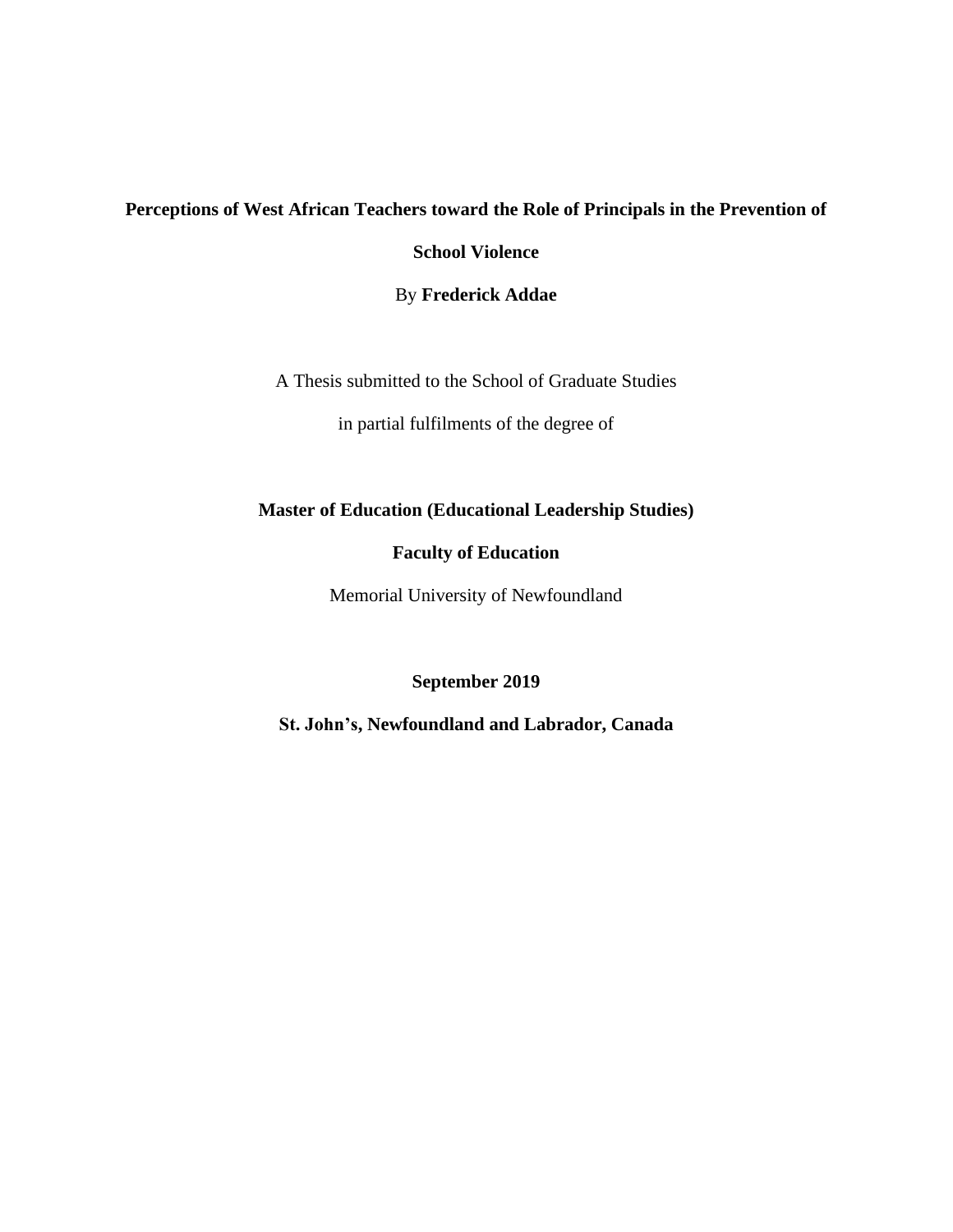#### **Abstract**

School violence is a global phenomenon that impedes students' academic achievement. Globally, several studies have been conducted on the phenomenon of school violence over the years, describing the devastating effect it has on teaching and learning. Students experience violence at school, especially in the USA and in Asian and African countries (Ncontsa & Shumba, 2013). The rates of physical violence at school are generally higher in low and middle-income countries (Barna & Barna, 2014). The present study was designed to explore teachers' perceptions towards the role that principals can use in the prevention of school violence without the use of punishment in West African schools. A qualitative research design was used, and semi-structured interviews were conducted with ten teachers from West Africa. This study revealed that school violence is common in West African schools and it negatively impacts students' academic achievements. The findings of this study also indicated that corporal punishment is still used in preventing school violence. This study revealed that non-punitive ways such as positive reinforcement, restorative justice and mediation, guidance and counselling in preventing school violence are more effective than using corporal punishment. The role of the principal in preventing school violence identified in this study includes effective leadership, distribution of leadership support, appropriate training for teachers, and strategic policies on school violence prevention. Further research needs to be conducted in order to explore the use of non-violent ways for teachers to prevent school violence.

*Keywords:* school violence, corporal punishment, prevention, principals

ii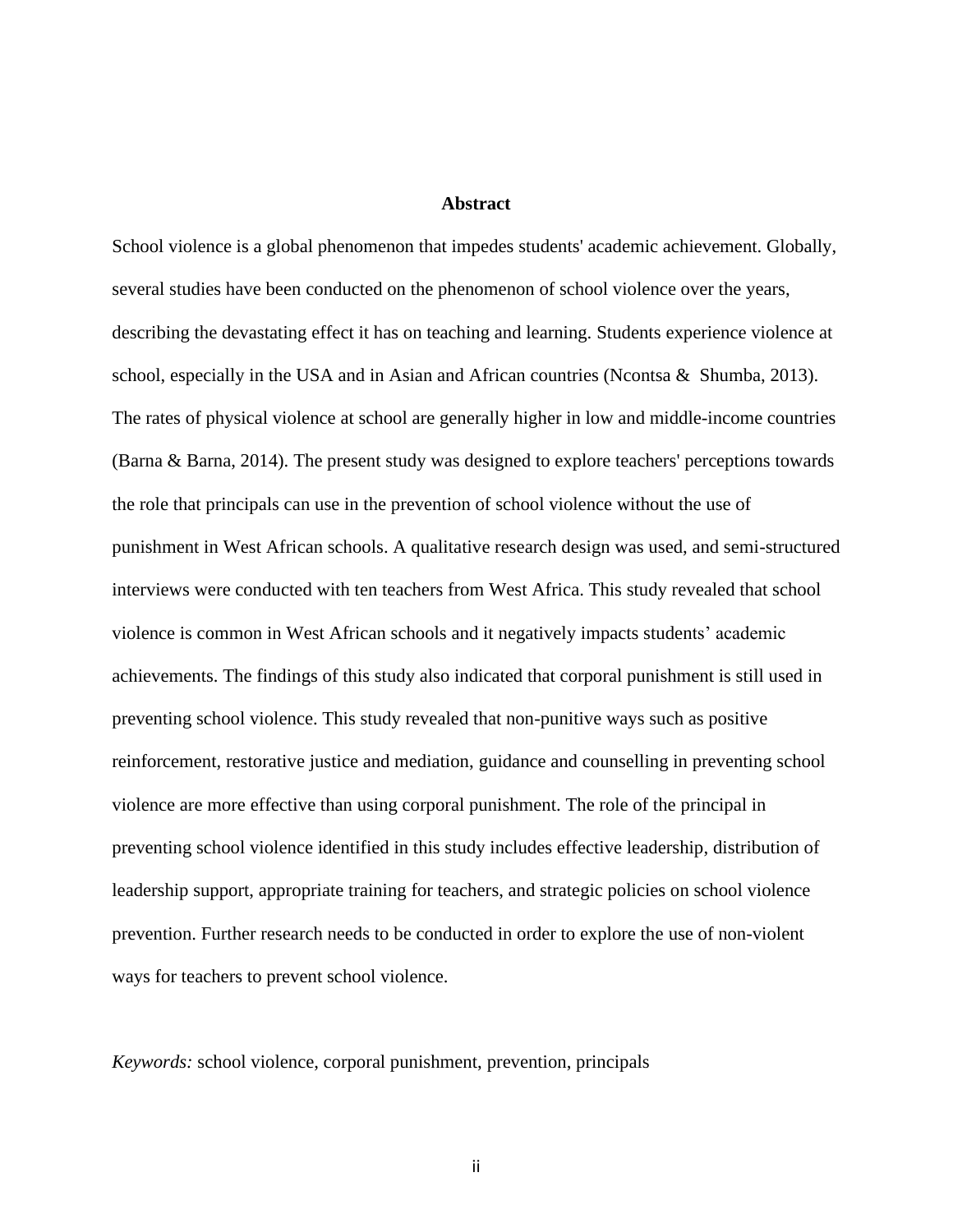#### Acknowledgments

<span id="page-2-0"></span>First, I thank my supervisor, Dr. Noel Hurley for his patience, support, encouragement and guidance. I have been fortunate to have a supervisor who cared so much about my work, and who responded to questions and emails promptly. It has been an absolute privilege to work with you. I appreciate the efforts he made to challenge me to think critically.

Second, I thank participants for their time and unique perspectives for this research. Thank you for providing rich and valuable insight into your teaching world and allowing me to gain research experience by sharing your voices.

I would also like to extend profound gratitude Professor Emeritus Clar Doyle who inspired me to undertake this research. To my family and friends especially my mother, Sophia Aidoo and best friend, Matthew Sinclair. Thank you for your unwavering love, support, and encouragement. Thank you for walking alongside me every step of the way and being my motivators. Your kindness, positivity, comfort, and understanding are most appreciated.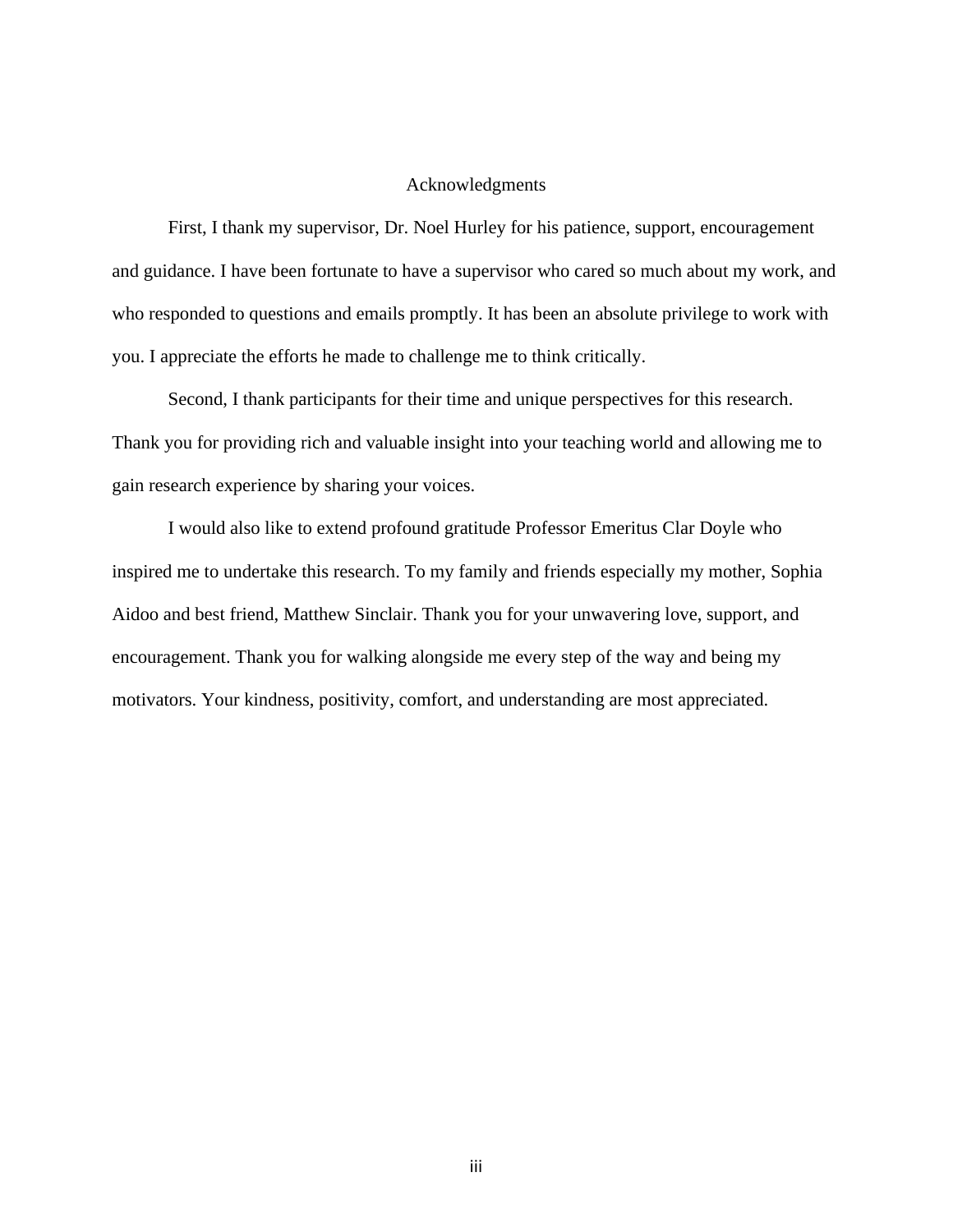| 10                        |  |
|---------------------------|--|
|                           |  |
|                           |  |
|                           |  |
|                           |  |
|                           |  |
| <b>INTRODUCTION</b><br>20 |  |

# **Table of Contents**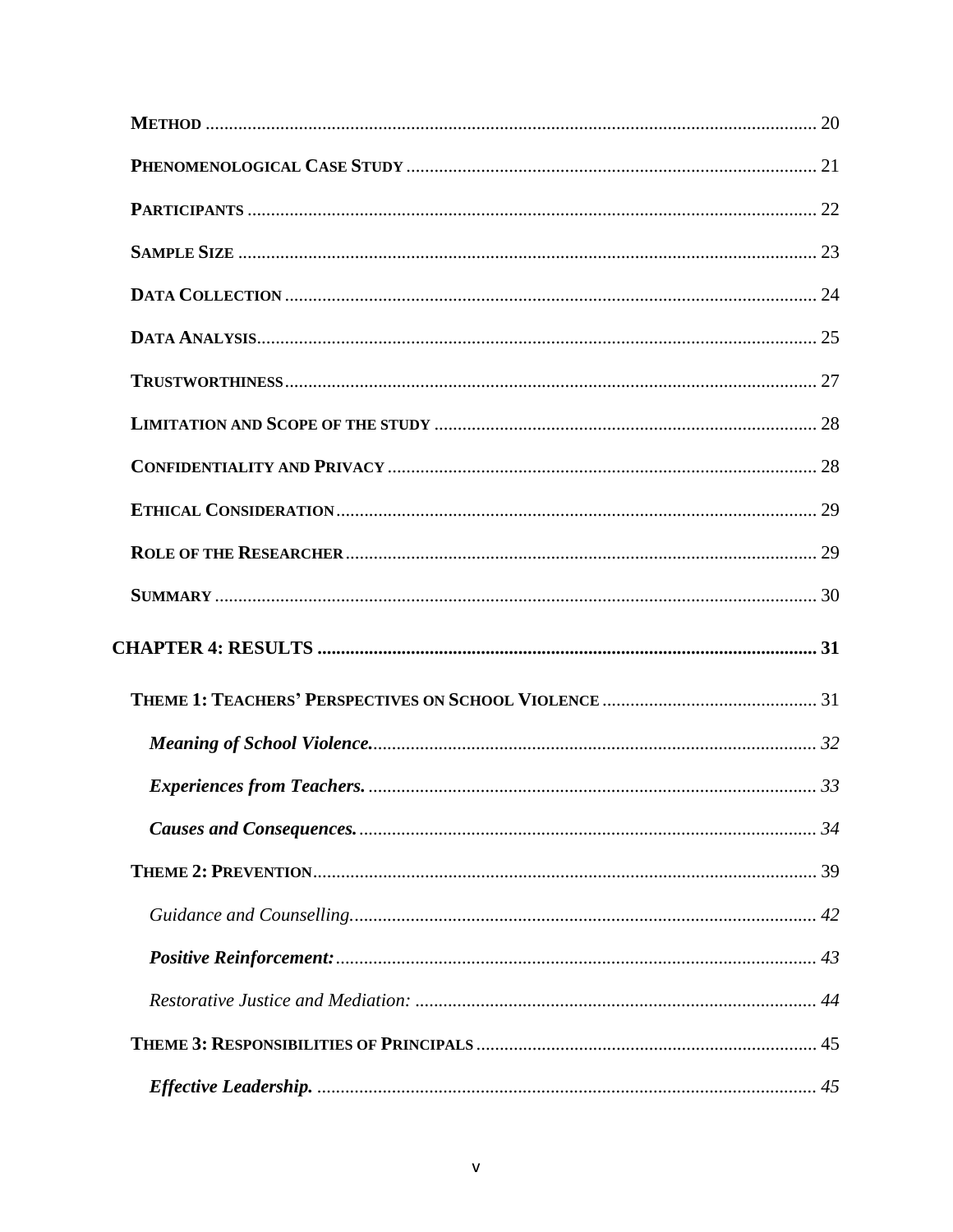| CHAPTER 5: DISCUSSION, RECOMMENDATIONS, AND CONCLUSION 51 |  |
|-----------------------------------------------------------|--|
|                                                           |  |
|                                                           |  |
|                                                           |  |
|                                                           |  |
|                                                           |  |
|                                                           |  |
|                                                           |  |
|                                                           |  |
|                                                           |  |
|                                                           |  |
|                                                           |  |
|                                                           |  |
|                                                           |  |
|                                                           |  |
|                                                           |  |
|                                                           |  |
|                                                           |  |
|                                                           |  |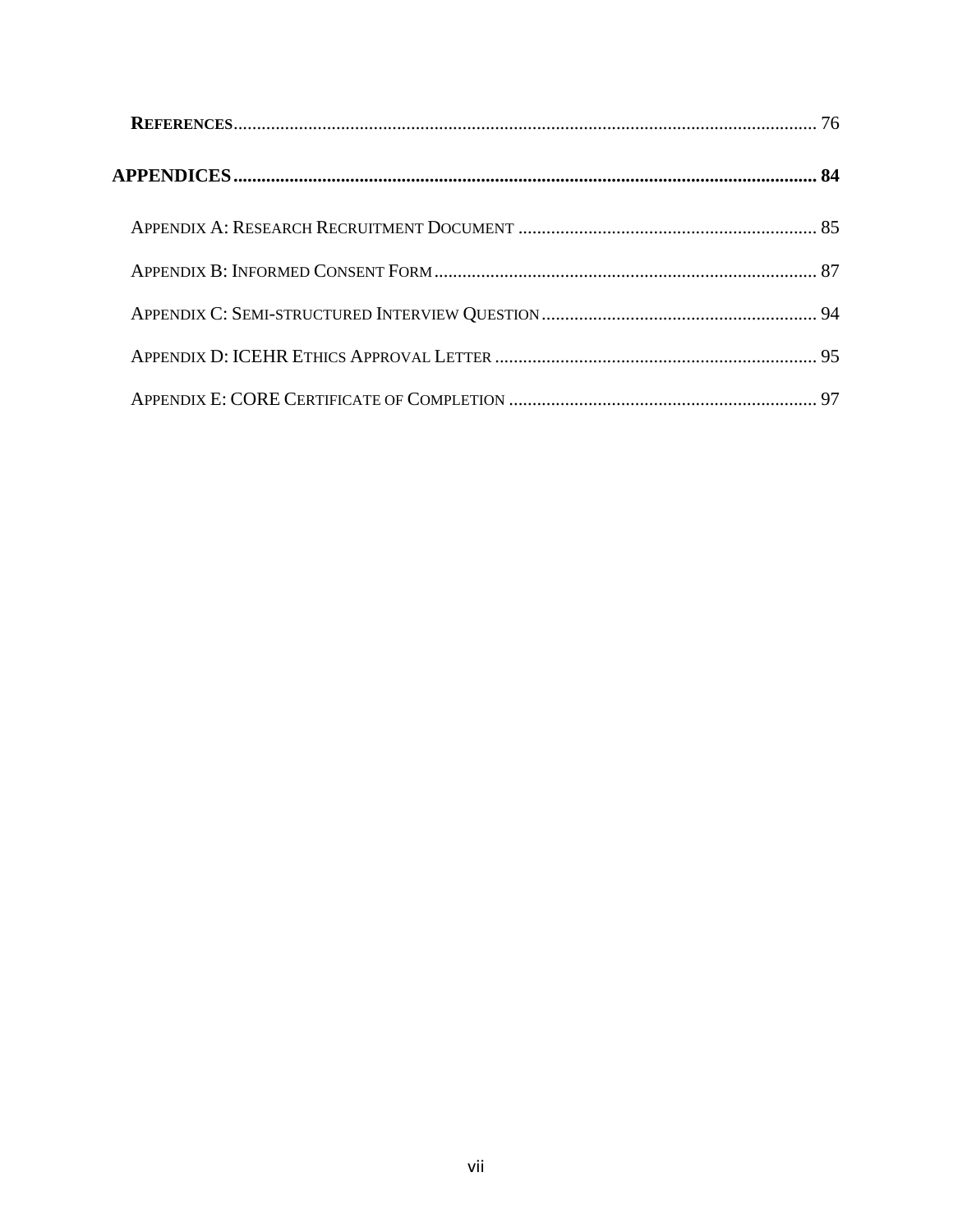#### **Chapter 1: Introduction**

#### <span id="page-7-1"></span><span id="page-7-0"></span>**Background of Study**

 The negative impact of school violence and aggression in schools not only makes our school environment a vulnerable place for students and staff members to discharge their duties peacefully but it also affects the quality of education that is given to the students (Amedahe  $\&$ Owusu-Banahene, 2007). I developed an interest in researching school violence for many reasons. School violence is a global phenomenon, and it negatively affects the quality of education. In my days as a student in Ghana, bullying was a daily occurrence, but I had little knowledge of it. I got to know a lot about school violence as I started teaching in South Africa. The situation in South Africa was terrible, as teachers and principals spend a lot of instruction time dealing with violent students. In most cases, school violence had been dealt with by caning, spanking, suspension, and other forms of corporal punishment to discipline the violent student. Principals in African schools are less likely to apply a preventive measure that does not involve the use of punishment. After taking a course in School Violence: Policy and Implications at Memorial University, I got to know about restorative practices and other non-punitive ways to prevent school violence. I am hoping my research will offer a better alternative to principals to play their role in the prevention of school violence without using corporal punishment.

Several studies have been conducted on the phenomenon of school-based violence over the years, describing the adverse effects it has on teaching and learning globally (Amedahe & Owusu-Banahene, 2007; Jacobs, 2012; Mncube & Harber, 2013). According to the 2008 Global School-based Student Health Survey (GSHS), 40.1% of students reported being bullied one or more times during the past 30 days. Among students who were bullied, 24.1% were bullied most often by being hit, kicked, pushed, shoved around, or locked indoors. Students and educators are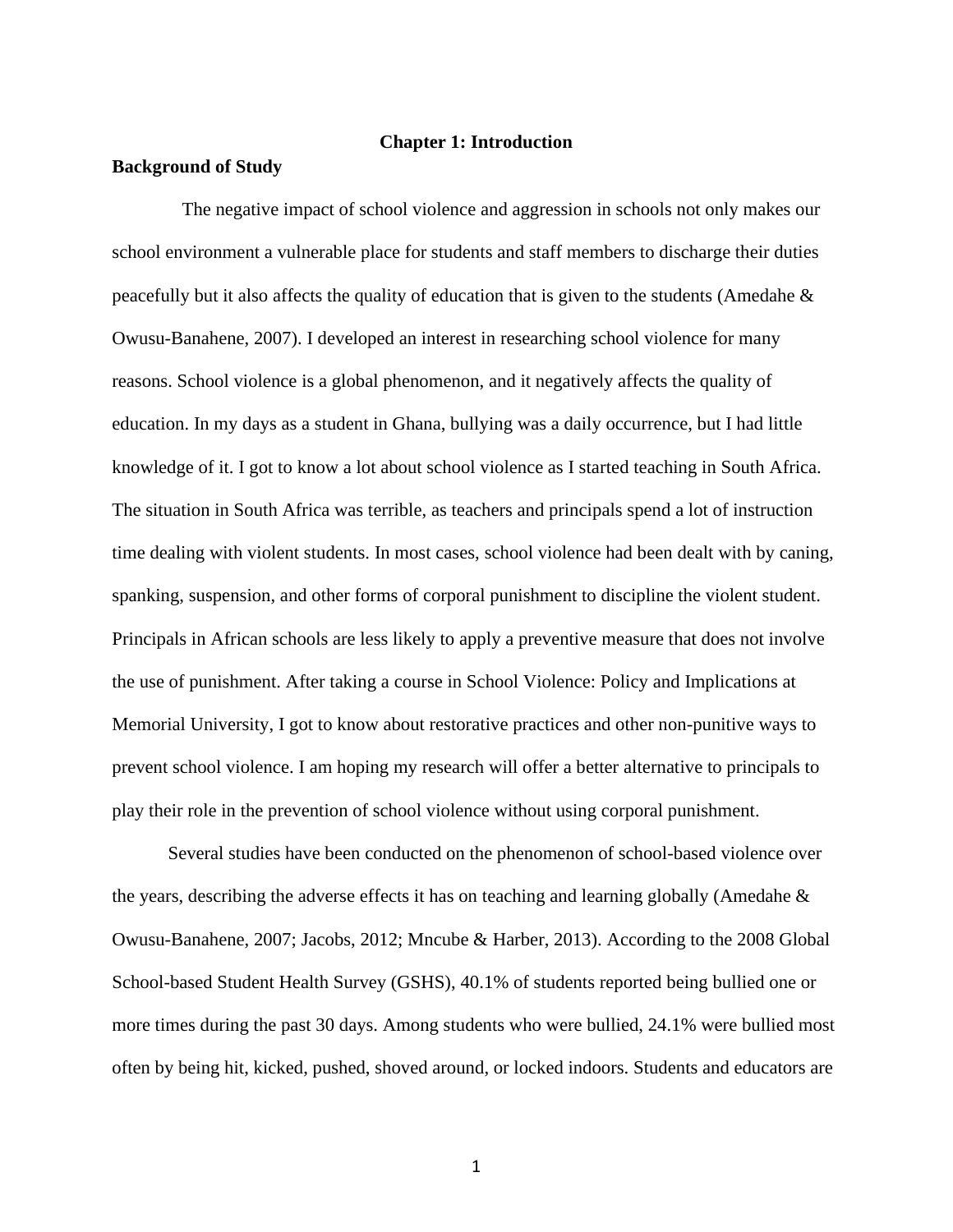susceptible to school violence. School violence still compromises quality education, and roleplayers must face it and take steps to prevent it (Akbaba & Erdur, 2010; Amedahe & Owusu-Banahene, 2007; Apipalakul & Ngang, 2015; Jacobs, 2012; Uzunboylu et al., 2017). It is the right of every child to receive an education, and so nothing should impede any student from obtaining it. Violence impedes education by producing environmental conditions that pose threats to safe learning (Barna & Barna, 2014).

While in some parts of the world, the debate around the place of corporal punishment may now be a tired one, it remains 'alive and kicking' in many schools in the developing world in general, and some West African schools in particular. This is the case even after the banning of this practice, making the use of corporal punishment in schools a controversial issue (Makhasane, 2016). Traditionally, schools in West Africa have used corporal punishment in preventing school violence. Additionally, there are many countries in which corporal punishment is still legal. Research reports have documented unusually high prevalence rates of extreme punishment in sub-Saharan Africa. In total, 27 countries do not entirely forbid physical and emotional violence by teachers, which increases the likelihood of students experiencing violence at school. One study conducted among 42 primary schools in Ghana, Kenya, and Mozambique revealed that 80–90% of students experienced physical violence at school in the past year (Govender & Sookrajh, 2014). More than 52% of students experienced violence at school in West and Central African countries including Benin, Senegal, the Central African Republic, and the Gambia (Dunne & Leach 2007; Makhasane, 2016; Mweru, 2010; Ogando Portela & Pells, 2015).

Violence occurs in every country of the world and happens across class, education, income, age and ethnicity; it manifests multi-dimensional, culturally defined, and context-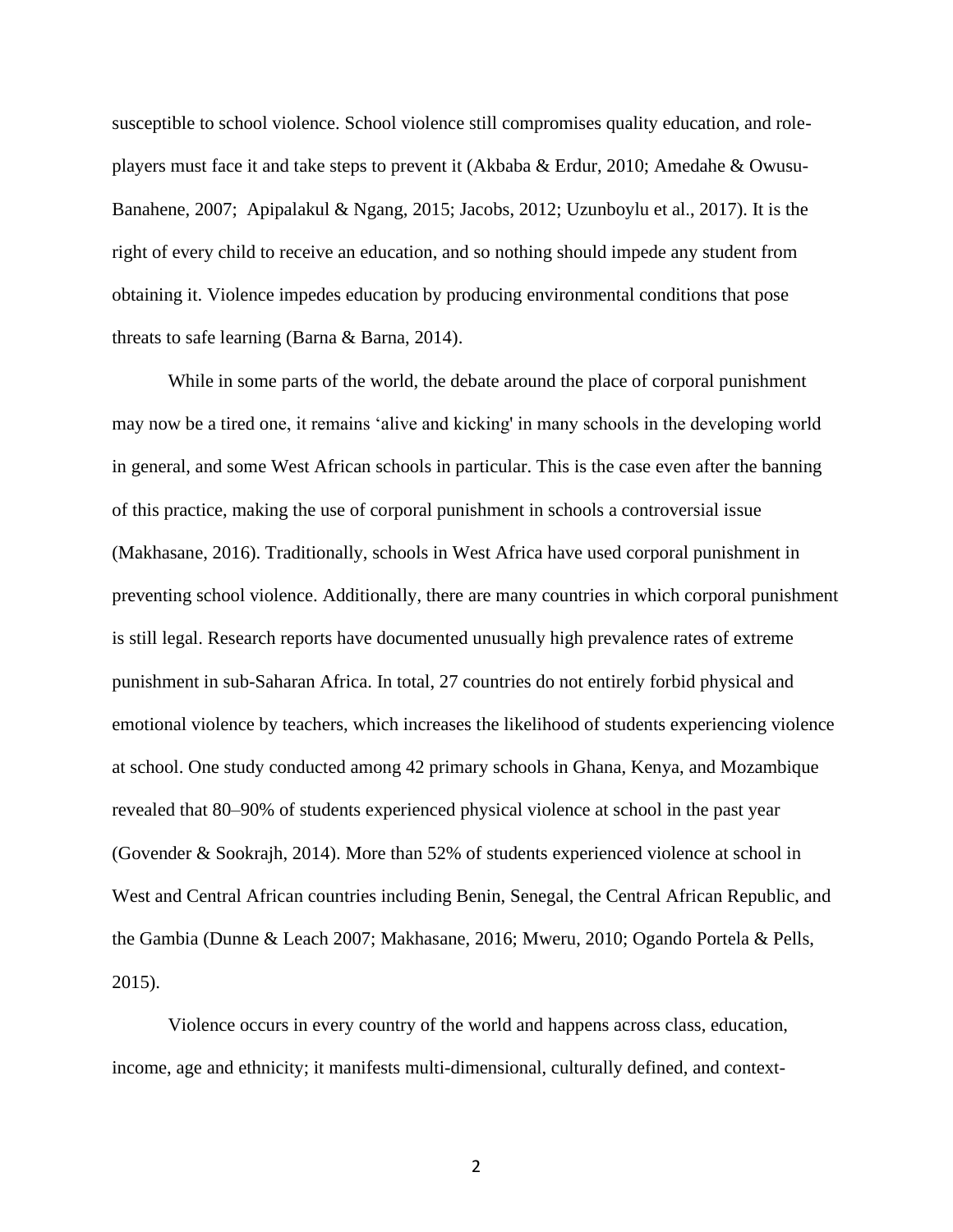specific behaviours (Leach & Humphreys, 2007). Violence against students has been widely researched, and sadly it occurs in places where the students should be the most protected, that is, in their homes, foster institutions, and schools (UN, 2005). "Violence is the intentional use of physical force or power, threatened or actual, against oneself, another person, or against a group or community that either result in, or has a high likelihood of resulting in, injury, death, psychological harm, ill-development, or deprivation" (WHO, 1999).

Research indicates that violence may be carried out by teachers, other staff members, and students on students through bullying, other forms of punishment, sexual violence, and teasing (Dunne et al., 2005; UN, 2005; Leach and Mitchell, 2006). The 1999 Columbine High School attack in the USA, which included the massacre of 13 people, the injury of 23 others, and suicide by the two SHS assailants was revealed to be related to their feelings of isolation resulting from being teased by their peers. School violence will most likely reflect the problems experienced by society at large (Mncube & Harber, 2013). As such, addressing school violence is essential for social transformation. Govender and Sookrajh (2014) view schools as occupying a central position in educational change. In the face of the international pressure for safe learning environments, the reality for many students is entirely different.

## <span id="page-9-0"></span>**Problem Statement**

Worldwide, several studies have been conducted on the phenomenon of school-based violence over the years, detailing the adverse effect it has on teaching and learning. Students and educators are susceptible to school violence. School violence still compromises quality education, and educators and policy makers must take steps to prevent it (Jacobs, 2012). It is the right of every child to receive an education, and so nothing should impede any student from obtaining it. Violence impedes education by producing environmental conditions that pose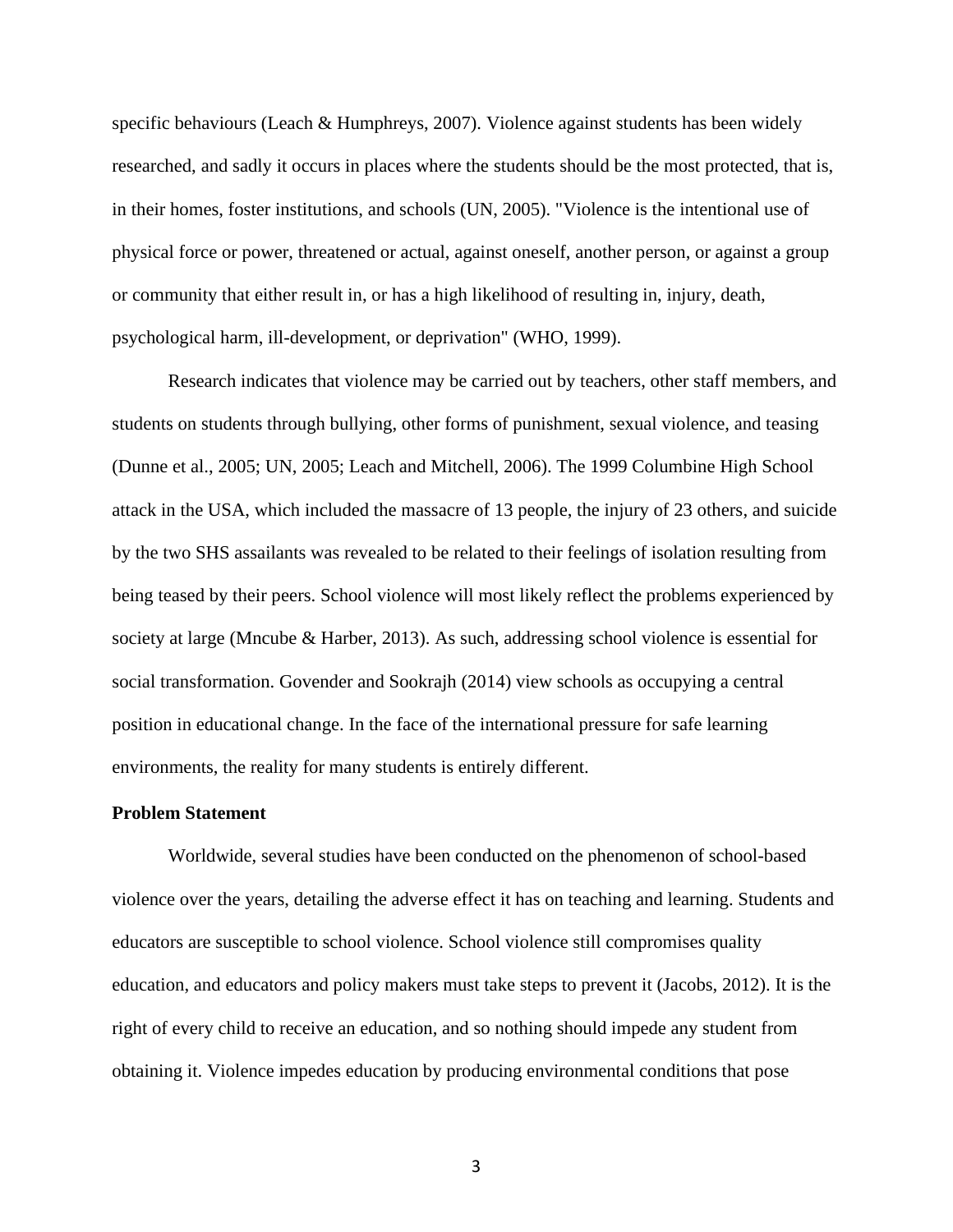threats to safe learning. The escalation of violence in African schools has led researchers to conclude that schools are rapidly becoming arenas for violence, not only between pupils but also between teachers and pupils, interschool rivalries, and gang conflict (Van Jaarsveld, 2008). In his study of school violence in South African schools, Burton (2008) found that about 1.8 million of all pupils between Grade 3 and Grade 12 (15.3%) had experienced violence in one form or another.

The role of principals in creating a safe learning environment for students is vital for the success of students' academic achievements. Despite the valuable role that principals play in the prevention of school violence without corporal punishment, it is an under-investigated area. Much of the literature that deals with school violence prevention is limited to Europe and North America. The few studies that focused on school violence prevention in West Africa are limited to the use of corporal punishment and suspensions, mostly examining principals, teachers, and students. Several notable studies in the field of school violence prevention revolve around the use of corporal punishment and suspensions (Akbaba and Erdur, 2010; Amedahe & Owusu-Banahene, 2007; Apipalakul and Ngang, 2015; Uzunboylu et al., 2017).

This study examines the perceptions of teachers towards the role of principals in the prevention of school violence.

#### <span id="page-10-0"></span>**Purpose of the Study**

Violence is one of the most significant issues of contemporary society. Media, both written and audio-visual, provide information concerning different manifestations of this phenomenon (Barna & Barna, 2014). School principals worldwide have been recognized as essential components contributing to the overall achievement of schools, but they are under pressure to deal with many unique local situations typical of their communities (Chan, Jiang,  $\&$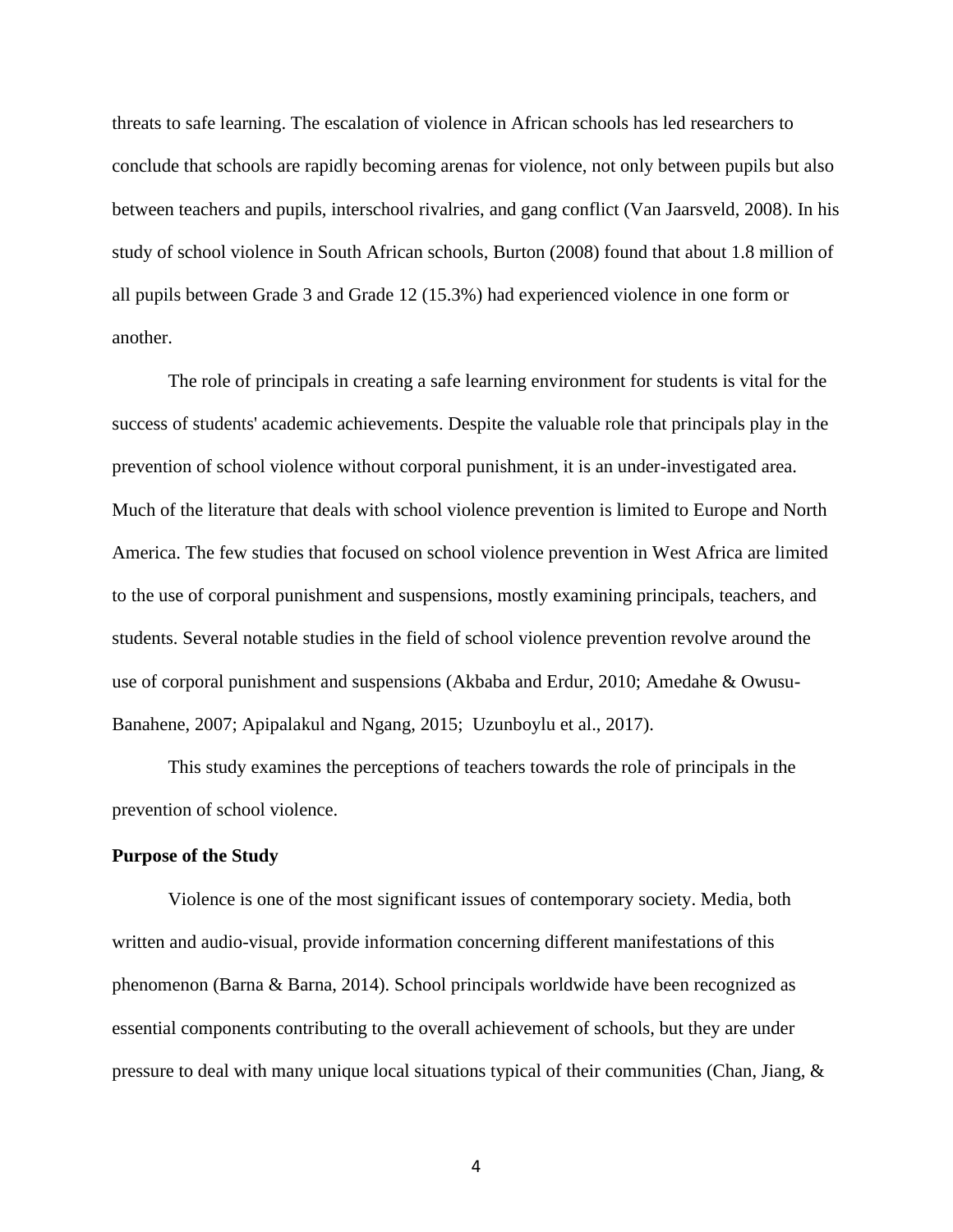Rębisz, 2018). School violence creates unsafe learning environments for students and also affects academic achievements negatively. Traditionally, teachers and principals have used corporal punishment to prevent any form of violence in West African schools. Corporal punishment seems not to be an effective way of preventing school violence due to the negative impacts it has on student health and academic achievement.

If schools are to curb the menace of school violence effectively, teachers and principals need to find effective non-punitive ways of preventing school violence. The purpose of this qualitative research is to explore teachers' perceptions towards the role that principals can use in the prevention of school violence without the use of punishment in Anglophone West African schools.

#### <span id="page-11-0"></span>**Research Questions**

The broad objective of this study is to explore the role of principals toward the prevention of school violence in Anglophone West African schools using a phenomenological case study. The study seeks to answer the following research questions:

- 1. What is the nature of school violence?
- 2. What are the conventional ways of preventing school violence in West African schools?
- 3. How can principals in West African schools prevent school violence without using corporal punishment?

## <span id="page-11-1"></span>**Significance of the Study**

The primary responsibility of a principal is quite simple: to provide a safe, nurturing, and accepting environment in which students can make effective academic, emotional, and social progress (Chan et al., 2018). This study will help contribute to school violence prevention strategies in West African schools by making principals aware of their role in school violence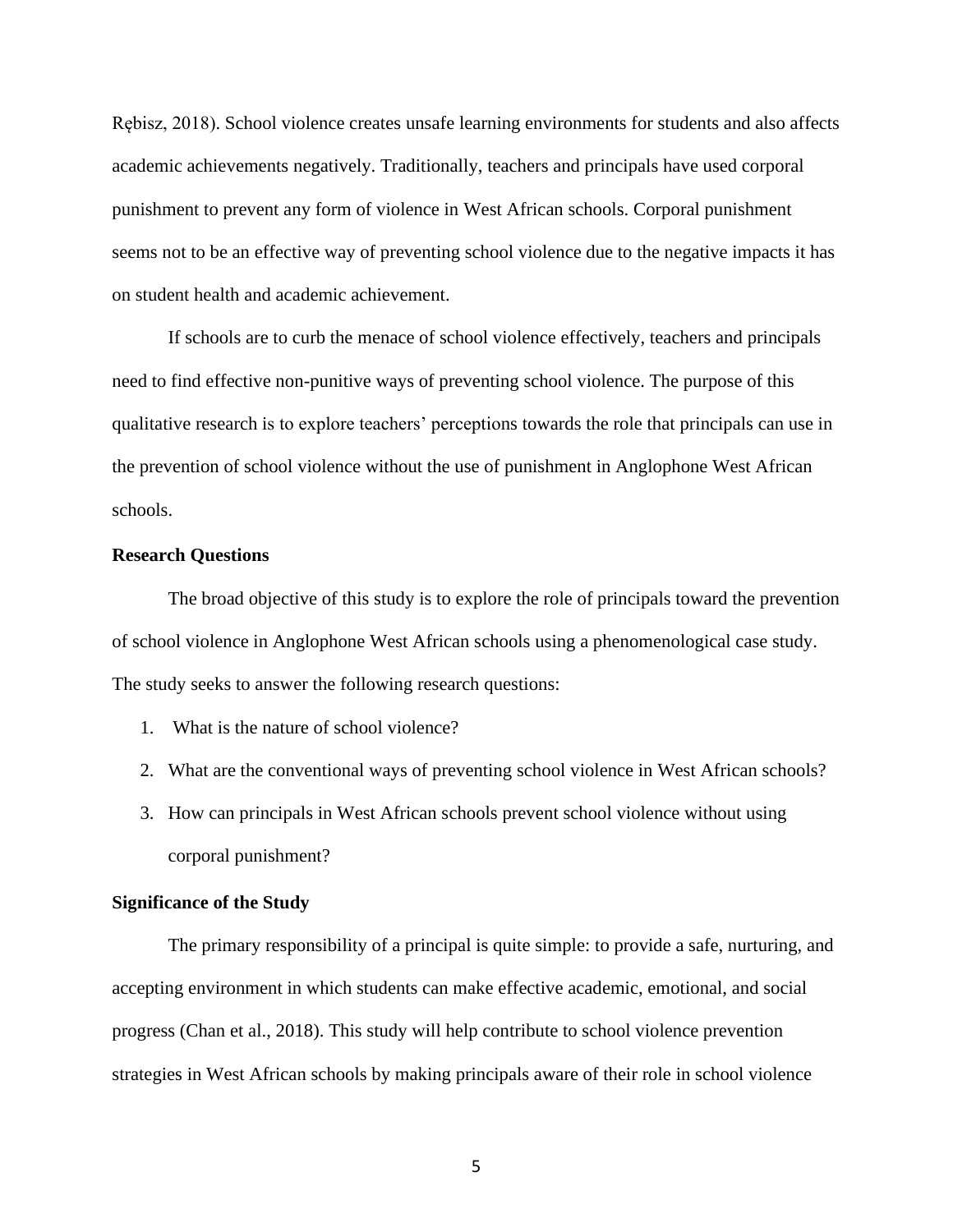prevention. As such, this research can inform educational policy makers on effective school violence preventive measures. Furthermore, this study serves as a basis for future studies on school violence prevention in West African schools.

#### <span id="page-12-0"></span>**Limitations**

As with all research, limitations exist. These limitations do not necessarily highlight any short-comings of the work but must be highlighted in the spirit of transparency. The potential weaknesses of the study include:

- 1. The reliance on the perspective of participants as indicated in the interviews;
- 2. The use of only one approach to collect data;
- 3. The skills and the knowledge of the researcher in conducting an interview.

#### <span id="page-12-1"></span>**Assumptions**

The development of research questions and research designs require certain assumptions to be made by the researcher. The following assumptions were made within this study:

- 1. Participants who had taught in West African schools had developed perspectives on school violence within West African schools;
- 2. Participants were truthful during interviews and were willing to share their views with the researcher.

#### <span id="page-12-2"></span>**Structure of the Study**

This thesis has five chapters. Chapter 1 introduces the research problem and discusses the background of the study. The chapter presents the purpose of the study and states its significance for research and practice. The specific objectives, as well as the research questions, are established in this chapter. The chapter also outlines the limitations and assumptions of the study. Chapter 2 reviews and discusses previous studies and literature on the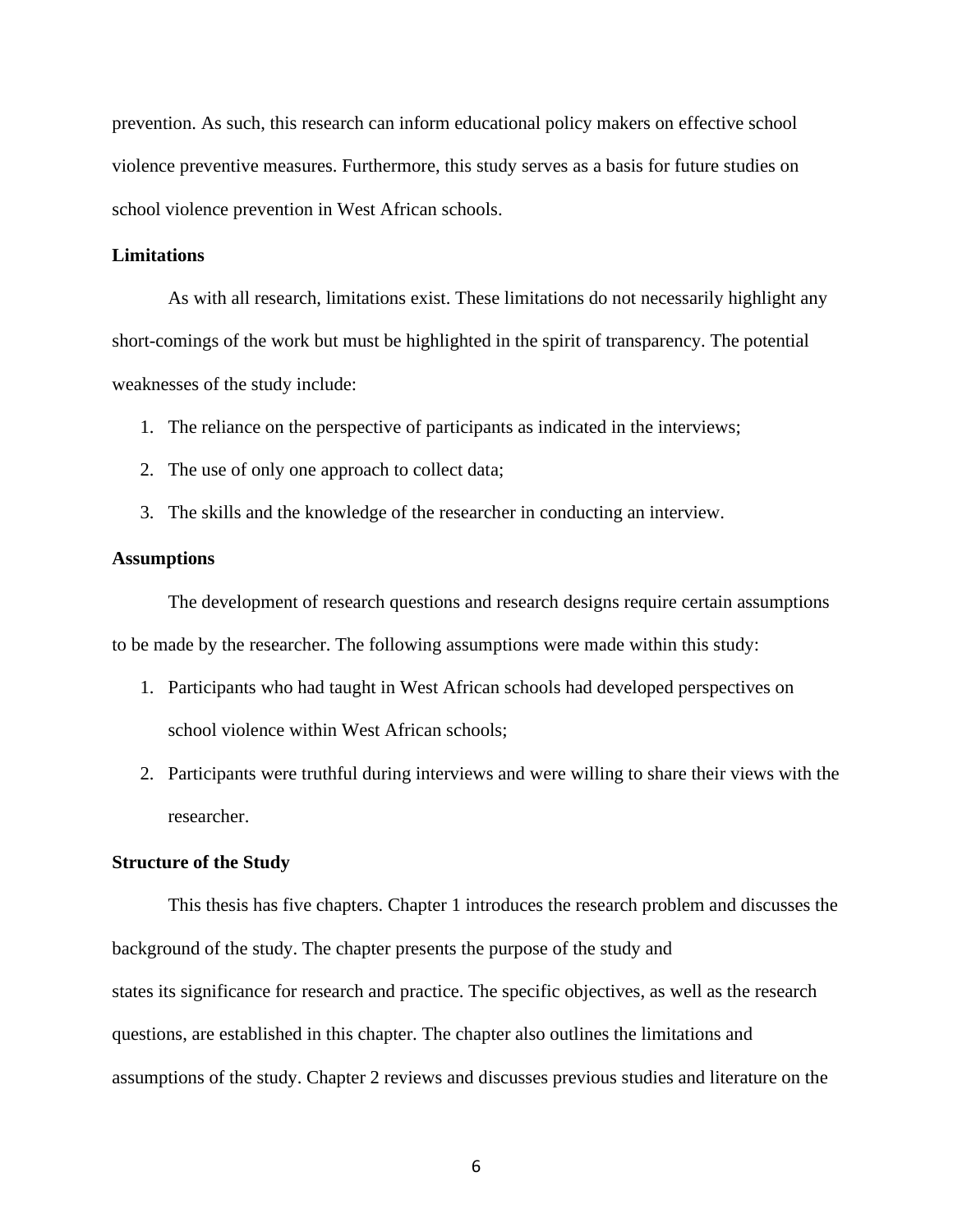topic. The study's theoretical approach is presented. Chapter 3 discusses the research methods and designs used in data collection and analysis. The chapter offers justifications for the research methods and designs used in the study. Chapter 4 presents the research findings. Chapter 5 discusses the research findings and identifies opportunities for future research. The section also provides recommendations for future research. The chapter ends with the conclusion of the study.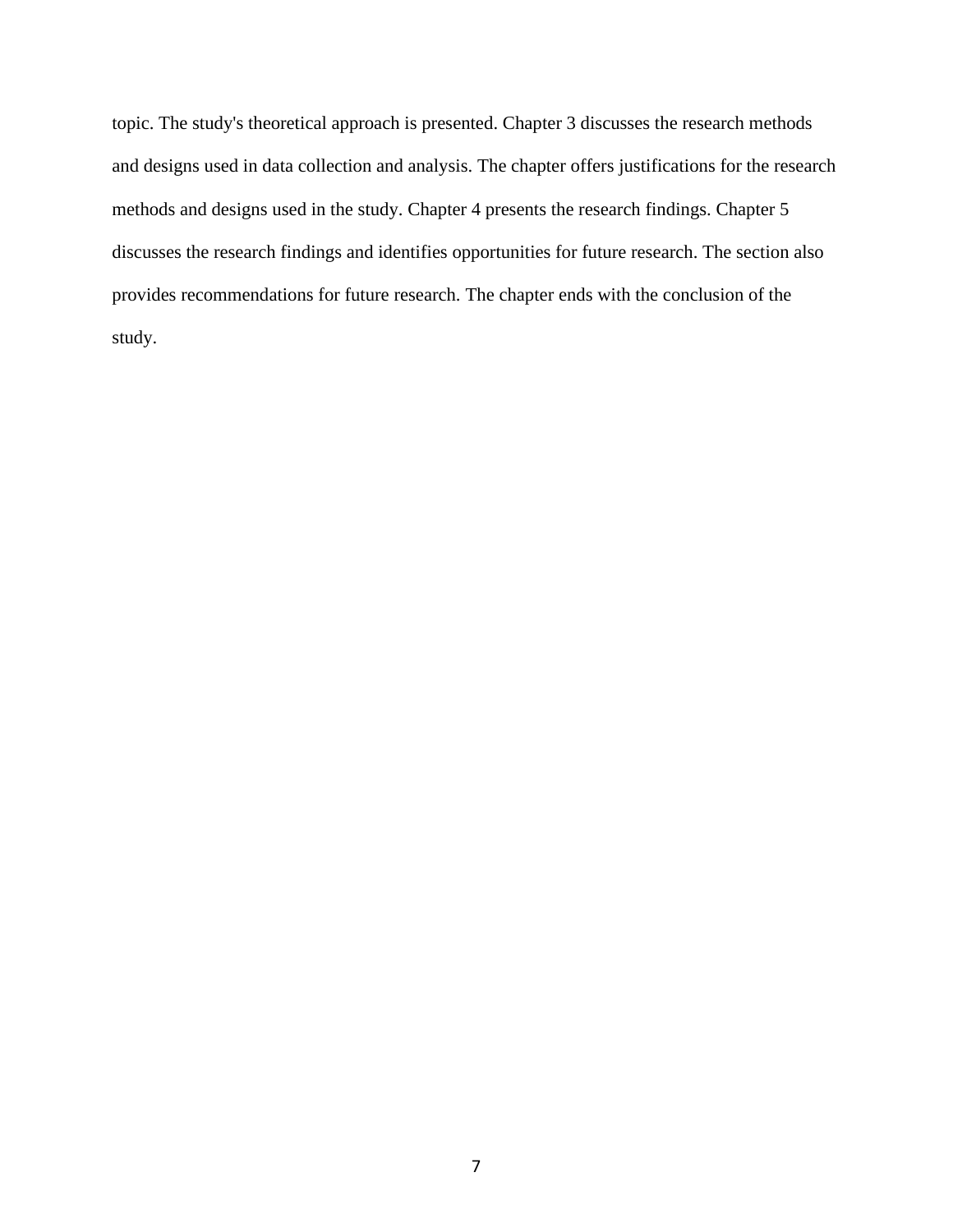#### **CHAPTER 2: Literature Review**

## <span id="page-14-1"></span><span id="page-14-0"></span>**Introduction**

School violence has become an increasingly difficult global problem over the past several decades. This global phenomenon has attracted the attention of governmental and nongovernmental organizations all over the world (Farmer, 2011). Bullying at schools is as old as humanity; almost everyone may have been bullied at one time or another (Antiri, 2016). Antiri further indicated that various forms of physical bullying always bombard homes, schools, and workplaces. The school environment, as an academic setting, is supposed to be a safe and harmonious place where teaching and learning take place. It is also a place where students can socialize and develop healthy relations among themselves and with relevant others irrespective of social class, sex, creed, ethnic background, and age (Amedahe & Owusu-Banahene, 2007). Unfortunately, this may often not be the case.

The negative impact of school violence and aggression in schools not only makes our school environment a vulnerable place for the students and staff to discharge their duties peacefully but also decreases the quality of education that is given to the learners (Amedahe & Owusu-Banahene, 2007). Educators are reporting that violence amongst school children is increasing and are complaining about the violent behaviour and destructive habits of many of the children they are assigned to work with…school violence is so prevalent of late that it can be described as a typical feature of everyday life (Antiri, 2016). (Vusi, Harber, Maphalala, Kuzvinetsa, Mabunda, Madikizela-Madiya, Manyike, Maphalala, Maseko, Matlabe, Mohapi, Mudau, Ramorola, Ranko-Ramaili, Tabane, and Taole (2012) confirmed that there are high levels of violence, physical and sexual abuse, and gang-related violence in our schools. Possessing knives, guns, and other weapons has become an element of everyday school life.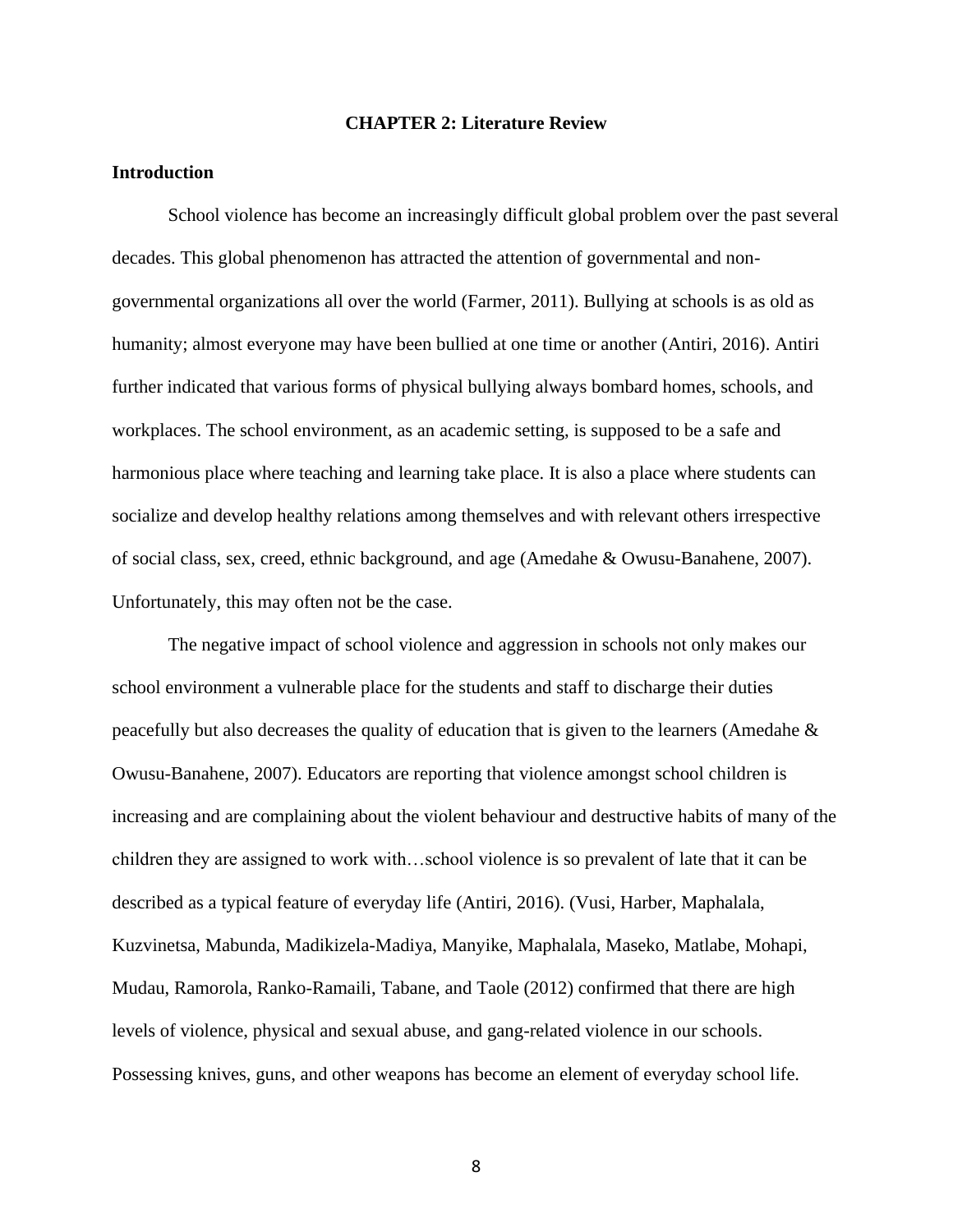These incidents emphasize the extent of violence and crime we experience in communities, which generally affects education negatively and what happens in the school in particular. The World Health Organization defines violence as:

**"**The intentional use of physical force or power, threatened or actual, against oneself, another person, or against a group or community, that either result in or has a high likelihood of resulting in injury, death, psychological harm, maldevelopment or deprivation" (WHO, 2002).

School violence is, therefore, any willful and illegal violent act within the school context. Olweus and Limber ( 2010) also define bullying as an intentional, repeated, physical, verbal, social, or electronically aggressive act by an individual or group aimed at a person without the power to defend themselves.

## <span id="page-15-0"></span>**Theoretical Framework**

Olweus conceptualized bullying as "any unwanted aggressive behaviour (s) by another youth or group of youths who are not siblings or current dating partners that include (s) an observed or perceived power imbalance and is repeated multiple times or is highly probable to be repeated" (Gladden et al. 2014 as cited by Brion-Meisels & Garnett, 2016). One explanation for violence lies in how the social system maintains itself (Rich, 1975). A social system is organized through a consistent set of norms and values that foster orderly and predictable social interaction among its members. As disorganization grows, deviance and violence increase (Rich). Social disorganization is expressed in inadequate institutionalization of goals, inappropriate procedures for achieving goals, weakened social control, and deficient socialization practices. Thus, this approach predicts that school violence would probably erupt whenever disorganization and anomie are sufficient to precipitate disequilibrium in the school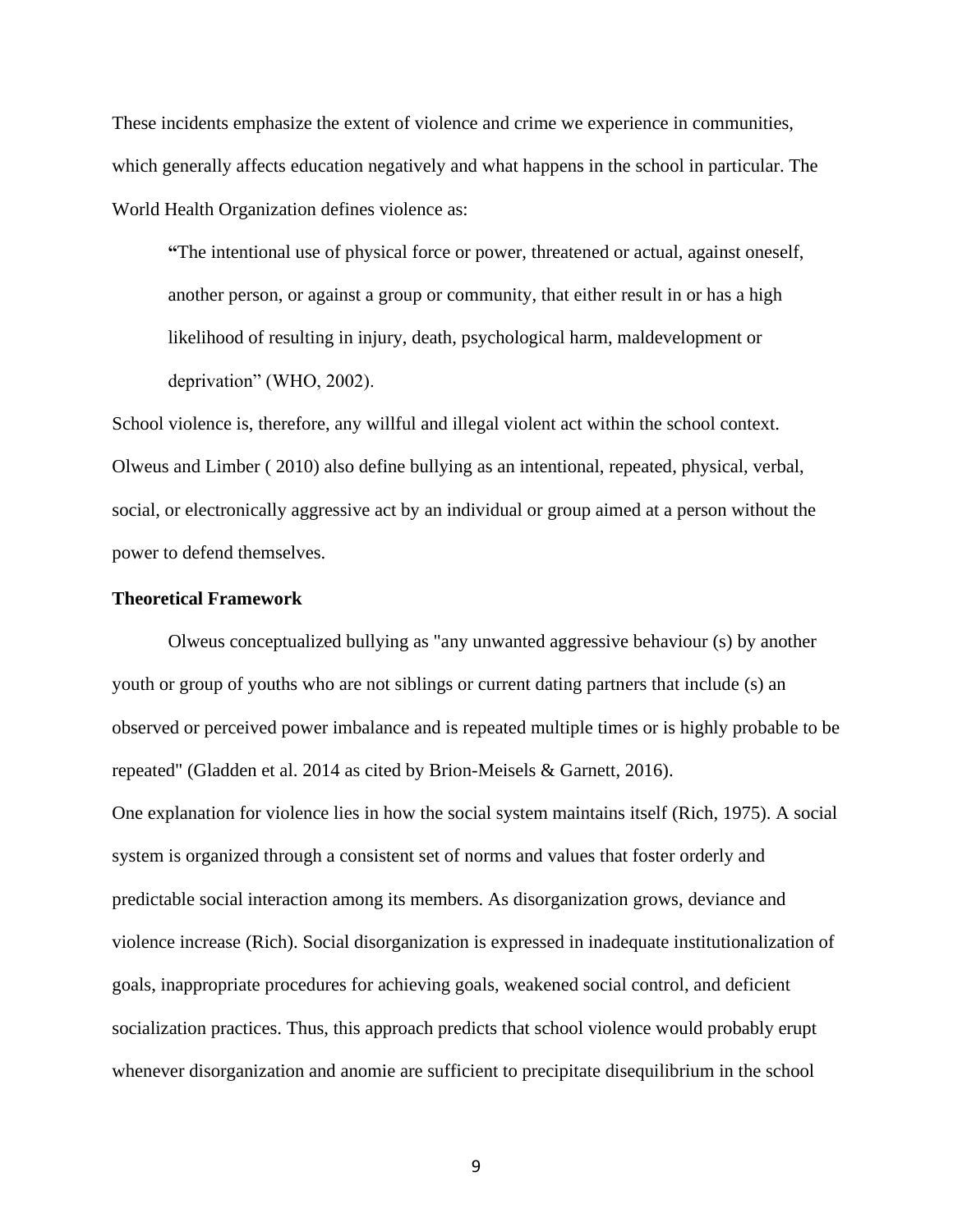system. However, violence will decrease if school personnel can create a normative consensus, develop compelling goals and consistent procedures for achieving them, and institute effective socialization practices (Rich, 1975).

Deviance is mostly a matter of whose values will prevail. Conflict and possibly violencedevelops whenever groups holding different values live in the same community and laws and norms of the dominant group are extended to cover the other groups. The educational implication of the Conflict Approach is that to reduce conflict and alienation, groups, where such tensions are likely to be found, should be identified, and students and parents should be allowed to participate in the development of student codes. If a person associates more with deviant groups or violent groups in early life, or with higher frequency and intensity, then he or she will be more likely to become deviant or violence-prone. Educators who utilize this approach would want to make sure that students associate with law-abiding persons. Primary group relations would need to be regulated, student subcultures more carefully supervised, and sound role models supplied (Rich, 1975).

#### <span id="page-16-0"></span>**Nature of School Violence**

Teachers and other staff members may perpetrate school violence on other staff and schoolmates through corporal punishment, other forms of punishment, sexual aggression and bullying, vandalism, gangsterism, indiscipline, intolerance (Dunne, Sabates, Bosumtwi-Sam, & Owusu, 2013; Vusumzi & Almon, 2013). The various types of school violence going on in schools are; physical, social, verbal, cyber and psychological…physical and verbal bullying were rampant in the different schools in the country (Antiri, 2016; Okoth, 2014). School-based violence constitutes the perpetration of abuse and violence victimization and is caused by factors such as antisocial behaviours, poor school culture and climate, overcrowded classes, and other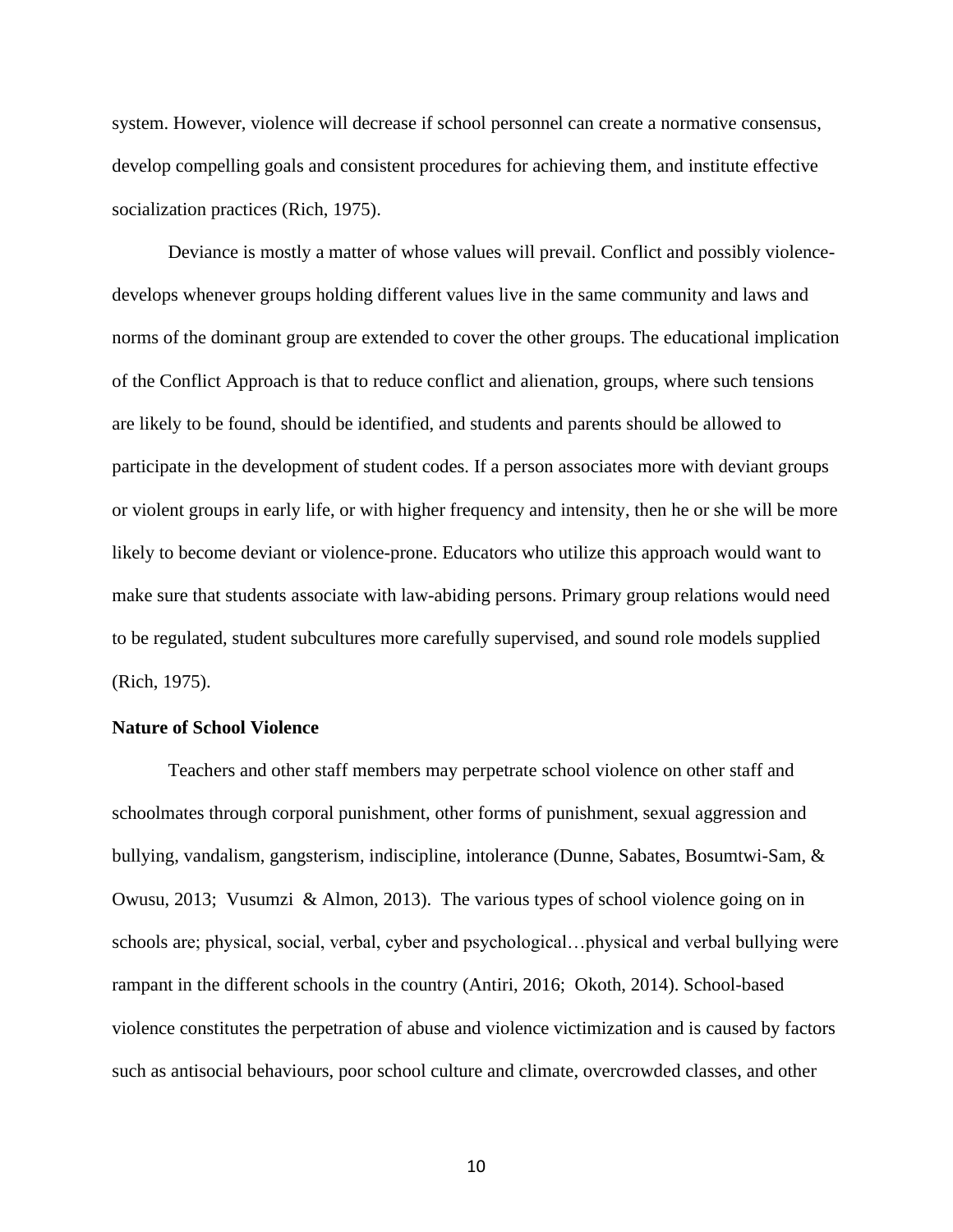behavioural issues (Eke, 2018; Okoth, 2014). "Children's social environment, diversity, the human rights culture, poorly qualified teachers, unprofessional conduct by teachers and the climate of the school and the classroom are some of the most common factors that contribute to school-based violence and other forms of misconduct" (Reyneke, 2015).

School violence victimization is associated with lower academic, loss of concentration, poor academic performance, skipping classes, and depression performance for individual students, higher levels of absenteeism ( Dunne et al., 2013; Lacey & Cornell, 2016; Vusumzi, & Almon, 2013). It also negatively impacts students all over the world. It not only symbolizes a violation of the rights of a child but also acts as a significant obstruction to the achievement of international goals, including the Millennium Development Goals (MDGs) and Education for All (EFA) objectives (Pereznieto, Harper, Clench, & Coarasa, 2010).

#### <span id="page-17-0"></span>**School Violence in Global Perspective**

School-based violence is a complex phenomenon, which cannot be viewed through a single lens to elucidate the logic behind why learners behave the way they do at home and how that leads to school-based violence in schools (Dunne et al., 2013 ). These researchers indicated that the global extent of bullying in schools had been explicitly acknowledged in the international declarations and treaties aimed at protecting children from all forms of violence. It is a worldwide phenomenon that affects one of the core institutions of modern society to some degree in virtually all nation-states (Dunne et al., 2013). For instance, the rise in school-related violence globally, such as the violence in Columbine (1999), Red Lake Reservation (2006), Virginia Tech (2008), Connecticut (2012), and the Krugersdorp samurai sword killing (2008), generate great concern. Dunne et al. further state that violence occurs in every nation of the world and cuts across class, education, income, age and ethnicity; it is manifestly multi-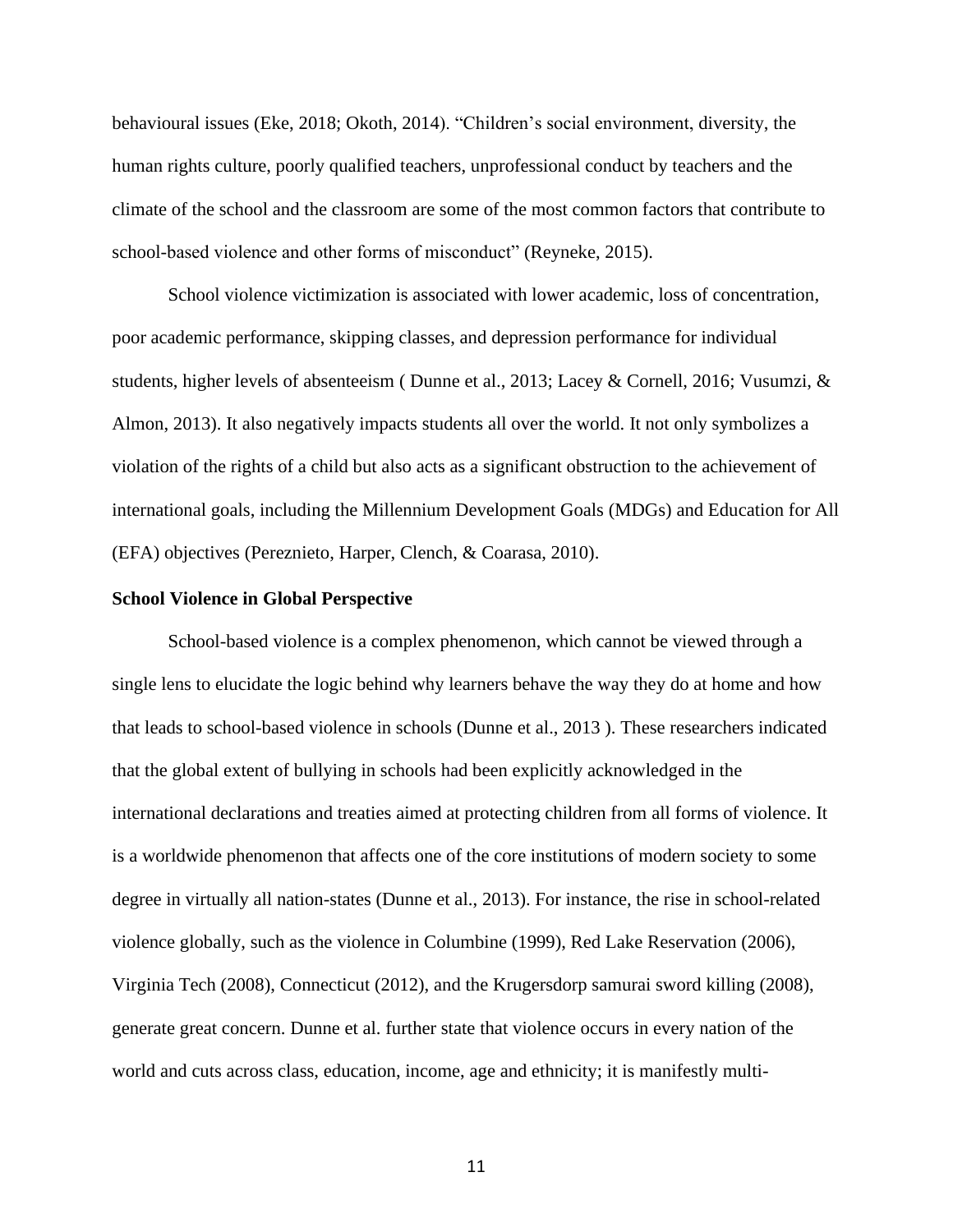dimensional, culturally defined, and context specific. Internationally, several studies have been conducted on the phenomenon of school-based violence over the years and the devastating consequence it has on teaching and learning (Dunne et al. 2013; Mncube & Madikizela-Madiya, 2014). According to a 2005 U.S. national survey of students in Grades 6-10, about 38% of males and 41% of females were estimated to have been victims of bullying (Dunne et al., 2013). Today, all over the world, at every level of school, peer bullying and violence, draws the interest of researchers (Dunne et al., 2013).

#### <span id="page-18-0"></span>**School Violence in African Perspective**

Surveys with students and teachers in Africa show that 60 percent of students in schools indicated being bullied at least once in every month (Okoth, 2014). A study conducted in Free State Province, South Africa established a high prevalence of bullying behaviour in schools where 84 percent of the learners and 95 percent of the educators felt bullying was a big problem. South African girls reported experiencing acts of aggression like beating and slapping by male peers demanding sex. An alarming 30 percent of the girls stated that they were 'forced' to have sex the first time (Vusi Mncube et al., 2012). Other research carried out in Southern African countries like Botswana, South Africa, and Zambia schools reported that females were raped in school toilets, empty classrooms, dormitories, and in hostels (Human Rights Watch, 2001). The general violent context in South Africa spills into the schooling system, where learners are often victims and perpetrators of violence. School management is continuously looking for ways to prevent violence (Eke, 2018).

In West and Central Africa, the prevalence of sexual violence in schools has been recorded as contributing to females dropping out of school either due to unplanned pregnancy or sexually transmitted infections including HIV/AIDS (UN, 2005). This is because they could not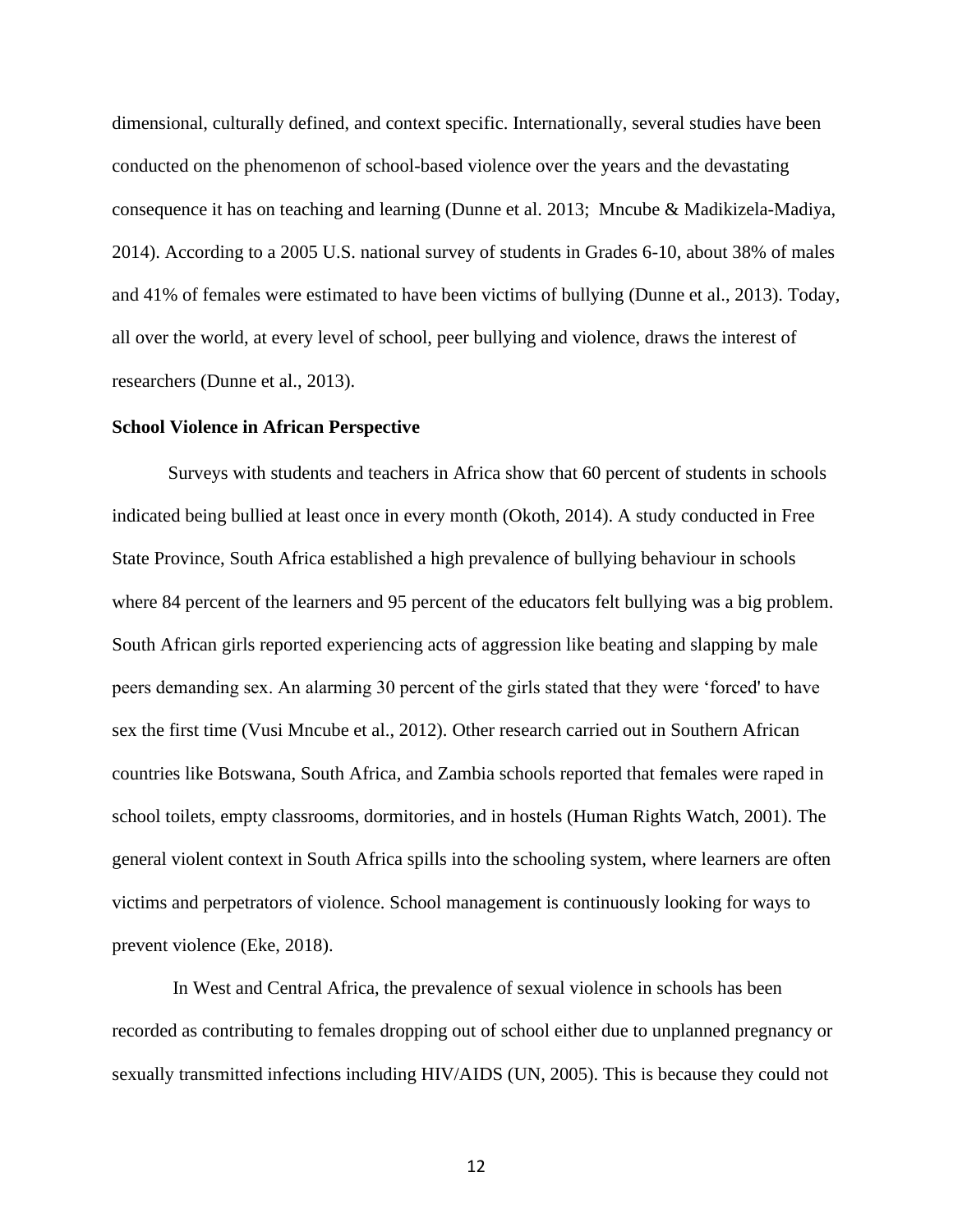bear the aggression or degradation they face. Sexual harassment is quite common in secondary schools in The Gambia with some victims becoming perpetrators themselves, and Idoko and Sn (2015) state that there is a need for more open discussion of sexual harassment in schools to combat the menace. A Nigerian study by Egbochuku (2007), as cited by Okoth (2014), of some students in Benin City showed that almost 4 in every 5 participants (78%) reported being bullied and 85% of the children admitted bullying others at least once (Okoth, 2014).

In Ghana and elsewhere in sub-Saharan Africa studies illustrate some hostile learning environments in which acts of violence and or bullying impact negatively on students (Dunne et al., 2013). In Ghana, students' aggression on campus is on the increase and has caught the attention of and raised much concern from the Ministry of Education, school authorities, the media, civil society, and the general public. Some of the reported incidences of students' aggression in Ghanaian secondary schools include six students arrested for carrying weapons to school. Kumasi Academy closed down after a violent clash between students and staff; a bloody confrontation took place between students of St. Thomas Aquinas and Labone Secondary School; Cape Coast Technical School students destroyed school property; and a student was arrested for the possession of an automatic pistol, with one round of ammunition. In most of these reported cases, male students are seen at the forefront of such violent acts, making one wonder whether female students on campus also express their aggression in the same form (Amedahe & Owusu-Banahene, 2007). Of the 59 cases of youth suicides reported in Ghana between 2000 and 2008, 26 were connected to bullying at school (Dunne et al., 2013). Indeed, Bosomtwi, Sabates, Owusu, and Dunne (2010) confirmed that bullying was prevalent in the Ghanaian schools and teachers in the schools in Ghana were still not considering bullying as a severe problem concerning students' well-being or academic achievement. Violence in the senior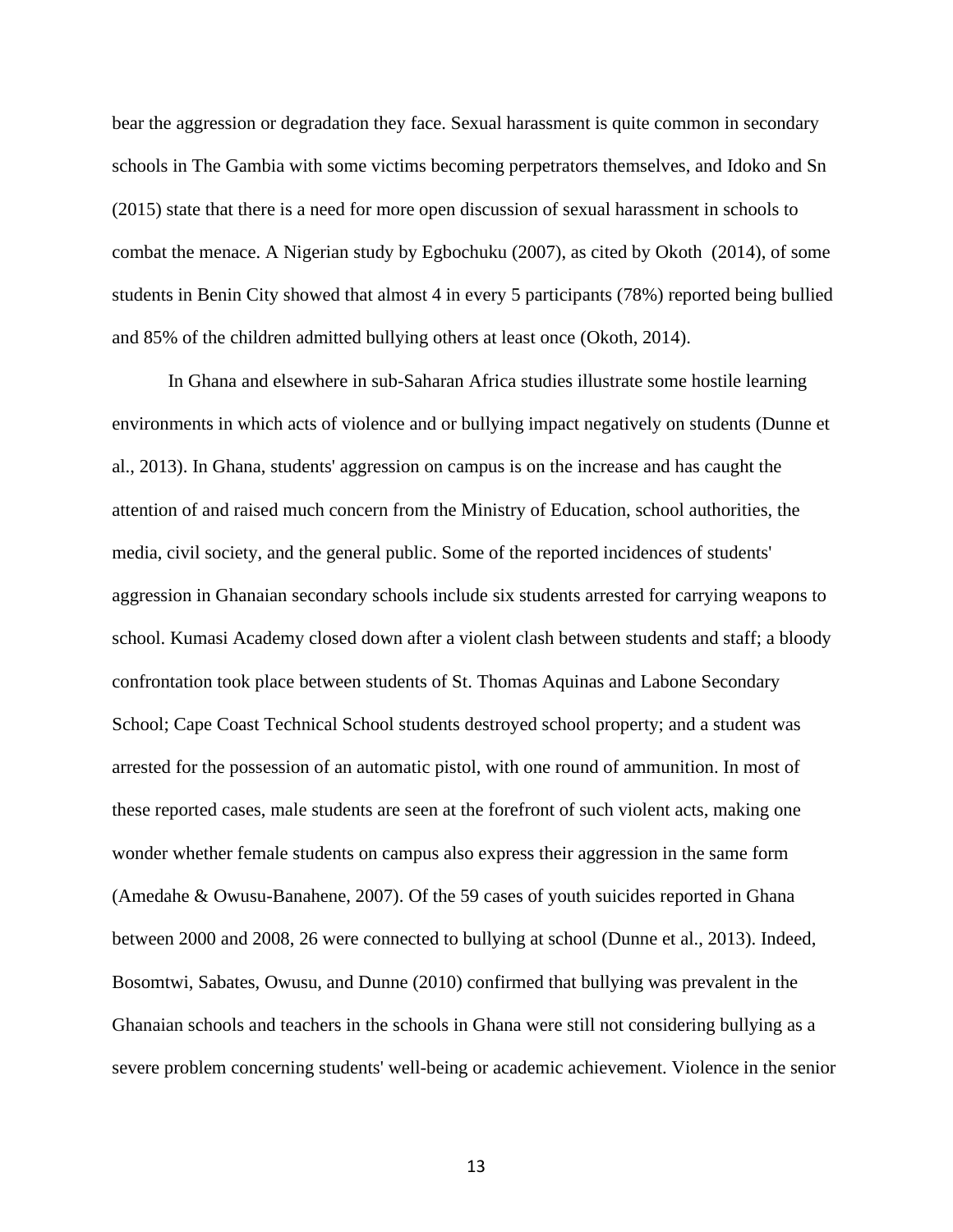high schools in Ghana is rampant especially among freshman students or juniors; they are subjected to all forms of inhumane treatments by their seniors. Antiri (2016) says that it has even made some victims have hatred for school, become dropouts, have low self-esteem that could induce timidity, nervousness, and lack of assertiveness. Some students even have poorer academic performance as a result.

#### <span id="page-20-0"></span>**The Use of Corporal Punishment**

Schools are supposed to have policies and a learner codes of conduct in place to deter violent behaviour. These school policies and the learner codes of conduct are meant, among other things, to obstruct the use of drugs or any intoxicating substance. They are also intended to discourage carrying of weapons or any sharp objects, the use of violent, or vulgar language, and even threats against persons or their property (Vusi Mncube et al., 2012). Programs intending to reduce and prevent school violence are seen as penalty-based approaches. They point out that teachers are verbally, physically, and psychologically violent towards learners, including using corporal punishment which is illegal. Teachers whose statuses are vested in power and hierarchy contribute to violence by being violent, by condoning violence, and by aiding a school ethos intolerant of difference and insistent of conformity. In many schools, the strict teacher or the iron man is seen as the ideal (Reyneke, 2015). It is suggested that where teachers experienced corporal punishment while they were learners, they may also use corporal punishment to discipline their learners (Makhasane, 2016).

International evidence shows that corporal punishment increases, not decreases, the risk of anti-social behaviour in and outside the classroom. Representative data from the recent National School Violence Study in South Africa show that schools, where corporal punishment is not used in the school, are at no higher risk of violence; in fact, the research shows the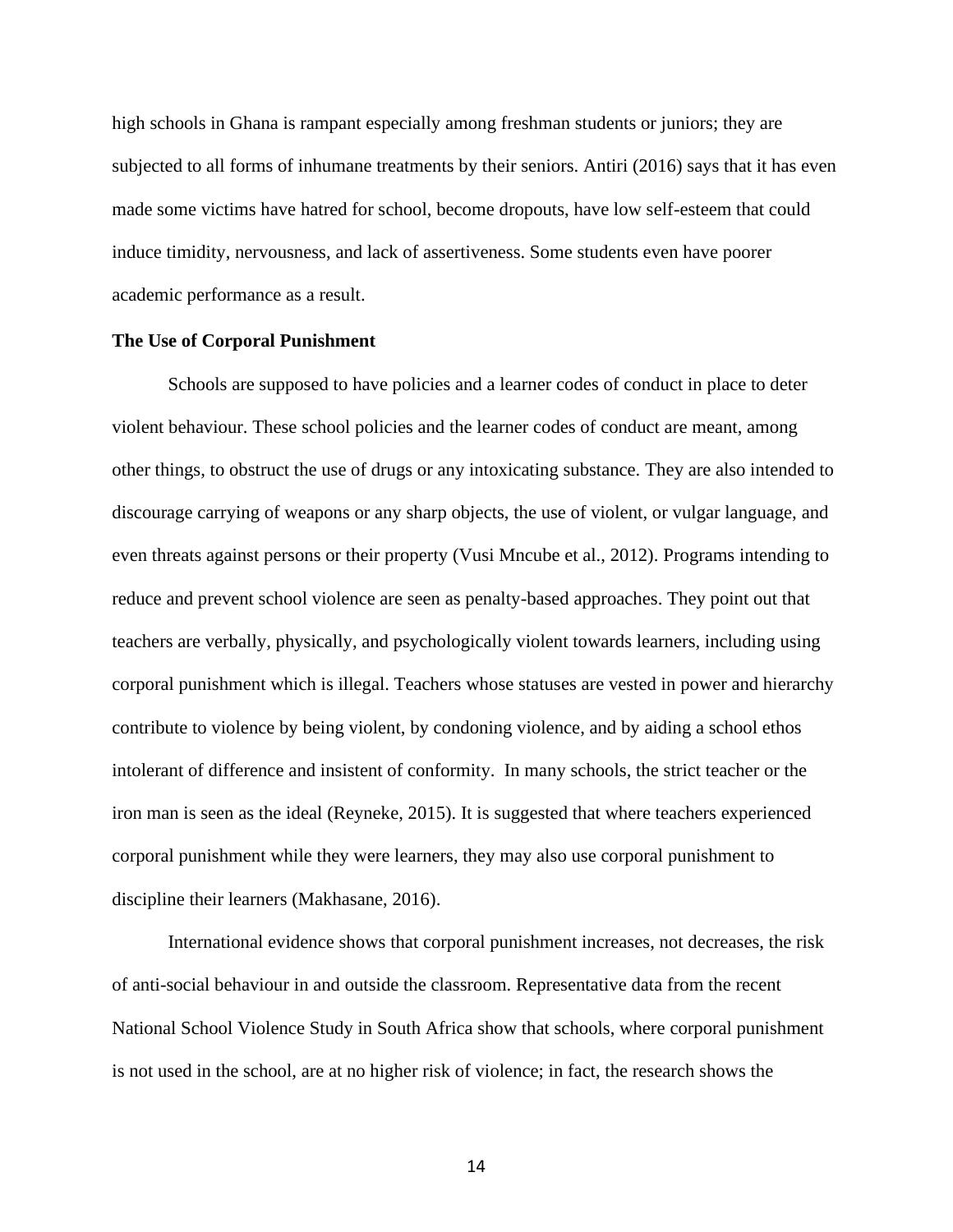opposite. United Nations Children's Fund (UNICEF), Ogando Portela, and Pells (2015) described a grave picture of the predominance of corporal punishment in schools in four countries Ethiopia, India, Vietnam, and Peru, even though such practice was abolished. Disregarding the ban on corporal punishment is also a concern in Kenya, as some educators reportedly continue to administer it even though it was prohibited as far back as in 2001(Mweru, 2010). In Botswana and Ghana, Dunne and Leach (2007) found that corporal punishment is applied in most schools, and more frequently to boys than girls. In Botswana, corporal punishment is at times extremely violent, with boys being subjected to punishment including their heads being hit against the wall, as well as being beaten with broomsticks as well as electric cords.

In Ghana and Nigeria, various forms of violence were not uncommon and were frequently experienced by students through formal discipline and corporal punishment (Dunne et al., 2005; Popoola, 2005). An incident on 16 March 2008 in Adisadel College (a leading SHS in Ghana) starkly illustrates the use of corporal punishment and the consequent anxiety and hostility it can generate in students. A student was asserted to have jumped to his death from the fourth floor of a classroom block to escape from corporal punishment from the Senior Housemaster of the school (Joy online, 2008 as cited by Dunne et al., 2013).

#### <span id="page-21-0"></span>**The Role of Principals in School Violence Prevention**

The primary responsibility of the school principal is to see that the school runs efficiently. The safety of the students and staff is also a priority. A United States principal noted: "The primary responsibility of a school leader is quite simple: to provide a safe, conducive, and accepting environment in which students can make adequate academic, emotional, and social progress" (Chan, Jiang, & Rębisz, 2018). Ultimately it is the principal and school board who are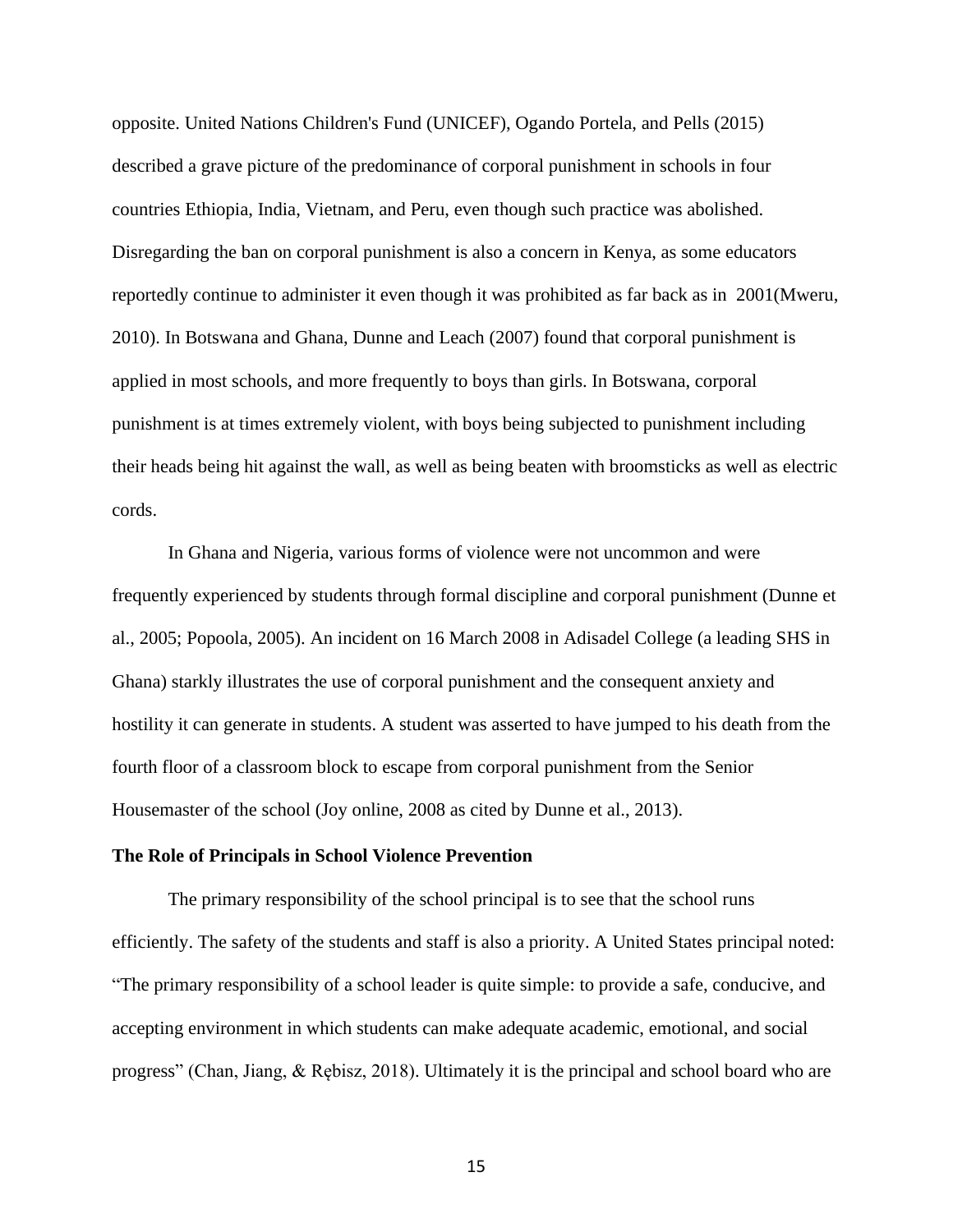responsible for the day-to-day prevention of violence in schools, and there is ample evidence that schools are not being managed competently to reduce violence (Vusi Mncube et al., 2012).

Schools need to improve the socialization of students through the cooperative efforts of administrators, teachers, guidance counsellors, and parents (Rich, 1975). Teachers need to stress greater respect for authority and the values of our cultural heritage. Students must become acquainted with local police in a friendly, informal atmosphere and should be informed about school security personnel and their functions.

Another approach that prevents school violence is to support community control of schools. In that way, those minority groups who believe that schools are centralized bureaucratic systems unresponsive to the demands of parents and local citizens would be able to formulate their norms and sanctions so that they no longer would be considered deviant. Members of groups deemed deviant may experience alienation and a feeling of illegitimate control and exploitation. Though some groups may be more tolerant of violence than others, under a community control plan violence would be reduced because the conflict and imposition of alien norms would be eliminated (Rich, 1975). Since the Differential Association problem extends beyond the school, administrators could establish after-school programs in high crime neighbourhoods to get students off the street and to provide them with healthy recreational and learning activities. Educators should encourage and support government programs for neighbourhood improvement and renewal and encourage greater parental and community involvement in schools (Rich).

Punishment does more harm than good; unfortunately, when it comes to troubled students, punishment only suppresses negative behaviour temporarily but does not necessarily alter it in the long run (Reyneke, 2015). Reyneke stressed that punishment also has a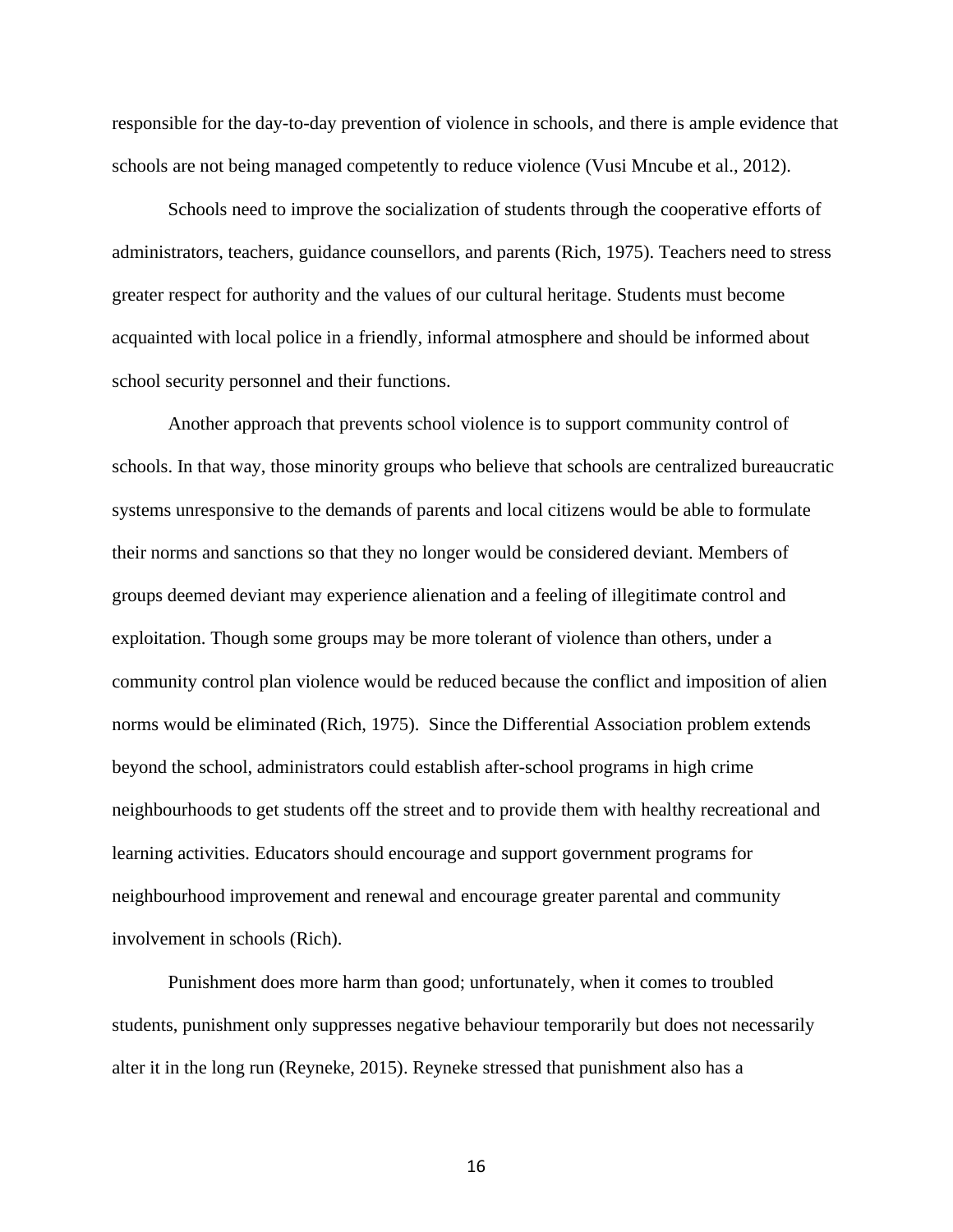compounding effect on children who are dealing with high-stress levels and trauma. Such punishment will add to their stress and will contribute to their feelings of anger; rage punishment could further accentuate patterns of failure and broken relationships, continuing negative pathways that disrupt positive youth development. Many schools and school districts have taken the precaution of establishing zero-tolerance policies. Critics say that these policies lead to overcorrection, pointing to such cases as suspending a child may lead to the right of the child been trampled upon (Gorton & Alston, 2013). Today's headlines are rife with stories of bullying and, unfortunately, too many stories of teachers and administrators not addressing the situation. They emphasized that school administrators should show commitment to address school violence and learn about a good bullying prevention program (Gorton & Alston).

The administrators, who are most successful in their efforts to fight violent activities, are those who develop a specific approach to the problem (Ndifor & Administration, 2016). They must believe that nothing is more important than providing a safe school environment and they should be willing to take the necessary measures to accomplish this goal (Martinez, 2009). There is a need for a crisis team to prepare for unexpected violence, to prepare a schoolwide discipline plan, and to develop a favourable school climate and culture (Barna & Barna, 2014). A constructed and establishment technique should be in place by the school in order to reward those students who behave well (Apipalakul & Ngang, 2015). School administrators who have implemented schoolwide positive behaviour supports have experienced positive outcomes regarding discipline (Martinez, 2009). On the individual classroom level, there are socialemotional curriculums and interventions that teachers can implement, programmes that result in the use of non-punitive measures. Additional preventative measures that principals can take are the following: focus on anti-bullying, anger management, peer mediation, and conflict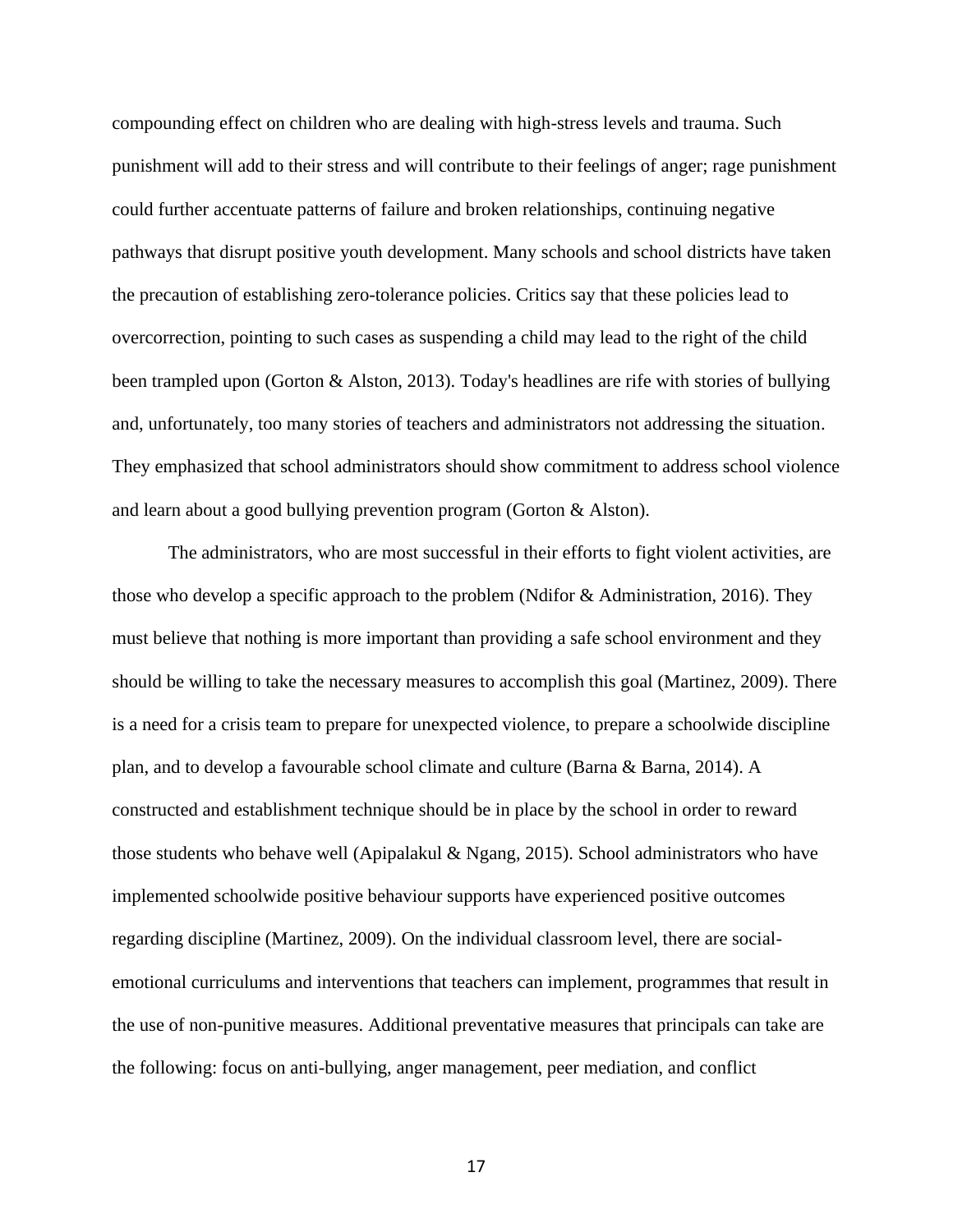resolution; (Martinez, 2009). It is through making safety common knowledge that choosing to act safely is also put in the realm of common sense. Utilizing the services of some prominent citizens, senior students, alumni, and school personnel expose the students to life alternatives outside of the bounds of their communities. This exposure should help violent students to focus or and have a vision for their future so that they will refrain from school violence. Distribution of leadership can strengthen management and succession planning and thus help in the fight against school violence. Distributing leadership across different people within organizational structures can help to meet the challenges facing contemporary schools and to improve school effectiveness. This can be done in formal ways through team structures and other bodies or more informally by developing ad hoc groups based on expertise and current needs. Involving violent students in school activities helps them to behave appropriately. In so doing, the students should develop a bond or sense of ownership or care for their school and those therein. Examples of possible involvement include requiring participation in a school clean-up day, and activities in student organizations or assigning them roles such as form monitors, prefects (class leaders), and teacher assistants. Family involvement plays a role in preventing and reducing bullying behaviours at school (Peterson et al., 2014), and the teachers indicated that there should be more cooperation between parents and schools and that they need to work to increase awareness among families so that parents could take more active roles in preventing and reducing bullying behaviours among students (Uzunboylu et al., 2017).

Employees' creativity is essential for the survival and continuing competitiveness of organizations. Employees' creativity is an inevitable part of innovation that not only includes producing new ideas, but also includes performing new ideas (Harris & Gronn, 2008). There is a growing recognition of the positive correlation between decisive and sustained school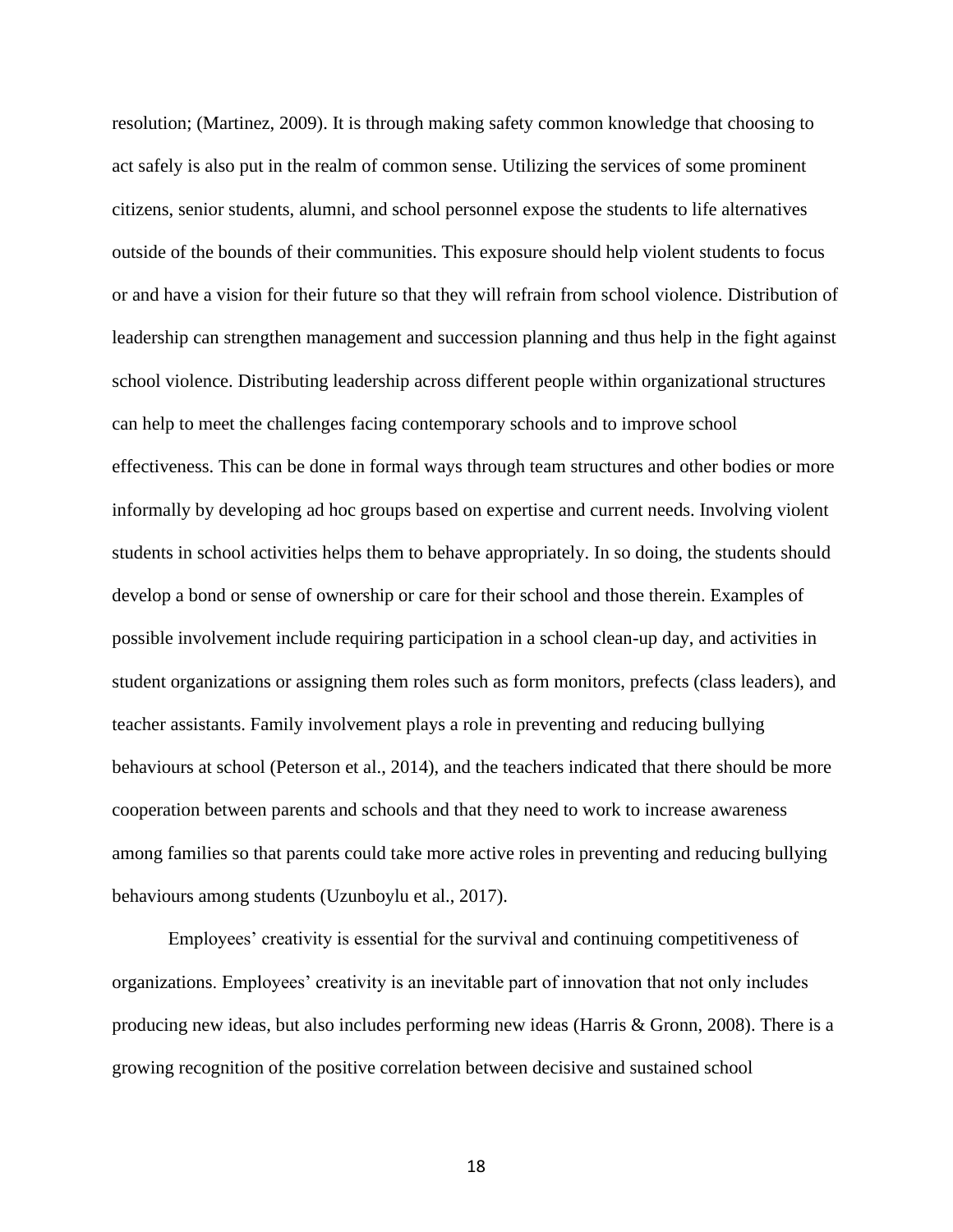improvement and distributed leadership (Harris, 2011; Harris & Gronn, 2008; Hulpia & Devos, 2010; Hulpia & Devos, 2011).

In the West African perspective, even though there has been some research on school violence prevention, little is known about the role of school principals in the prevention of school violence without using corporal punishment. The present research will specifically use phenomenological case study methodology to explore teachers' perceptions toward the role of principals in the prevention of school violence without the use of punishment in Anglophone (English) West African countries. This research will also seek to answer the following questions

a. What is the nature of school violence from the perspective of teachers?

b. What are the conventional ways of preventing school violence in West African schools?

c. How can principals in West African schools play their role in school violence prevention without using corporal punishment?

The significance of the research for West African School Principals will be trying to develop new approaches to prevent school violence without resorting to the use of punishment. As well, this study will contribute to the educational policy and practice debates on approaches to discipline that aim to show that troubled learners need to be disciplined in a psychologically healthier way.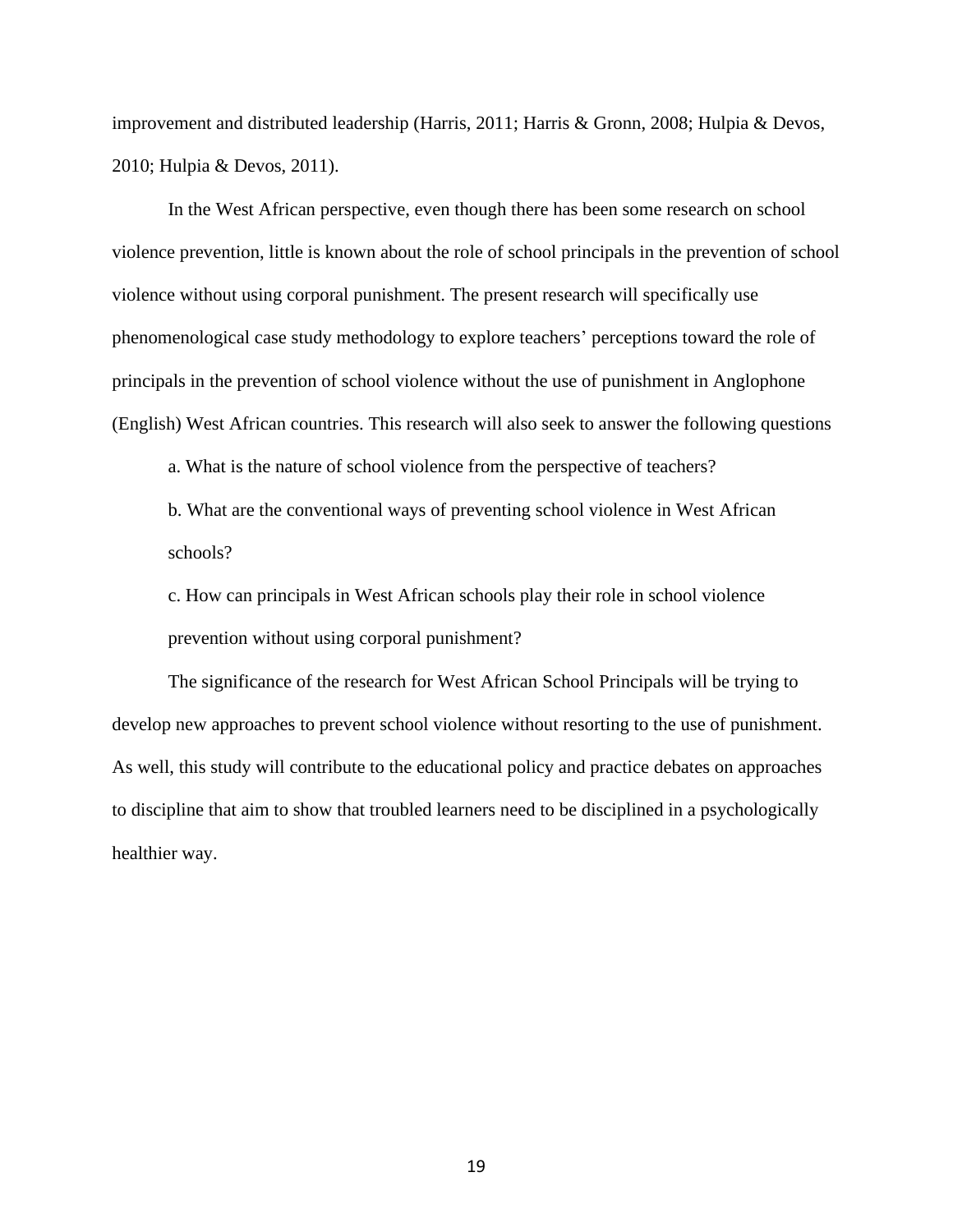#### **CHAPTER 3: Methodology**

## <span id="page-26-1"></span><span id="page-26-0"></span>**Introduction**

Chapter Three describes the methodology of this study. A description of qualitative research is provided, followed by the main characteristics of phenomenological case study methodology that I selected for the study. I will then discuss participants, sample size, data collection, and data analysis. The last part of this section focuses on trustworthiness, limitation and scope of the study, confidentiality and privacy, relevant ethical considerations, and role of the researcher. The research questions of this study are as follows:

- 1. What is the nature of school violence in West African schools?
- 2. What are the conventional ways of preventing school violence in West African schools?
- 3. How can principals in West African schools prevent school violence without using corporal punishment?

The purpose of this study is to explore teachers' perceptions towards the nature of violence in West African schools and the role that principals can use in the prevention of school violence without the use of punishment in Anglophone West African schools. A qualitative research approach was employed.

#### <span id="page-26-2"></span>**Methodology**

The purposes of the research determine the methodology and design of a study (Cohen, Manion, & Morrison, 2007). A methodology is a plan for assembling, organizing, and integrating information (data), and it results in specific research findings. I employed a qualitative research methodology to gain insight into the perceptions of West African teachers toward the role of principals in school violence prevention. Qualitative research focuses on an in-depth probing of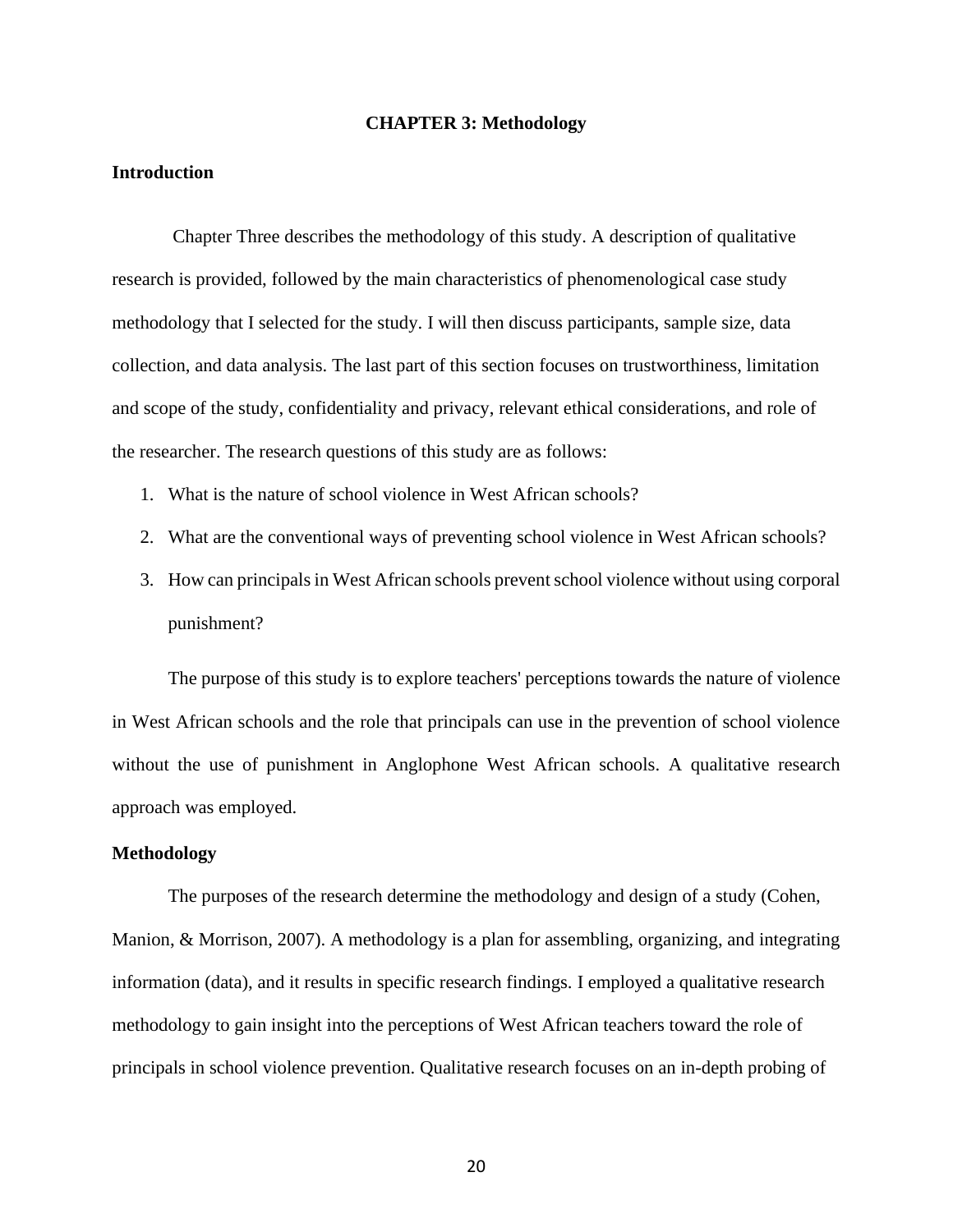people's beliefs, assumptions understandings, opinions, actions, or interactions (Doyle, 2018). Creswell (2016) described a qualitative approach as the best way to investigate a problem in which one does not know the variables and needs to explore it further. Qualitative methods can be used to gather the intricate details about a phenomenon like school violence. This would allow participants to express their feelings, thoughts, emotions, and experiences that are difficult to learn about through more conventional methods.

Qualitative research is "interested in how meaning is constructed, how people make sense of their lives and their worlds" (Merriam, 2009, p. 24). This is particularly relevant to understand the perceptions of teachers on the role of principals toward the prevention of school violence. Since this study aims to explore teachers' perceptions of school violence prevention, a qualitative approach seems the most appropriate research approach.

#### <span id="page-27-0"></span>**Phenomenological Case Study**

The selection of a particular design is determined by how the problem is shaped, by the questions it raises, and by the type of end product desired. Harvey (2011) sees methodology as the interface between methods, theory, and epistemology…it is the point at which method, philosophy, and epistemology come together in a way that allows the researcher to investigate some educational moment. School violence was viewed as the central phenomenon that requires exploration and understanding from teachers who have experienced it (Creswell, 2015). A phenomenological case study was used for this study. It is focused on the description of a phenomenon through the eyes of people who have experienced it, and their shared experiences in investigating the phenomenon. The phenomenological case study involves "a person's perception of the meaning of an event, as opposed to the event as it exists external to a person" (Leedy  $\&$ Ormrod, 2016, p. 255). Phenomenological case study attempts to understand people's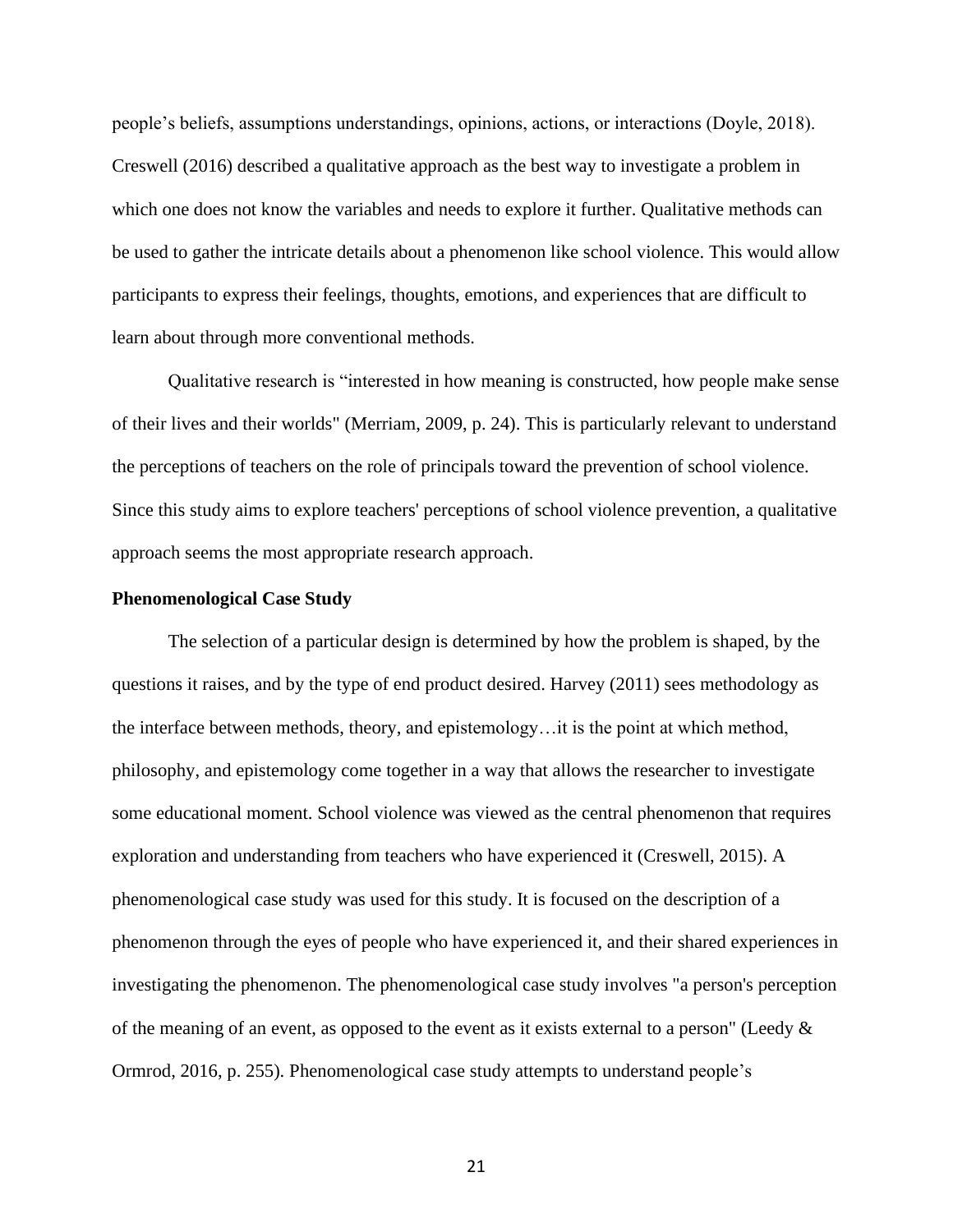perceptions and perspectives relative to a particular situation. Qualitative researchers are interested in exploring human experiences, and some of them seek to understand the nature of the experience itself, in this case, phenomenology is an appropriate methodology (Savin-Baden & Major, 2013 p. 213). The best criteria to determine the use of phenomenology is when the research problem requires a profound understanding of human experiences common to a group of people. (Ponce, 2014). McMillan (2016) also said that the purpose of the phenomenological case study is to describe, clarify, and interpret the everyday experiences of participants to understand the essence of the experience as consciously perceived by and expressed by participants (p.318). It is a traditional, systematic approach to looking at events, collecting data, analyzing information, and reporting the results, with the end goal of describing the case under investigations fully and accurately as possible (p. 204). This approach gives the researcher a sharpened understanding of why the instance happened as it did, and what might require greater scrutiny in future research (Wilson, 2009). In conducting a case study, a deciding factor is whether a limited system can be identified as the focus of the investigation. That is the case in an examination of a specific phenomenon such as a program, an event, a person a person, an institution or a social group (Doyle, 2018; Leedy & Ormrod, 2016; McMillian & Wergin, 2002). In this study, the phenomenon of school violence was investigated through the eyes of teachers from West Africa who have experienced it at schools.

#### <span id="page-28-0"></span>**Participants**

Qualitative research not only stands or falls by the suitability of methodology and instrumentation but also by the fitness of the sampling strategy that has been adopted (Cohen et al., 2007). The sampling strategy used was a non-probability purposeful method to recruit the participants. I used emails and posters to recruit my participants. I posted my recruitment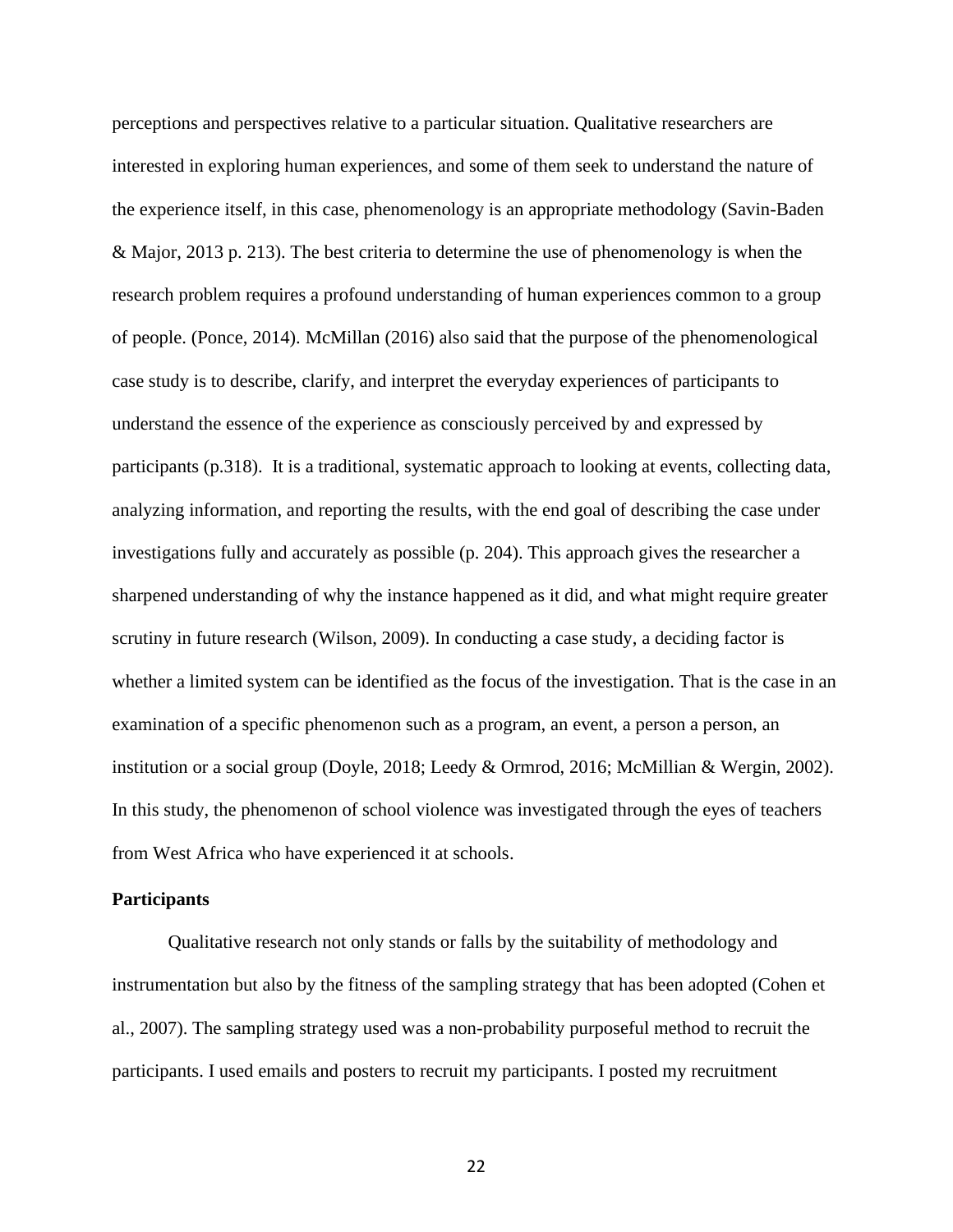document (see Appendix C) on most of the notice boards at the at St. John's and the Marine Institute campuses of Memorial University. I included my phone number and email address so that interested participants who meet the inclusion criteria can call or email me to be recruited in the research. I also advertised the recruitment document on Internationalization Office and Graduate Students Listservs where interested students contacted me and were recruited for the study.

Participants had to identify as Anglophone West African teachers currently enrolled in the Memorial University of Newfoundland before they were considered for inclusion in the study. Teachers from five different West African countries who are presently studying at Memorial University of Newfoundland indicated their consent to participate in the study. They completed an informed consent form which was delivered and returned through our MUN email. I then emailed each participant to make interview arrangements.

#### <span id="page-29-0"></span>**Sample Size**

The participants were ten teachers from English speaking West African countries namely, Ghana, Gambia, Sierra Leone, Liberia, and Nigeria who are studying at the Memorial University of Newfoundland, Canada. They are made up of eight males and two females who have vast teaching experience in West African schools ranging from two years to thirteen years. Almost all the participants have held some leadership positions in the schools that they have taught. It is also interesting to know that nine of the participants have the aspiration of becoming principals one day except one who emphatically said no, but who wants to be a lecturer at the university. The sample size of ten participants was ideal for the purposes and agenda of the study as I got the opportunity to interview them extensively to gather their views, experiences, and perspectives of school violence. In purposive sampling, researchers handpick the cases to be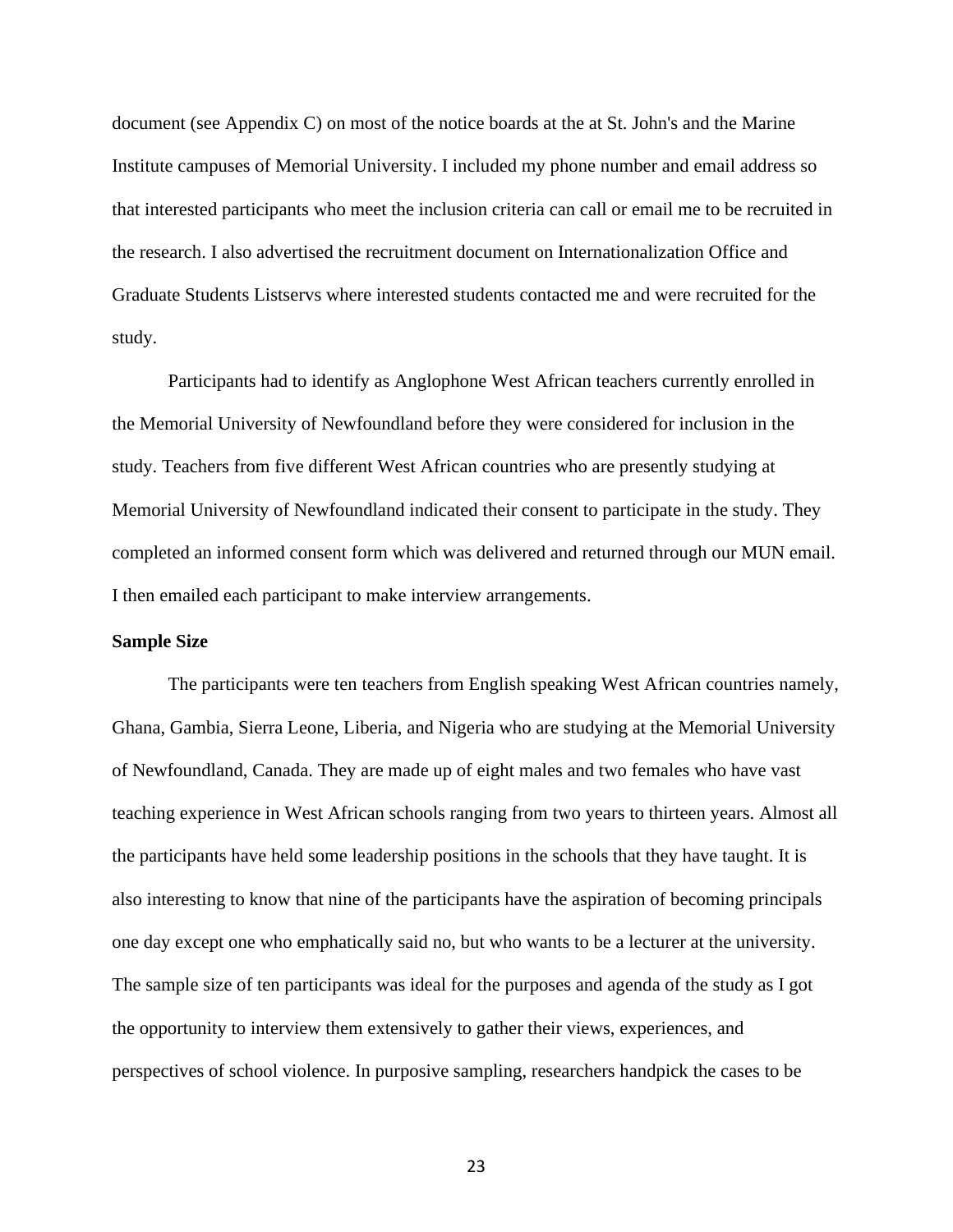included in the sample by their judgement of their typicality in this way; they build up sample that is satisfactory to their specific needs" (Cohen et al., 2007 p.103). Leedy and Ormrod (2016) stated that in phenomenology, a purposeful sampling of 5 to 25 individuals are selected for the study. Because most qualitative research depends heavily on just a few individuals for data, the nature of the sample is critical to the findings.

The participants had diverse backgrounds which include language, ethnic, culture, and level of education. There were five primary school teachers and five secondary school teachers. Marcyk, DeMatteo and Festinger (2005) state that in qualitative research methodology the validity of data relies on data gathering skills such as interviewing ability, rather than the sample size. The success of qualitative research is dependent on the saturation of information. Data saturation was achieved in this study by selecting respondents who have adequate and relevant information to answer the research problem and question.

## <span id="page-30-0"></span>**Data Collection**

To determine the reliability of the interview questions a pilot study involving three respondents was conducted. The purpose of the pilot study was to identify potential problems in the interview process and ultimately adjust before the actual research. The pilot study addressed various issues like the design of the interview method, interview schedule, and time required to answer and transcribe the recorded responses. Data were collected via semi-structured interviews. Interviews are an excellent research method because it allows the researchers to which McMillian (2016) described as "understand in rich detail participant experiences and events that [they] cannot observe directly" Creswell (2015) also described interviews as "one of the most powerful ways in which we try to understand our fellow human beings" (p.45). Face-to-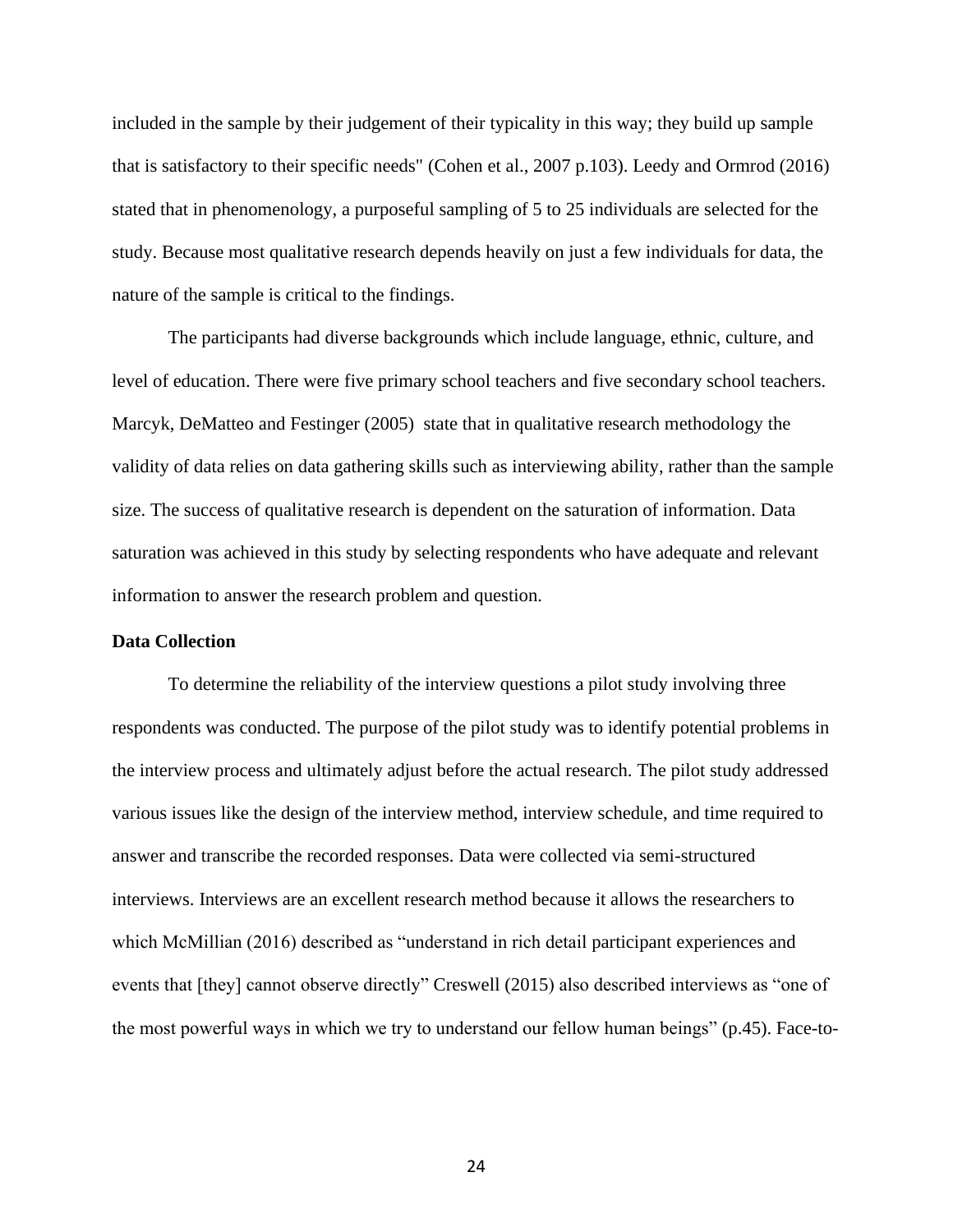face interviews with the individual participants occurred at the University library discussion room and participant's homes and lasted from 30 to 60 minutes in duration.

The interview questions, which focused on the nature of school violence, conventional ways of preventing school violence, principals' roles in school violence prevention, and restorative justice practice are provided in the Appendix A. All interviews were recorded with written consent from all participants. Notes were also taken to aid in interpreting the recorded information. Each audio-taped interview was transcribed verbatim to facilitate subsequent data analysis. The ten individual interviews consisted of broad, open-ended questions designed to investigate teachers' perceptions of the role of principals toward school violence prevention. As I interviewed the teachers, I probed for further information, elaboration, or clarification of responses as I deemed appropriate. Semi-structured interviews permitted me to address the issue of school violence prevention while maintaining a feeling of openness (Creswell, 2015). According to McMillan (2016), it is vital that interview questions are "flexible enough for you to follow emergent directions." By asking open-ended questions, I was ensuring that I was getting a response that reflects the views and the opinions of the participant, instead of a prompted or expected response that may come from a less open-ended question. "In qualitative research, you ask open-ended questions so that the participants can best voice their experiences unconstrained by any perspectives of the researcher or past research findings" (Creswell, 2015, p. 216).

#### <span id="page-31-0"></span>**Data Analysis**

I followed the data analysis and coding procedures suggested by Creswell (2015) and Esterberg (2002). Correctly, I used the open coding process by Esterberg (2002) where "you work intensively with your data, line by line, identifying themes and categories that seem of interest" (p. 158). I also allowed codes to emerge during my analysis as suggested by Creswell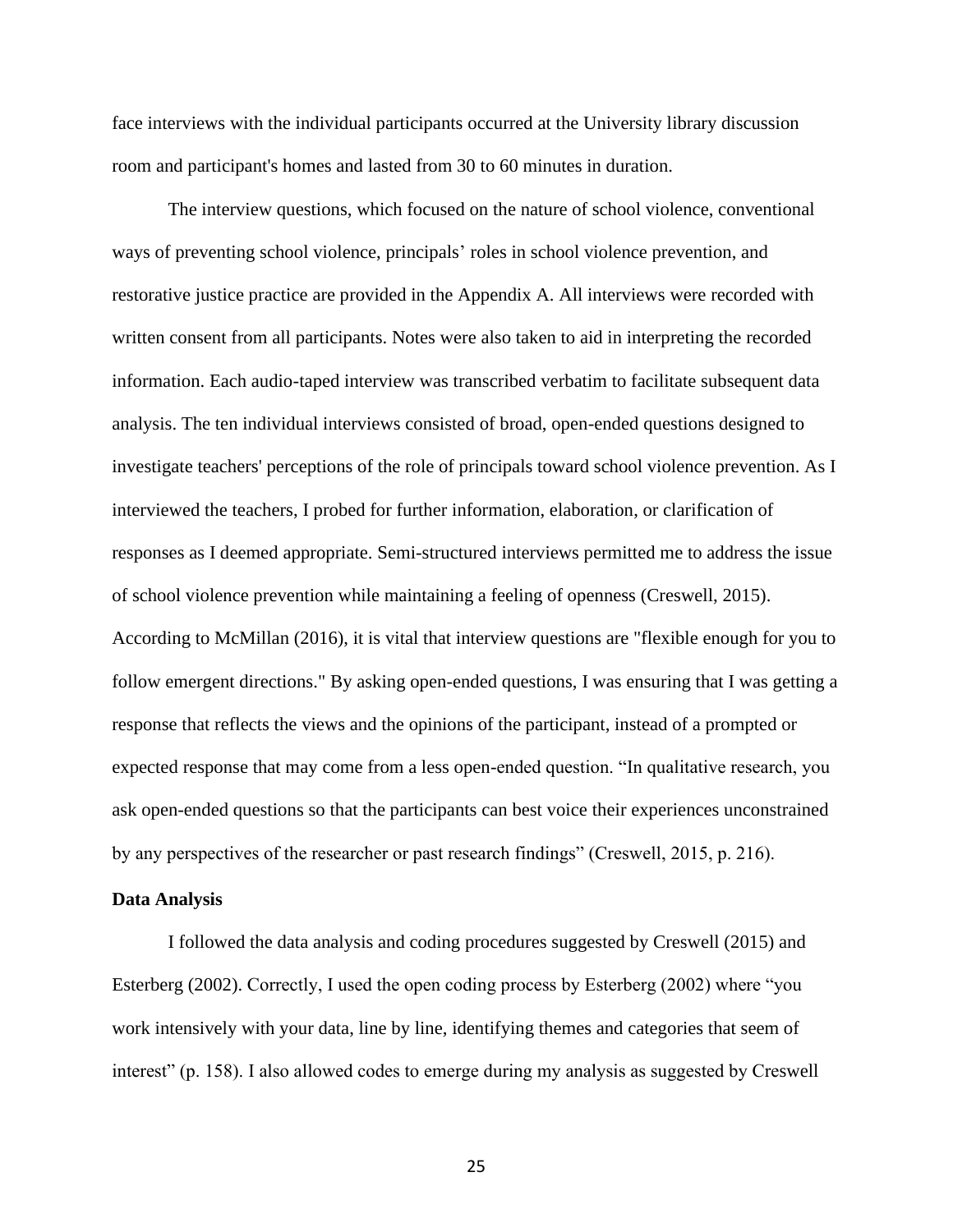(2015). After extensively examining codes through the open coding process, I reviewed the codes for emerging themes in the data. The findings related to *teachers' perceptions of the role of principals toward school violence prevention* emerged as one of several categories or themes identified as I analyzed my interview data. After the interviews were transcribed, a colleague and I independently identified words, phrases, and events that turn up to be similar and grouped them into open codes (McMillan, 2016). Besides reporting the findings related to overall school violence prevention and the role of principals, I decided to report separately on other emergent themes, such as causes of school violence, effects of school violence, the use of corporal punishment, and restorative justice practice. Once I had analyzed all the interview data and identified the major themes, I then focused more closely on specific themes and developed concept maps that guided my report. The cross-case analysis by Miles and Huberman (1994) cited in Creswell (2015) to study each teacher was employed as well. That is the case as a whole entity, using a line-by-line coding of each teacher's interview responses, followed by comparative analysis of all 10 cases. Each interview was coded line-line, and all codes were entered into NVivo12 software. I met with my supervisor several times to discuss the codes, identify emergent themes, and reached agreement on the development of concepts that represent findings.

I also used a flexible standard of categories, meaning I adjusted my categories as additional data from each case was analyzed in depth. As categories emerged, I used saturation to refine, expand, or delete categories as needed. This type of coding procedure helped me to stay in tune with teachers' perceptions as I continually studied my interview data (Creswell, 2015). I discussed any disagreement I had about new categories; I returned to the verbatim data to again ascertain the participants' viewpoints and continued this process until we agreed on all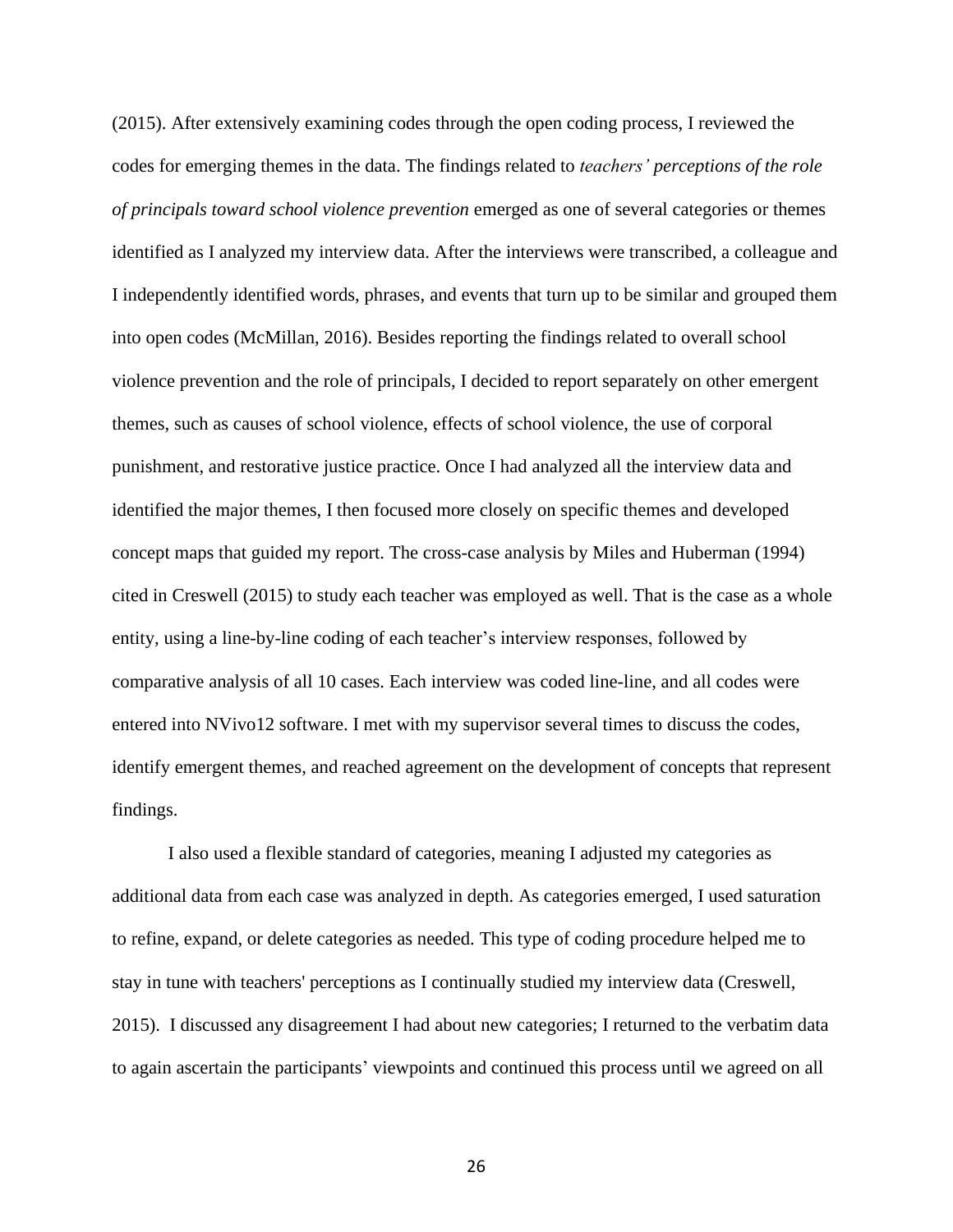the categories. This process of cross-checking coding of the significant categories provided "thoroughness interrogating the data" (Creswell, 2015, p.46) and allowed for discussion that enhanced insights of the coding.

#### <span id="page-33-0"></span>**Trustworthiness**

I used many different methods to ensure trustworthiness for the study. First, I used triangulation of respondents for the study. Ten different participants from five different countries in West Africa were interviewed for the study. I also engaged in methods of respondent validation (Creswell, 2015) and member checking to confirm my findings. To secure respondent validation, I presented a summary of my results to the interviewees by email, asking them if they concurred with any or all of the emergent perspectives, that is if they saw their personal aspects presented in any or all the reported findings. I also conducted member checks as a means of confirming the results. Through member checking, I asked participants to comment on the accuracy of verbatim quotes and obtained their approval to use their direct personal quotes in written or verbal reports of the study. All ten participants confirmed that the summary of findings adequately and accurately represented their perspectives on school violence and the role of principals and its prevention. Again, all the teachers whose direct quotes appear in the report permitted me to cite them.

Participatory modes of research were employed as well. Engaging participants in all phases of research from conceptualizing the study to writing up the findings was a vital aspect of this study. Participants were engaged during the entire process of the study from the first days to the last days when the research findings were ready. Besides member checking, lengthy quotations to accurately capture teachers' perceptions were used in the findings. Peer examination is also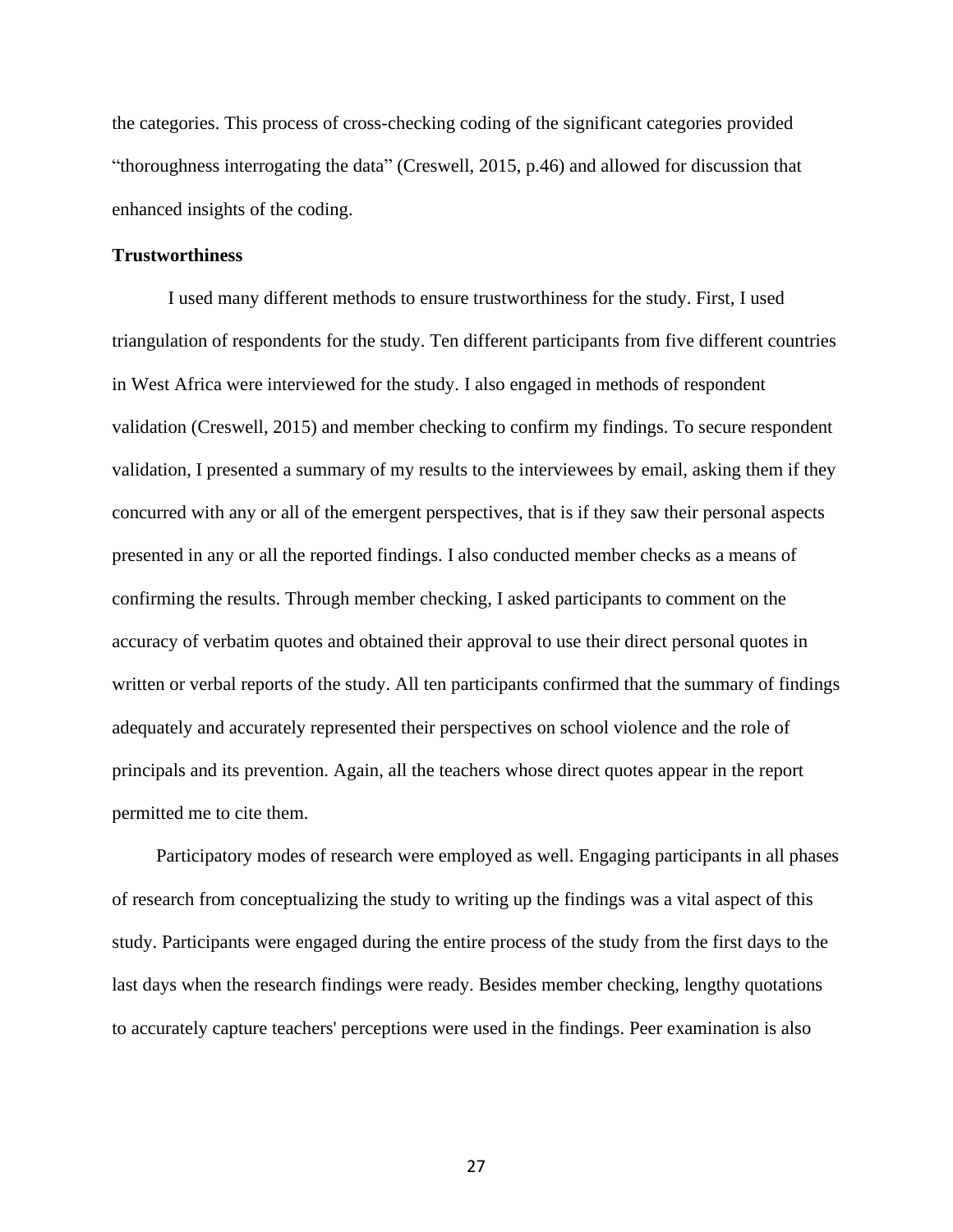another strategy that I employed to strengthen the trustworthiness of my study. I did this by asking colleagues to comment on my findings as they emerged.

#### <span id="page-34-0"></span>**Limitation and Scope of the study**

Although accepted qualitative research methods for this study were used, I recognize that the validity of the findings may be affected by certain restrictions. The first limitation of this study was that I did not establish an extended relationship with the participants. I interviewed each teacher once. Multiple interviews would have been ideal. However, I feel that the initial data and analysis of them provided a strong foundation of in-depth examinations of school violence and the role of principals in school violence prevention. Although these findings are based on the perceptions of only ten teachers from West Africa, these participants reflected ethnic, cultural, and economic diversity. While the findings cannot be generalized to the general population they provide an informed assessment of these participants towards violence in schools and the role of principals in this problem in English West Africa.

#### <span id="page-34-1"></span>**Confidentiality and Privacy**

Privacy of participants' information is critical in empirical studies (Marcyk, DeMatteo, & Festinger, 2005). Maintaining the privacy of participants protects them from potential consequences such as embarrassment, distress, or other psychological harms; social harm such as loss of employment, or damage to one's financial standing. Privacy and confidentiality were maintained by not sharing recorded and transcribed data. The researcher had an ethical duty to ensure confidentiality by protecting information gathered from unauthorized access, disclosure, use, modification, or theft. Before the interviews, participants were informed about the integrity of the exercise.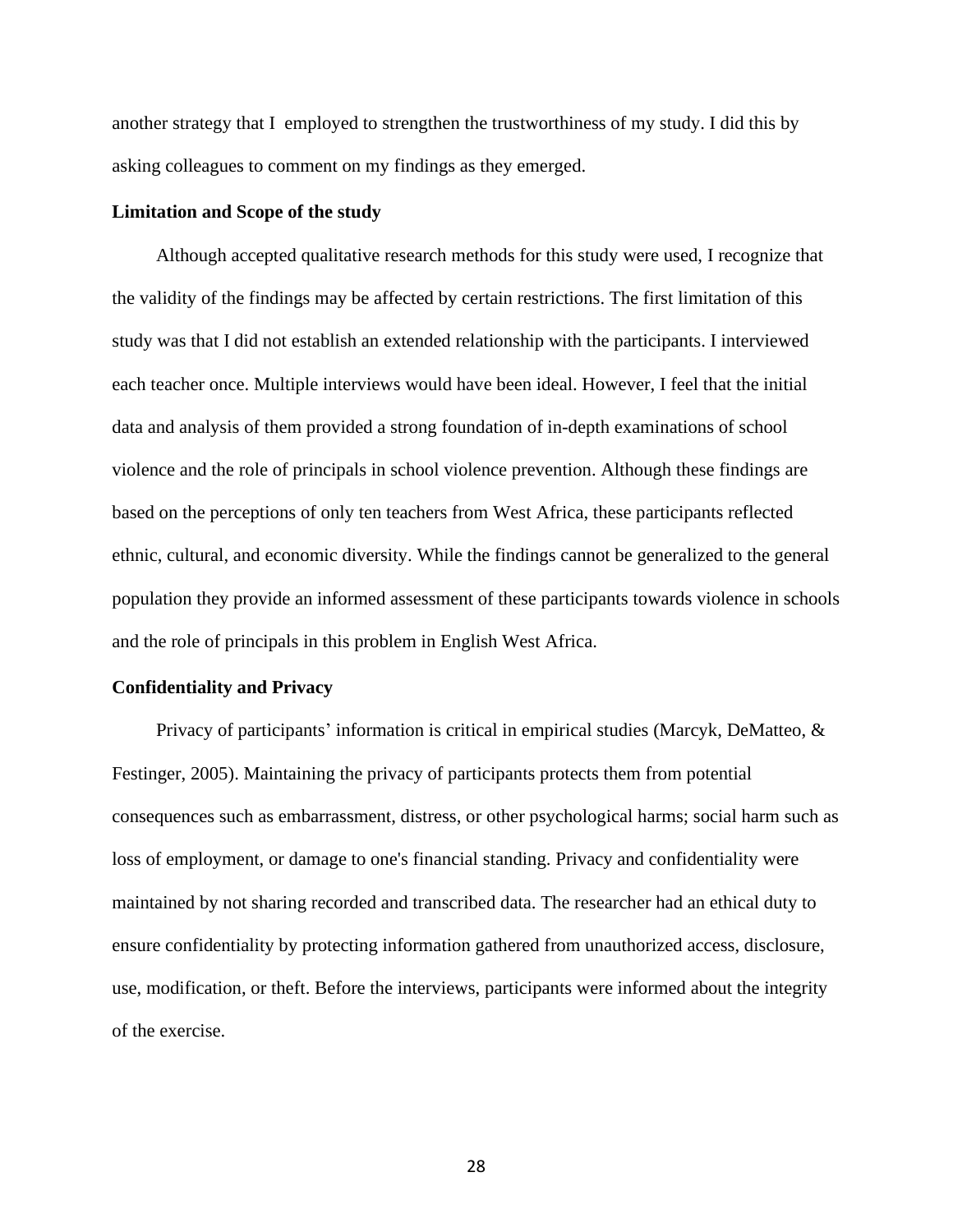## <span id="page-35-0"></span>**Ethical Consideration**

Ethics approval was obtained from the Interdisciplinary Committee on Ethics of Human Research (ICEHR) of Memorial University of Newfoundland. Participants who agreed to be interviewed were asked to sign the informed consent form which briefly outlined the objectives, benefits, and risks of the study and ensured them that their names would be kept anonymous by using pseudonyms and unique codes. Also, all the participants were informed of their rights and their option to withdraw from the study at any time before writing up the findings.

The audio recording files as transcription are stored on a password-protected computer. After the research is finished, all the data will be kept on a password-protected USB device. All data (audio, consent forms, and transcripts) will be saved for a minimum of five years and will be stored securely. A copy of the informed consent form, interview protocol, and recruitment documents are provided in Appendix B.

#### <span id="page-35-1"></span>**Role of the Researcher**

Having worked as a teacher in Ghana and South Africa where school violence is predominant, this research gave me an idea of how principals can prevent school violence. As a teacher, I purposefully included teachers from West Africa in this study, as I assumed they would have in-depth and lived experience of school violence in West African schools. The phenomenological research tradition requires one to refrain from imposing any perspectives other than those of the participants (McMillan, 2016). Given that I am a teacher from West Africa and have experienced a lot of school violence myself, I bracketed my primary assumption that other West African teachers would experience similar school violence the same way I have experienced it.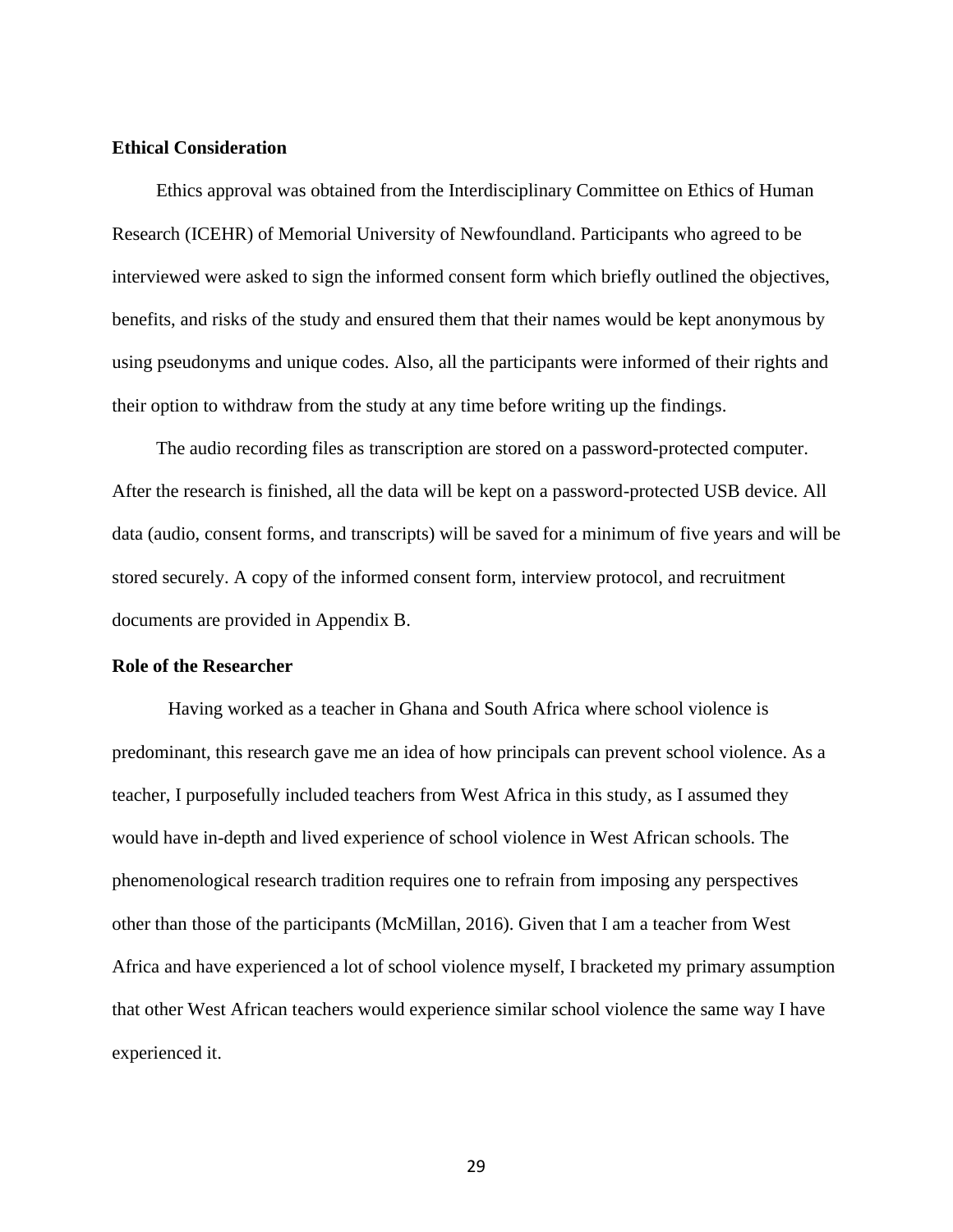# **Summary**

A qualitative phenomenological case study research design was chosen as the best way to explore the lived experience and knowledge of the participants. The purpose of this research is to explore teachers' perceptions towards the role that principals can use in the prevention of school violence without the use of punishment in Anglophone West African schools. Ten participants were selected using purposeful sampling. This chapter explained the research design, methods, and the steps used in data analysis as well as strategies by the researcher to locate participants, ensure trustworthiness of ethical data considerations.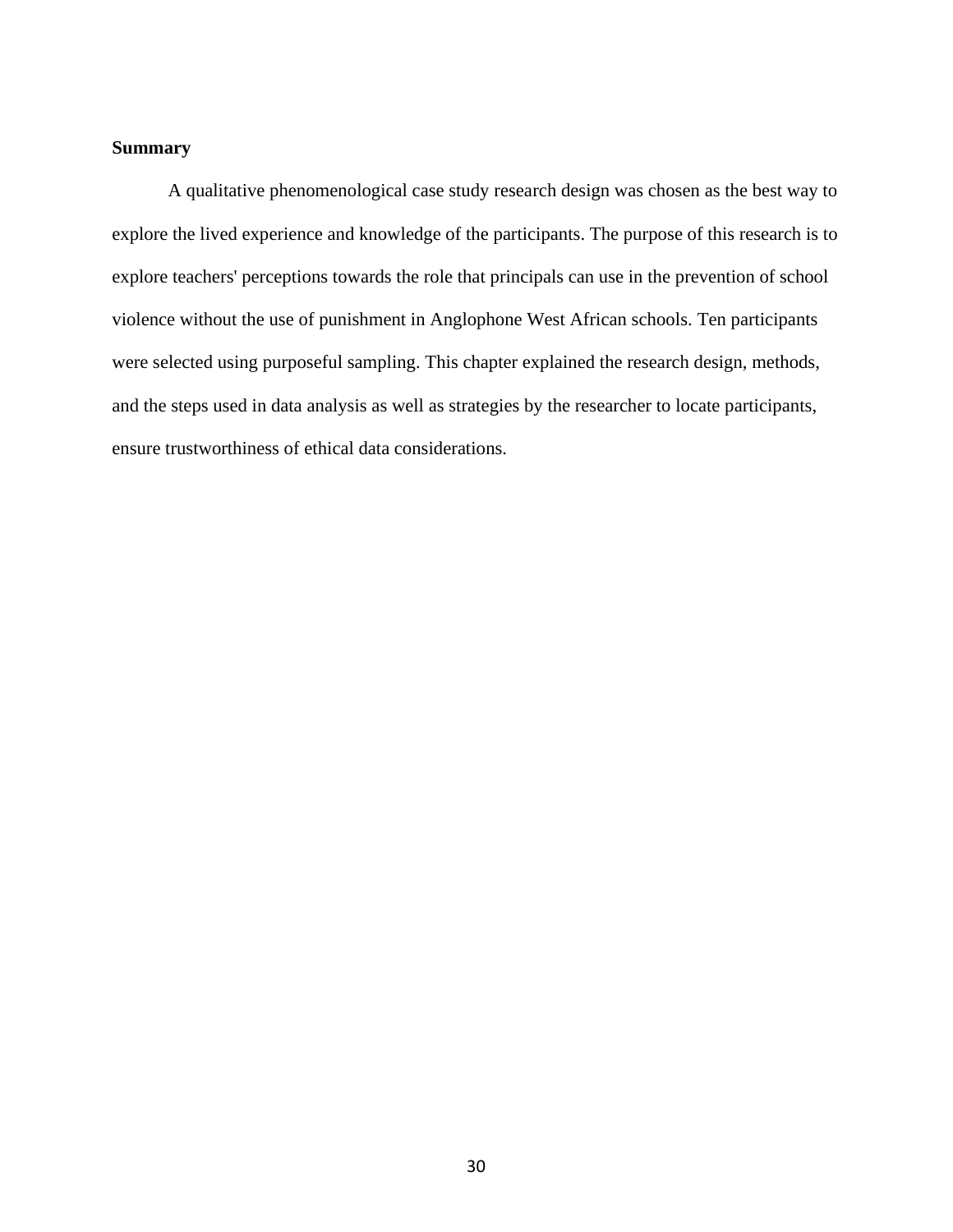### **CHAPTER 4: Results**

Pseudonyms were selected randomly by me and are in no particular order: John, Doe, Flora, Todd, Tina, Mark, Rose, Eric, Sly, and Willy.

This section focuses on presenting the results of the interviews. I organized the results based on three main emergent themes with accompanying subthemes. The three dominant themes that surfaced during data analysis are as follows:

1. Teachers Perspectives on School Violence.

2. Preventive Measures.

3. Responsibilities of Principals.

Each theme is presented and analyzed below. First, Teachers' Perspectives on School Violence focus on the meaning, experience, causes, and effects of school violence of participants. Second, Preventive Measures look at some of the common ways used to prevent school violence in West African Schools. Third, the Responsibilities of Principals discuss the role the principals can play in the prevention of school violence.

### **Theme 1: Teachers' Perspectives on School Violence**

This first theme describes the nature and understanding of school violence in West African Schools from the perspective of teachers. Participants were asked about the meaning of school violence, examples of school violence they have experienced as teachers, and causes and effects of school violence. The responses were overwhelmingly detailed about how school violence is a big issue in West African Schools. Consequently, the three subthemes I identified include: (1) Meaning and Examples of School Violence, (2) Causes of School Violence, and (3) Effects of School Violence.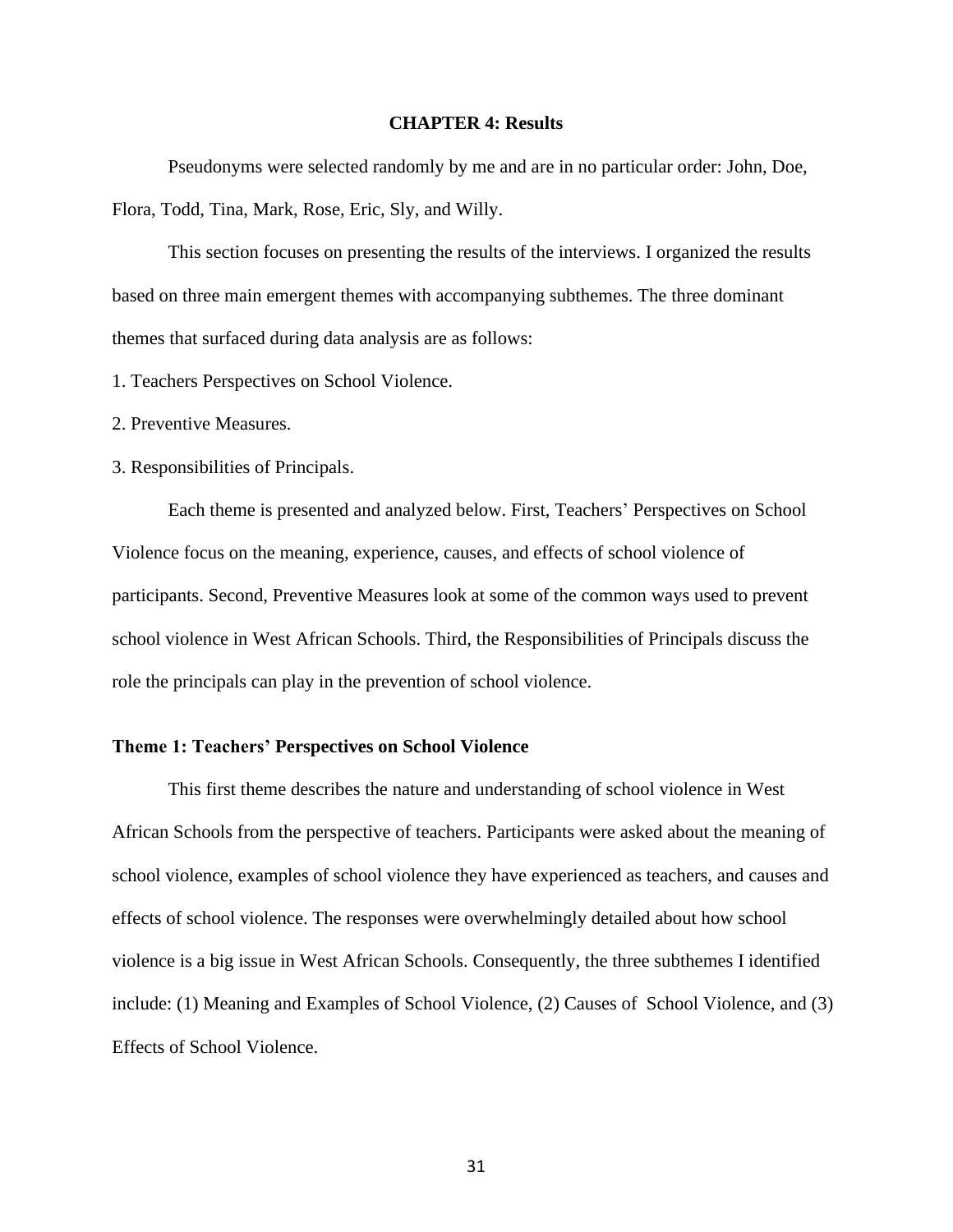**Meaning of School Violence.** This first subtheme concentrates on teachers' understanding of school violence and some experiences of school violence they have had. Throughout the interview process participants were asked directly to give their explanation of school violence, share their experiences on some school violence they encountered as teachers, and give their views on the causes and effects of school violence. School violence is a broad phenomenon and involves several aspects. It could either be physical, psychological or verbal, and sexual abuse. According to Rose, "School violence is something that is broad and encompasses physical violence which can include students fighting or verbally abusing a classmate." The most common form of school violence is bullying, teasing, and isolation. Eric gave a similar explanation by saying that, "it could be a fight, bullying persons, picking on weaker persons, and as well it can be subtle; it is not something that you can physically see, but it could be in a mental form as well." Todd echoed the explanation of school violence given by the previous teachers and described school violence as "a kind of unwanted behaviour in the school environment. This unwanted behaviour could be physical or emotional and psychological form." School violence can also take place electronically. Some students bully their peers on social media platforms; there has been an increase in cyberbullying in recent times. For instance, John explained that "it can also be in the form of verbal or social media and electronic…Like someone teasing someone electronically."

Almost all participants agreed that school violence is an undesirable behaviour perpetrated by students and teachers in schools. Tina sums everything up by explaining that, "school violence is a kind of unwanted behaviour in the school environment, exhibited by students towards their colleagues or teachers." This unwanted behaviour could be physical, emotional, or electronic.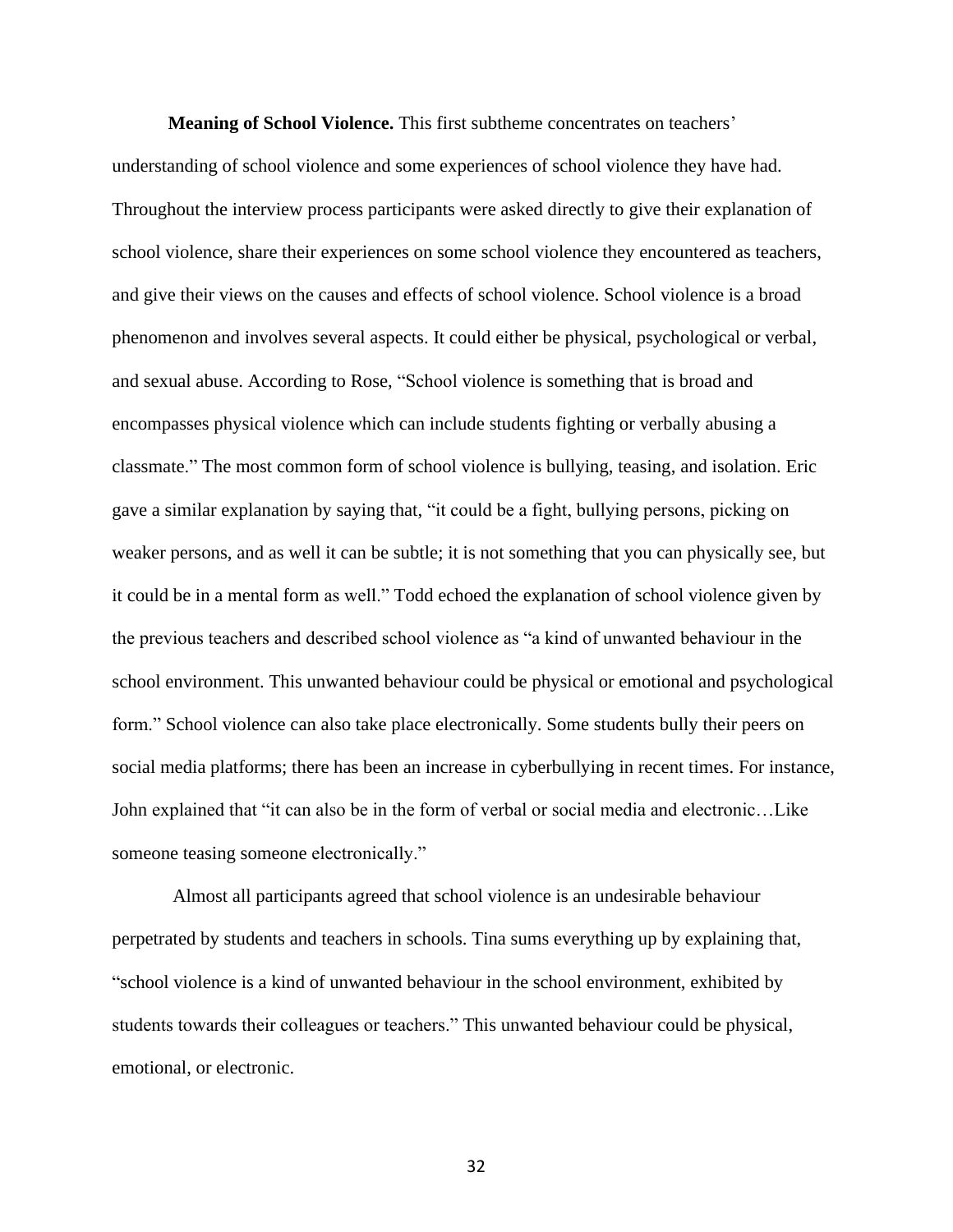**Experiences from Teachers.** Everyone has experienced some form of school violence in his or her life before either as a student or teacher. Teachers who participated in this study shared their experience in school violence that they have encountered in their lives as either teacher or students. They shared some school violence incidents that they have witnessed before. Doe gave his account on school violence like this:

"Mostly, school violence I have encountered is bullying, every form of bullying either verbally, online bullying, physical bullying and all that, that is the major form of violence that I have encountered. I have also encountered violence from teachers to students because my background being a Nigerian, and because of our culture many teachers are too strict. Teachers demand respect from students and in that process brings many squabbles between teachers and students."

Eric also shared his experience by narrating an incident between him and a student:

"I have had one encounter where a student felt he could fight with me and he decided to hold me by the collar. He felt that what I was telling him at the time offended him even though I did not find it offensive, but he did not take it kindly, and he proceeded by holding me by the collar, and I called on another teacher who was right next door, and he came and prevented a fight."

Another participant, Mark gave his experience on school violence:

"As a teacher one violence I quite remember was when I was a housemaster at the school I taught, we had a rule at 7:30 AM all students leave the dormitory to their various classrooms. I used to check on the students assigned to my house to make sure they move to their classes when it is time, but one day to my surprise some of the students in Grade 12 decided not to go to class when it was time. Some of them ganged up and wanted to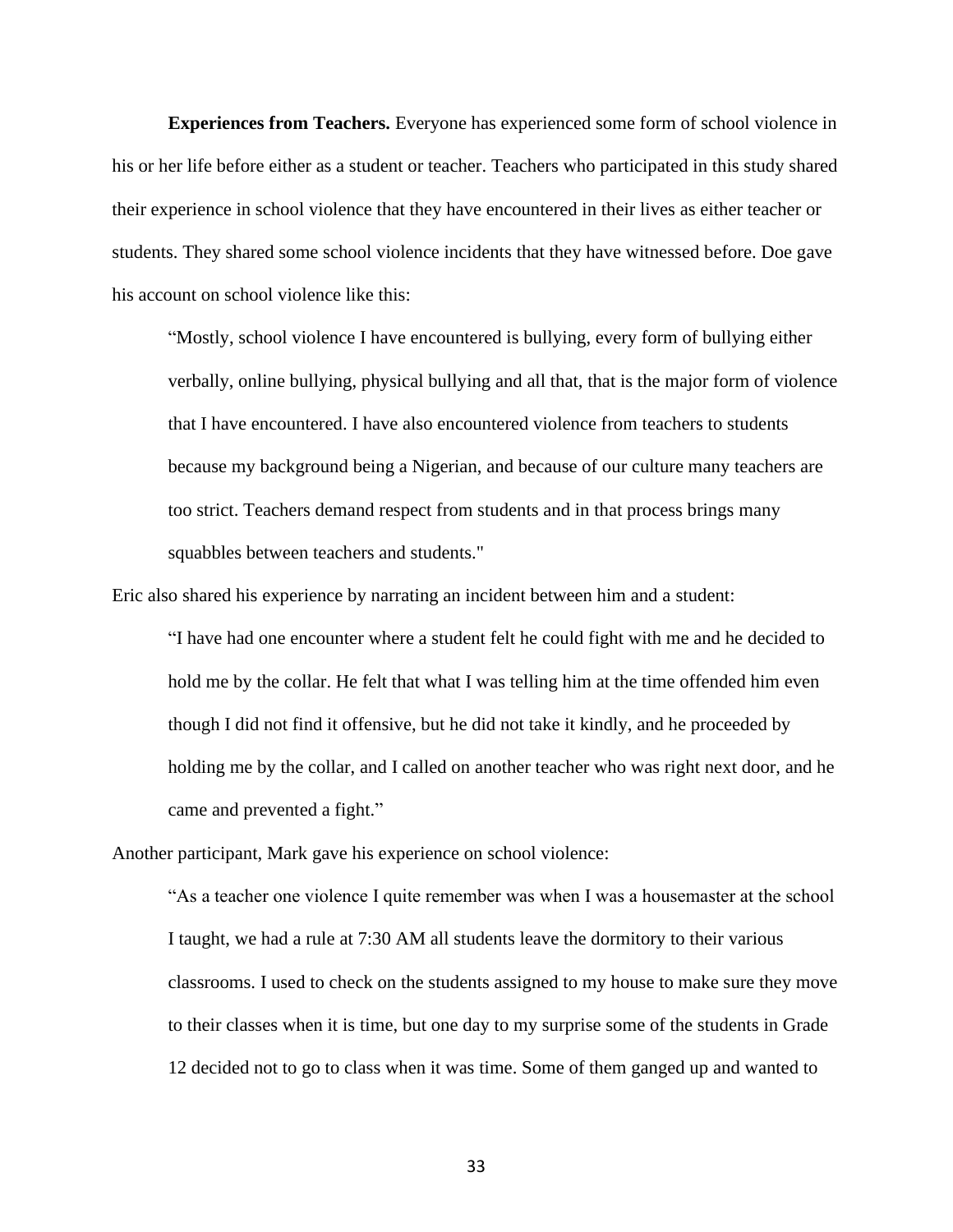beat me. I was alone that day, so I called other teachers to help me drive them to the class. In the process of chasing them to go to their classrooms, we realized some of the students had sharp objects including knives on them which they wanted to use against the teachers."

Sly shared another experience on school violence during his time as a student:

"We organized a massive demonstration, and it was because the students felt the school was not treating us well. This massive demonstration led to the school being closed down for about two weeks before we went back to school."

In addition to the experiences shared by the previous participants, Eric again shared another experience but this time on cyberbullying "There was one instance where a student took photographs of a fellow student and posted them on social media showing the deformity of the student. It was one big scene when the victim found out because she felt humiliated." These experiences of school violence shared by the participants further confirm how school violence is common in West African schools.

**Causes and Consequences.** The second subtheme examines participants' views on the causes and consequences of school violence. Throughout their responses, they gave several causes and also acknowledged the negative impacts of school violence. Students' background was identified as the most prevalent cause of school violence.

Students' background identified include cultural differences, learning and physical disabilities, and socio-economic background of students. Cultural difference is a big issue in West Africa as there are different tribes and ethnic groups within the same community or school. Mostly the different tribes do not accept one another. John indicated that ethnic and cultural background of a student is a significant cause of school violence and explained that "cultural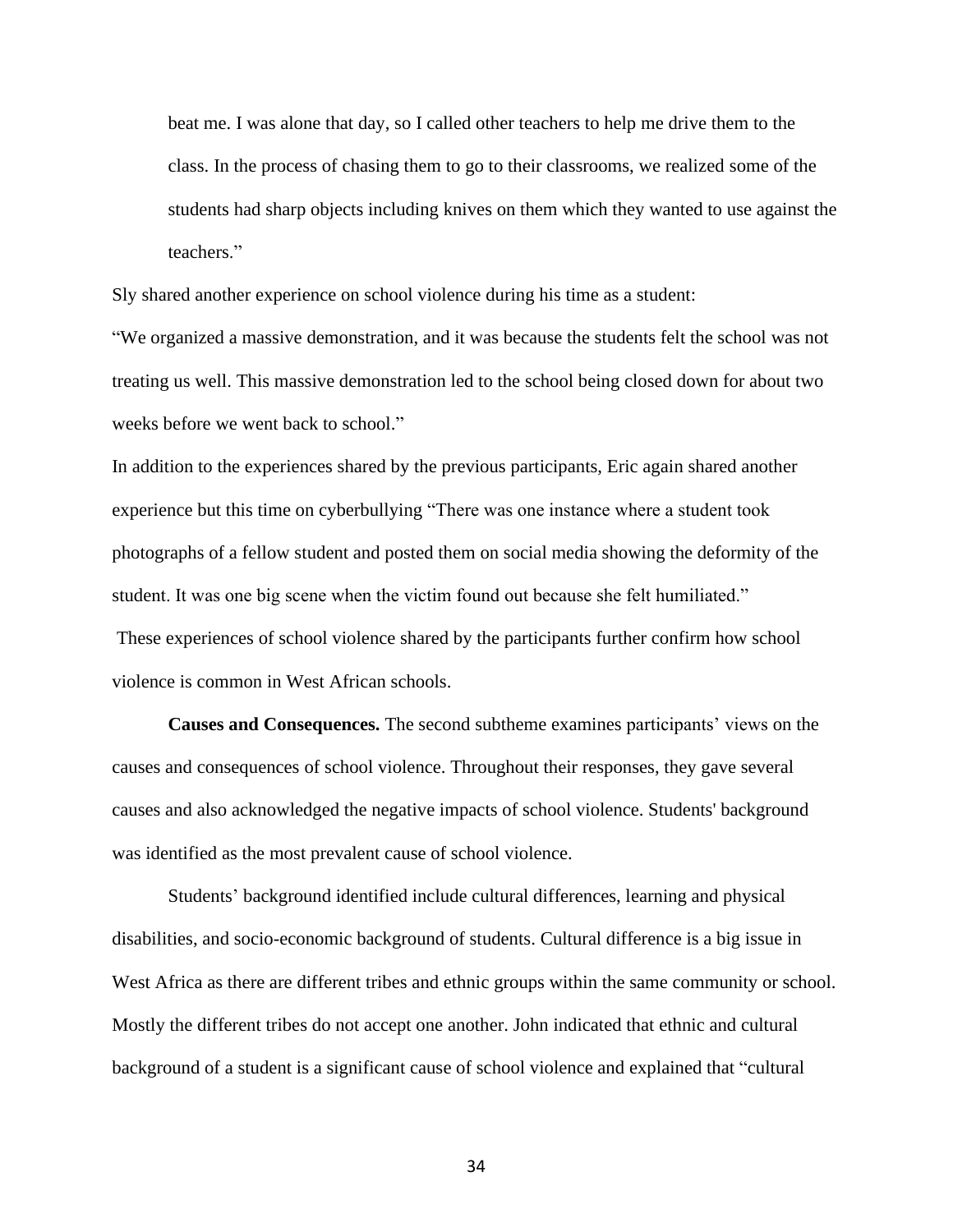differences" sometimes lead to school violence because that brings about "teasing…If you do understand someone's culture, sometimes you turn up to tease them." Adding to cultural difference as a cause of school violence, Doe confirms that:

"There has been sometimes where some students from a family where if they are a Yoruba, their parents do not accept people from Igbos or if they are Igbos they do not accept people from the North (Hausas). Some come from a place where their parents believe, or we are Deeper Life (church), so we do not sit with people from Redeemer (church) I have been in a class where a child told me I could not play with these people because we are different. So that differentiation in terms of religious background, ethnic background causes many factions in schools."

Difference in socio-economic background is another factor that causes school violence. Sly agreed that poverty plays a role in school violence, "Some students come to school with an empty stomach and no money, so when the young ones are eating they feel like they are obliged and try to force them to get food." Similarly, Flora indicated that:

"Sometimes the students develop their character and everything outside the school (home). Some homes are not peaceful and loving. This makes students develop their behaviour based on what they experience at home. These students tend to be violent and bully other students at the school."

Tina also confirmed that "lack of parental guidance." also causes school violence.

Eric added:

"It could also be a societal problem as well, maybe what they see at home and in their communities and so they intend to bring it into the school system and their immediate environment and their class and try to act out what they see outside in the society.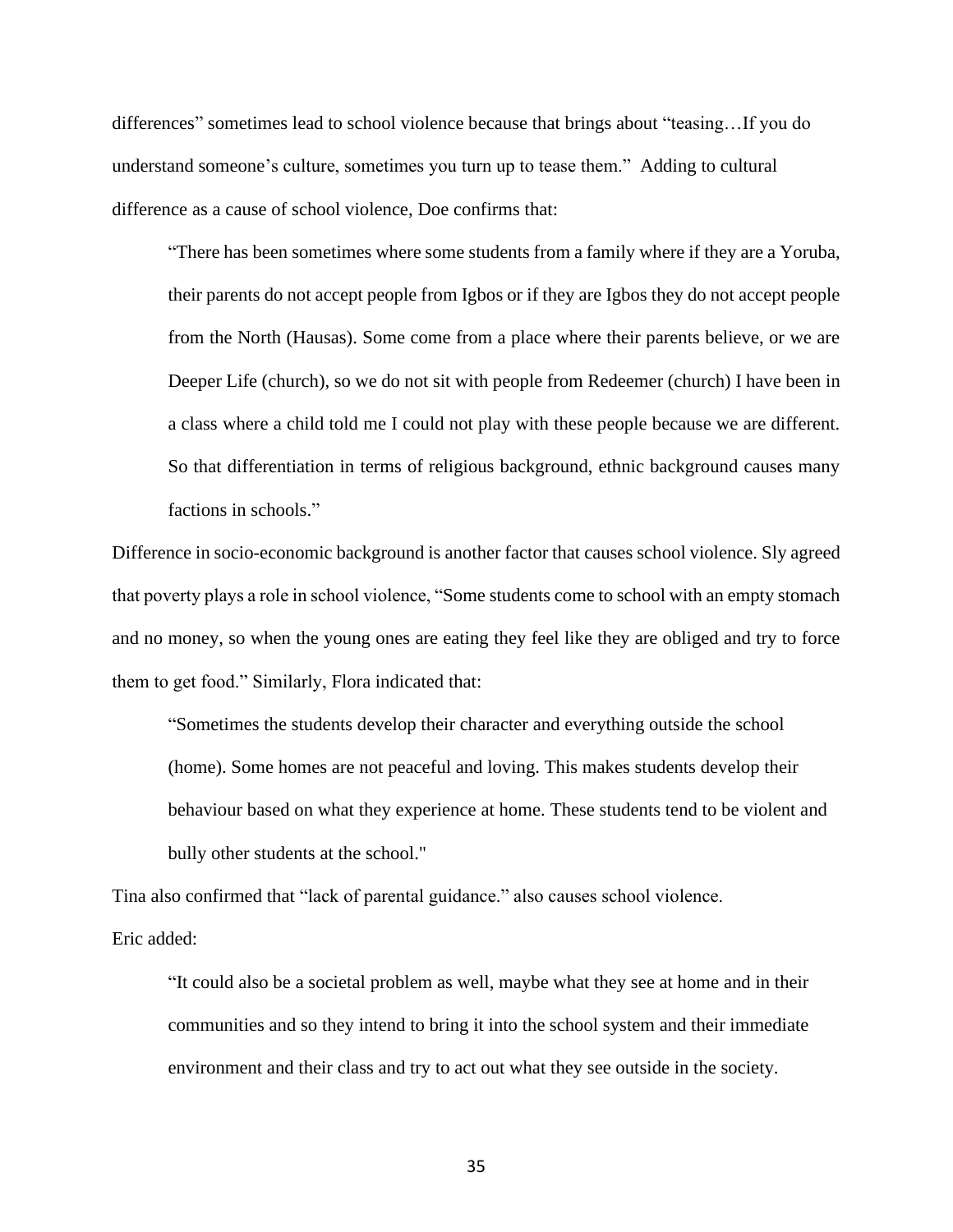Poverty plays a significant role because when some students cannot afford to buy certain things, and others who have these items will tend to show-off, and that will probably intimidate the victim, and it can bring about squabbles.…persons from high-income backgrounds preying on the ones that are not so fortunate."

Doe gave a detailed account of how socioeconomic background can cause school violence by explaining:

"Another cause of violence which is more prevalent is the psychological aspect. Some students also come from homes where they are facing violence from their parents or their elder siblings. Someone coming from a background where they face violence, carry on with violent behaviour, someone coming from a different school where they have been bullied all their lives and when they come to a different school they become automatic

bullies. It is mostly psychologically transferred from what the child has experienced." Some participants also said that adolescence and peer pressure also lead to school violence. Willy said, "Students engage in school violence as a defensive mechanism against their bullies and others do so just to please their peers." Eric supported the view that peer pressure is a cause of school violence by stating that, "peer pressure is one of the factors."

On adolescence, as a factor that increases the rate of school violence Todd shared that, "Like adolescence, you do not want to be treated in a certain way in which the school wants to treat you. They would say they have to be strong and self-dependent and do not want to be controlled by others." In their quest to be independent and strong lead them to become violent. Tina and Sly also added that students who are exposed to the media develop tendencies to bully their peers at school. They said that "One cause could be exposure to the media…the social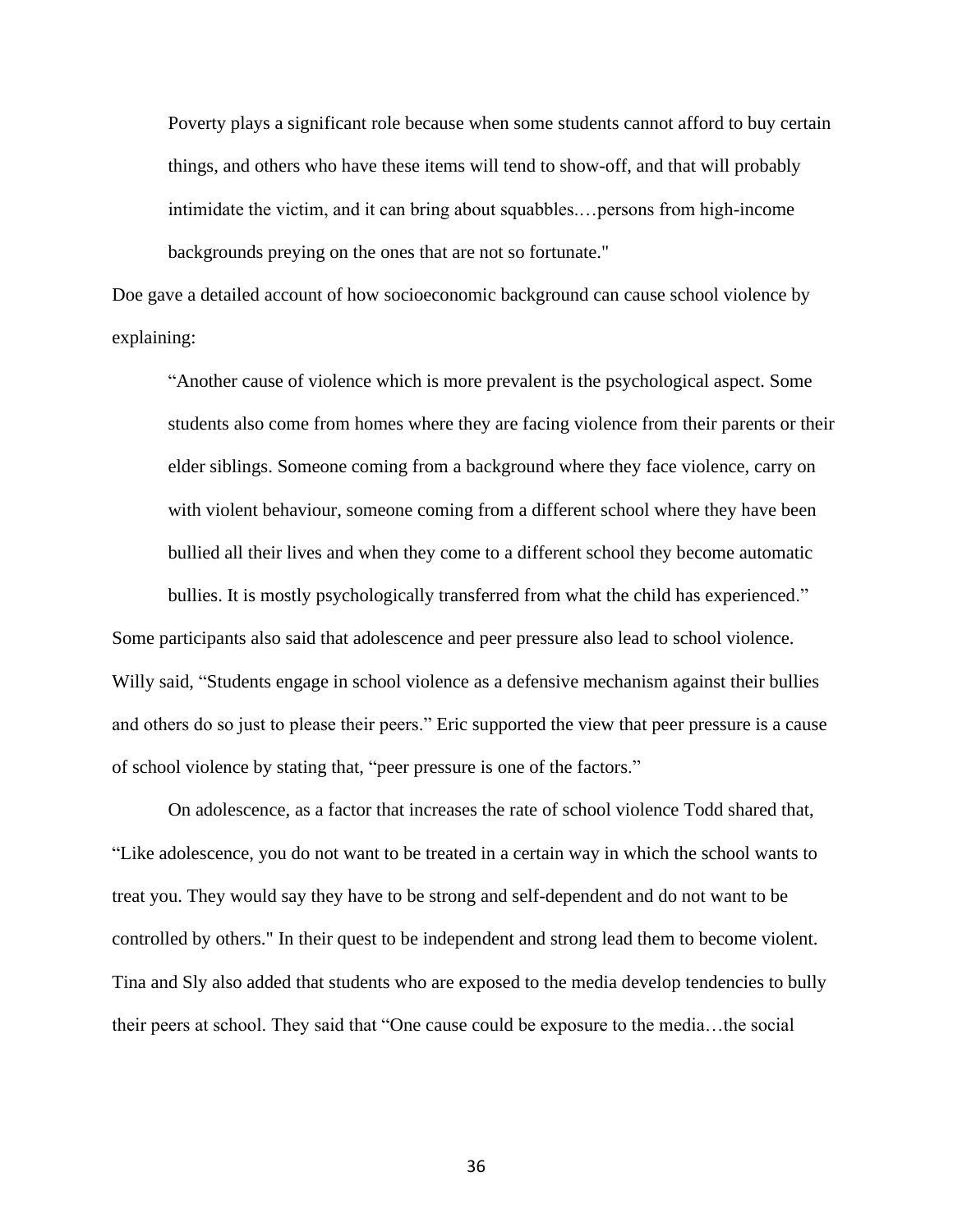media, students watch this violence on social media, and when they come to school they want to impose it on other students."

Ineffective school rules and poor supervision were also identified by participants as causes of school violence. John pointed out that "lack of effective classroom rules brings about bullying." He continued to explain that, "Sometimes teachers set rules themselves without involving the students. They try to set the classroom rules themselves. Once you do not involve the students there are always conflicts. Students will not obey the rules effectively. So lack of effective rules breeds bullying here and there."

Todd and Tina gave a similar account when they emphasized that "inappropriate decisions by the school authorities such as suppression and making decisions without involving the students…You know when school policies are unfavourable to students." In conclusion, Mark gave a detailed experience of how ineffective school policies can breed school violence, and he reported:

"I told you that some government policies sometimes cause school violence. In 2010, there was a governor of our state who tried to match schools, the Islamic school and then the Christian schools. He mixed some schools by moving some Islamic students to Christian schools and vice versa to create some diversity. That policy created a lot of school violence (problems), because as Muslims, some Muslim ladies (female students) wearing hijab (veil) to a Christian school and the Christian schools they do not allow that, and this also brings school violence. Some students also want to wear choir robes to school because the muslin students were wearing something similar to school and the school authority allowed them. So, Christians and traditionists will also start wearing all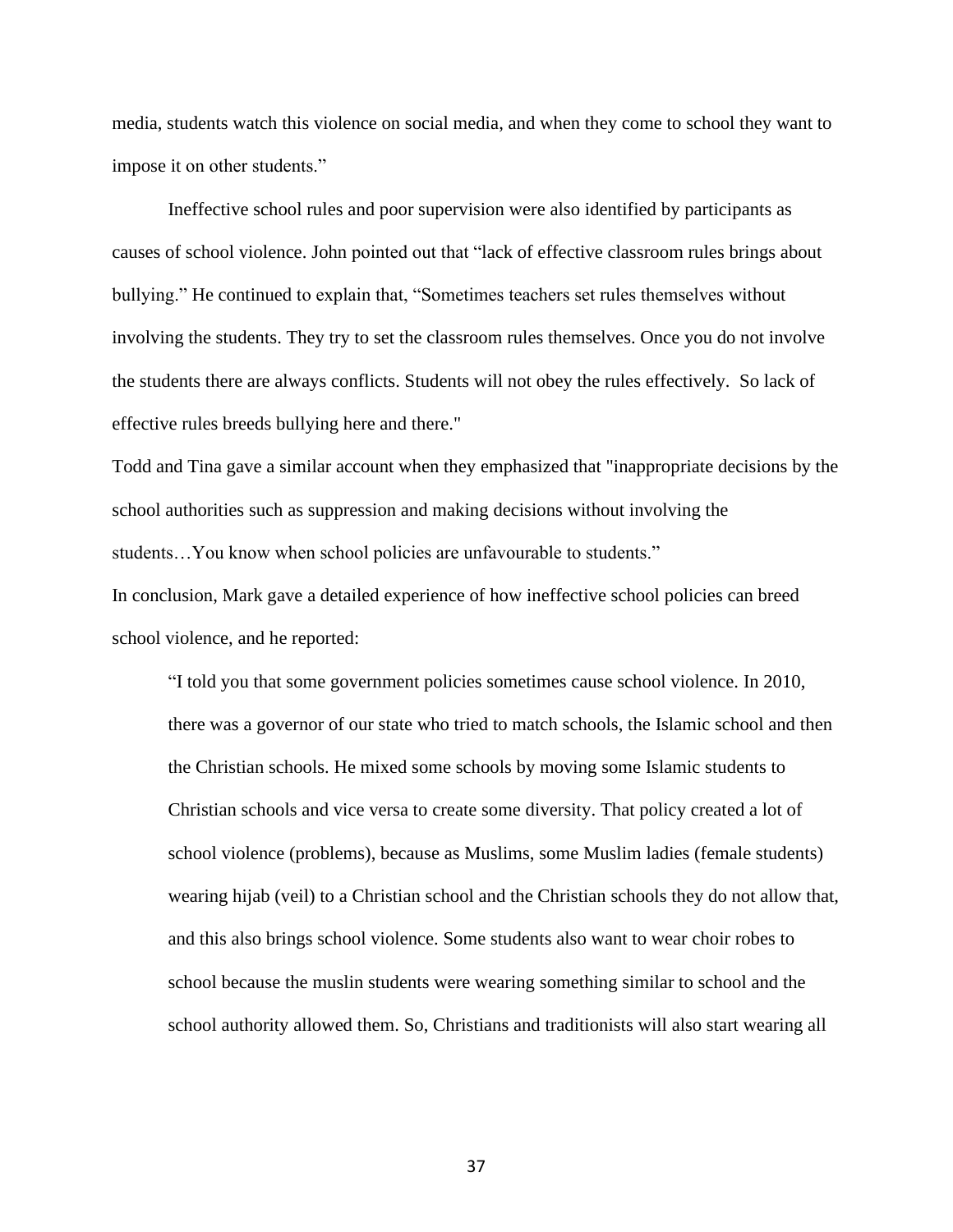kinds of clothing to school because the government let all the Muslim students wear hijab (veils) to school."

On the Consequences of School Violence, all participants agreed that school violence brings about negative impacts on students' wellbeing and academics. Victims of school violence may have psychological problems and may even think of committing suicide. Flora expressed that, "sometimes they feel depressed and sad; so lonely they can end up thinking of suicide. Sometimes too, when they overcome the violence, they retaliate later on. Some also drop out of school as a results of being bullied constantly."

Furthermore, Sly made a similar expression on the adverse effect of school violence. He said that "It brings about school dropout, high failure rate, traumatizes victims psychologically." John agreed that the effect of school violence could, "destroy and affect people's interest in learning because once in the classroom they think that their background, that is either their gender or their physical disability or learning disability, is always a problem that people will laugh at them, so it destroys their self-esteem, self-confidence, and it creates a lot of anxiety or trauma or school violence that they can carry on as they grow." He also said that school creates "an environment that is not safe for all students so the students who feel victimized can one day just come to school and hit someone with a stick or anything they lay their hands on that can injure other students as well." Similarly, Tina suggested that, "One other aspect of it is also when you do not feel safe going to school because you think maybe once you are in class with someone who can bully you that in itself can affect you. Lack of learning, poor academic performance, low school attendance, the destruction of school properties. Victims of school violence tend to be introverted, sometimes when they are in class due to bullying they do not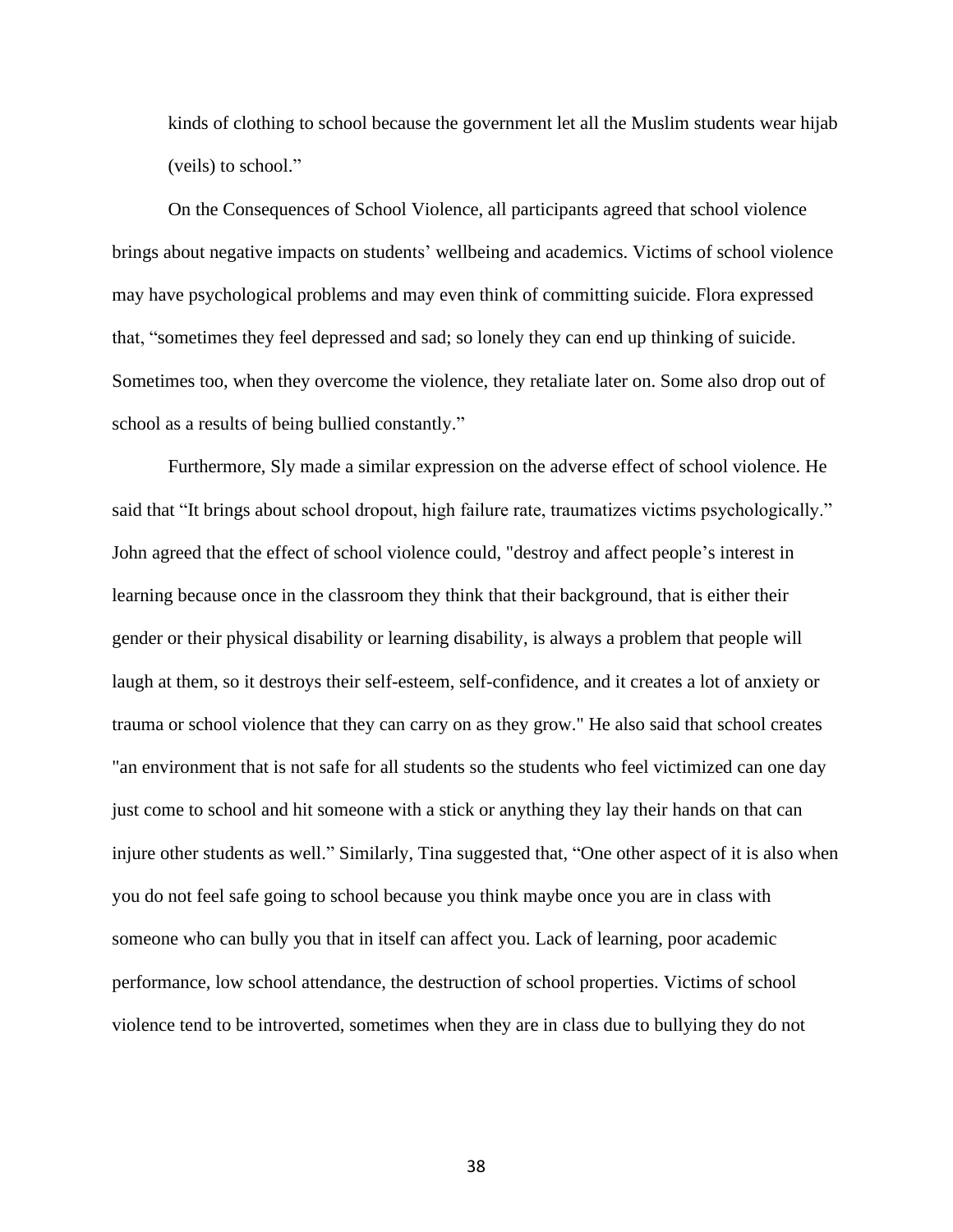want to contribute in class discussions, they become shy, and sometimes they try to dodge classes and absenteeism and truancy can also be the consequence of school violence."

To conclude, Doe emphasized the points raised previously by saying:

"The first consequences are costly. The number one achievement of the school, it hinders learning, because learning is not about just Math and English, it is about the total development of the child and is hindered, the school will not be able to achieve that. Moreover, some students who will perform high academically will be the ones facing that violence, and it affects their performance negatively. It reduces the number of students in the school. It leads to school drop-out, and also affects the standard of the school. It involves a lot of stigmatization and brings down the reputation of the school as well. It fosters an unhealthy environment where the relationship between students and teacher, or teachers and teachers, or teachers and administrators in terms of the principal and vice principal."

In short, participants shared vividly their experiences of school violence by explaining their understanding of school violence, giving some encounters they have experienced, and also bringing out some of the causes and effects of school violence.

## **Theme 2: Prevention**

This theme specifically looked at the everyday ways used in preventing school violence in West African schools. Throughout the interviews, participants were asked to share their experience in some of the common ways of preventing violence in their schools. Subthemes that emerged from the themes were: (1) Corporal Punishment, (2) Guidance and Counselling, (3) Positive Reinforcement, and (4) Restorative Justice Practice and Mediation.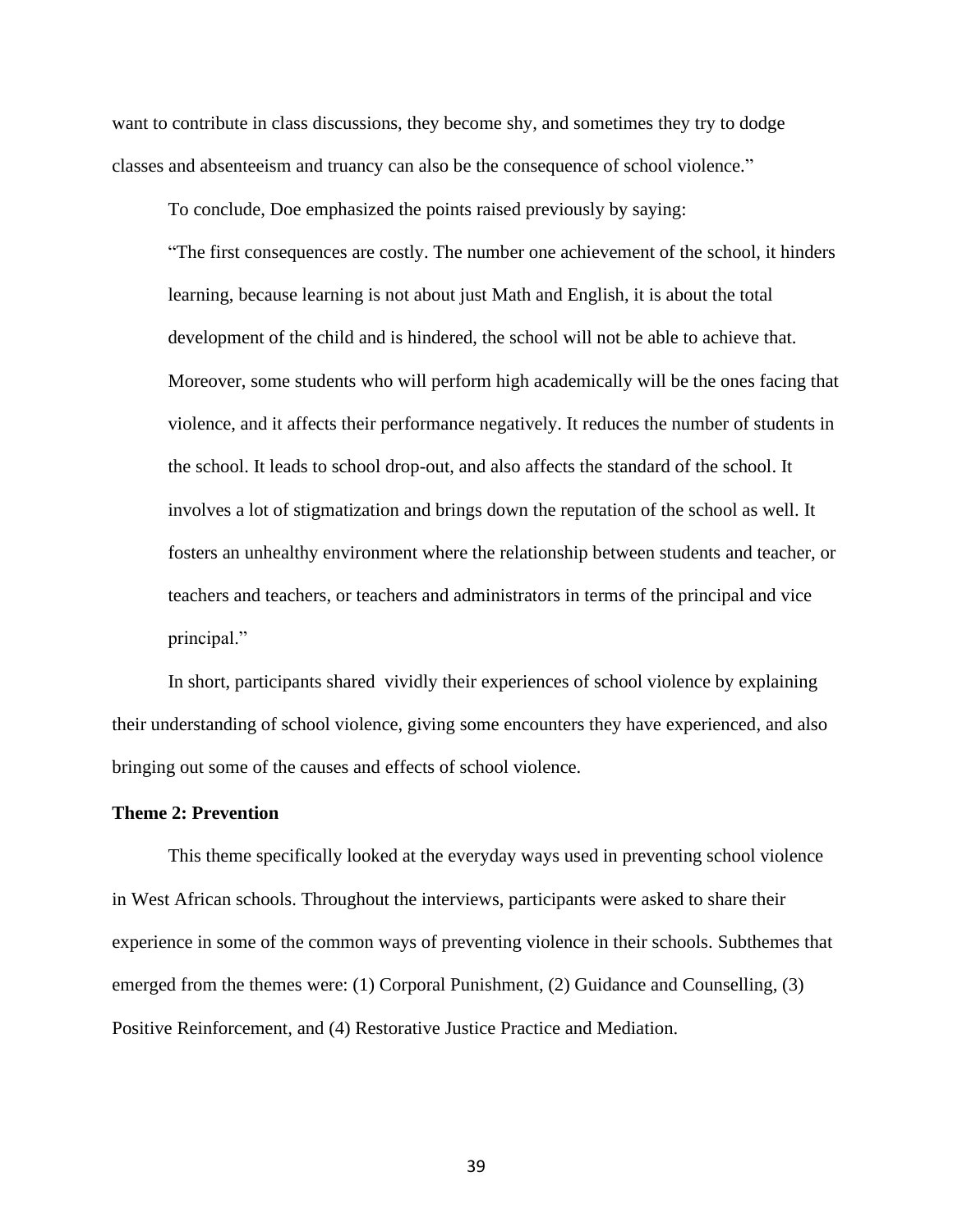**Corporal Punishment.** The first subtheme discusses the use of corporal punishment as a way of preventing school violence. Throughout the interviews, participants shared some of the common forms of corporal punishments meted out to violent students. Views varied on whether corporal punishment should be encouraged as a way of preventing school violence. While some of the teachers insisted that corporal punishment should be abolished entirely as it is not an effective way of preventing school violence, other teachers argued that corporal punishment should at least be used sparingly and not to be eliminated completely. Some of the common forms of corporal punishment mostly used in schools identified by Flora were, "caning, kneeling, weeding, and beating." Rose also shared a similar assertion; she said that "most of the students were being lashed or caned by the use of sticks" when students bully each other. Sometimes, the punishment is not physical; it could be asking the student to leave the classroom or to write several pages of notes to say, "I will not repeat the offence." For instance, Rose added "Most of the students are being asked to leave the classroom and go and see the school authority". There are also some rules that if you fight in school, there is some punishment for you, "like to clean or sweep the classroom" reported by Sly. Another form of corporal punishment was suspension, but it was mostly when students engage in a serious form of violence. Flora said the school authority would suspend a student who engages in severe violent behaviour like the use of weapons on another student. The student can be suspended for some weeks or a month. Willy echoed the use of suspension, "There have been times where we have suspended one or two students for extreme violent behaviour."

On the stance of whether corporal punishment is a good way of preventing school violence, teachers had divergent views. While some teachers supported the use of it, others vehemently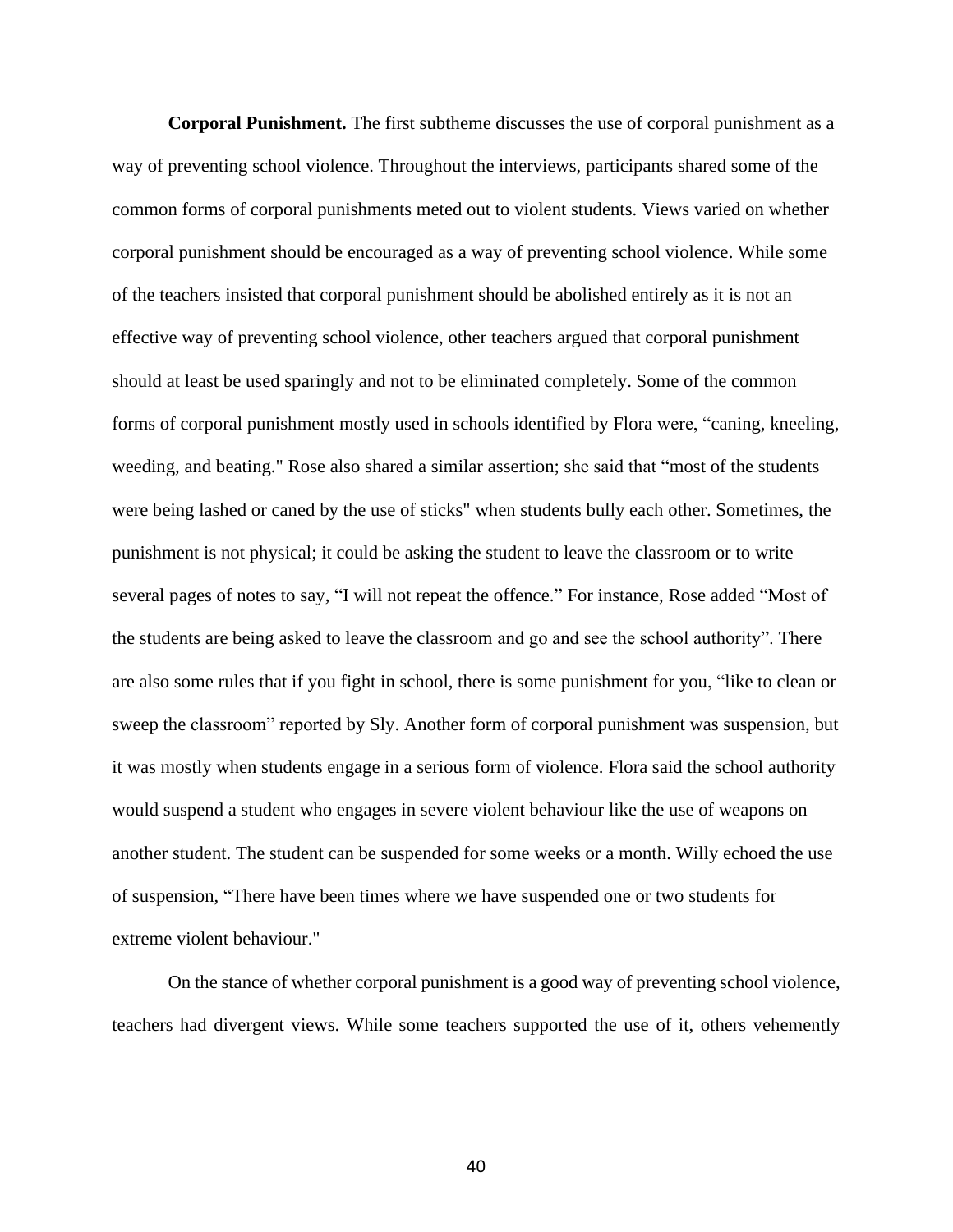opposed the use of corporal punishment. According to Rose, "In my personal opinion, punishment does typically really work for students." Sly added:

"Actually, from a personal point of view, a minimum level of corporal punishment is required if we are to get rid of violence in our schools. At times we let them clean, scrub, and on a good day if there is a cane, two strokes of a cane. the child will not be hurt; they are the types of punishment we use at times to curb the issue of violence."

Doe also supported the use of corporal punishment; he stressed that "like I will still use corporal punishment, but it will not be my first point of call, it will be about the third point of call when there is a repetition of the behaviour."

On the other hand, the teachers who opposed the use of corporal punishment as a way of preventing school violence made their arguments based on the harm that corporal punishment brings and the inability to cause any positive change in behaviour. Willy said, "Some students do not care about receiving corporal punishment because they know what is coming so they will do it and face it." It is not an effective way of preventing school violence since it does not change the students; they keep on repeating the same behaviour and offences," said Tina. She further stressed that "punishment will not be part of measures to prevent school violence because it does not help."

John said that "it creates a situation where students begin to hate the teacher who gave out that punishment ...corporal punishment should not be used at all because evidence has shown that it does not help prevent school violence."

Corporal punishment also affects a student's academics. This was also supported by Tina and Eric, who said that "corporal punishment makes them truant." Other teachers also talked about the physical and psychological harm that corporal punishment can bring on victims. Mark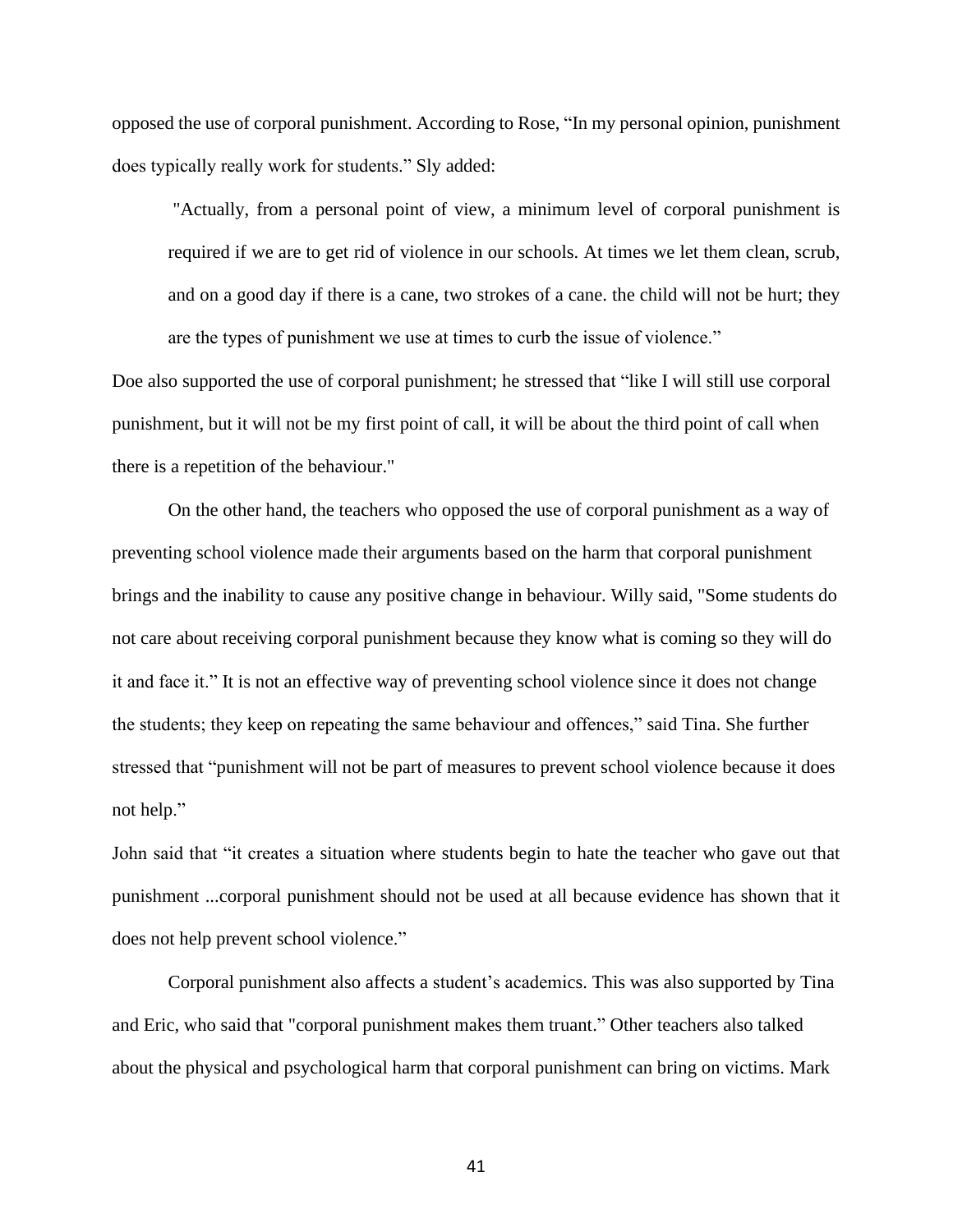said, "I think corporal punishment inflicts pain on the students. As I was telling you some of the students are made to clear a portion of land with cutlass. Similarly, Eric gave the disadvantages of corporal punishment:

"Corporal punishment has many disadvantages. First, it causes physical injury to students. It can leave scars and when the child grows up he or she can always refer back to that scar and say you know, I got this scar in grade 6 from Teacher XYZ who hit me with a piece of stick; and the injury is there to show." So it leaves a physical scar and also some mental scar because they can live with that experience so corporal punishment we don't encourage any at all. Another effect of corporal punishment would be…studies have shown where it is more harmful because children will grow with this thought in their mind. That it is always good to use physical punishment to settle disputes and so on, so they will be growing to become adults with the same mindset, and then they become maladapted citizens where they will resort to violence. If we are teaching them that in the school, they will later display it in society."

Guidance and Counselling. This subtheme explores how guidance and counselling can help in preventing school violence. The participants emphasized the need for Principals to rely on the services of counsellors in preventing school violence. This is what John said about guidance and counselling:

"I think instead of using punishment, the first point of call should be counselling for a child to know that insulting a colleague or bullying in the school is not something that is welcomed in the school. So counselling can help the child understand to say sorry when they wrong their fellow student, okay. So, I believe the first point of call should be counselling. The school counsellor, teacher, or principal can counsel students when they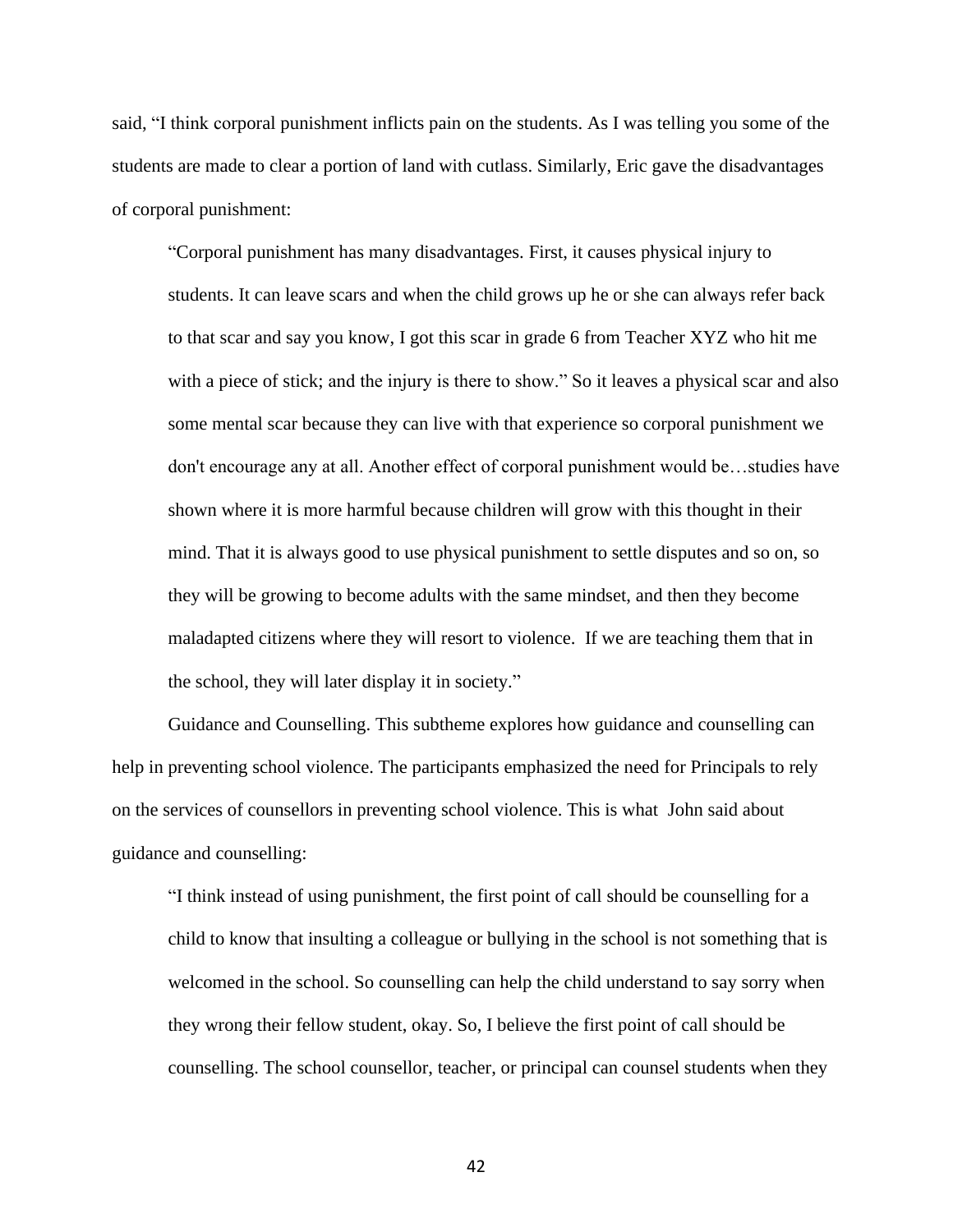go wayward and once counselling is done most children become very sad about their situation because I have used that several times and have seen that it works. We have two counsellors who move around per month to speak to students about issues bothering them."

Rose also shared a similar opinion on the use of guidance and counselling:

"I would say counselling, those who bully their mates should be taken into counselling because some of them they have cultivated those habits from their home or may be experiencing psychological problems so when they find themselves in school, they tend to resort to that behaviour."

Doe said, "I want to support the child and to have a dialogue with the child and understand why the child does that and try to change the child." Counsellors need to be involved in the child's correction and re-habilitation process. "Peer counselling systems can be implemented where students are taught how to handle their issues by themselves first." Todd shared this, "We established a guidance and counselling department so that students that have any concerns will go to a counsellor and express their concerns." Teachers can serve as mentors to students so that whenever they have any problems at school or home, they can confide in them. This is very helpful as students can share whatever is bothering them and a timely solution can be found for it.

**Positive Reinforcement:** This subtheme looks at how the use of positive reinforcement can be useful in preventing school violence. Participants shared their views on how the use of positive reinforcement helps to prevent school violence. When students are rewarded for good behaviour, it helps increase those desired behaviours. Sly said, "We use positive reinforcement in trying to combat school violence." Doe also echoed the use of positive reinforcement,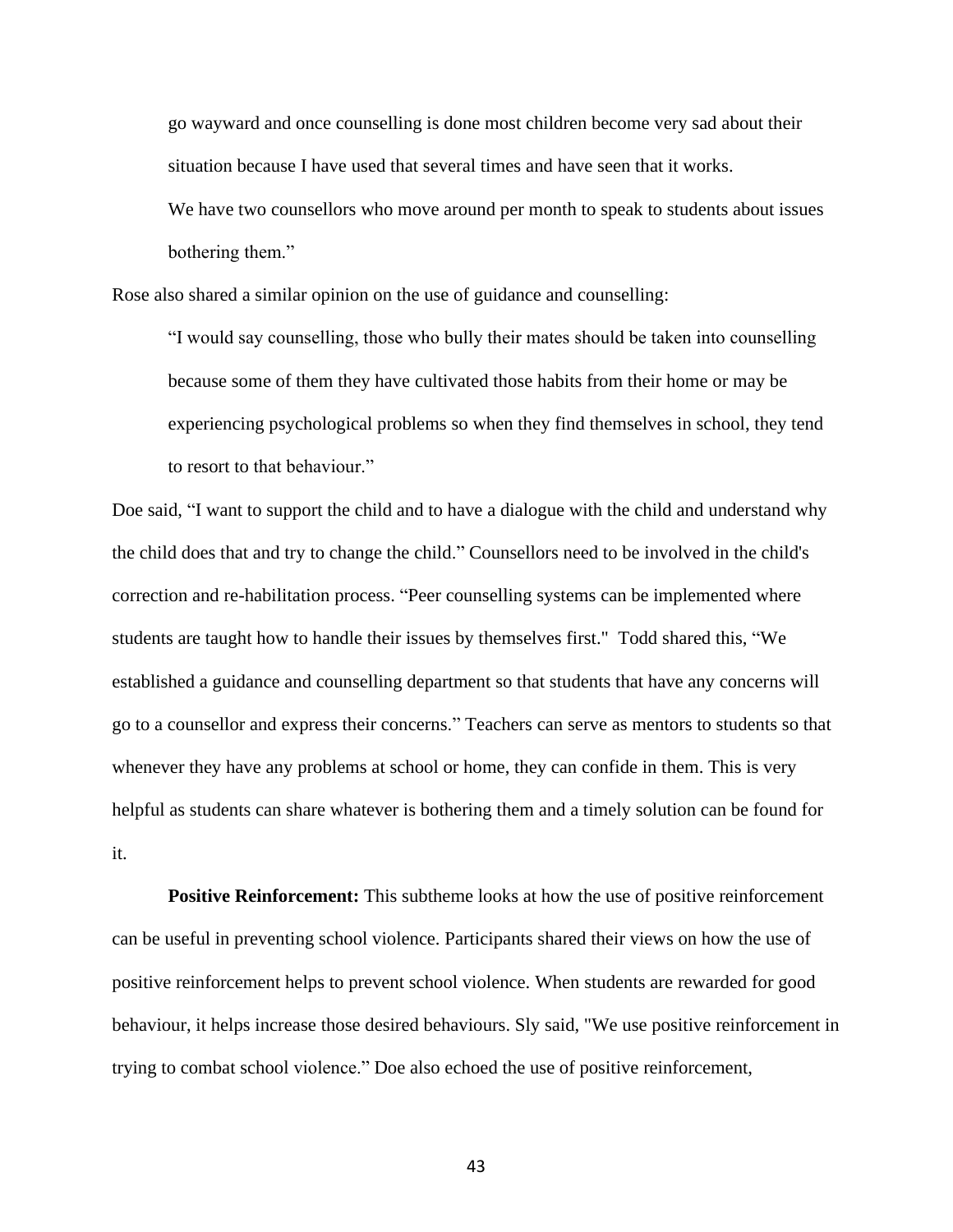"Rewarding good deeds encourages students to put up good behaviour all the time. Willy pointed out that, "We have also used award schemes to reward good behaviour for serving as a good example for other violent students to desist from their behaviour."

Restorative Justice and Mediation: This subtheme looks at how the application of restorative justice practice and mediation can be used as an effective way of preventing school violence. It is fast becoming the best alternative in terms of preventing school violence. The goal of restorative justice is to make sure the victim and the injured are brought together to settle their differences amicably. Sly indicated that [mediation] "it rehabilitates, by bringing perpetrators and the victims together to solve the issue peacefully." Flora shared her experience on the use of restorative justice and mediation, "There are times that we engaged in mediation. I used it, and it worked." Rose also thinks that restorative justice is "perfect practice." Her reason is that "Using restorative justice will help us find the root cause of the problem between the victim and the offender so that we can find a solution."

Doe also emphasized the importance of using restorative justice, "Yes, I applied it a couple of times and improved students' behaviour." For restorative justice practice to be effective, principals need to be involved; Eric emphasized that

"Restorative justice practices need to be implemented at a top-down approach. The principal has to play a lead role. Of course, one person cannot run the school. The principal alone cannot run the school, so he has to have an agenda where he has an inclusive approach but led by him so that staff meetings would go through different strategies, rules and regulations about peace education. It will be trickled down all the way from the person who is operating the gate." Willy said that,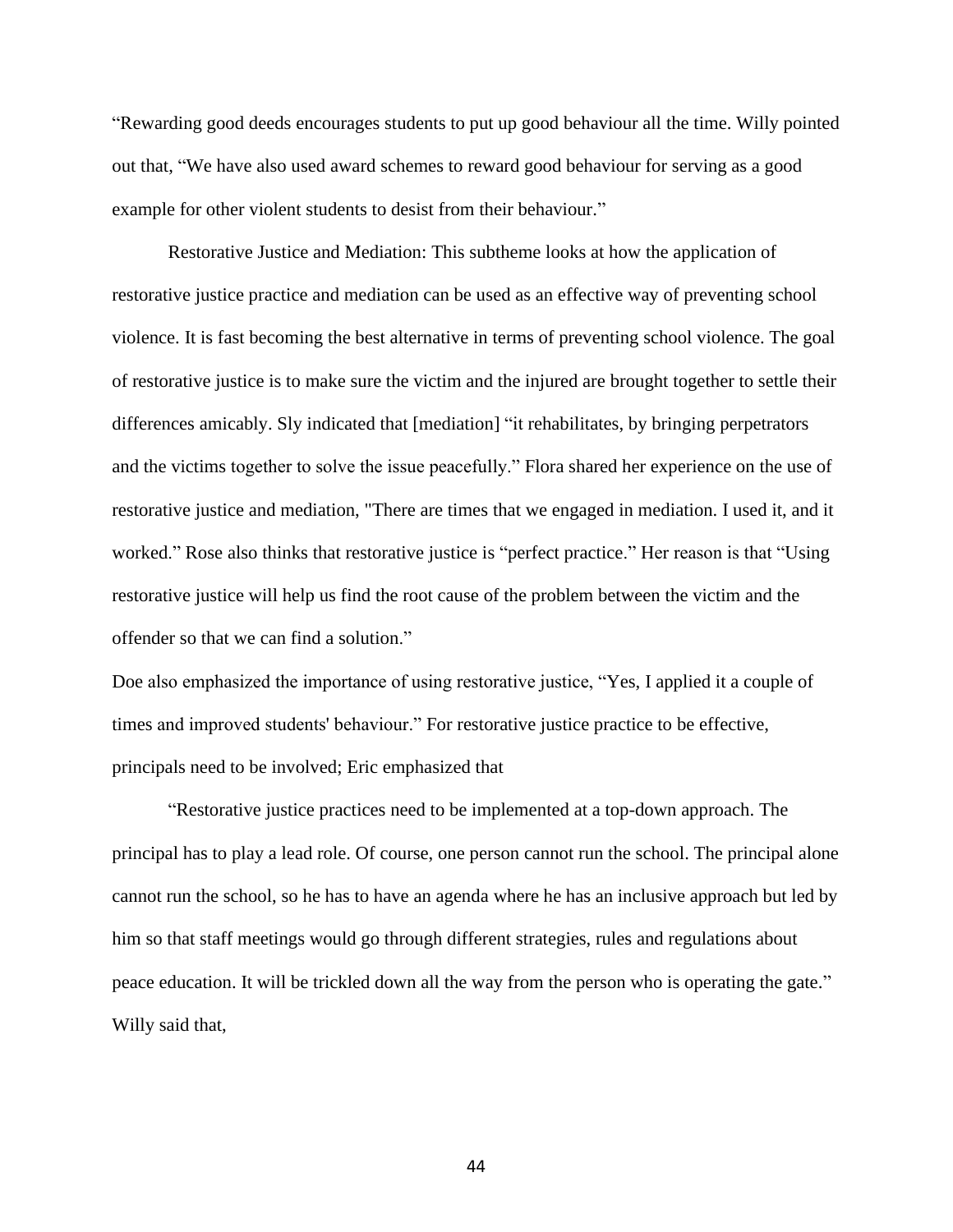"there are times that when I see two students fighting in my classroom, I call them to my office after class and try to listen to both parties for their sides of the story as to why they were fighting, I then assess their stories and try to negotiate a solution and reconcile them."

It is by far the most effective measure to build a positive relationship among students which helps to prevent any form of school violence. Students end up loving and accepting themselves when they are exposed to restorative justice. If principals are to make any progress in using non-punitive ways to prevent school violence, then restorative justice should be their number one priority.

#### **Theme 3: Responsibilities of Principals**

This theme focuses on the responsibilities of principals in preventing school violence. Participants shared their perceptions on what they think principals can do to prevent school violence. Based on participants' responses, the subthemes I identified as most prominent include: (1) Effective Leadership (2) Distribution of leadership (3) Support and Training for Teachers (4) Strategic Policy on School Prevention.

**Effective Leadership.** To be able to be on top of issues and prevent school violence, principals must exhibit qualities of effective leadership. Participants suggested that if principals want to prevent school violence, they should provide effective leadership in their schools. Rose said that "The principal should also possess qualities of effective leadership in order to manage students' behaviour." These qualities include honesty, integrity, confidence, good communication, decision-making capabilities, delegation, and empowerment. John also suggested that "Principals have a bigger role in school violence prevention…they need to be able to anticipate situations ahead of time." Flora added that "Principals should be proactive in finding ways to prevent school violence." Tina urged principals to "communicate effectively to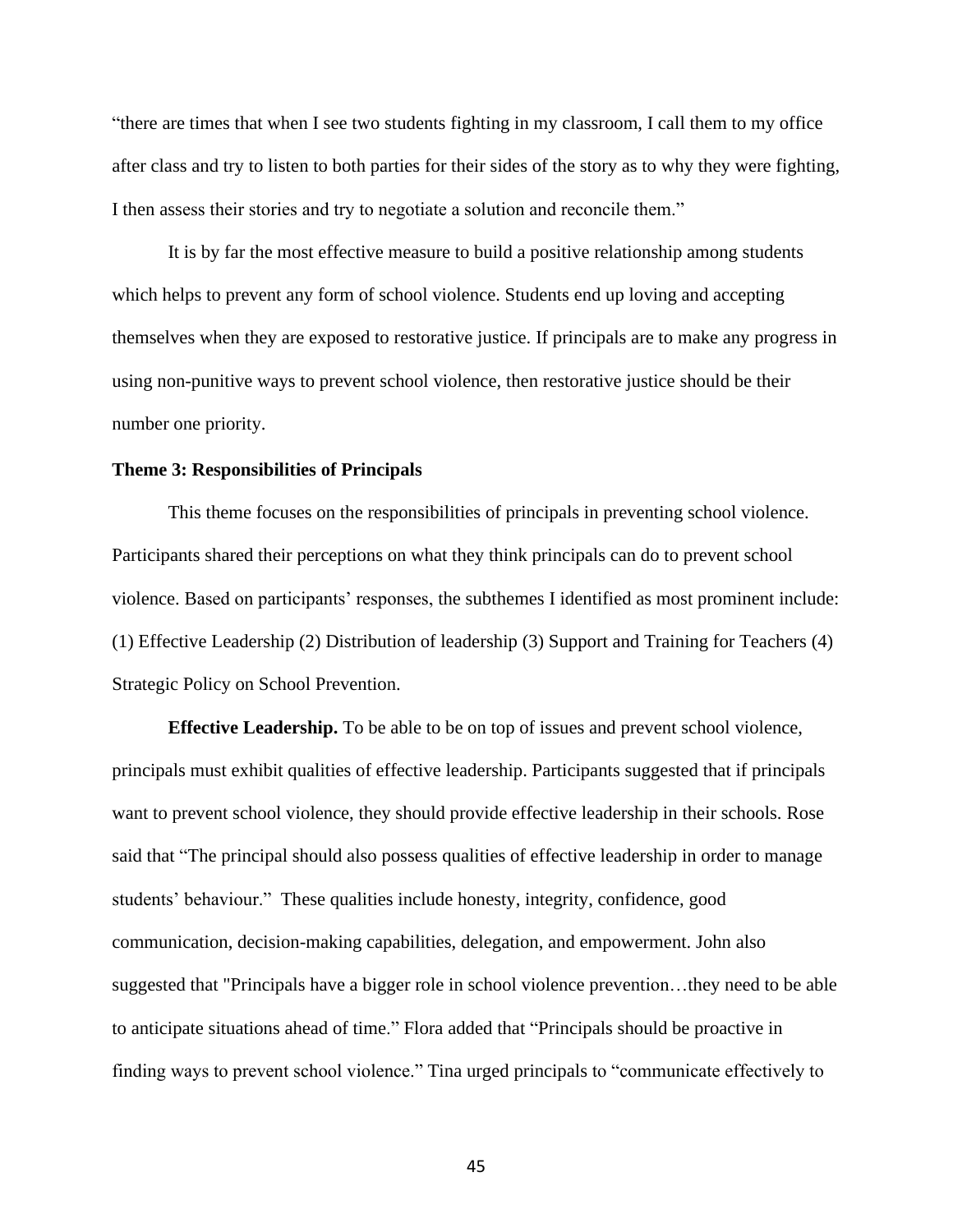students and faculty and empower teachers to help prevent school violence." Willy said, "Good supervision and monitoring is also a significant way to create a conducive learning environment that is free from any type of violence."

Indeed, effective leadership is the hallmark of any violence-free school. To combat school violence and create safe schools, principals should possess qualities of effective leadership in order to achieve this goal.

**Distribution of Leadership**. Almost all participants affirmed that if principals support the distribution of leadership in their schools, it will help solve student discipline issues effectively. The distribution of leadership empowers teachers and other staff members to get involved in finding ways to prevent school violence actively. Teachers feel committed to creating safe schools when they are involved in the decision-making process of the school. Participants shared their views on the significance of the distribution of leadership as a way of preventing school violence. John said that "A shared responsibility is needed to tackle the issue of discipline issues." Each teacher needs to be empowered so they can respond to any problem that arises. Involving all stakeholders in decision making concerning school violence prevention should be a priority. Tina also indicated:

"Principals should always include the students' leaders whenever they are making decisions for the students. They should not try to impose any laws on them; they should try to add at least the student's leaders before they can make any decision. It might not be significant decisions but at least those concerning the students. In making decisions in which students are involved, it reduces violence."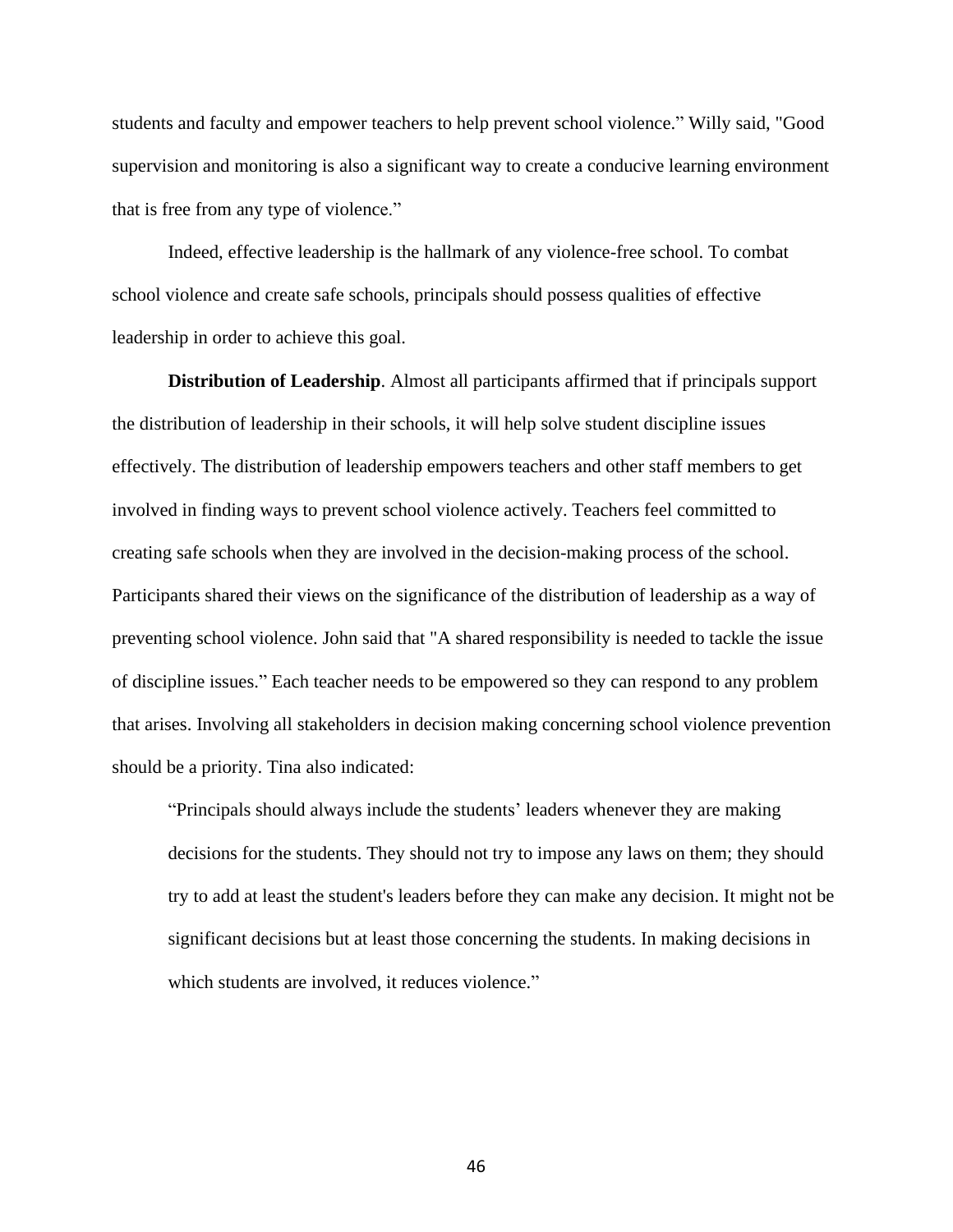Principals should make it a point to include all staff in decisions about how to reduce school violence. According to Mark, "Principals should not hold on to too much power" Todd, on the other hand, advised that principals should not be too strict on students:

"When the school authorities or principals become too strict on the students and the students are not able to cope, they become so agitated and believe they should fight back

because they think they are being bullied by the school authorities who are one of them." Sly also stressed that "Principals should be more flexible and try to delegate powers and try not to be too power conscious." Willy reiterated that "Principals can also involve all stakeholders such as students, teachers, school boards, and parents in finding ways of preventing school violence."

**Support and Training for Teachers.** Supporting and training teachers on effective ways of classroom management and new programmes of dealing with disciplinary issues are other ways of preventing school violence. Participants described how the principal could help the teachers by providing training and support to them. Professional development of teachers empowers them to be well equipped to manage students' behaviours. John suggested that the principal should train teachers on programmes that help to improve students' behaviour. "Socioemotional learning is one programme in which teachers can be trained and supported in order to teach students how to build peaceful and positive relations, so the principal can champion this in their curriculum." Tina, Eric, and Sly suggested that principals should provide and facilitate this:

"Professional development of teachers on restorative justice practice will help them get to know that not only corporal punishment resolves school violence. Using mediation and restorative justice practice can be of good help...supporting teachers to teach students on building healthy relations where they learn hour to love, respect and be empathic towards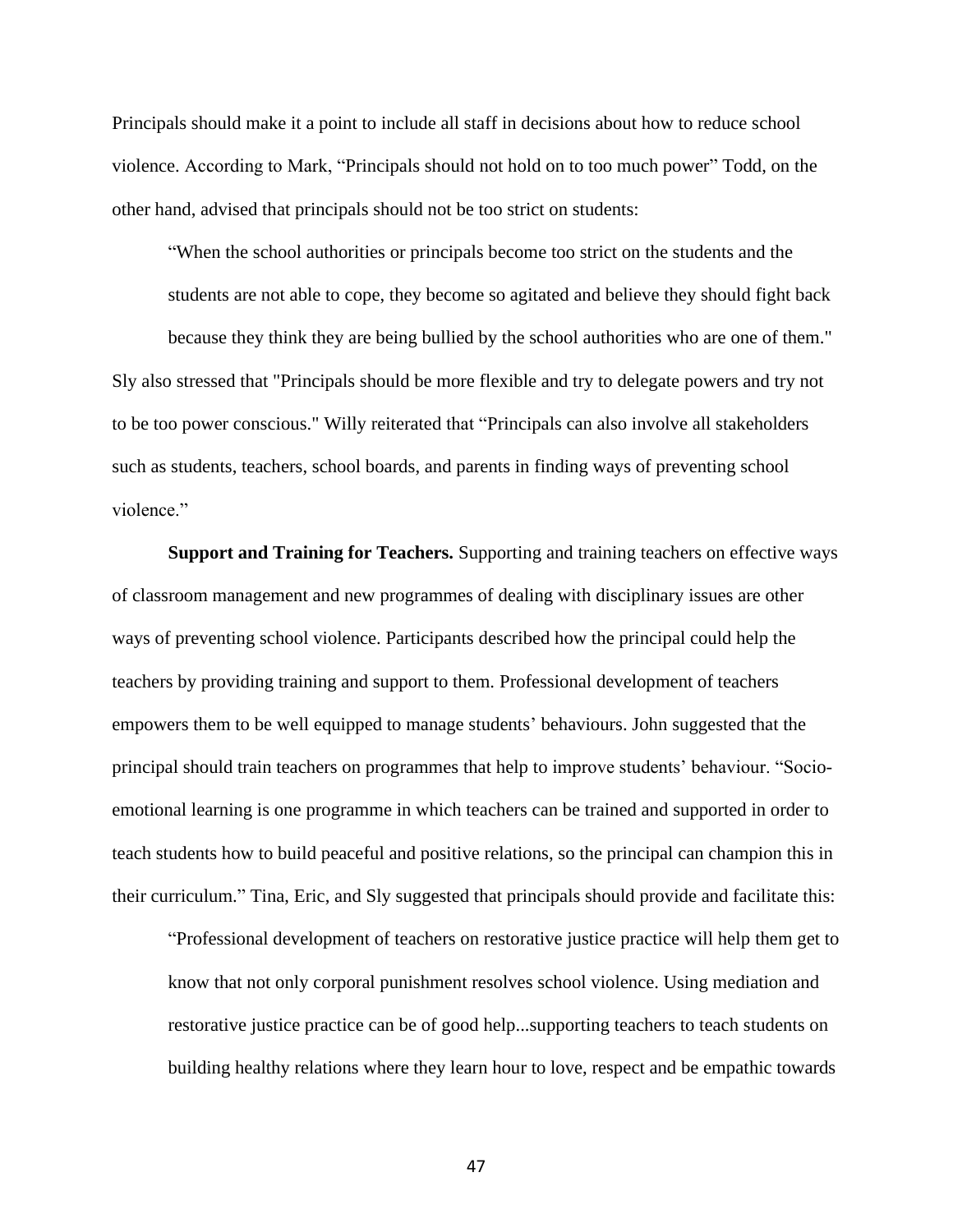one another. In-service training for teachers on how to resolve conflict amicably among students without resorting to any form of punishment helps to reduce school violence." Willy concluded by saying that principals should "provide resources that will equip teachers to carry out their duties effectively."

When teachers are supported and trained on new and effective prevention programmes, it will help eradicate the menace of school violence. There are many school violence prevention programmes that principals can use to organize professional development to enhance teachers' knowledge and skills in solving students' discipline issues effectively.

Strategic Policy on School Violence Prevention: This subtheme discusses the significance of formulating and implementing specific policies on preventing school violence. The participants agreed that when principals formulate good policies in their schools, it can help to prevent school violence. Principals who have some form of policy on school violence will be further ahead on school violence prevention than principals who have no policy in place. If we want to solve the school violence issue. "Rules should be set by the principal (headmaster) and his/her administrators," said Flora. She went on to say that "implementation of effective school violence prevention is also important." Rose elaborated the need for the principal to have strategic policies:

"I think there should be proper policy implementation or appropriate policy on school violence should be in place to tackle the issue of school violence and by saying proper policy I mean it can be the use of restorative justice we discussed earlier on."

Tina shared a similar sentiment on the importance of active policies, "Using best practice to help prevent school violence by establishing a school culture that makes everyone safe and accepting." There is also the need for the principal and teacher to apply any policy on school violence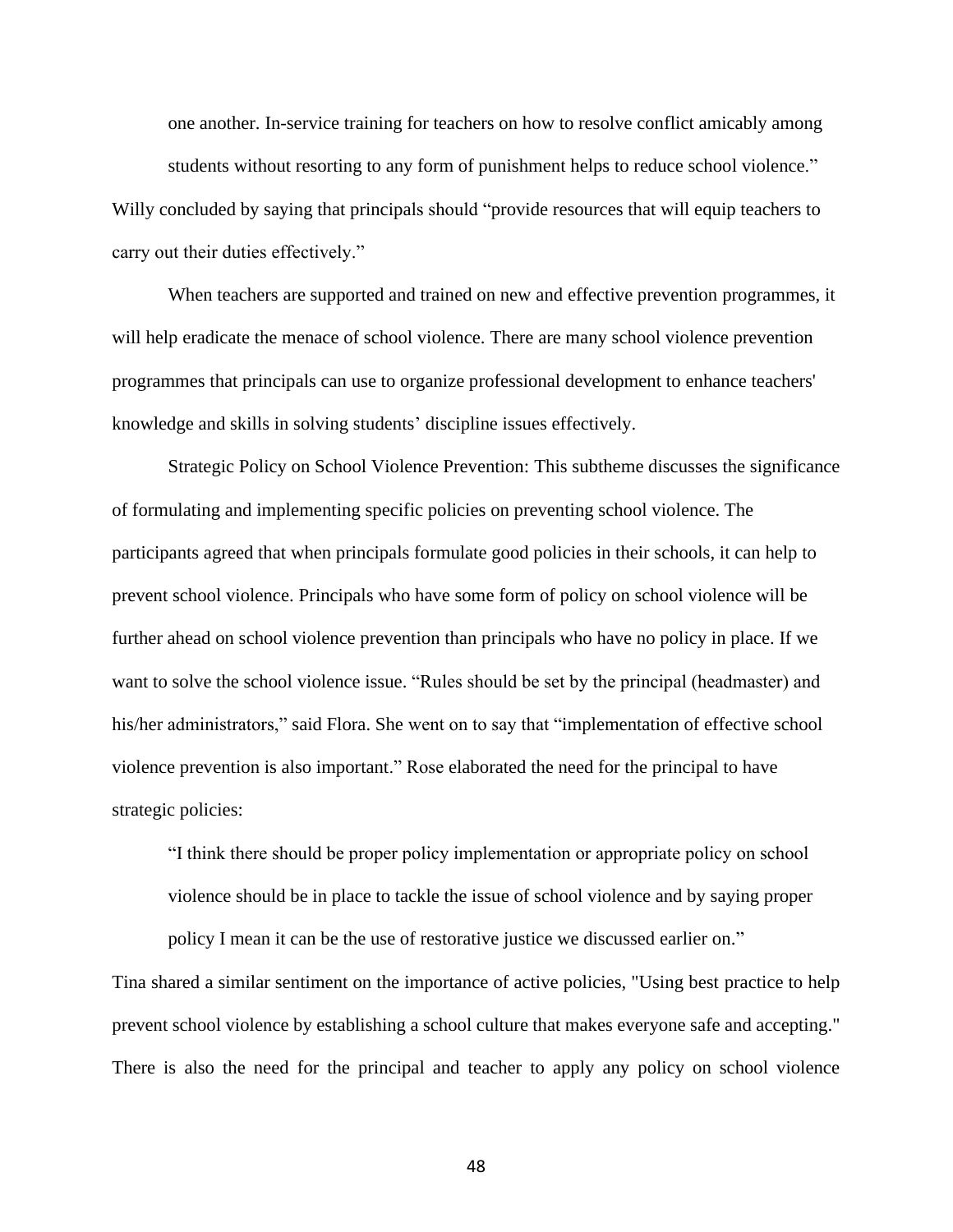consistently without waiving it for some group of students. Mark stressed the need for consistent application of school rules:

"We have the No Zero-Tolerance to bullying and other policies. We do have all of these things but, like I said, when there is double standards especially when a child identifies that rules are not applied consistently but waived for some students under certain circumstances. This could result in chaos, making student act violently. "

In contrast, Willy argued that effective policy on school violence "need not be essentially on Zero-Tolerance." Most policies have centred on zero tolerance, and so any time students misbehave they are disciplined using corporal punishment.

These kinds of policies do not adequately help prevent school violence or change students' behaviour." Strategic policies on school violence prevention should center on non-punitive measures. Regular consultation with other principals whose schools have less school violence is also recommended.

### **Concluding Thoughts**

This chapter has presented and explored the results of the study. Primarily the results displayed the views and experiences of 10 teachers as they relate to the nature of school violence and ways of prevention. Three predominant themes were presented with underlying subthemes. The first theme analyzed participants' perspectives on school violence and within schools. Introspections provided by participants with regards to encountering and encountering school violence, causes, and effects were analyzed. In the second theme, I analyzed the prevention strategies suggested by participants. Common forms of corporal punishment, teachers stance on corporal punishments as well as other non-punitive ways of preventing school violence were discussed. Within the third and final theme, I analyzed the responsibilities of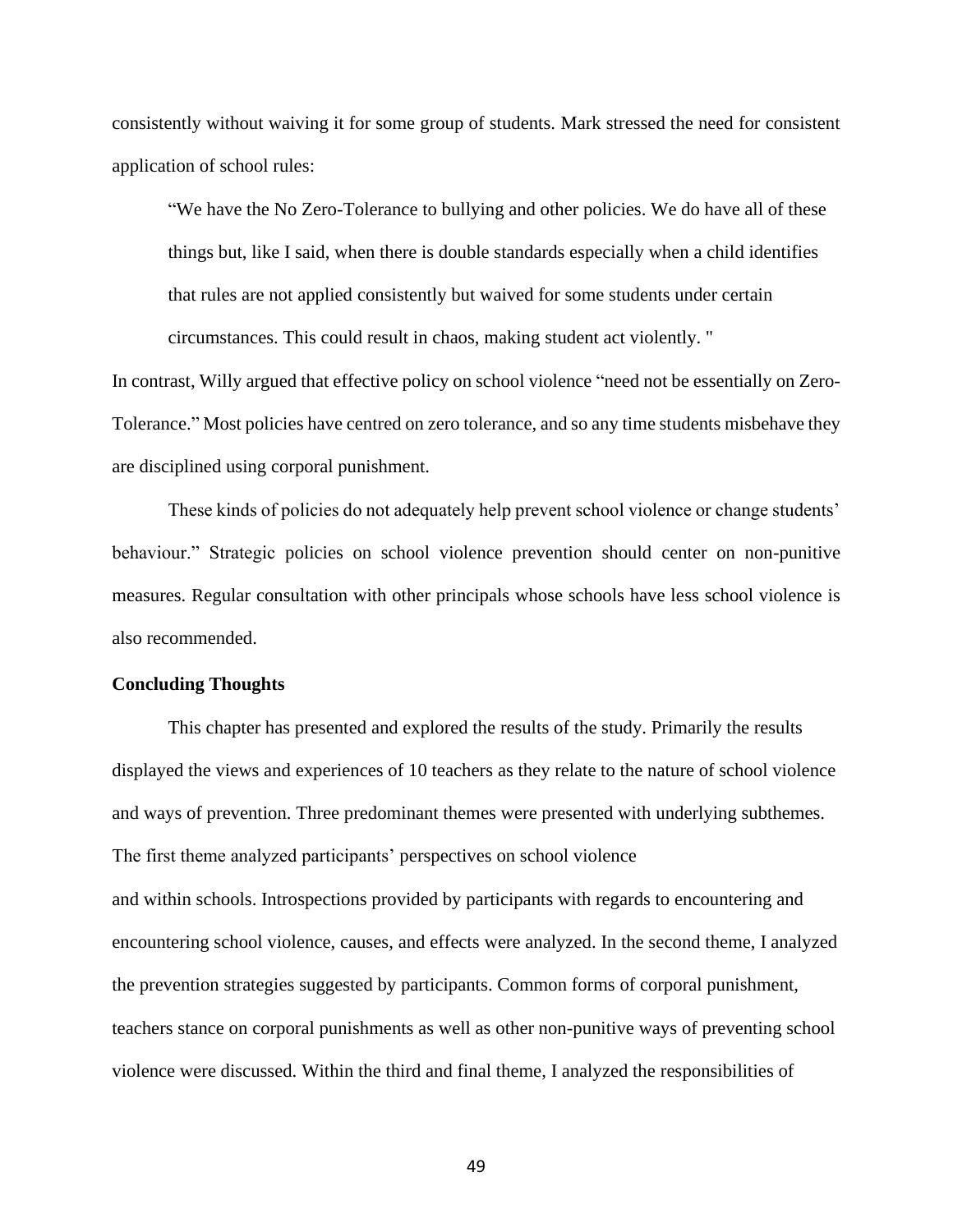principals in preventing school violence. The next chapter will provide a discussion of these themes.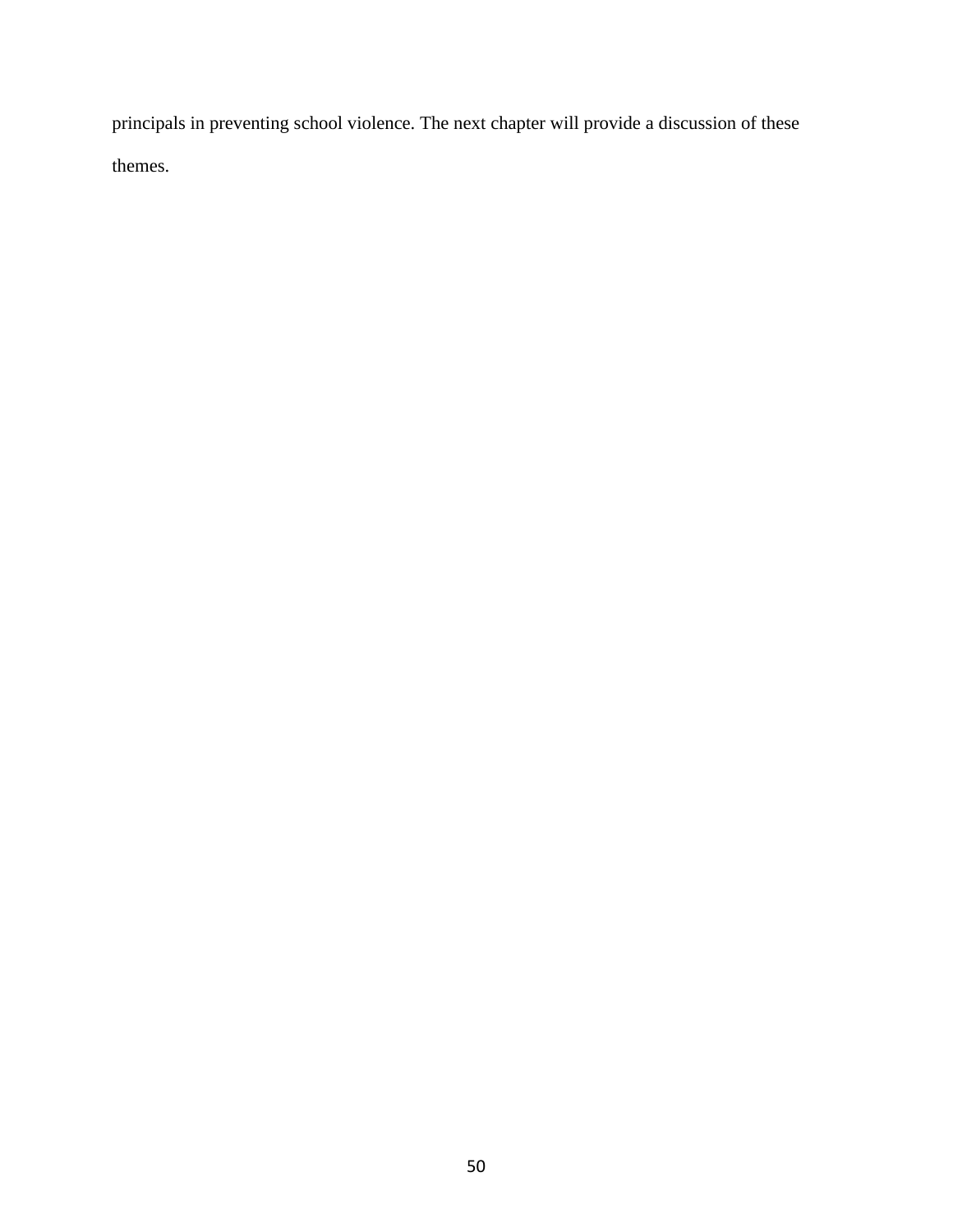#### **CHAPTER 5: Discussion, Recommendations, and Conclusion**

The purpose of this qualitative study was to explore teachers' perceptions towards the nature of violence in West African schools and the role that principals can use in the prevention of school violence without the use of punishment in Anglophone West African schools. This chapter includes a discussion of the major findings related to the literature on the nature of school violence, preventive measures, and the responsibilities of principals in school violence prevention. Findings are reviewed to demonstrate connections between the results and previous studies. The chapter will conclude with a discussion of the limitation of the study and implications for principals areas of future research and conclusion.

Data in the form of interviews provided qualitative information that addressed the study's research questions:

- 1. What is the nature of school violence?
- 2. What are the conventional ways of preventing school violence in West African schools?
- 3. How can principals in West African schools prevent school violence without using corporal punishment?

Major themes emanating from the findings were, to some extent, consistent with previous findings associated with teachers' perceptions of school violence and the role of principals. This chapter provides an assessment of the significant findings presented in the previous chapter as well as a discussion of the primary research questions.

- 1. Teachers perspective on School Violence.
- 2. Preventive Measures.
- **3.** Responsibilities of Principals.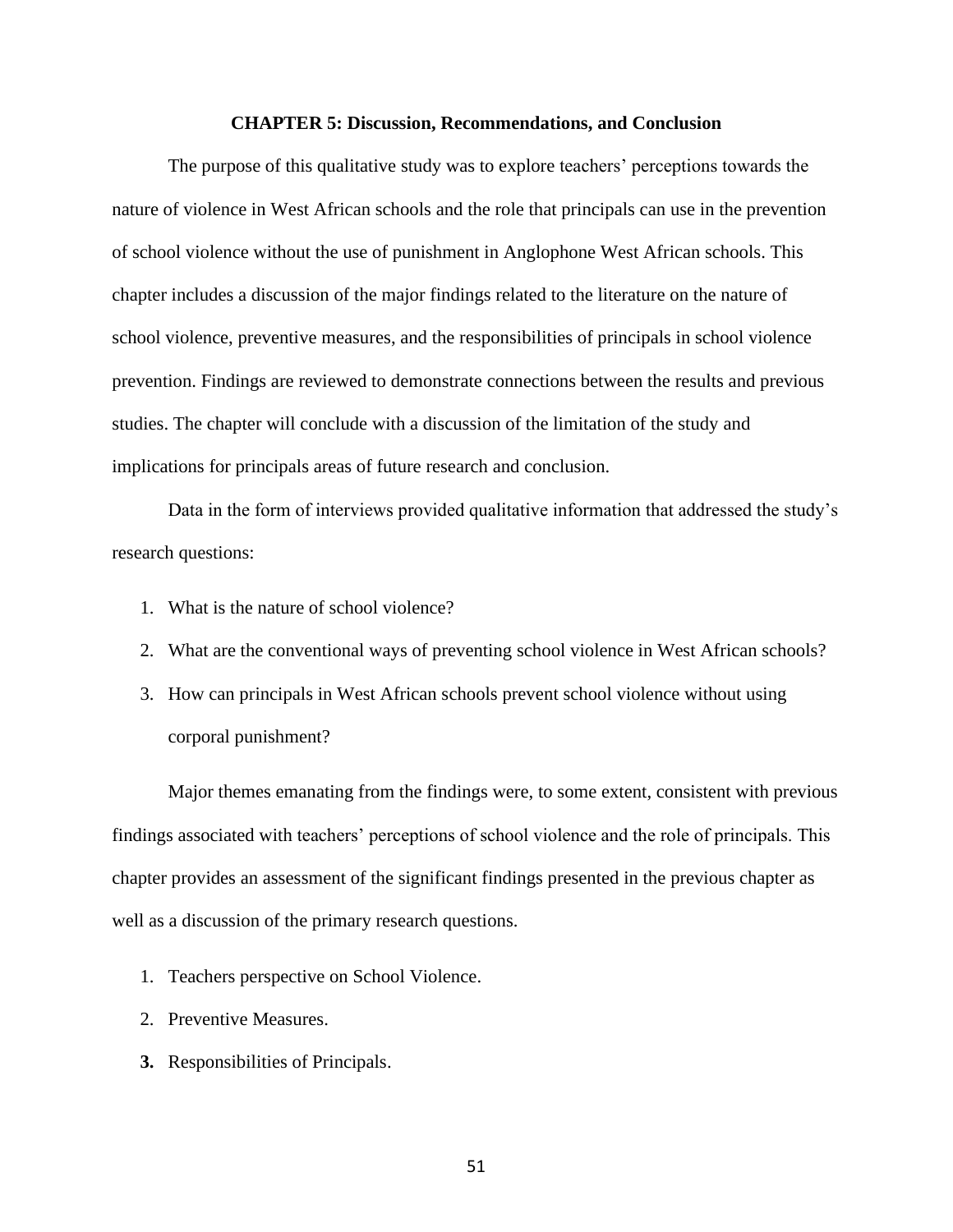# **Interpretation of the Findings**

Teachers gave their perspectives on school violence, shared their views on the common preventive measures as well as detailing the responsibilities of principals in the prevention of school violence. Each theme was prominent in answering the research questions of the study. Each theme is described critically in the following sections.

#### **Teachers Perspective on School Violence**

The participants described their experiences and views on the nature of school violence in West African schools. Participants agreed on the meaning of school and common forms of school violence being experienced as well as the causes and effects of school violence. The following subthemes are considered under the same headings that were used in the presentation of results: (1) Meaning of School Violence; and (2) Causes and Effects of School Violence. Moreover, this theme is mostly related to the sub-question: What is the nature of school violence?

### **Meaning of School Violence**

All participants had a good understanding of what school violence means. Participants explained that school violence is any kind of unwanted behaviour either physical or subtle in the school environment. The findings in this study regarding the prevalence of school violence are consistent with the findings of previous studies. The explanation given to participants on the meaning of examples of school violence was in agreement with other studies by Olweus and Limber ( 2010) and (Gladden et al. 2014) in which they described school violence as an intentional, repeated, physical, verbal, social, or electronically aggressive act by an individual. Additionally, participants indicated that these unwanted behaviours could be physical, verbal, psychological, electronic, and sexual aggression. The common forms of school violence given by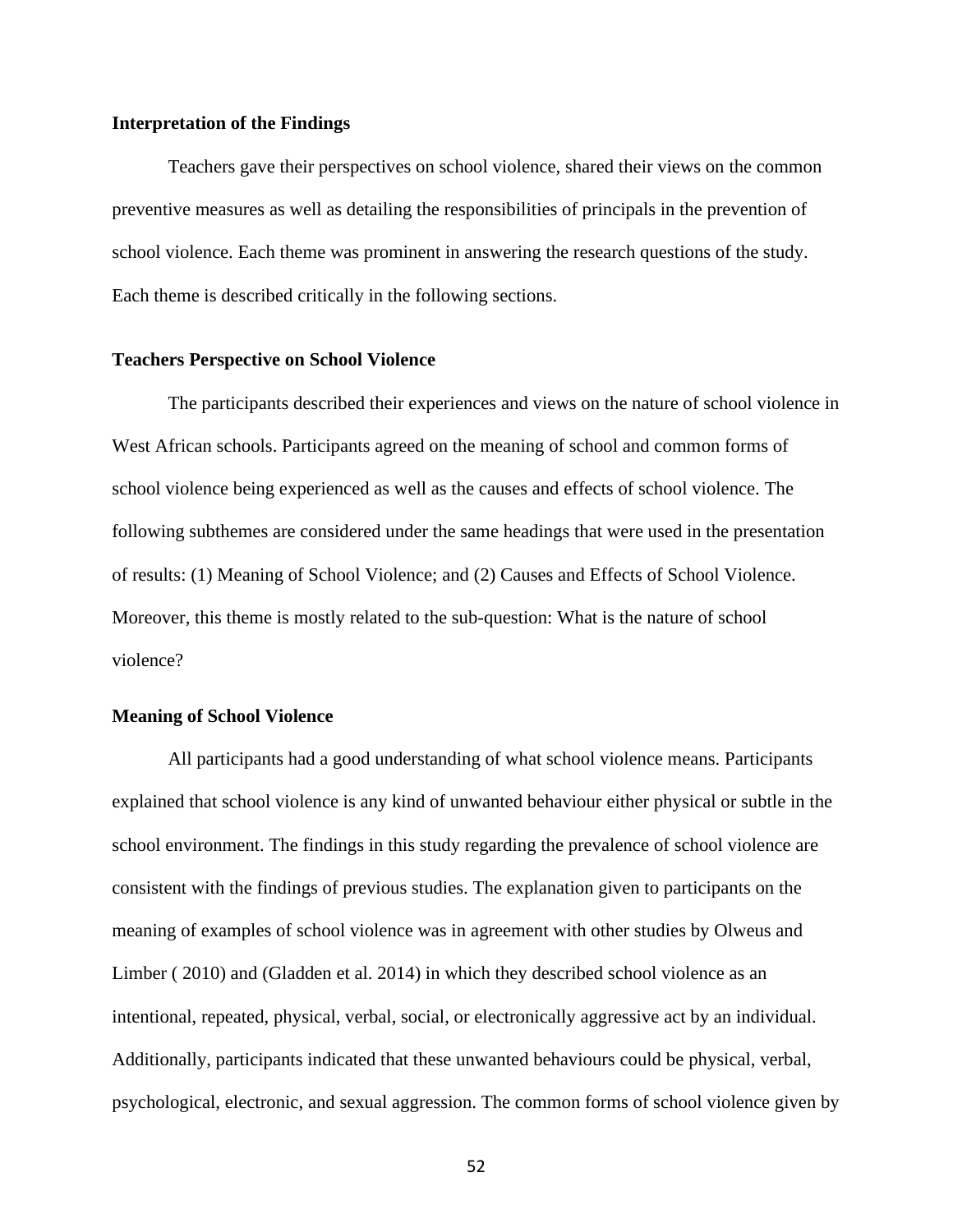participants were in line with other similar studies such as Antiri (2016), Brion-Meisels and Garrett (2016), John (2018), Okoth (2018), and Uzunboylu et al. (2017). The various types of school violence going on in schools are physical, social, verbal, cyber, and psychological bullying and these were rampant in many schools. Some common forms of school violence reported by participants include bullying, shoving, punching, or kicking, damage to school property, demonstration, cyberbullying, teasing, isolation, and sexual harassment. Apipalakul and Ngang, (2015) and Akbaba and Erdur, (2010) confirm this in their studies that generally, conflict issues that they faced are teasing, hurting, sarcasm, nagging on their parents. While all participants supported that physical violence is the most common form, they also indicated that cyberbullying is on the increase in school in recent times. The teachers strongly agreed on verbal and psychological violence types, as well.

Some of the participants reported that there is an increasing trend in cyberbullying. Cyberbullying is regarded as behaviours that harm others through damage to their relationships or emotions and is carried out by sending cruel, false, or hurtful messages about someone or to someone through technological devices, such as cell phones (Akbaba & Erdur, 2010). Participants described that cyberbullying has several unique characteristics that distinguish it from school bullying. The results of this study show that cyberbullying is on the increase in recent times in schools. Participants said some students bully their peers on social media platforms; there has been an increase in cyberbullying. Some students tease their peers electronically. Electronic communications allow cyberbullying perpetrators to maintain anonymity and give them the capacity to post messages to a wide audience. Another factor that makes cyberbullying harmful is the fact that it can be continuous as the bullies can continue to bully throughout the full day and night.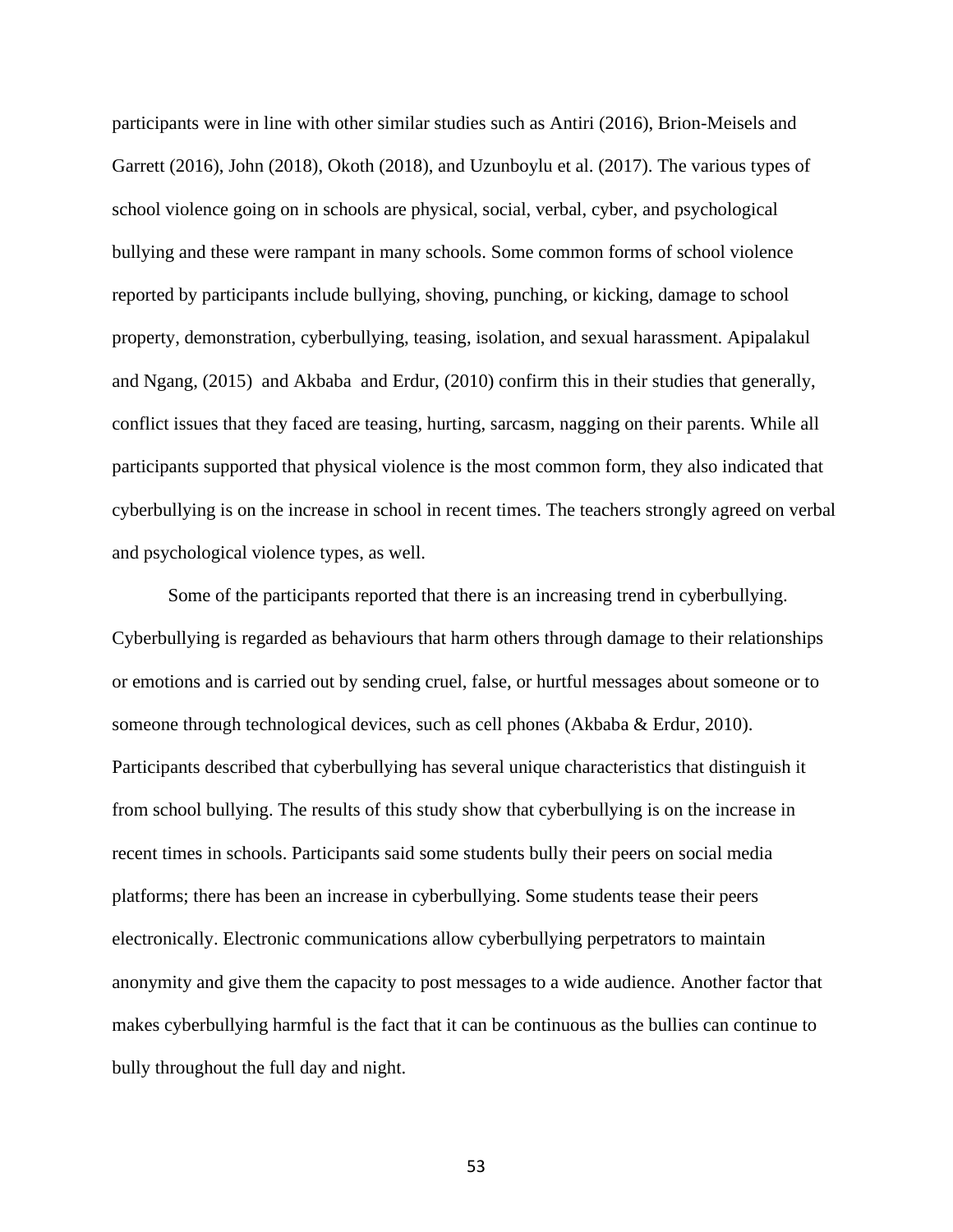In terms of sexual violence, only a few of the participants agreed that it existed in their schools. The feedback from the participants in this study indicated that there are strict rules against sexual harassment in schools. Despite the strict rules, some teachers admitted some form of sexual violence takes place in their schools. Previous research shows that sexual violence in schools is common. Research carried out in Southern African countries like Botswana, South Africa, and Zambia reported that females were raped in school toilets, empty classrooms, dormitories, and in hostels (Human Rights Watch, 2001). There have been several incidents of sexual violence in school either between students and students or teachers and students. Almost one in twenty learners are raped or sexually assaulted at school (Burton & Leoschut, 2013). Sexual harassment is quite common in secondary schools in The Gambia with some victims becoming perpetrators themselves, and there is a need for more open discussion of sexual harassment in schools to combat the menace (Idoko & Sn, 2015).

One of the apparent differences in the results of this study, compared to existing studies, was the absence of school shooting violence. Some examples included students arrested for carrying weapons to school, Kumasi Academy closed down after a violent clash between students and staff, a bloody confrontation between students of St Thomas Aquinas and Labone secondary school, Cape Coast Technical School students destroying school property, and a student arrested for the possession of an automatic pistol, with one round of ammunition (Amedahe & Owusu-Banahene, 2007). Study participants agreed in general when ranking violent incidences that they had observed, with the three leading types seen as physical assaults, mental aggression against schoolmates, and cyberbullying.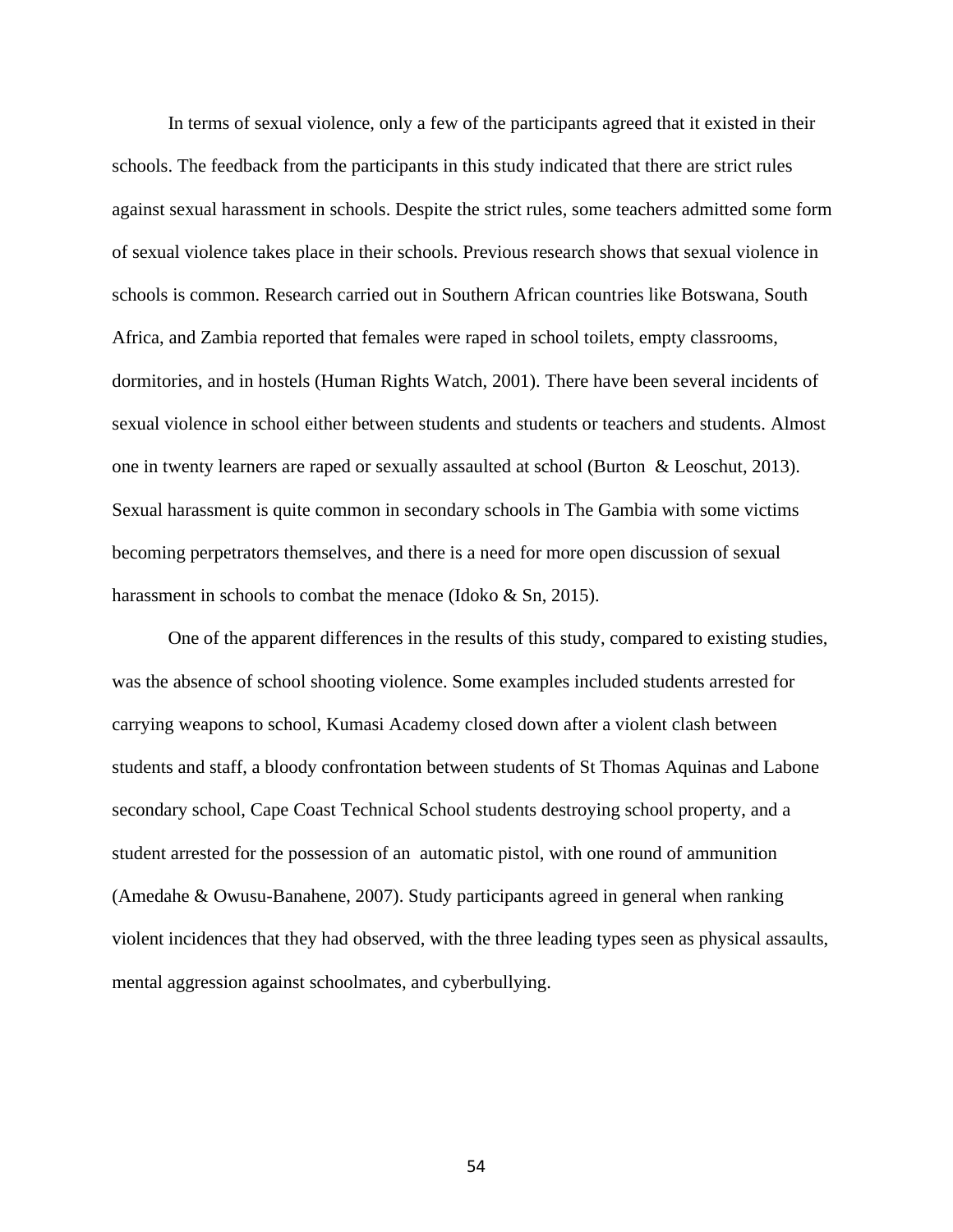### **Causes and Effects of School Violence**

The perspectives offered by each participant provide significant insight into the factors that cause school violence as well as the effects of school violence. The significant findings on the causes of school violence were students' backgrounds, poverty, lack of parental guidance, adolescence and peer pressure, ineffective school rules, misunderstanding and anger issues and exposure to social media. Participants indicated that the backgrounds of students such as cultural, tribal, ethnic, religious, language, physical or learning disabilities could cause school violence. The results of the present study agree with previous research suggesting that students display bullying behaviours because of familial problems. Participants stressed that the possibility of students displaying violent behaviour is higher among those who have been exposed to, or experienced, violence in the family or school environment. This is also consistent with the findings of White (2014); he showed that the likelihood of someone who has been bullied increases their likelihood of also bullying. Students' social environment, diversity, and their human rights culture play a role in school violence (Akbaba & Erdur, 2010).

Another major cause of school violence revealed by participants of this study was peer pressure and adolescence. Participants indicated that some students are pressured into joining gangs that are violent in school. Also, most of the participants are Secondary school teachers so their students were in their adolescent stage and they indicated that students are challenging to be controlled at this stage. For instance, adolescents may form gangs to gain a feeling of belonging. Existing research has found that bullying might turn into more severe and planned aggressive behaviours in adolescence as compared to childhood because adolescents tend to rebel against society (Uzunboylu et al., 2017). Adolescents become more prone to developing aggression by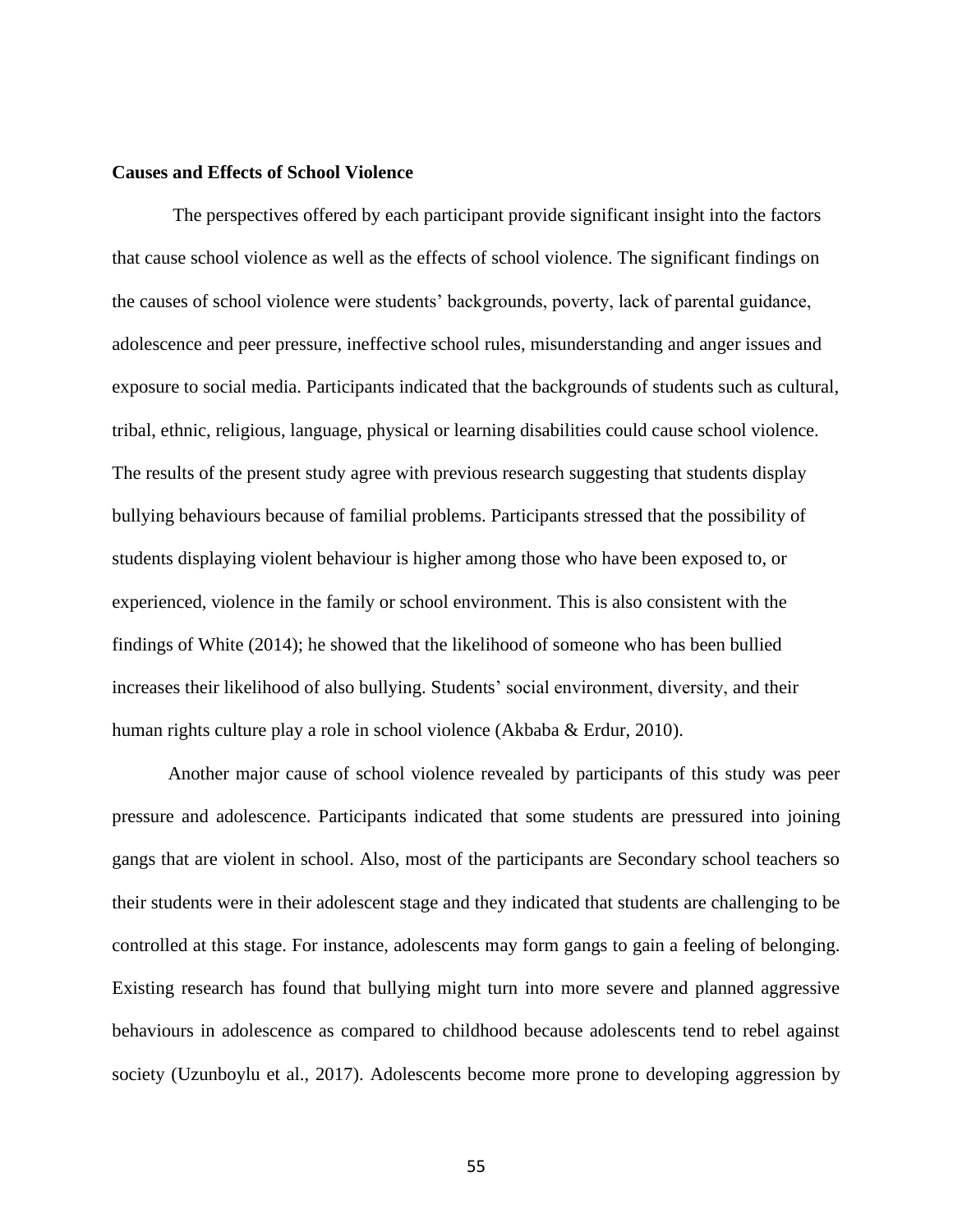showing violent behaviours when trying to cope with physical and cognitive development, and may use aggression to achieve their goals. Thus, high school students who are in the adolescent developmental stage are particularly at risk of dealing with anger in an inappropriate way (Uzunboylu et al., 2 17). If a person associates more with deviant groups or violent groups in early life, or with higher frequency and intensity with those groups, then he or she will be more likely to become deviant or violence-prone (Rich, 1975). Risky behaviours increase during adolescence and researchers have suggested that 15 and 16 are the riskiest ages in the emergence of violent behaviours (Dunne et al., 2013).

Other causes of school violence were exposure to social media, ineffective school rules and classroom management, anger issues and shows of power, influence of the mass-media, and inconsistent application of disciplinary rules. It has also been suggested that social media, especially Facebook and other platforms, play an important role in cyberbullying. Poorly qualified teachers, unprofessional conduct by teachers and the climate of the school, and the classroom are some of the most common causes of school-based violence and other forms of misconduct (Reyneke, 2014). Participants detailed the consequences of school violence. They agreed the that major effects of school violence include physical harm, psychological harm, low academic performance, and other long-term impacts on victims and perpetrators. The effects of bullying on the victims varied ranging from feeling angry, feeling powerless, wanting to commit suicide, and dropping out of school. Dunne et al. (2013) confirmed that victims of school violence might suffer from bruises, broken bones, lacerations, head, and neck injuries. Some physical complaints may be due to the emotional nature of bullying. Physical ailments, such as increased sensitivity to pain, stomach upset, nausea, backaches, or stomach-aches are also part of the negative effects of school violence.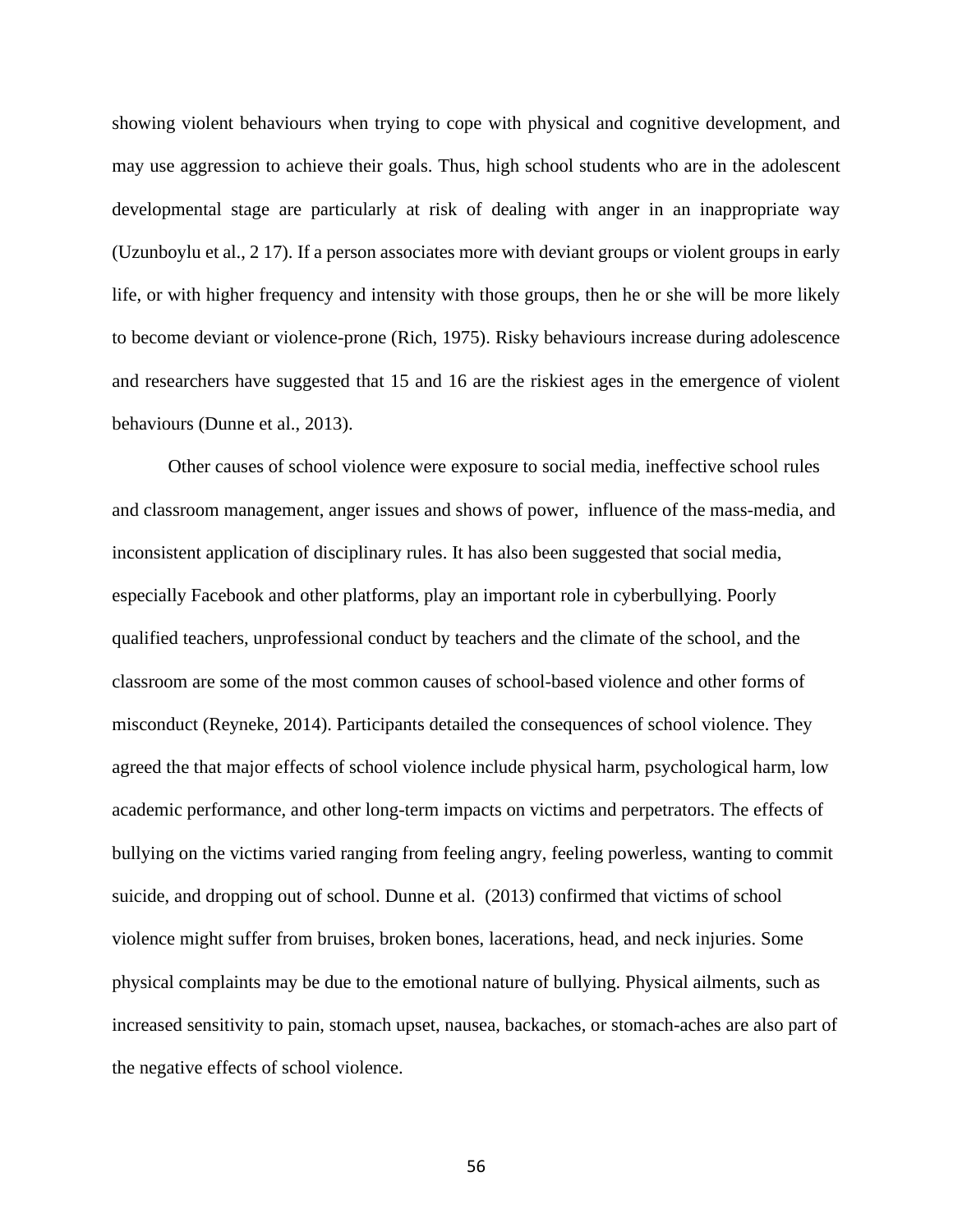The findings also suggest that school violence was a stumbling block to access education for some learners who had to stay at home because they feared bullying at school. School violence victimization is associated with lower academic achievement, loss of concentration, poor academic performance, skipping classes, depression, and low academic performance for individual victims (Akbaba & Erdur, 2010). Indeed, Bosomtwi, Sabates, Owusu, and Dunne (2010) confirmed that bullying was prevalent in Ghanaian schools and teachers in the schools in Ghana were still not considering bullying as a severe problem concerning students' well-being or academic achievement. Violence in schools causes a decrease in students' academic success, a decline in school climate, increased drop-outs and psychological meltdowns (Akbaba & Erdur, 2010). In West and Central Africa, the prevalence of sexual violence in schools has been recorded as contributing to females dropping out of school either due to unplanned pregnancy or sexually transmitted infections (UN, 2005).

Victims of either form of bullying alone also reported elevated levels of distress (Schneider, Donnell, Stueve, & Coulter, 2012). Recent attention to several cases of suicide among youth victims of cyberbullying has raised concerns about its prevalence and psychological impact (Schneider et al., 2012). Victims of school violence have low self-esteem that could induce timidity, nervousness, and lack of assertiveness. Controlled analyses indicated that distress was highest among victims of both cyberbullying and school bullying. Victims of either form of bullying alone also reported elevated levels of distress (Schneider et al., 2012). Of the 59 cases of youth suicides reported in Ghana between 2000 and 2008, 26 were connected to bullying at school (Dunne et al., 2013). Psychologically, victims suffer from feelings of low selfesteem, anxiety, insomnia, depression, suicidal thoughts, apathy, and problems with memory and concentration.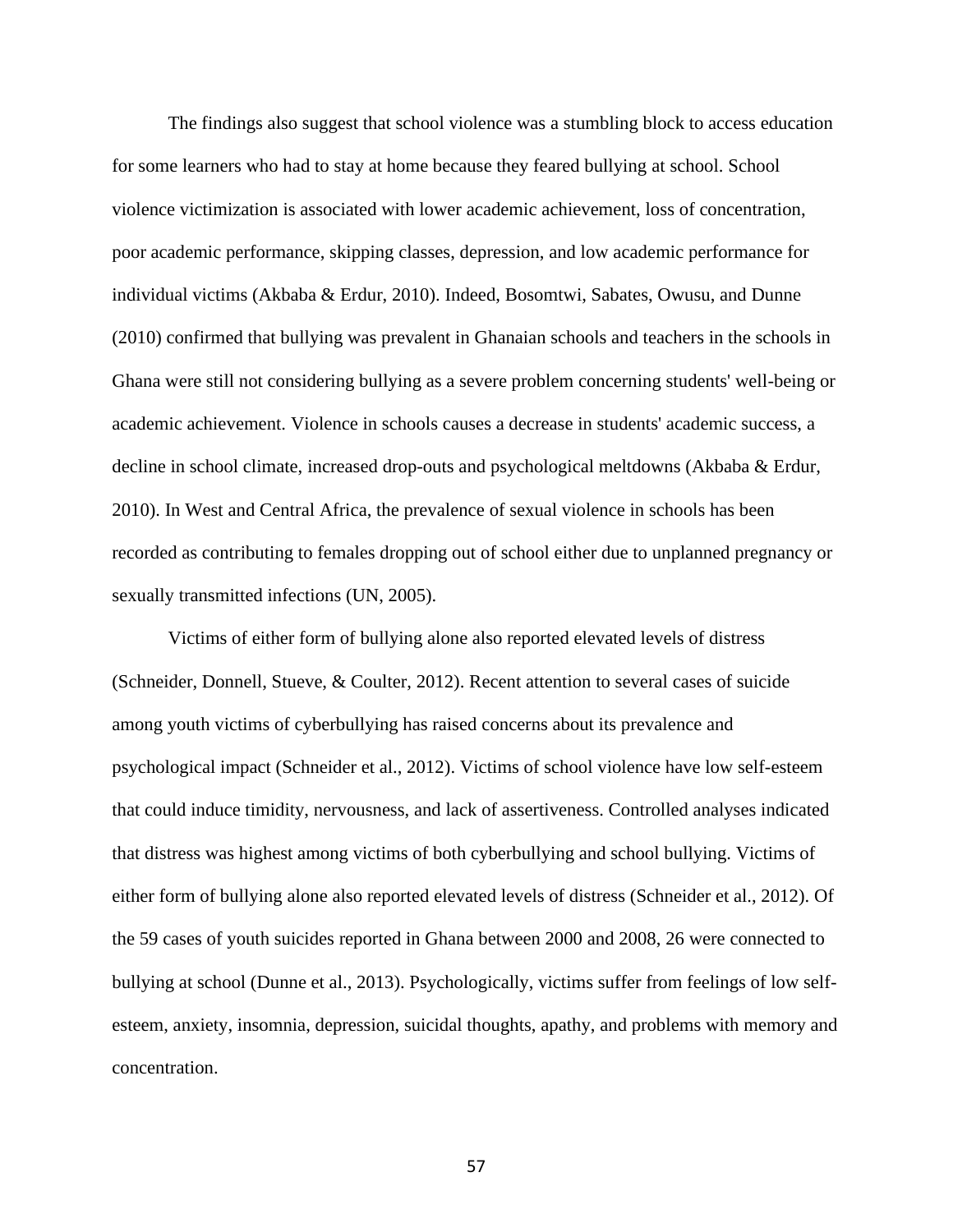Long-term effects can be post-traumatic stress disorder, eating disorders, suicide, and other mental health problems, including schizophrenia. Bullying is a threat to the human body. Bullies also show higher rates of drug abuse, defiance disorders, depression, psychiatric disorders, fighting, weapon carrying, early sexual activity, dating violence, and vandalism.

### **Preventive Measures**

This section discusses corporal punishment and other non-punitive ways of preventing school violence. Participants of this study indicated that along with corporal punishment, school violence can be prevented using guidance and counselling, positive reinforcement, and restorative justice and mediation. Each of the preventive measures will be discussed in detail.

## **Corporal Punishment.**

Programs intending to reduce and prevent school violence are seen as a penalty-based approach. Teachers whose status are vested in power and hierarchy contribute to violence by being violent, by condoning violence, and by aiding a school ethos intolerant of difference and insistent of conformity. The findings in the context of the study reported that corporal punishment is a highly contested phenomenon. From a policy perspective, corporal punishment is banned (Makhasane, 2016). However, from the real school life perspective, there are different schools of thoughts in practice. Throughout the interviews, participants shared some of the common forms of corporal punishments meted out to violent students. Some of the common forms of corporal punishment identified by participants include caning, kneeling, clearing a portion of land, asking students to leave the classroom, sweeping the classroom, and cleaning dining halls. The kinds of corporal punishments identified in this study were similar to what other studies found. Generally, the types of corporal punish that are used in schools include ear twisting; ear pulling; slapping; beating; whipping with a cane or rod; forcing students to stand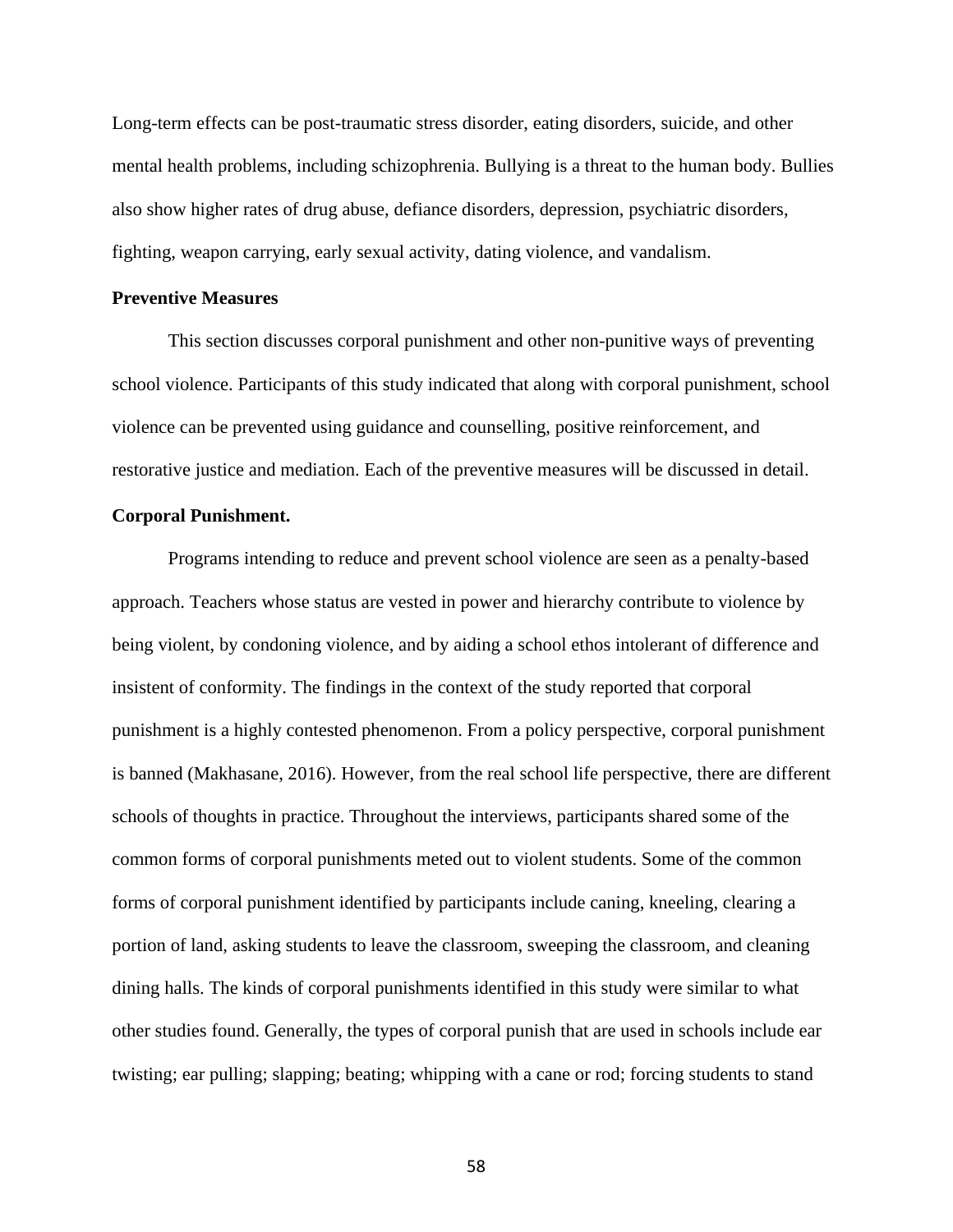outside the classroom, in a corner, with hands up, holding ears, in the sun; and forced sit-ups (Dunne & Leach, 2007; Gershoff & Grogan-Kaylor, 2016; Makhasane, 2016; Reyneke, 2015; Stader, 2002 ). Stader revealed that students are sometimes suspended when they engage in extreme forms of school violence. For instance when a student sets fire to school properties or is found using drugs and weapons at school, the student can be suspended and even can be expelled from the school. Suspension decreases student academic achievement because of loss of learning time, but it is still used in some schools to discipline violent students. Advocates of using suspension have suggested that removing disruptive students will create an environment in which teaching and learning can take place smoothly. However, researchers have demonstrated that suspension is not an effective change agent because students return to school displaying the same misbehaviours.

There is a great contestation on whether corporal punishment should be encouraged as a way of preventing school violence or not. While some of the teachers insisted that corporal punishment should be abolished entirely as it not an effective way of preventing school violence, other teachers argued that corporal punishment should at least be used sparingly and not to be eliminated. The divergent views on the use of corporal punishment identified by the findings of this study were consistent with a similar study by Makhasane (2016) where it was revealed that some teachers favoured the use of corporal punishment while others were against it. Teachers who supported the use of corporal punishment made some arguments to support their claim. They claimed that some form of corporal punishment would help get rid of school violence. Making students clean or scrub will not hurt them but rather teach them to demonstrate good behaviour so that next time they would not be cleaning and scrubbing. Corporal punishment can be used as a last resort when students continuosly engage in violent behaviour though there is no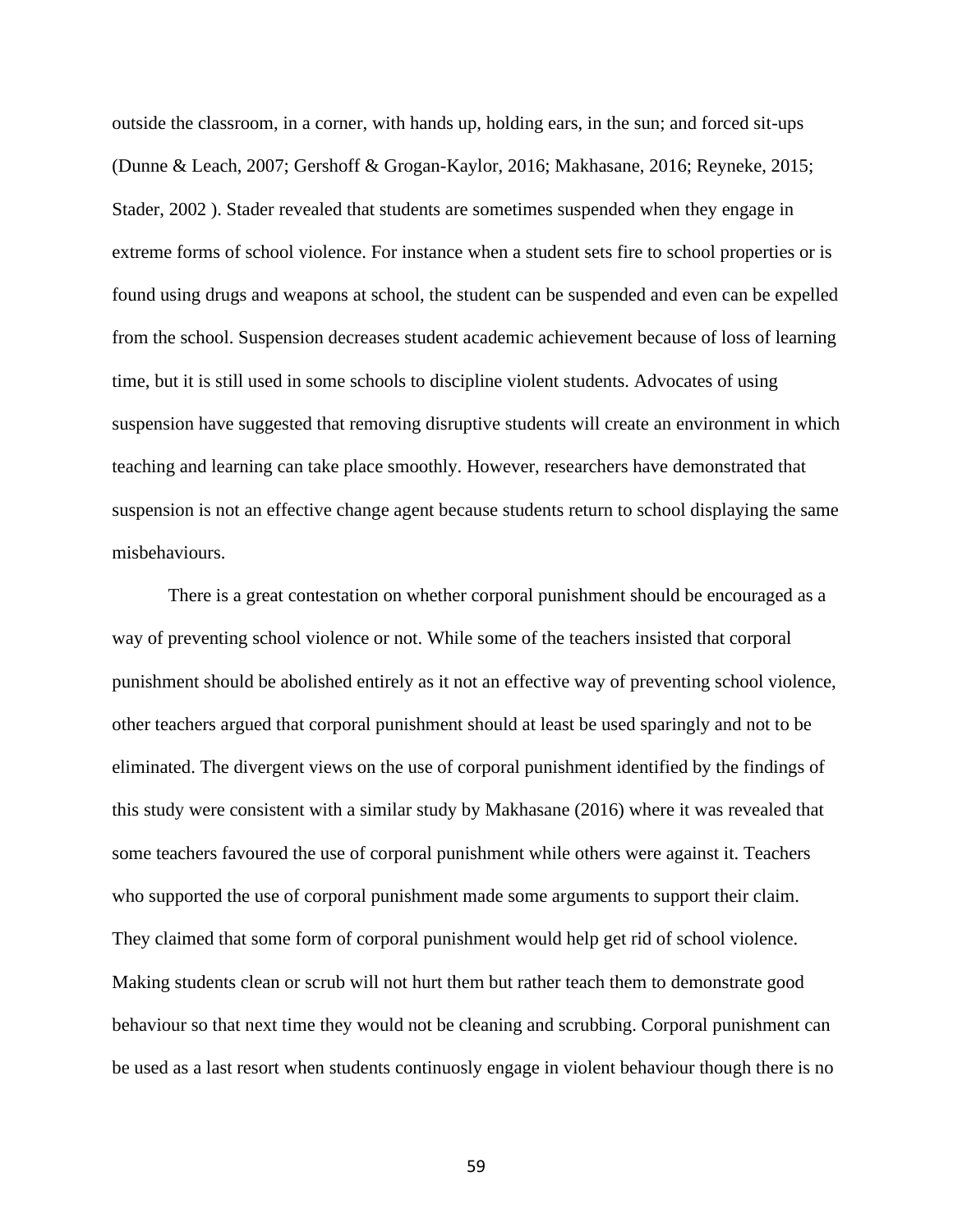empirical evidence that some students fear punishment so its use helps to prevent school violence. Some teachers also felt that when they were students they were punished and were disciplined and so it should still be applied to the current generation of students to instill some discipline. It is a paradox that some teachers sought to equate the way they were treated then with how today's students must be handled.

Teachers who argued against the use of corporal punishment as a way of preventing school violence made some strong points as to why corporal punishment should not be encouraged. They pointed out that teachers are verbally, physically, and psychologically violent towards students, including using corporal punishment which is illegal. They contested the notion of corporal punishment as an outdated practice. Based on the harm corporal punishment brings on victims, they feel that it should be discontinued. In their view, corporal punishment can lead to physical injuries on students. There are cases of reported deaths and hospitalization of students who received severe corporal punishment. This finding is consistent with other studies. Corporal punishment is at times extremely violent, with students being subjected to punishment including their heads being hit against the wall, as well as being beaten with broomsticks as well as electric cords and a student jumping to death when trying to escape from a corporal punishment (Dunne & Leach 2007; Dunne et al., 2013). Apart from the physical harm that corporal punishment brings, there is documented evidence that it does not lead to change in behaviour. Some violent students who are subjected to punishment every day keep on repeating their violent acts.

This means that if corporal punishment was effective in stopping the bad behaviour, students would not be continuing their violent behaviours. Participants felt that after applying punishment to a student for the initial stages, students no longer fear it and so it becomes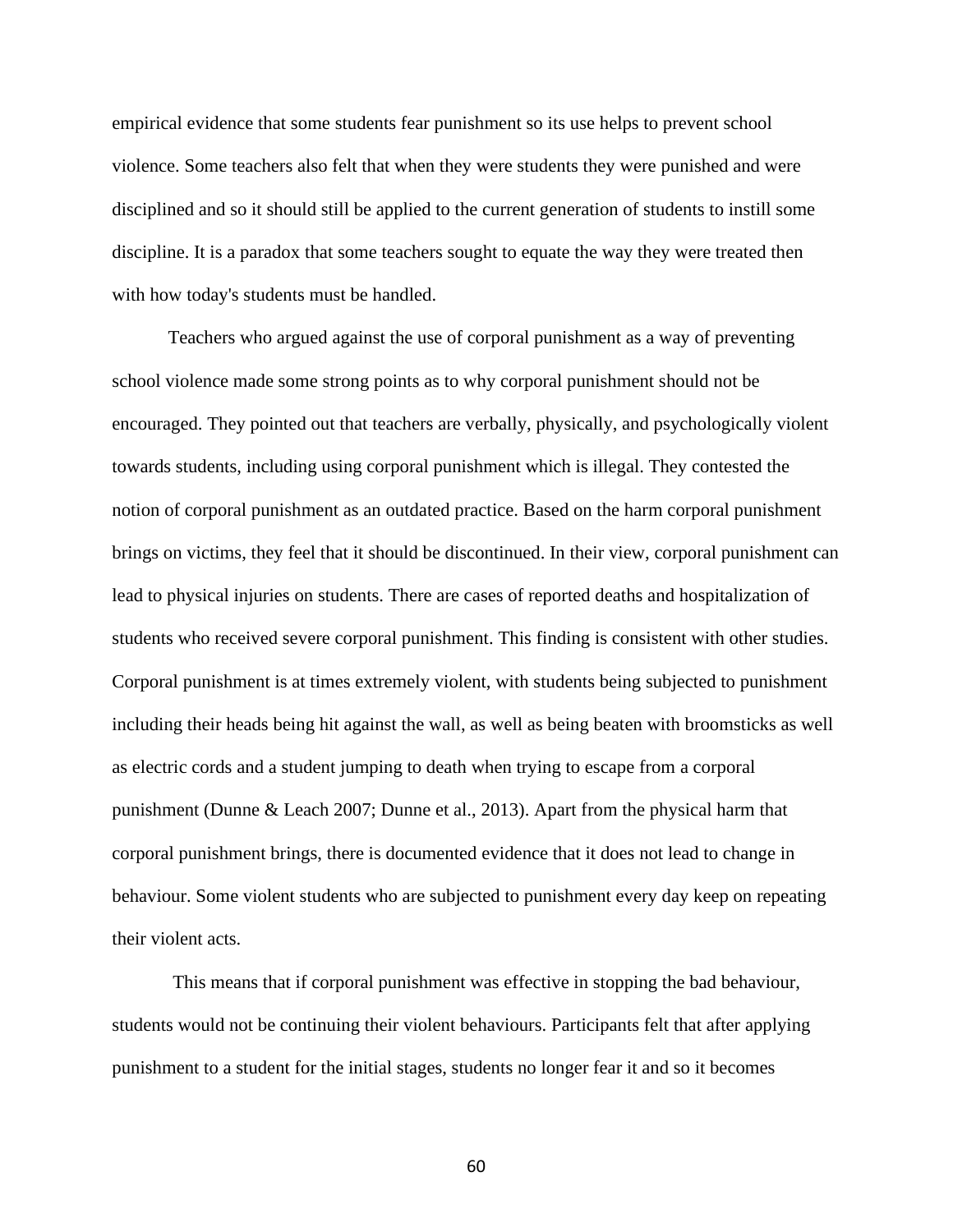ineffective. Findings of these studies further suggest that corporal punishment impacts students' academic performance negatively. Similar findings such as Dunne and Leach (2007), John (2018), Makhasane (2016), Reyneke (2015), and Vusi Mncube et al. (2012), also found that corporal punishment had an adverse effect on students' academic achievements. When a student is suspended, made to leave the class and given a piece of work to do while other students are in class learning, the student being punished risks the chance of catching up with the peers who are learning. This will impact the student's academic performance negatively. Suspension also negatively affects academic achievement (Cheng, 2017). There is a strong indicator that such students will drop out of school (Edwards & Hinsz, 2014; Apipalakul & Ngang, 2015). When students get beaten they get physical injuries and humiliation from their peers which can lead to school drop out. If corporal punishment becomes a daily practice students will find survival strategies such as skipping lessons (Makhasane, 2016).

Corporal punishment can lead to hatred between teachers and students as well as teaching students to be violent. Findings of this study revealed that when students are being punished for every misbehaviour, they will grow up to be maladapted citizens and will resort to violence even when they become parents. Corporal punishment is a form of violence perpetrated against learners, and it leads to violent behaviour. Evidence shows that corporal punishment increases, not decreases, the risk of anti-social behaviour in and outside the classroom (Digest, 2004). Representative data from the recent National School Violence Study in South Africa show that schools where corporal punishment is not used, are at lower risk of violence. Ogando Portela, and Pells (2015) described a grave picture of the predominance of corporal punishment in schools in four countries Ethiopia, India, Vietnam, and Peru, although such practice is abolished. In Ghana and Nigeria, various forms of violence were not uncommon and were frequently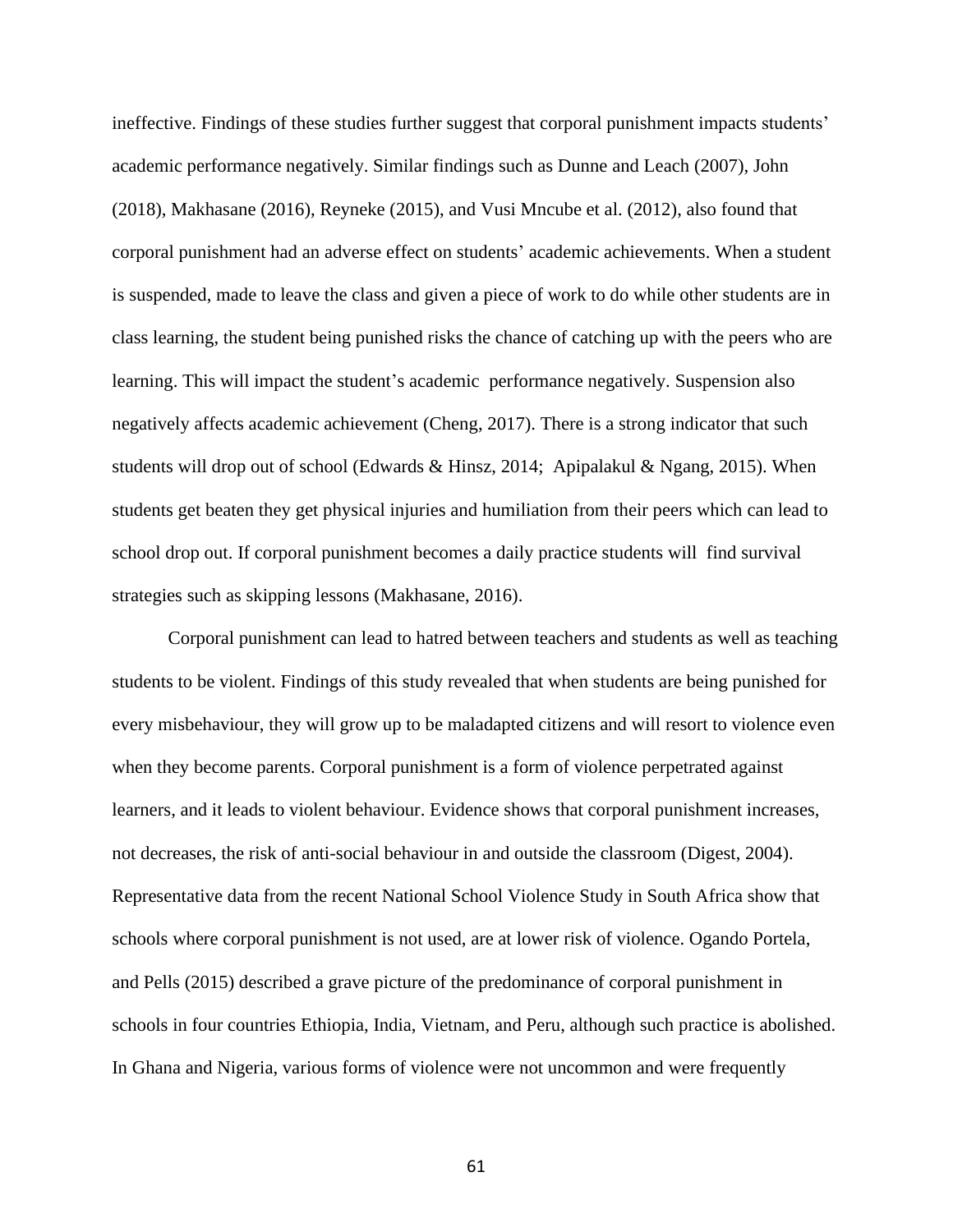experienced by students through formal discipline and corporal punishment (Dunne et al., 2005; Popoola, 2005). Here, "the right to punish has been shifted from the vengeance of the sovereign to the defence of society" (Jacobson, 2010).

#### **Guidance and Counselling**

Findings of this study show that guidance and counselling are key to preventing school violence. Participants urged principals to rely on the services of counsellors and psychologists in helping to prevent school violence. While other studies suggested the use of qualified school counsellors and psychologists, participants acknowledged that their schools lack qualified personnel. The principal, teachers, and sometimes students act as counsellors.

They indicated that school counsellors find out about the early warning signs of school bullying. Previous researchers have provided numerous proactive and preventative interventions that have been effective in curbing violent misbehaviour on campuses when implemented both schoolwide and in individual classrooms. The best interventions take any approach which may include screening and early identification and try to prevent violent behaviour from happening in the first place (Martinez, 2009). To prevent violent behaviour, the school counsellors can recommend group therapy and management for students. There appears to be a need to provide peer and group counselling services for those actions to change misbehaviours such as anger management (Akbaba & Erdur, 2010). School administrators should support and encourage guidance services preventing school violence (Akbaba & Erdur, 2010). Thus, the role of school counsellors in the intervention and prevention of bullying at schools is becoming more important and, consequently, educational psychologists, counsellors, teachers, and school managers have begun to deal with this issue of bullying. On a schoolwide level, school administrators can use personnel such as school resource officers, school psychologists, counsellors, social workers, and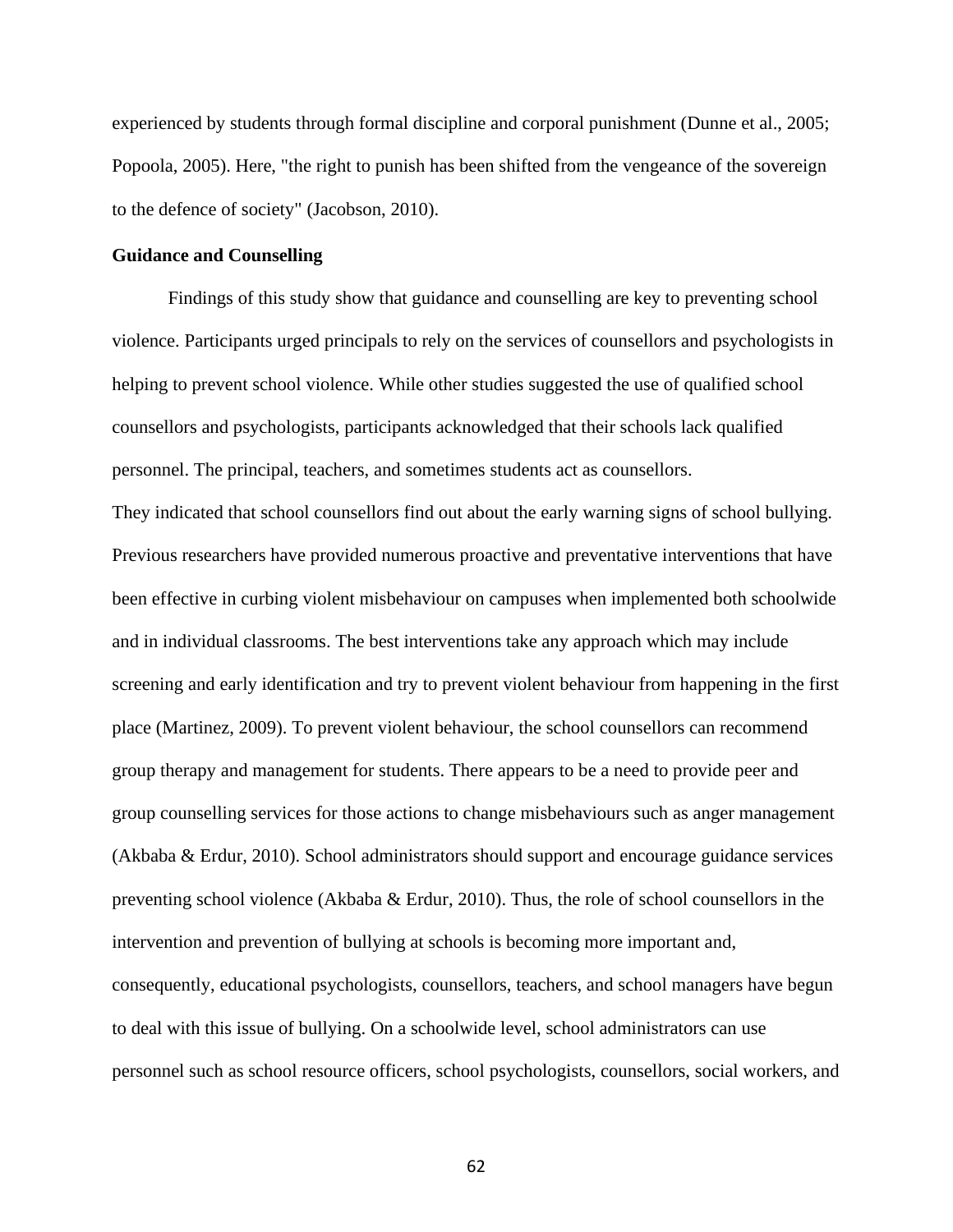mental health experts (Martinez, 2009). Also, school administrators should collaborate with families, communities, and mental health professionals to assist students who might be going through mental health challenges.

This study revealed one unique aspect of counselling. It showed that peer counselling is an effective way to prevent school violence. Peer counselling is a system that teaches students how to handle issues by themselves. The teachers can serve as mentors to students who are peer counsellors. When teachers serve as mentors to students they confide in them to find appropriate solutions to problems students are facing both at home and school. This is a good intervention in preventing school violence. Previous researchers showed that seminars conducted by guidance service personnel in the schools positively affected the school atmosphere (Martinez, 2009), and that school psychologists, researchers, and policymakers need to work cooperatively to prevent bullying behaviours and keep the school environment safe for students (Uzunboylu et al., 2017).

#### **Positive Reinforcement**

The findings of the current study show that positive reinforcement a good intervention strategy to prevent school violence. When students are rewarded for good behaviour, it helps increase those desired behaviours (Diedrich, 2010). Tell your students when you are pleased with their behaviour. This is a powerful way of encouraging positive behaviour in violent students. There are numerous favourable circumstances to develop pride in all areas, such by publicly recognizing high test score, acts of kindness, positive citizen and sports achievements. Rewarding good deeds encourages students to demonstrate good behaviour (Sareen, 2001). Rewarding students who exhibit good behaviour can serve as motivation and an example for other students to also behave in an accepted manner. Motivation is also a driving force that encourages an action or behaviour to occur. Being specific when you give praise to students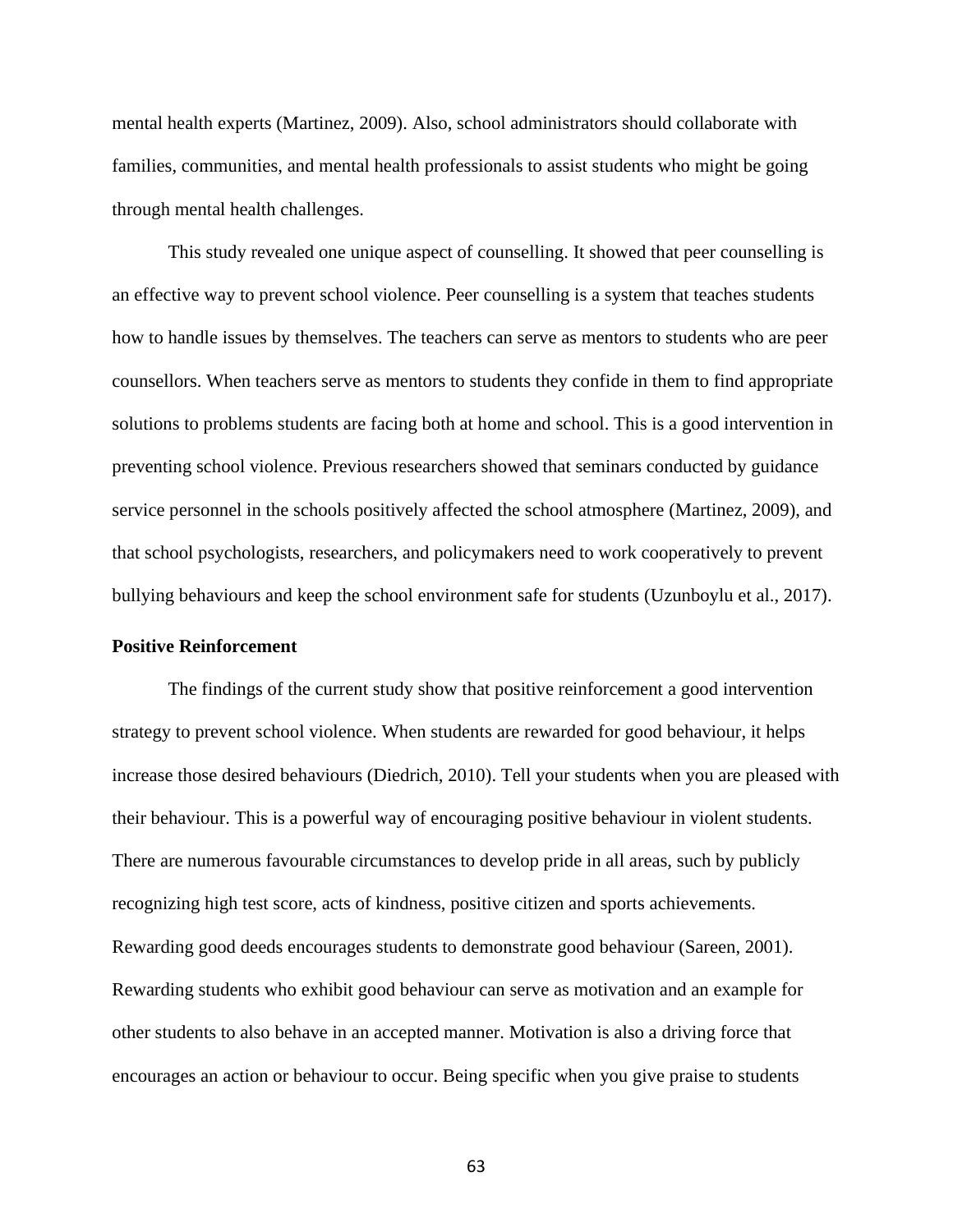helps create a positive behaviour. Positive reinforcement is the presentation of a reward immediately following a desired behaviour intended to make that behaviour more likely to occur in the future. A classroom behaviour management plan is created to acknowledge the effectiveness of positive reinforcement on influencing students' behaviours. The purpose of behaviour modification is to help change behaviours that have a positive outcome on one's life while improving a specific aspect of that person's life (Praise, Michael, & Study, 2013). The use of positive reinforcement as an effective strategy for improving students' behaviours has been supported by empirical research for a variety of school circumstances for both individual students and groups of students (Diedrich, 2010).

# **Restorative Justice and Mediation**

The application of restorative justice practices and mediation can be used as an effective way of preventing school violence. It is fast becoming the best alternative in terms of preventing school violence. In curbing school violence, there is the need to find the root cause of the problem that brought about the violence. The root cause of school violence can be found using restorative justice. Restorative justice models provide schools with the opportunity to improve school culture by addressing disciplinary standards and creating a forum for peaceful resolution of conflict and misbehaviour. These models seek to determine the impact of the incident and establish a mutual, prescriptive agreement for resolving and repairing the harm caused by the wrong doing (Pavelka, 2013). Restorative justice is a principle-based method of responding to crime and wrongful occurrences.

Participants of this study pointed out that the goal of restorative justice is to make sure the victim and the injured are brought together to settle their differences amicably. One way to decrease the violence, chaos, and problematic behaviour is to teach the students to know how to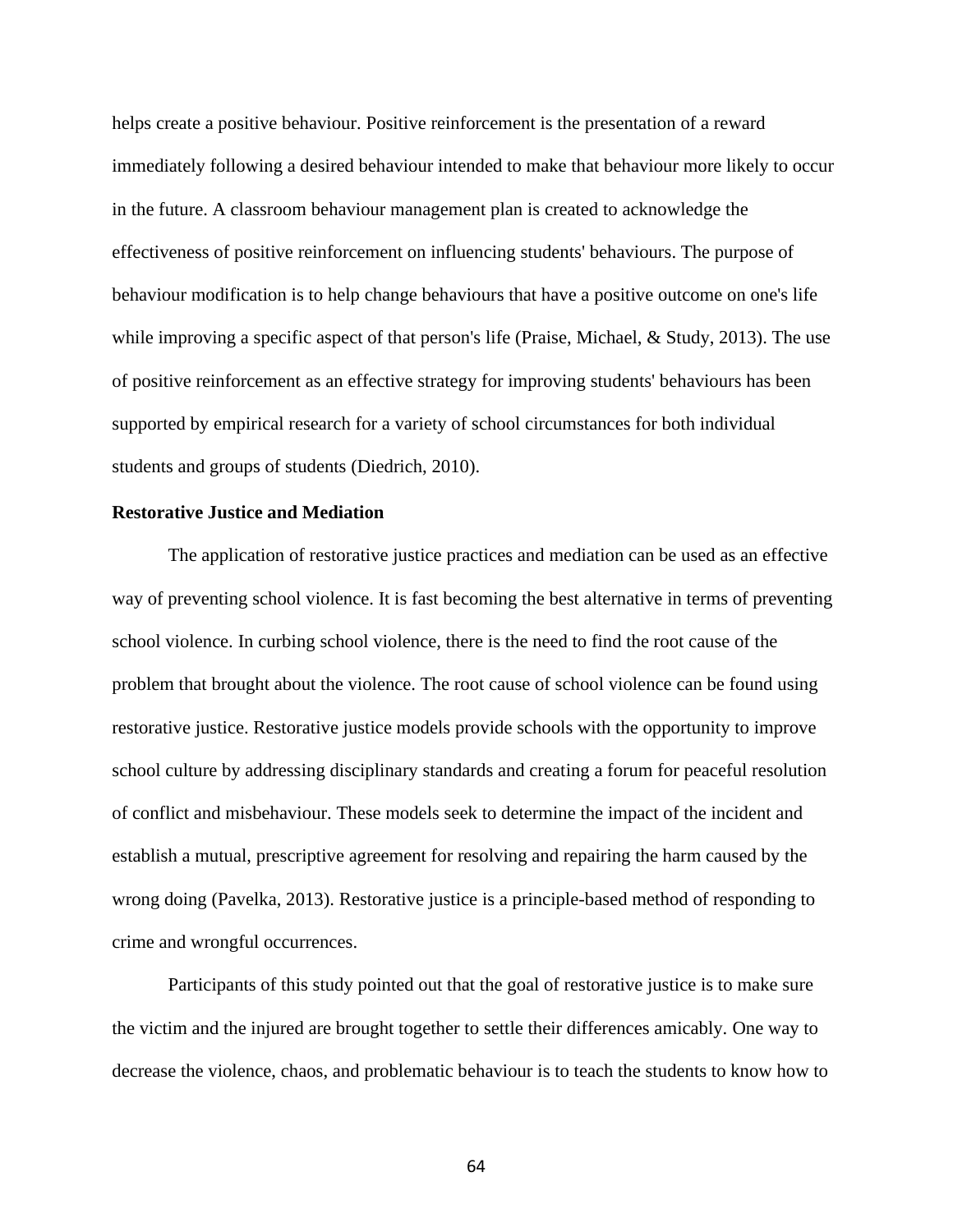solve conflicts when they are still young. In this regard, it is not only to teach problem-solving skills in the classroom but also to assist students in creating significant and indispensable skills. Of course in today's school situation, there are disagreements and different points of view with respect to these conflict issues. Hence, it is crucial to educate our students with respect to how to solve conflict in peaceful ways by negotiating and compromising methods so that they can apply the conflict management skills in their real lives in the present and future (Apipalakul & Ngang, 2015). As all life is viewed as interconnected and interdependent, mutual responsibility exists to ensure well-being (Vaandering, 2011). When well-being is undermined by harm, it is viewed as an injustice that requires healing. Thus, restorative justice involves healing leading to a state of healthy balance (Ogilvie & Fuller, 2017; (Pavelka, 2013). Restorative practices have been most commonly taken up in educational settings as a means to manage student behaviour. This promotes the perception that restorative principles have an influence on schooling beyond reducing truancy and violations of appropriate conduct. (Vaandering, 2014; Vaandering, 2010). Restorative justice provides a framework for addressing violence in a manner that promotes healing and restores community. The positive outcomes fostered by this approach have led educational authorities to apply restorative principles to school discipline (Ogilvie & Fuller, 2017; Pavelka, 2013).

Peer Mediation is the most common and broadly accepted restorative justice model school-wide. With this intervention, students mediate conflicts between two or more disputants. Using peer mediation requires utilizing conflict resolution skills and social competencies to reduce the threat of violence and increase peace in schools. The successful outcome of peer mediation is the resolution of the conflict so all disputants benefit; the relationships are repaired and more often improved (Pavelka, 2013). Teachers need to assist students who act as mediators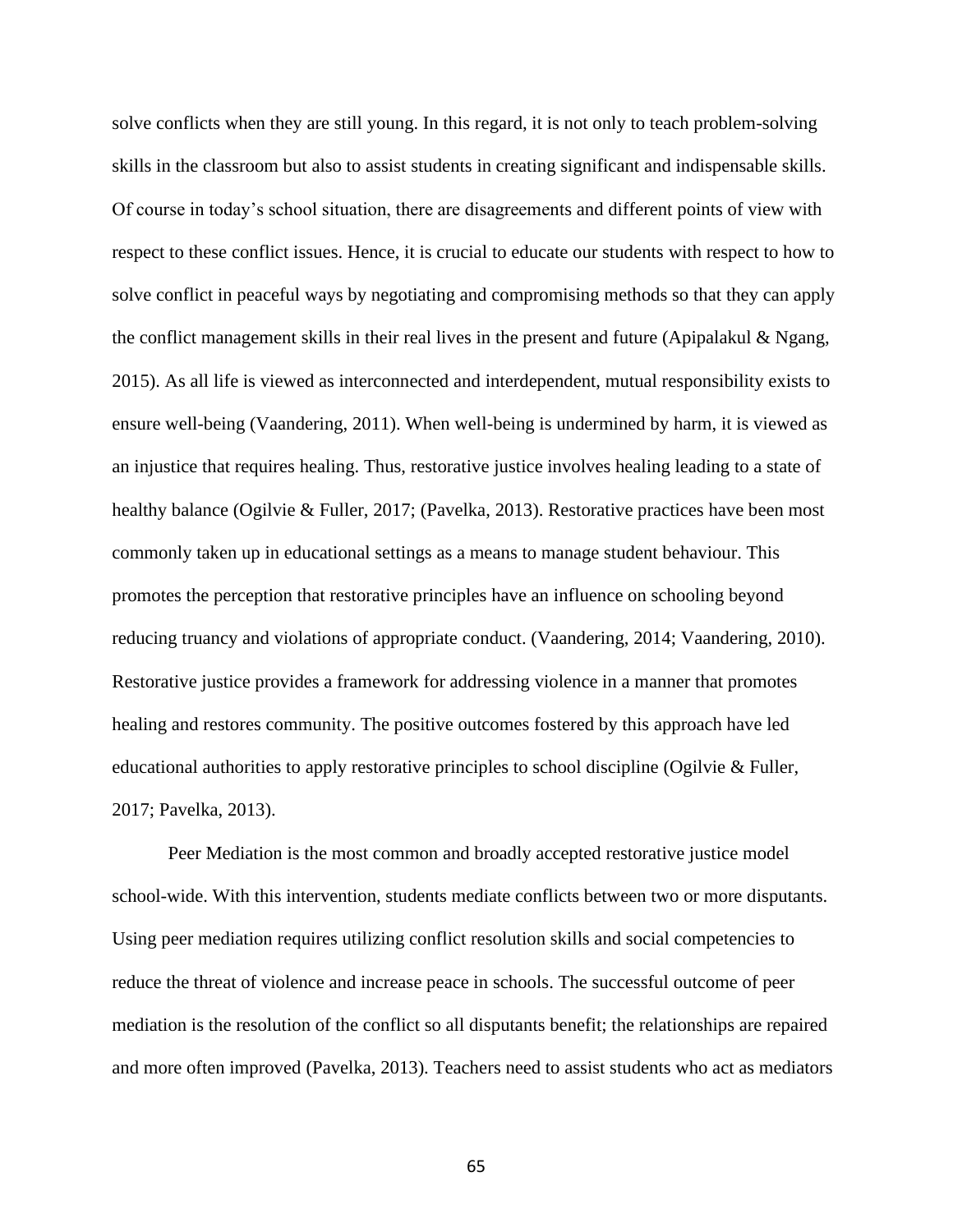in conflict solutions because students may still lack skills and confidence in considering and judging every violent incidence (Apipalakul & Ngang, 2015).

This study also stressed the need for peace education among students in helping to prevent school violence. This finding was consistent with a recent study by John, (2018), who purports that there is a dire need for peace education. Others skills in conflict resolution and nonviolence training in general is also needed to tackle school violence. Therefore, it is essential to teach students problem-solving skills, conflict resolution, communication skills, self-protection, and seeking help, which are the core life skills (Kennedy, Murphy, & Jordan, 2017).

### **Responsibilities of Principals**

This last section discusses the responsibilities of principals in preventing school violence. Key roles of principals identified by participants of this study in the prevention of school violence were: effective leadership, distribution of leadership, support and training of teachers, and strategic policies on school violence. Each of these roles of the principal will be discussed subsequently.

#### **Effective Leadership**

Findings of this study show that effective leadership is vital in preventing school violence. Principals should consider student violence as their priority while they are planning for their school activities and programs (Apipalakul & Ngang, 2015). Essential qualities of effective principals include honesty, integrity, confidence, good communication, decision-making capabilities, and empowerment. Primary responsibility of a school leader is quite simple: to provide a safe, conducive, and accepting environment in which students can make adequate academic, emotional, and social progress (Chan, Jiang, & Rębisz, 2018). Ultimately, the principal and school board are responsible for the day-to-day prevention of violence in schools,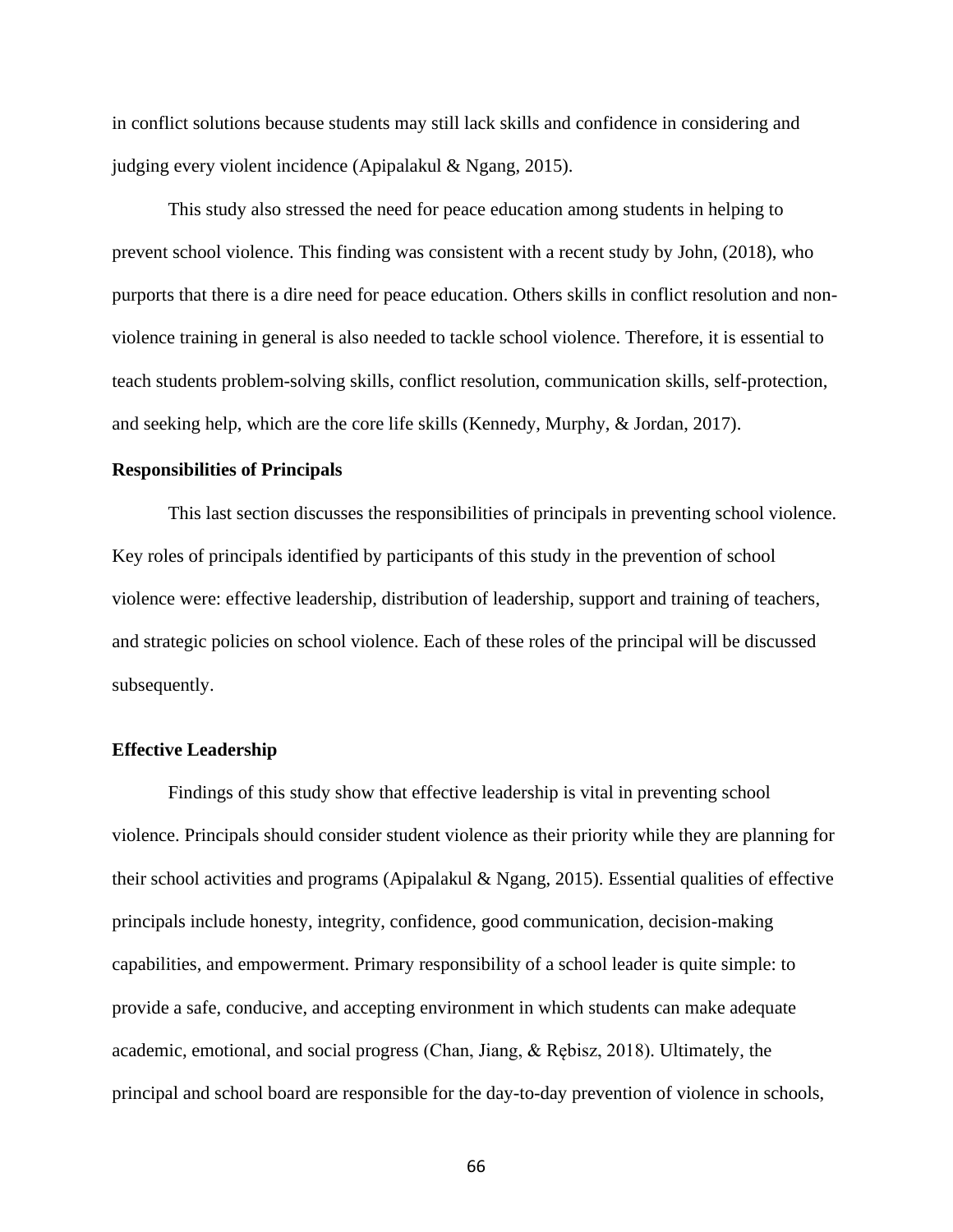and there is ample evidence that schools are not being managed competently to reduce violence (Vusi et al., 2012). Preventing school violence requires collaboration on the part of all school personnel. The perceptions of teachers concerning school violence are perhaps the most important in terms of creating violence-free schools (Akbaba & Erdur, 2010). This study indicated that principals need to be proactive by communicating effectively to students and by empowering faculty to help prevent school violence. When principals provide a listening, respectful space in which stories can be told and acknowledged they allow the process of individual healing and empowerment to effectively take place and prevent school violence. Principals should work to increase cooperation between school and family and to fortify existing information sharing efforts among principals and school resources that facilitate the monitoring of violent activity. Empowerment in this particular context reinforces the relationship between teachers and students while seeming to redress school violence (Levinsky, 2016).

### **Distribution of Leadership**

Another role of the principal in preventing school violence that this study revealed was the distribution of leadership. Participants of this study were of the view that preventing school violence was a shared responsibility. Involving all stakeholders in the prevention of school violence prevention decision making is key to empowering everyone to fight against school violence. According to Harris (2011) "Distributed leadership provides exciting possibilities for the schools." It promotes the development of collegial norms amongst teachers which contribute to school effectiveness. This study also revealed that principals should not hold onto too much power and therefore should be flexible and delegate some powers to teachers. Principals should not impose laws and rules on students. Principals should involve teachers and student' leaders in the formulation of rules that affect students. When all teachers are involved in the administration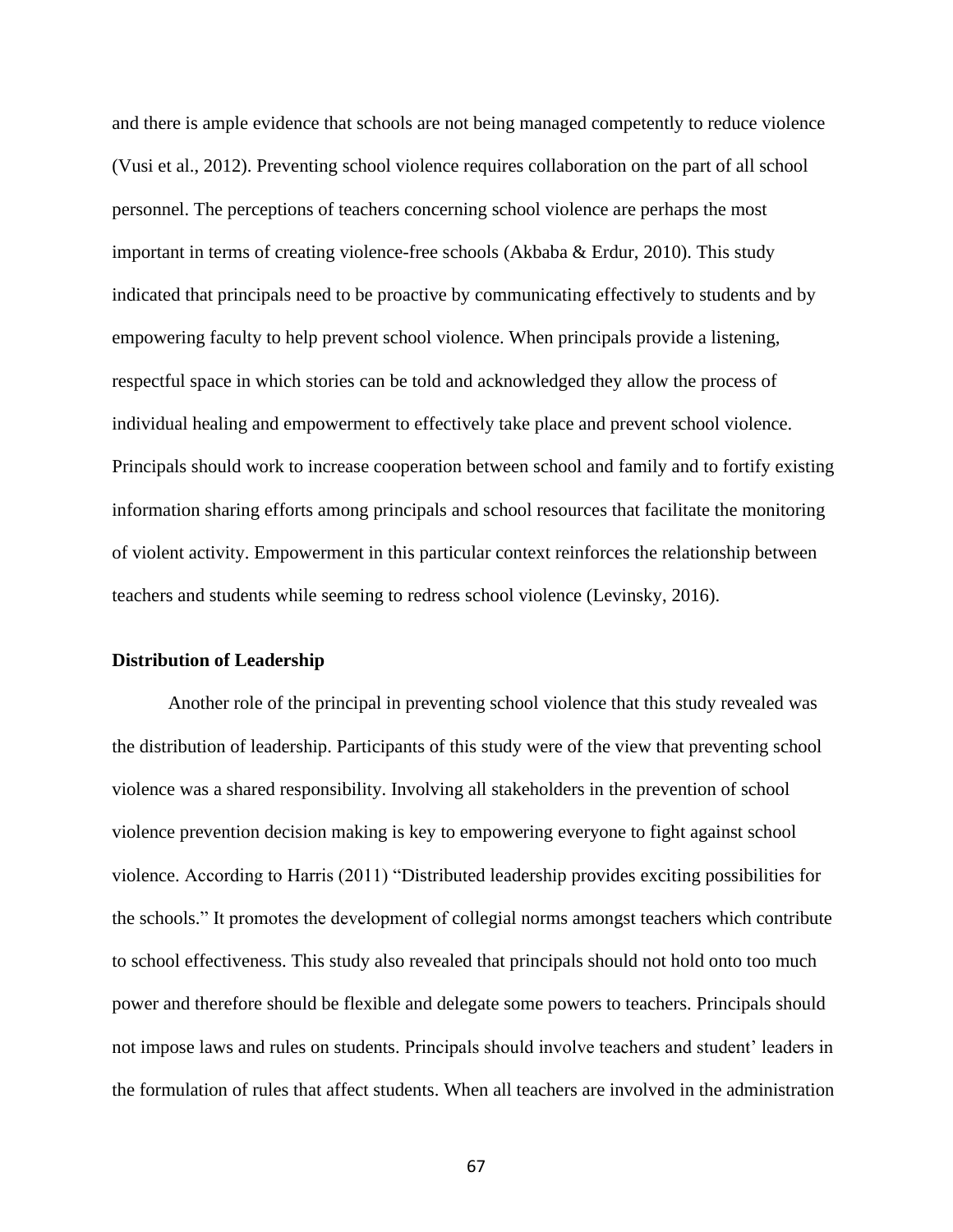of the school, they are encouraged to be creative in fighting against school violence. Parents, counsellors and school boards should not be left out in the decision making process concerning school violence prevention. Distribution of leadership by principals provided the missing link in creating safe schools (Makhasane, 2016). The findings of the study also revealed that, principals should not be too strict on students as it makes students feel agitated and results in school violence escalation.

### **Support and Training of Teachers**

Several participants expressed views that teachers need training and professional development in antiviolent strategies and programmes to understand and address school violence. This seems to be similar to other findings that advocated that principals should provide a set of guidelines, training of teachers and students, getting students involved, organizing a field trip to the local police station, and conduct follow-up and evaluation (Apipalakul  $\&$  Ngang, 2015). Every staff should be provided training so that they would be more alert and able to perceive the initial signs of violence among their students. Projects for preventing violence should be organized by every school in order to prevent social problems (Apipalakul  $\&$  Ngang, 2015). Effective peace education requires trained educators, motivated learners, integration of peace education foci across the curriculum, and a whole-school program that supports a peaceful learning environment. School administrators, teachers, guidance and counsellors, and deans of discipline should be trained to effectively detect early signs of behavioural and mental problems with the aim of resolving these issues in the schools. For example, there should be access to adequate social service and after-school programs and recreational areas to facilitate the monitoring of students after school hours. Strategies need to focus on developing and strengthening skills related to improving school outcomes.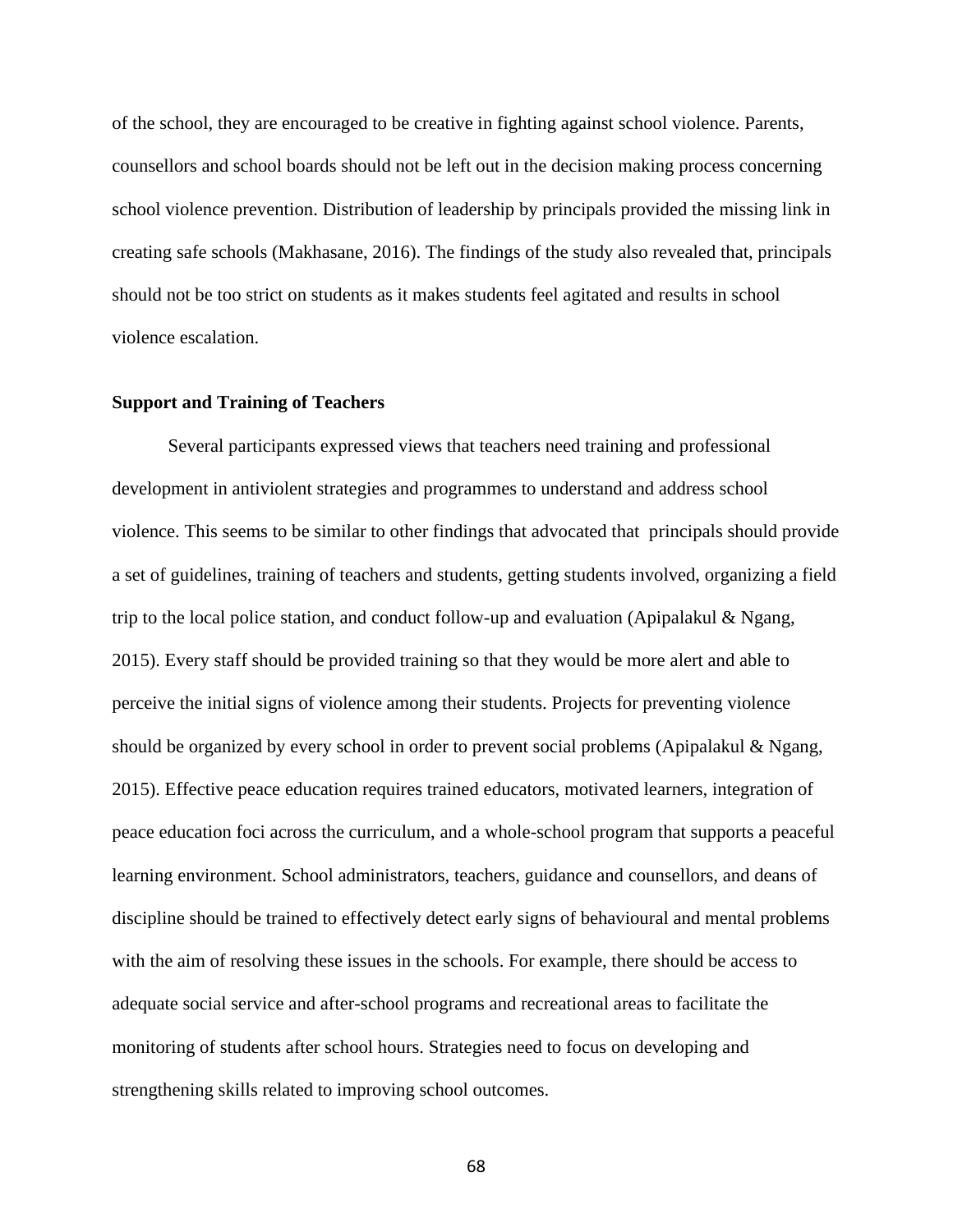In-service programmes need to be seen in the context of prior learning opportunities for school leadership. Where there are no other initial requirements, basic in-service programmes that encourage development of leadership skills should be provided to teachers. In-service training should also be offered periodically to principals and leadership teams so they can update their skills and keep up with new developments in preventing school violence. Providing career development, supporting and developing teacher quality, defining goals and measuring progress, strategic resource management and collaboration with external partners should also be provided to teachers to equip them prevent school violence. School leadership plays a major role in education reform (John, 2018).

### **Strategic Policies on School Violence**

The findings of this study suggested that formulation and implementation of strategic school violence prevention policies are effective ways of preventing school violence. Just as we say "If you fail to plan, you plan to fail." If any principal wants to be ahead of school violence prevention, he or she needs to have some form of policy on school violence prevention. School rules, students' code of conducts, and other antiviolent programmes are some of the policies that teachers of this study identified as essential to be part of any school violence prevention policy. Findings from this study also emphasized that effective school rules need not be essentially on zero-tolerance but rather non-punitive measures. Participants were of the view that zerotolerance policies are not effective ways of preventing school violence. This finding was consistent with other studies (Dunne & Leach, 2007; Gershoff & Grogan-Kaylor, 2016; Makhasane, 2016; Reyneke, 2015; Stader, 2002). Principals can consult regularly with other principals whose schools have less violence and learn about some of their policies on school violence. There is also the need for principals and teachers to apply any policy on school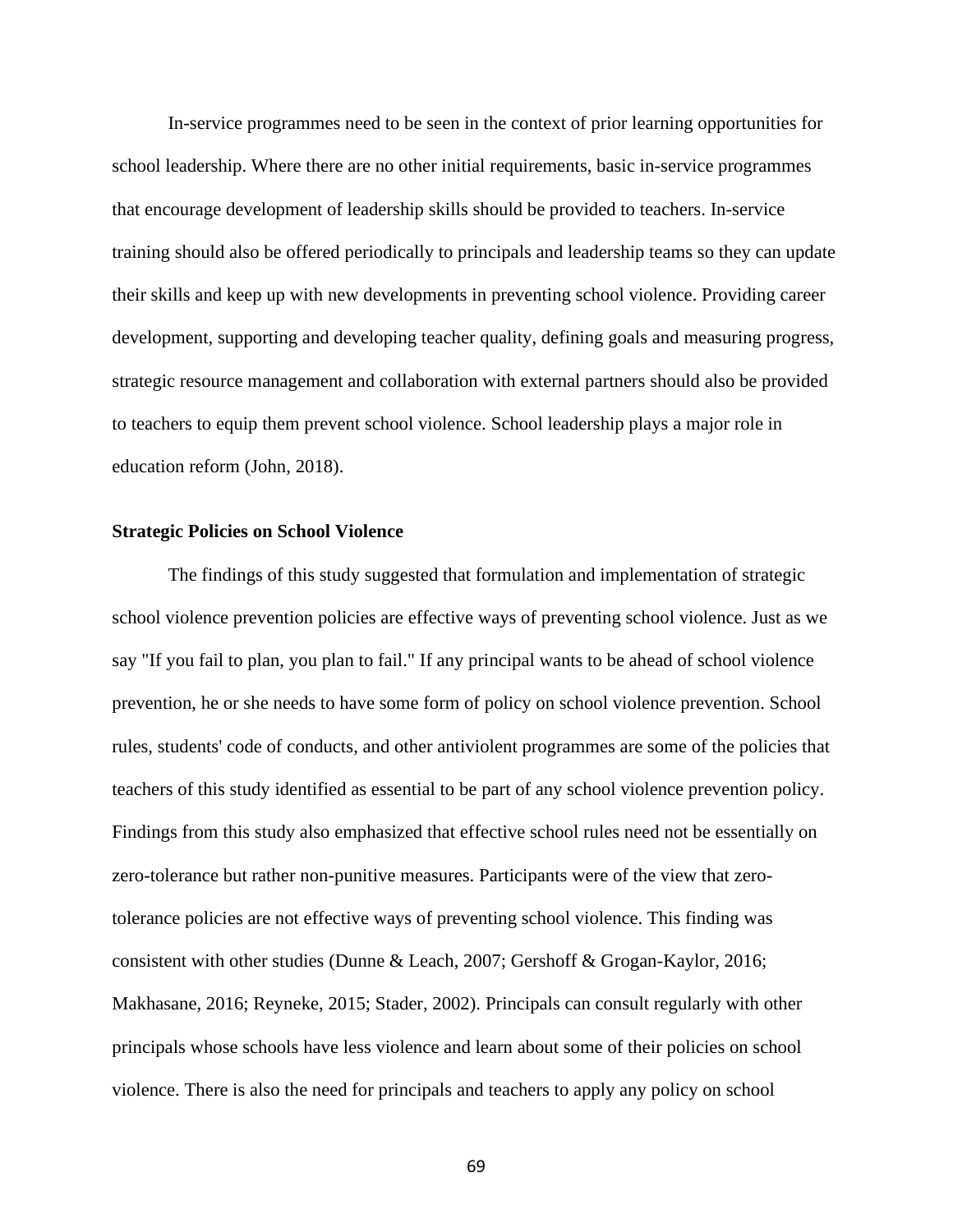violence consistently without waiving it for any group of students. When policies on school violence are not applied consistently and uniformly, it can disrupt the effect of the policy. These are similar to findings of Gorton and Alston (2013) where they emphasized that school administrators should show commitment to address school violence and learn about a good bullying prevention program.

### **Implications for Principals, Teachers, and Counsellors**

The results from this research show that school violence is predominant in most West African schools; many students in West African schools experience sexual violence similar to the general population. While generalizations cannot be made, principals, teachers, counsellors, and all those working with students should work toward finding effective ways of preventing school violence. The negative effects of school violence as identified by the results of this study mean that something needs to be done about it. Principals, teachers, parents, and counsellors should work collaboratively in finding solutions to the causes of school violence. As it was discussed that corporal punishment is also a form of violence itself and is not effective in helping prevent school violence, it is important that teachers and principals should implement the nonpunitive preventive measures identified by participants of this study. Positive reinforcement, restorative justice, and mediation as well as guidance and counselling are some of the positive ways that school violence can be prevented. Stakeholders in education should not relent in their efforts at finding other preventive measures. Teachers should do as much possible to refrain from the use of punishment as it has negative consequence on students' academic, physical and psychological wellbeing.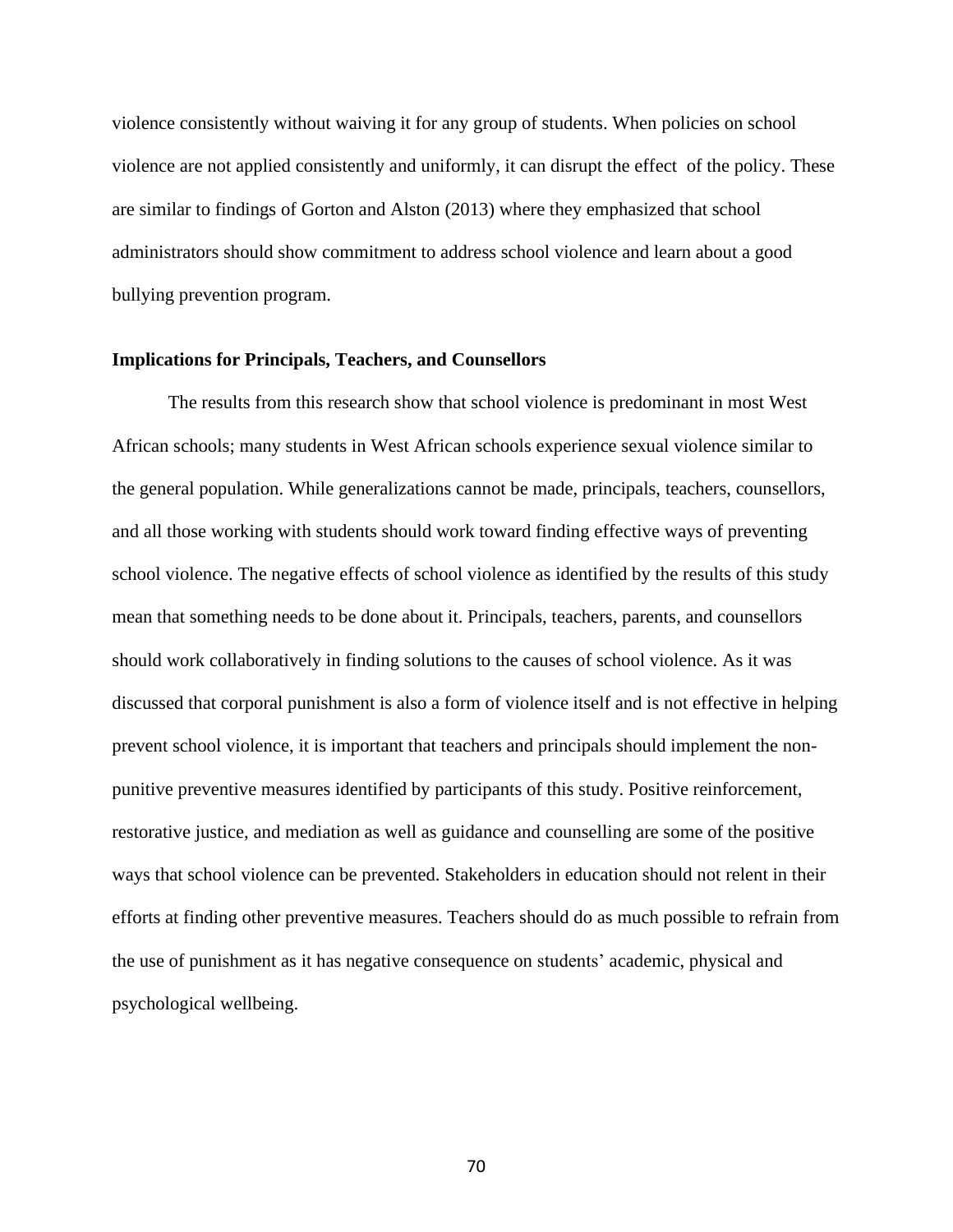Principals should endeavour to use the services of qualified school counsellors in helping detect early warning signs of students' violent behaviours and assist them with therapies and ways to prevent them from engaging in forms of school violence. Counsellors should do their best in assisting the principal and teachers in helping the fight against school violence. Principals should also play their role effectively by providing support and training for teachers as well as counsellors. It is also essential that strategic policies on school violence prevention are formulated and implemented by the principals.

In addition, it would be beneficial for those principals, counsellors, teachers, and all people working with students to acquire basic competency training in preventing school violence. This type of professional development should address the importance of non-violent ways of preventing school violence, the responsibilities of teacher and principals and roles, as well as providing a basic understanding of what constitutes school violence. This training should also be on-going and consistent for both old and new staff to ensure confidence among practitioners. This may also reduce the rate of re-victimization among students who had being bullied.

### **Limitations**

The current study does have limitations. While the researchers agree that qualitative research was the right choice for this study, qualitative research tools such as interviews, are not designed to capture hard facts. The study is based on a small sample, consisting of only ten participants. The sampling method limited participation to teachers from English West African countries who were studying at the Memorial University of Newfoundland. Although there was a mixture of experience from urban and rural backgrounds and five different countries, not all countries in West Africa were represented. Therefore, while the perspectives of these ten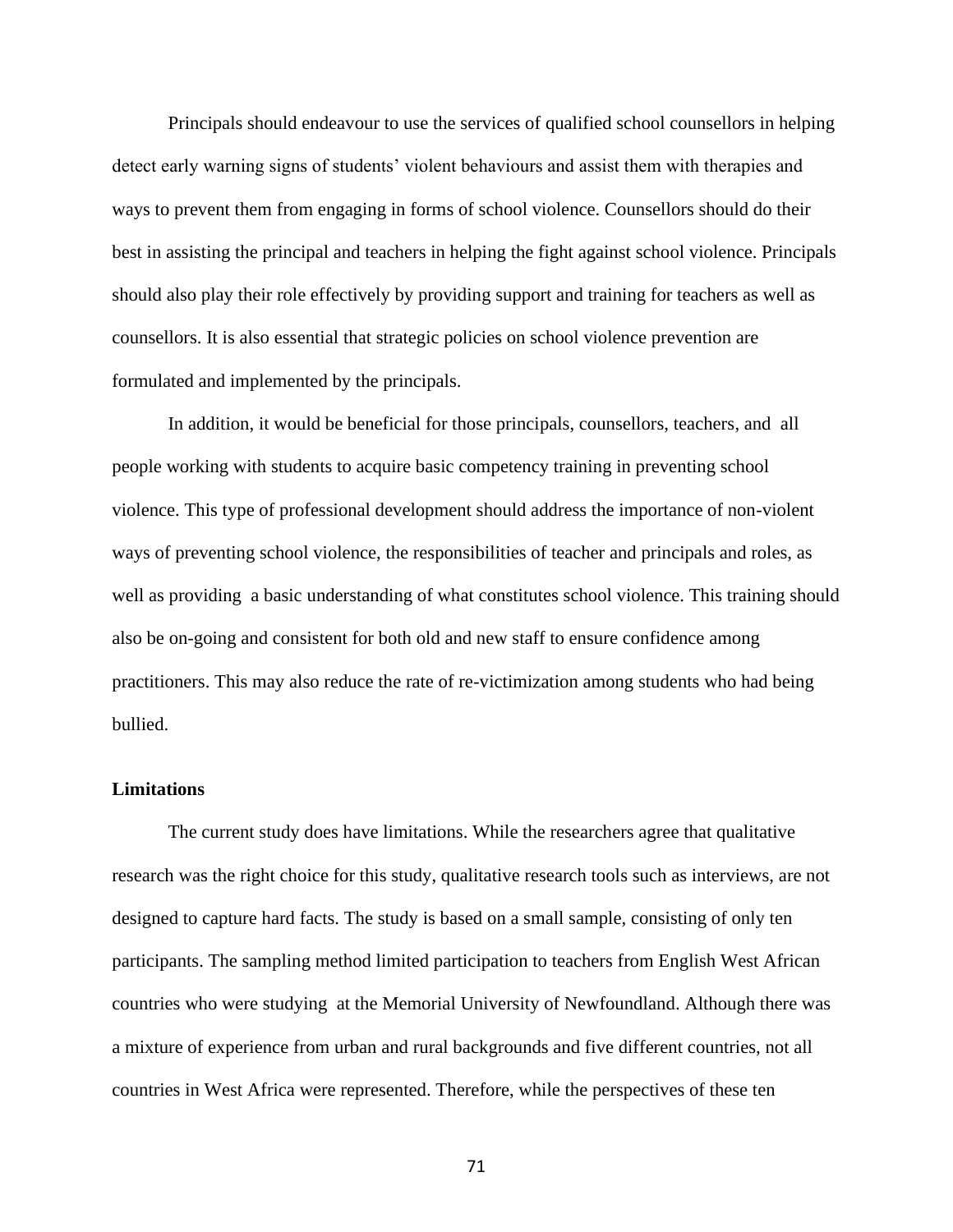participants add much merit and additional knowledge to school violence research, the findings of this research are not generalizable and should be carefully considered in terms of transferability. As school violence is a research topic that continues to grow and develop, the position that teachers hold in regard to school violence is respectable and significant. As such, the current study has offered preliminary research into this issue. The reliance on the perspective of participants as indicated in the interviews, the use of only one approach to collect data, and the skills and knowledge of the researcher in conducting the interviews were some of the potential weaknesses of the study. Also, while I attempted to paraphrase and question certain words or responses provided by participants, it is possible that I interpreted some things differently from their intention. However, this can be seen as a limitation to all personal communication as we each apply our own understandings and explanations to new information.

Another limitation relates to my interpretation of the results. The themes and subthemes that emerged from the data are very much an individualized understanding. How I chose to organize, decide, and analyze the data was based on personal preference and was shaped by my insight and convictions, therefore, it is reasonable to assume that another researcher might have approached and organized the study differently. Therefore, the findings of this study are subjectively influenced and must be received as such.

More credibility could be given to this study if coupled with quantitative research. For example, a survey designed for quantitative research, and subsequent statistical analysis, may offer more evidence to strengthen the data discovered using qualitative research tools.

### **Recommendations for Future Research**

Several areas for future research on targeted demographics could add to the findings in this study. A quantitative study could be developed to find the effectiveness of corporal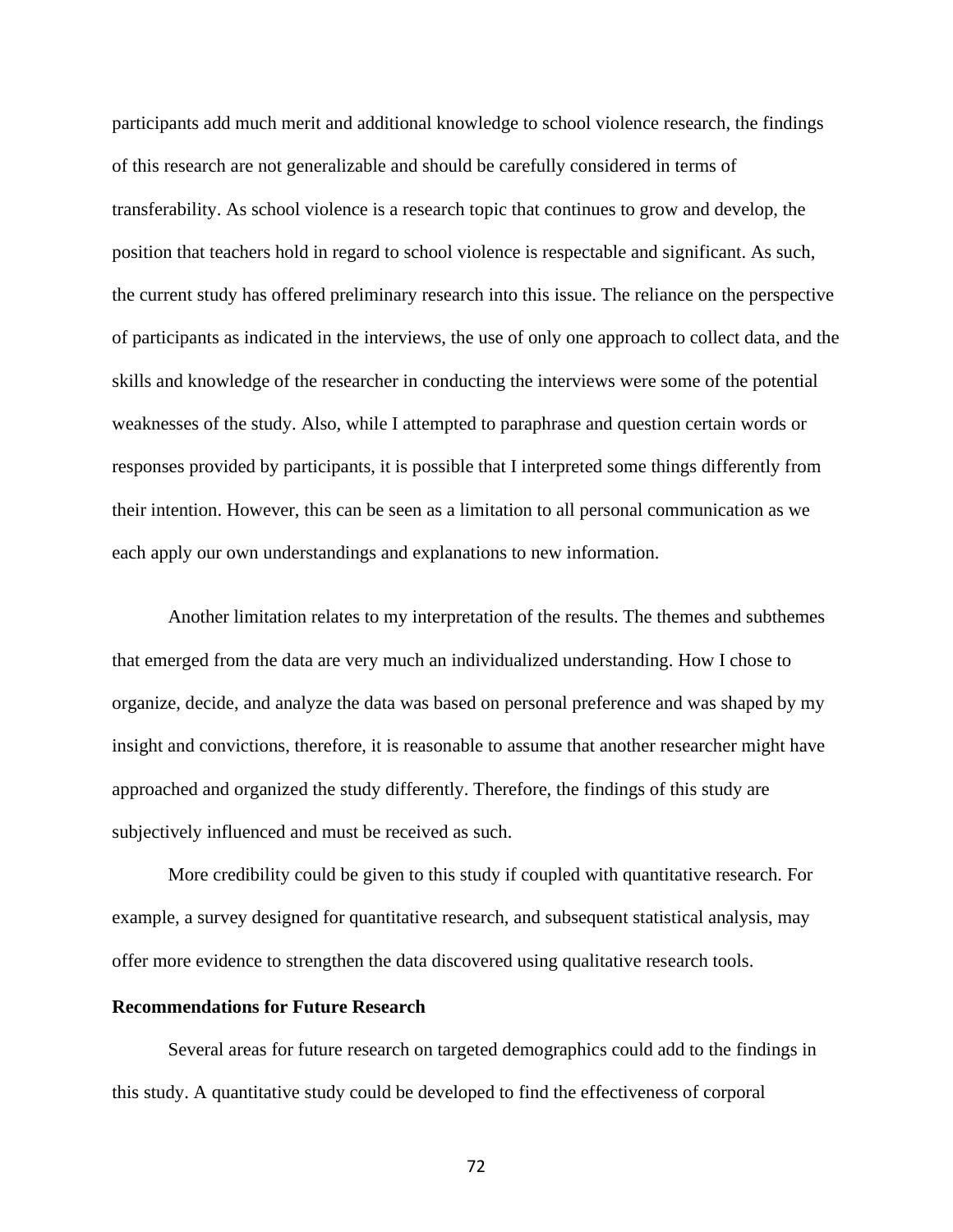punishment in preventing school violence. Another study of the causes of school violence, potentially even using students of different age groups that would be willing to answer survey questions over a 5 to 10 year period might be effective to determine if there are large shifts over time in the factors that cause school violence.

Another quantitative study that would help boost this study's findings would be a study using a larger and more diverse population, potentially comparing the perspectives of principals and students across Africa. With regard to qualitative research, using principal, teachers, and students may better describe the nature of school violence and the role of principals. A broader demographic of participants may give more insight into the nature of school violence and efforts that are made by principals in preventing it.

A broader demographic of participants alone may be an area of future research, noting that only ten participants from Anglophone West African countries took part in this study. Another area that can be studied is cyberbullying and sexual violence in schools. Participants of this study shed some light on cyberbullying and sexual violence in schools but they were not explored in detailed. The effects of cyberbullying and sexual violence are adverse; which can lead students to drop out of school or commit suicides. It will be beneficial if more research is conducted to explore the nature of cyberbullying and sexual violence as it was not explored in detail in this study.

#### **Conclusion**

This research explored the perceptions of teachers toward the role of principals in preventing school violence in West African schools. The findings of this study were consistent with several previous studies on school violence (Akbaba & Erdur, 2010; Apipalakul & Ngang, 2015; Dunne et al., 2005; Dunne et al., 2013; Dunne & Leach 2007; Peterson et al., 2014;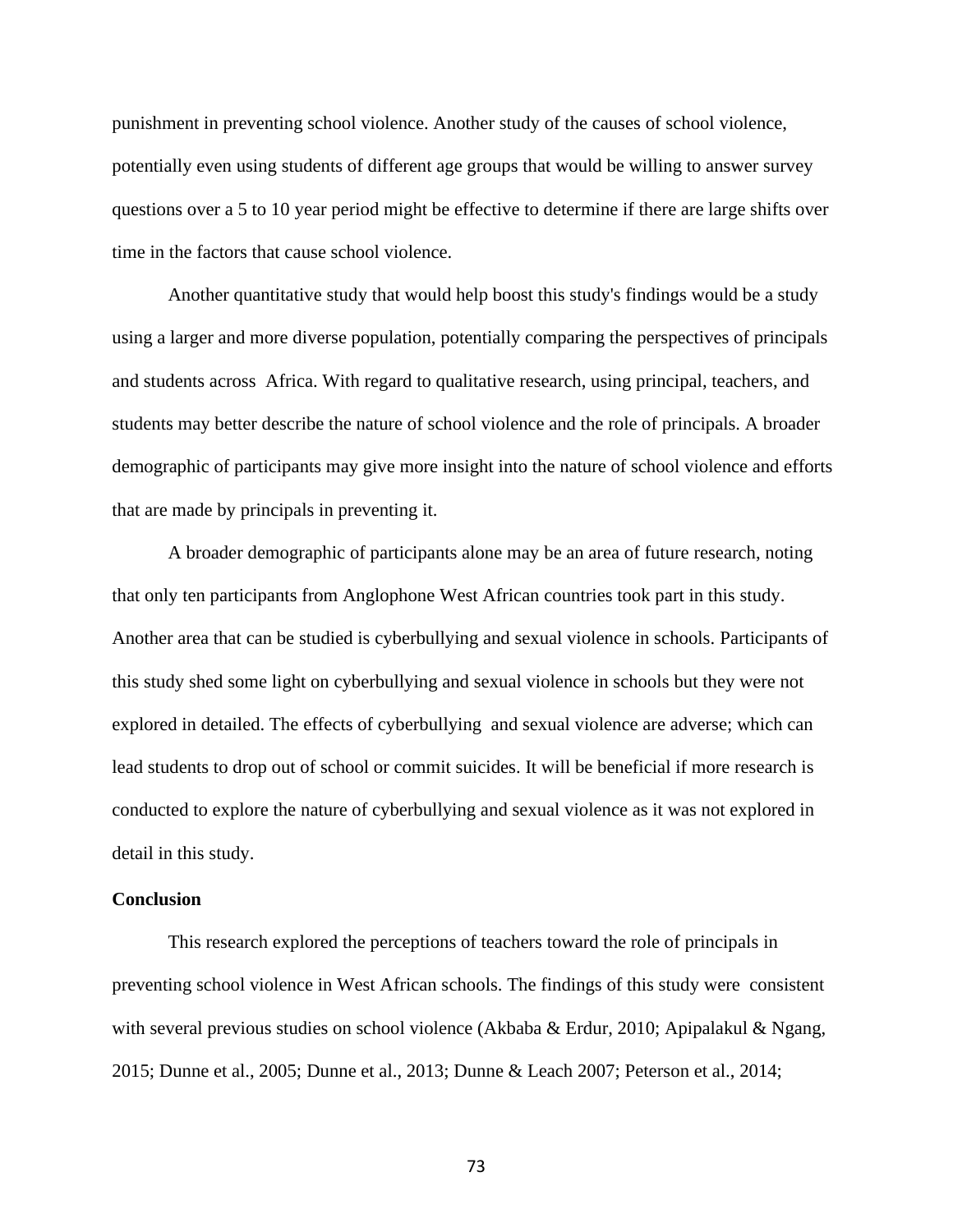Uzunboylu et al., 2017; Vusi et al., 2012). It was evident that school violence is impacting students and schools negatively.

The results of this study suggested that there are three themes related to teachers' perceptions towards the role that principals can use in the prevention of school violence without the use of punishment: (a) teachers' perspectives on school violence, (b) preventive measures*,*  and (c) preventive measures.

The results of the study showed that school violence is rampant in West African schools (Olweus & Limber, 2010; Gladden et al. 2014). The forms of school violence revealed by this study were consistent with other studies (Akbaba & Erdur, 2010; Apipalakul & Ngang, 2015; Antiri, 2016; Brion-Meisels & Garrett, 2016; Burton & Leoschut, 2013; John, 2018; Okoth, 2018; Uzunboylu et al., 2017). Physical, psychological, verbal, cyberbullying, and sexual violence were the major types of school violence. Some common examples of school violence indicated by participants of this study were: bullying, kicking, teasing, sarcasm, isolation, punching, damage to school property, demonstration, cyberbullying and sexual harassment. The study also pointed out the negative effects of school violence and key among the effects were: physical injuries, psychological stress, and low academic performance. If the right of students to access education is to be achieved, then we need to find ways to prevent school violence so that the school environment will be safe to enhance teaching and learning.

Some teachers still use corporal punishment to prevent school violence. From the perspectives of teachers, this study has provided new insight into the various roles that principals can play in the prevention of school violence. It was evident that when principals include teachers and student leaders in decision making it will create safe schools because everyone will be involved the prevention of school violence. Teachers feel committed to creating safe schools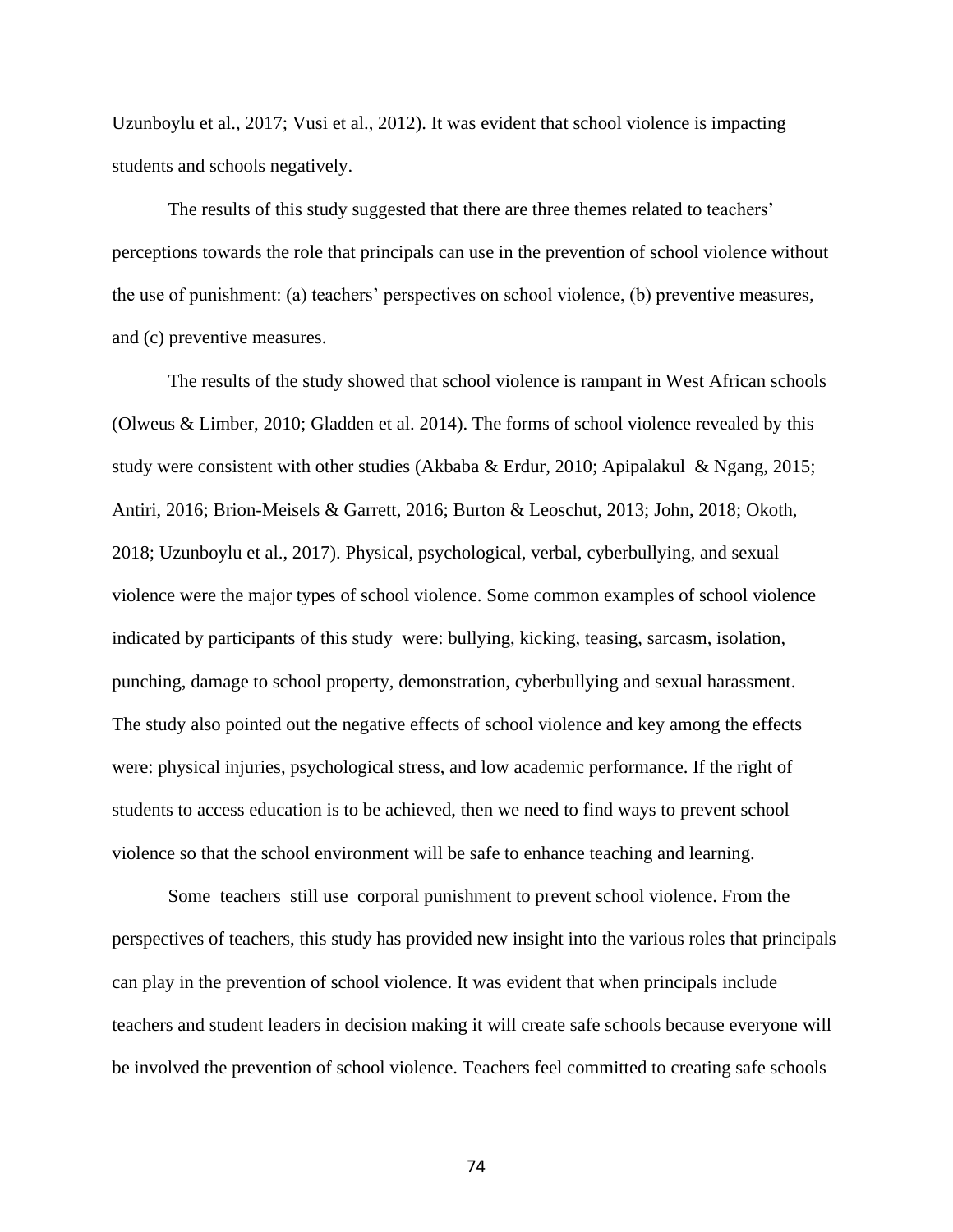when they are involved in the decision making process of the school. This study also revealed that providing training and support for teachers on effective ways of classroom management and new programmes of dealing with disciplinary issues will also help teachers to prevent school violence. Participants also identified restorative justice, positive reinforcement, mediation, and guidance and counselling as some of the effective non-punitive ways of preventing school violence. This study did not report any school shooting or any deadly use of weapons. Measures should still be in place to control the use of weapons in schools to avert any occurrence of school shooting or stabbing.

Non-probability sampling methods limit this study , and so the results cannot be generalized to all West African schools. However, it does shed some light on the seldom-studied phenomenon of school violence within Africa, specifically within Anglophone West African context. These findings suggest that these experiences likely dominate experiences of school violence, although there are differences attributed to preventive measures and role of the principal. Principals should be aware of these differences, as well as differences between and within groups. Ultimately, more research is needed on prevalence and experience to further understand the complexities of school violence the from students' perspectives. Researchers and education policy makers are encouraged to consult and work with principals in order to bridge this gap in knowledge in the prevention of school violence.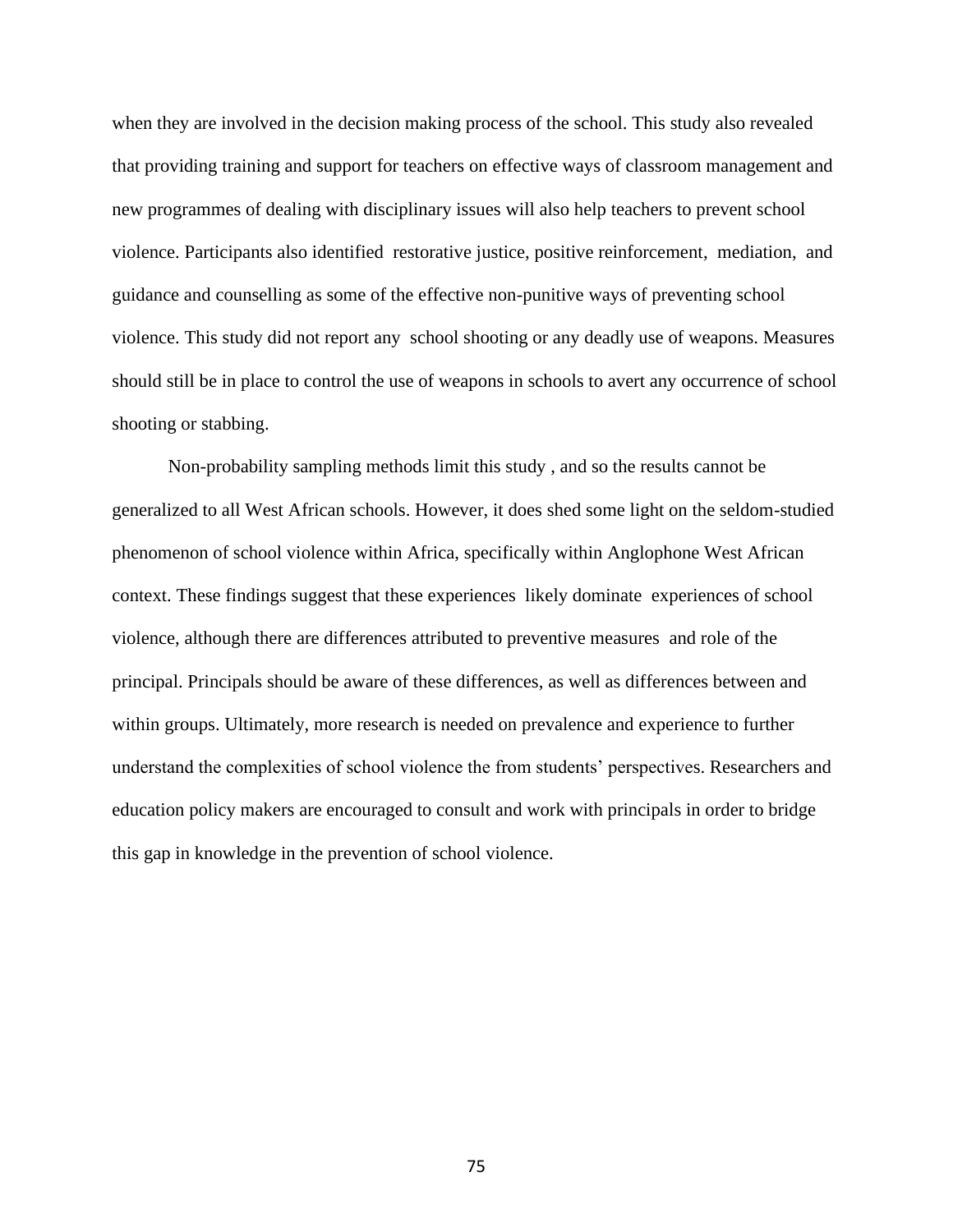### **References**

- Akbaba, S., & Erdur, Ö. (2010). School violence : a qualitative case study, *2*(2), 3165–3169. [https://doi.org/10.1016/j.sbspro.2010.03.483.](https://doi.org/10.1016/j.sbspro.2010.03.483)
- Apipalakul, C., & Ngang, K. (2015). Decreasing Student Violence in School by Mediator : A Case Study. *Procedia - Social and Behavioral Sciences*, *190* (November 2014), 77–81. [https://doi.org/10.1016/j.sbspro.2015.04.919.](https://doi.org/10.1016/j.sbspro.2015.04.919)

Amedahe, F. K., & Owusu-Banahene, N. O. (2007). Sex differences in the forms of aggression among adolescent students in Ghana. *Research in Education*, *78*, 54–64. Retrieved from http://search.proquest.com/docview/880335130?accountid=13828%5Cnhttp://find.shef.ac.u k/openurl/44SFD/44SFD\_services\_page?url\_ver=Z39.88-2004&rft\_val\_fmt=info:ofi/fmt:kev:mtx:journal&genre=article&sid=ProQ:ProQ:ibssshell& atitle=Sex+differences+in+the+forms 138.

Antiri, K. O. (2016). Types of Bullying in the Senior High Schools in Ghana, *7*(36), 131–138.

- Barna, I., & Barna, O. (2014). The effectiveness of school-based violence prevention programs for reducing aggressive behaviour. *Procedia - Social and Behavioral Sciences*, *137*, 88–92. https://doi.org/10.1016/j.sbspro.2014.05.257.
- Barnes, K. (2012). The influence of school culture and school climate on violence in schools of the Eastern Cape Province, *32*, 69–82.
- Brion-Meisels, G., & Garnett, B. R. (2016). Toward an Integrated Theory of Relational Youth Violence: Bridging a Gap among the Theory, Research, and Practice of Bullying Prevention. *Contemporary School Psychology*, *20*(3), 240–253. [https://doi.org/10.1007/s40688-015-](https://doi.org/10.1007/s40688-015-0080-8) [0080-8.](https://doi.org/10.1007/s40688-015-0080-8)
- Burton, P. (2008). Learning to fear, fearing to learn: Measuring the extent of school violence. *SA Crime Quarterly*, *2008*(26), 15-20.
- Burton, P., & Leoschut, L. (2013). School violence in South Africa: Results of the 2012 national school violence study.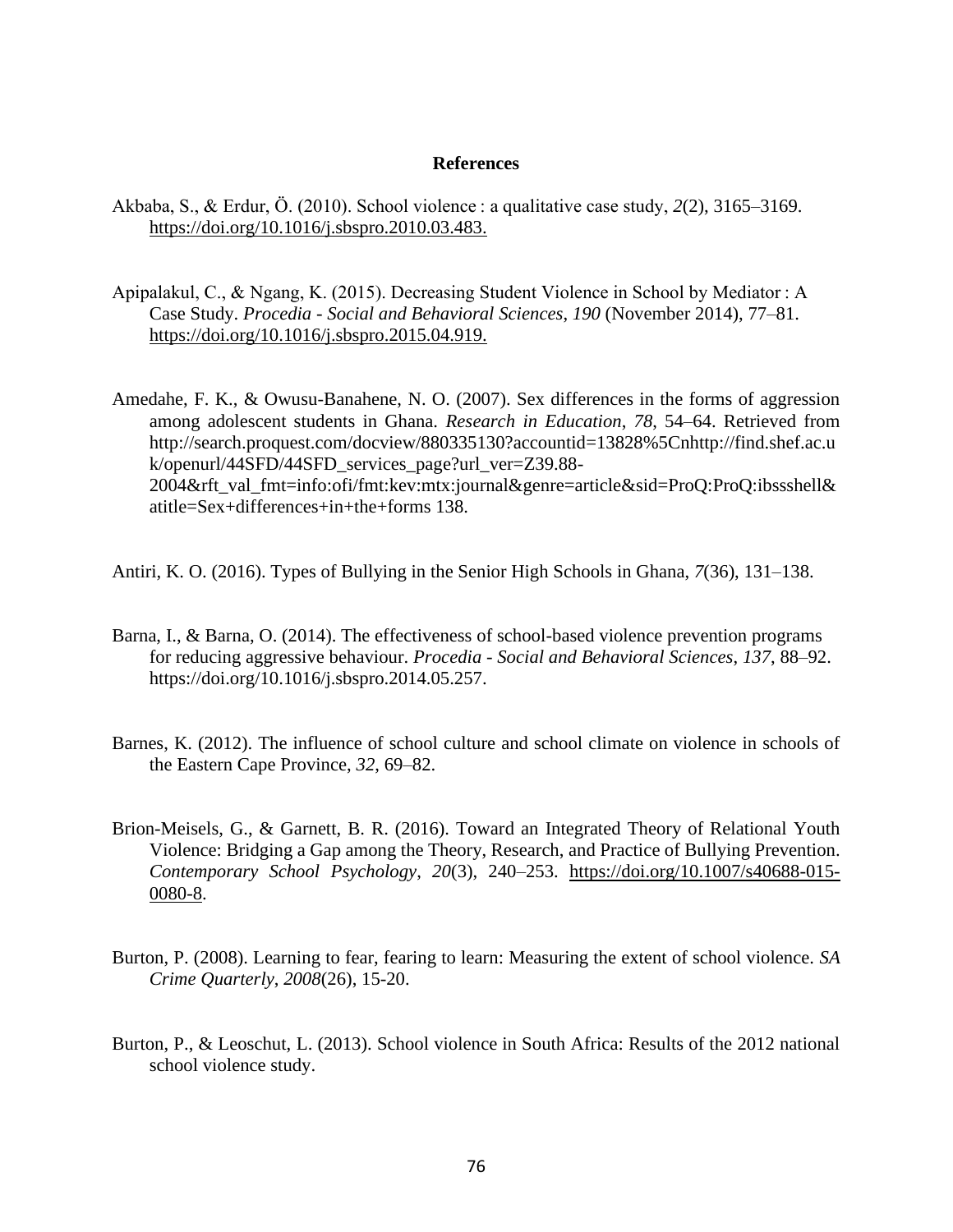- Chan, T. C., Jiang, B., & Rębisz, S. (2018). School principals' perceptions of their roles and responsibilities in the city of Rzeszów and Atlanta area. *Edukacja*, *1*(144), 78–95. https://doi.org/10.24131/3724.180106.
- Cheng, T. (2017). Violence Prevention and Targeting the Elusive Gang Member, *51*(1), 42–70.
- Clar, D. (2018, January 4). Characteristics of four research approaches [PDF]. Retrieved from: [https://online.mun.ca/d2l/le/content/265568/viewContent/2444610/View.](https://online.mun.ca/d2l/le/content/265568/viewContent/2444610/View)
- Cohen, L., Manion, L., & Morrison, K. (2007). *Research Methods in* Education [https://doi.org/10.4324/9780203489352.](https://doi.org/10.4324/9780203489352)
- Creswell, J. (2015). *Educational research: planning, conducting, and evaluating quantitative and qualitative research*. New Jersey: Pearson.

Diedrich, J. L. (2010). Motivating Students Using Positive Reinforcement.

- Dunne, M., Sabates, R., Bosumtwi-Sam, C., & Owusu, A. (2013). Peer Relations, Violence and School Attendance: Analyses of Bullying in Senior High Schools in Ghana. *Journal of Development Studies*, *49*(2), 285–300. https://doi.org/10.1080/00220388.2012.67147.
- Dunne, M., & Leach, F. (2007). Gender conflict and schooling: Identity, space and violence. *Education, conflict and reconciliation: International perspectives*, 187-202.
- Edwards, S. R., & Hinsz, V. B. (2014). A Meta-Analysis of Empirically Tested School-Based Dating Violence Prevention Programs. [https://doi.org/10.1177/2158244014535787.](https://doi.org/10.1177/2158244014535787)
- Egbochuku, E.O. (2007) Bullying in Nigerian schools: prevalence study and implications for counselling. Journal of Social Science, 14(1), pp. 65–71.
- Eke, C. I. (2018). Social networking as a strategic tool in the management of school-based violence, *38*(1), 1–9.

Esterberg, K. G. (2002). *Qualitative methods in social research*. Boston, MA: McGraw- Hill.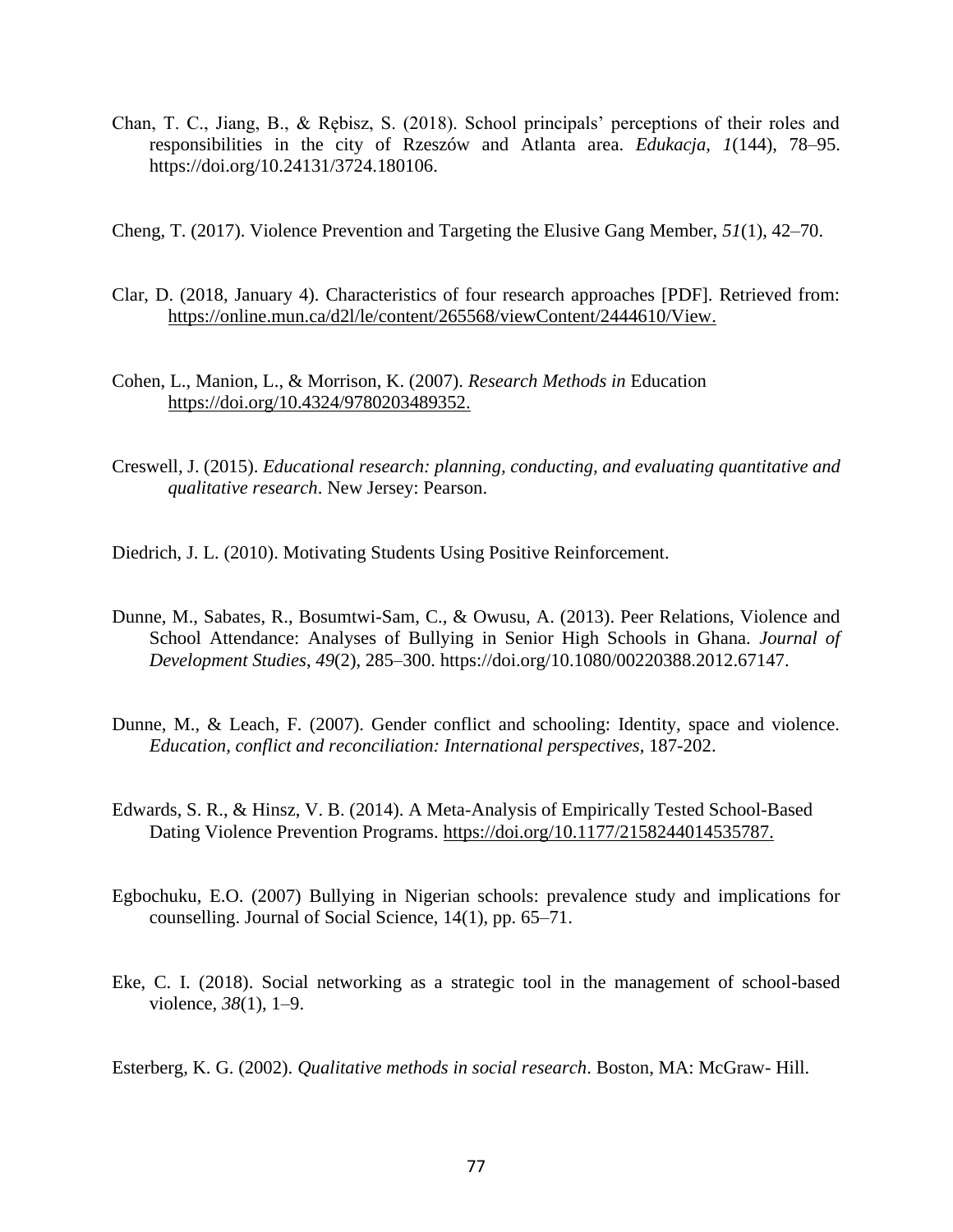- Gershoff, E. T., & Grogan-Kaylor, A. (2016). Journal of Family Psychology Spanking and Child Outcomes: Old Controversies and New Meta-Analyses Spanking and Child Outcomes: Old
- Ghana Global School-based Student Health Survey (2008) Questionnaire, Accra: Ghana Education Service.
- Gorton, R., Alston, J. (2012). *School Leadership and Administration: Important Concepts, Case Studies, and Simulations, 9th Edition*. [Bookshelf Online]. Retrieved from [https://bookshelf.vitalsource.com/#/books/0077433610/.](https://bookshelf.vitalsource.com/#/books/0077433610/)
- Govender, D. S., & Sookrajh, R. (2014). ' Being hit was normal ': teachers ' ( un ) changing perceptions of discipline and corporal punishment. *South African Journal of Education*, *34*(2), 1–18. https://doi.org/10.15700/201412071111
- Gladden, R. M., Vivolo-Kantor, A. M., Hamburger, M. E., & Lumpkin, C. D. (2014). Bullying surveillance among youths: Uniform definitions for public health and recommended data elements.
- Controversies and New Meta-Analyses. *Journal of Family Psychology*, *30*(4), 453–469. [https://doi.org/10.1037/fam0000191.](https://doi.org/10.1037/fam0000191)
- Harris, A. (2011). Distributed leadership: Implications for the role of the principal. *Journal of Management Development*, *31*(1), 7–17. [https://doi.org/10.1108/02621711211190961.](https://doi.org/10.1108/02621711211190961)
- Harris, A., & Gronn, P. (2008). The future of distributed leadership. *Journal of Educational Administration*, *46*(2), 141–158. [https://doi.org/10.1108/09578230810863235.](https://doi.org/10.1108/09578230810863235)
- Hulpia, H., & Devos, G. (2010). How distributed leadership can make a difference in teachers' organizational commitment? A qualitative study. *Teaching and Teacher Education*, *26*(3), 565–575. [https://doi.org/10.1016/j.tate.2009.08.006.](https://doi.org/10.1016/j.tate.2009.08.006)
- Hulpia, H., Devos, G., & Van Keer, H. (2009). The influence of distributed leadership on teachers' organizational commitment: A multilevel approach. *Journal of Educational Research*, *103*(1), 40–52. https://doi.org/10.1080/00220670903231201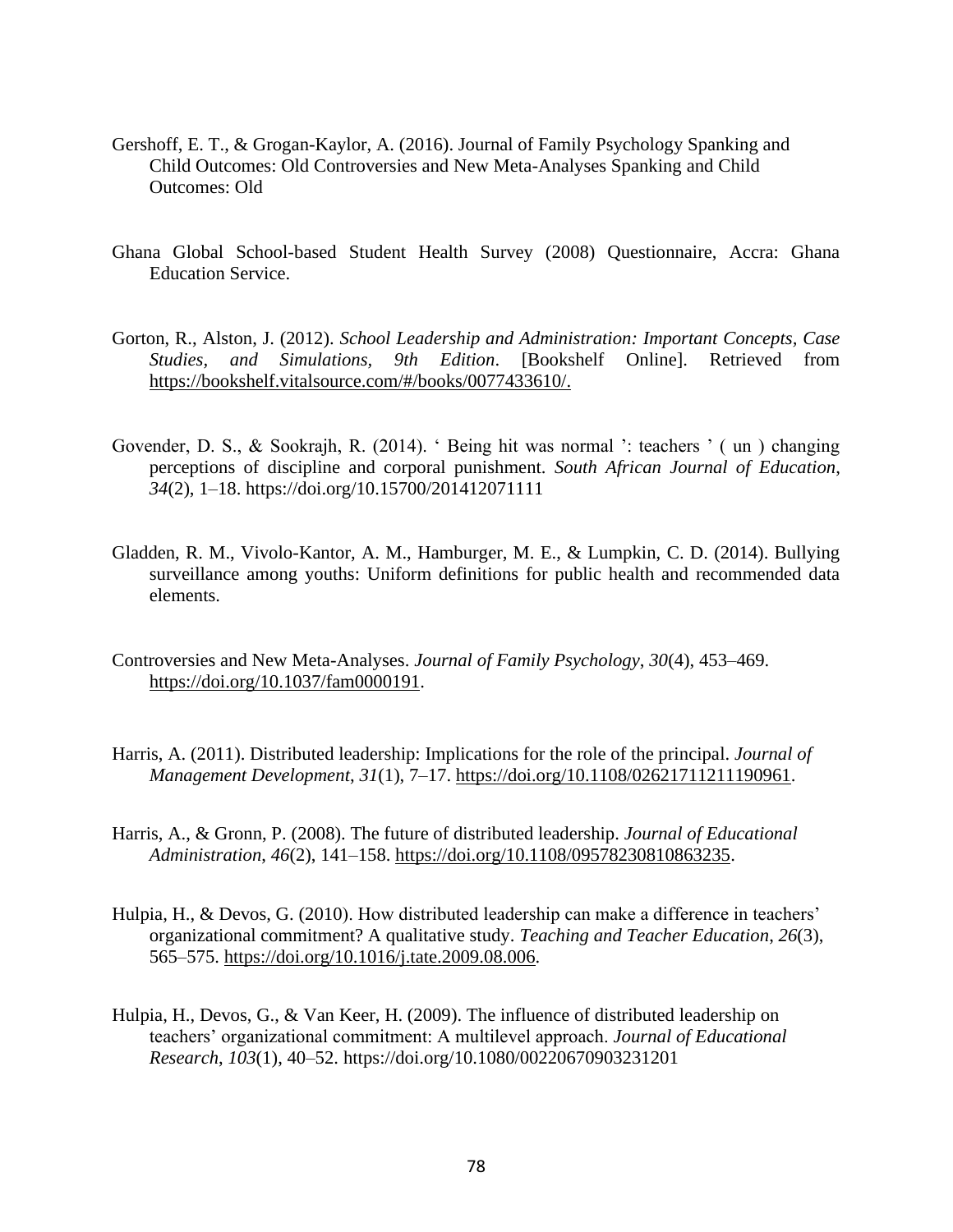Human Rights Watch (2001) Scared at School: Sexual Violence against Girls in South African Schools (New York: Human Rights Watch).

Harvey, L. (1990 and 2011). *Critical social research.* London: Unwin Hyman.

- Idoko, P., & Sn, N. (2015). Sexual Harassment in Urban secondary schools in the Gambia Research Article Sexual Harassment In Urban Secondary Schools, (January 2016).
- Jacobs, L. (2013). Towards the different face of school violence in different "worlds" of one country. *Comparative Education and Education History.*
- Jacobson, R. B. (2010). Narrating Characters : The Making of a School Bully, *41*, 255–283. [https://doi.org/10.1007/s10780-010-9126-z.](https://doi.org/10.1007/s10780-010-9126-z)
- John, V. M. (2018). Peace Education in Post-Apartheid South Africa : Needs , Responses , and Constraints, *6*(1), 55–74.
- Kennedy, B. L., Murphy, A. S., & Jordan, A. (2017). Title I middle school administrators' beliefs and choices about using corporal punishment and exclusionary discipline. *American Journal of Education*, *123*(February), 243–280. https://doi.org/10.1086/689929.
- Lacey, A., & Cornell, D. G. (2016). School Administrator Assessments of Bullying and State-Mandated Testing. *Journal of School Violence*, *15*(2), 189–212. https://doi.org/10.1080/15388220.2014.971362.
- Leedy, P. & Ormrod, J. (2016). Practical Research. Boston: Pearson.
- Leach, F. E., & Mitchell, C. (Eds.). (2006). *Combating gender violence in and around schools*. Trentham Books Limited.
- Lichtman, M. (2013). *Qualitative Research in Education.* Los Angeles school violence in South African schools. *SA Journal of Education*, *33(3)*(3), 1–15.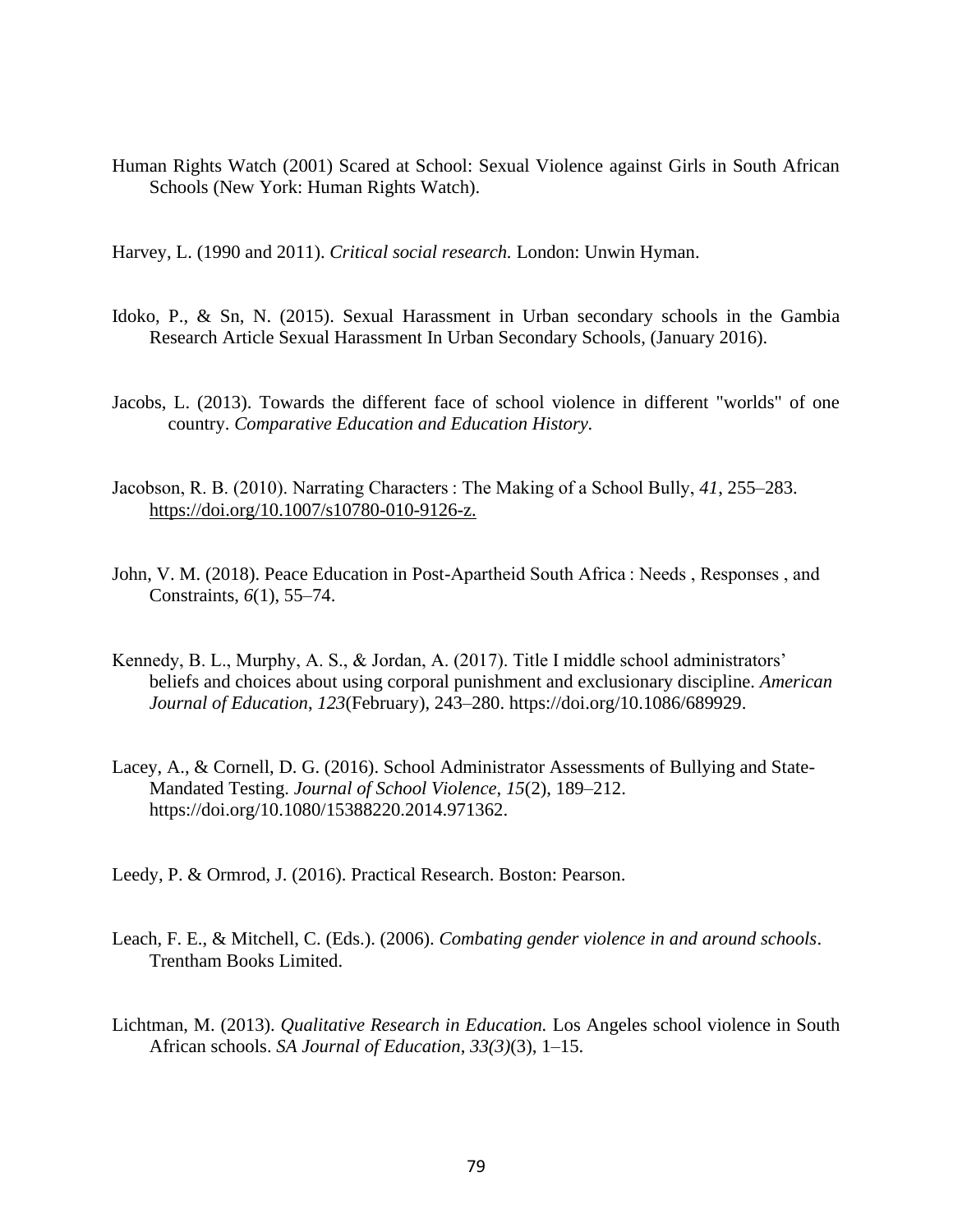- Levinsky, Z. (2016). " Not Bad Kids , Just Bad Choices ": Governing School Safety Through Choice, *31*(3), 359–381. https://doi.org/10.1017/cls.2016.11.
- Makhasane, S. D. (2016). Corporal punishment contestations, paradoxes and implications for school leadership: A case study of two South African high schools. *South African Journal of Education*, *36*(4), 1–9. [https://doi.org/10.15700/saje.v36n4a1316.](https://doi.org/10.15700/saje.v36n4a1316)
- Marcyk, G., DeMatteo, D. and Festinger, D. (2005). *Essentials of research design and methodology*. New York: Wiley.
- Martinez, S. (2009). A System Gone Berserk : How Are Zero- Tolerance Policies Really Affecting Schools?

McMillan, J (2016). Fundamentals of educational research, 7<sup>th</sup>- ed. Pearson.

- McMillan, J. & Wergin, J. (2002). *Understanding and evaluating educational research.* New Jersey: Merrill Prentice Hall.
- Merriam, S. B. (2009). *Qualitative research: A guide to design and implementation*. San Francisco, CA: John Wiley & Sons.

Mweru, M. (2010). Why are Kenyan teachers still using corporal punishment eight years after a ban on corporal punishment?. *Child Abuse Review*, *19*(4), 248-258

- Ndifor, V., & Administration, E. (2016). Characteristics of Effective Leadership Networks, *54*,  $1-2.$
- Ogilvie, G., & Fuller, D. (2017). Restorative Justice Pedagogy in the ESL Classroom: Creating a Caring Environment to Support Refugee Students. *TESL Canada Journal*, *32*(10), 86–96. https://doi.org/10.18806/tesl.v33i0.1246.
- Okoth, O. J. (2014). Journal of educational and social research. *Journal of Educational and Social Research*, *4*(6), 125. https://doi.org/10.5901/jesr.2014.v4n6p125.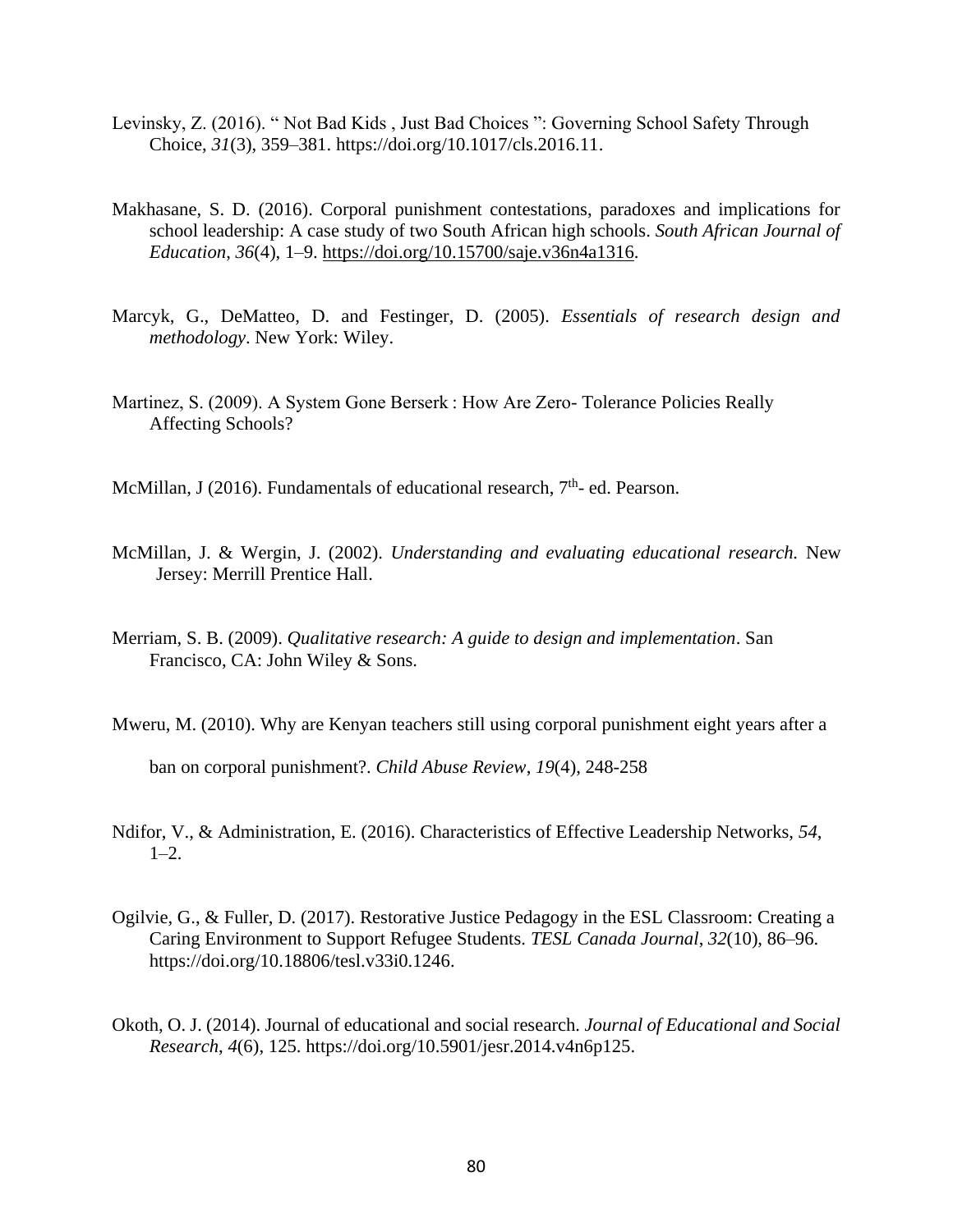- Olweus, D., & Limber, S. P. (2010). Bullying in school: Evaluation and dissemination of the Olweus bullying prevention program. *American Journal of Orthopsychiatry*, *80*(1), 124–134. https://doi.org/10.1111/j.1939-0025.2010.01015.x.
- Olweus, D. (1994) Bullying at school: long-term outcomes for the victims and an effective schoolbased intervention programme, in: L.R. Huesmann (ed.) Aggressive Behaviour: Current Perspectives (New York: Plenium), pp. 97–134.
- Owusu, A. (2008). GLOBAL SCHOOL-BASED STUDENT HEALTH Prepared by: (Owusu, 2008).

Pavelka, S. (2013). Practices and Policies for Implementing Restorative Justice within Schools. *Prevention Researcher*, *20*(1), 15–17. Retrieved from http://search.ebscohost.com/login.aspx?direct=true&db=eric&AN=EJ1006578&lang=es&sc ope=site%5Cnhttp://www.tpronline.org/article.cfm/Practices\_and\_Policies\_for\_Implementi ng\_Restorative\_Justice\_within\_Schools.

- Peguero, A. A., Popp, A. M., & Koo, D. J. (2015). Race, Ethnicity, and School-Based Adolescent Victimization. *Crime and Delinquency*, *61*(3), 323–349. https://doi.org/10.1177/0011128711398021
- Pereznieto, P., Harper, C., Clench, B., & Coarasa, J. (2010). The economic impact of school violence: A report for Plan International. *Overseas Development Institute*, (June), 86– 101. Retrieved from http://www.ungei.org/files/violence.pdf.
- Peterson, R. L., Skiba, R., Dwight, H., Educational, R., Published, F., Publications, H., & St, N. W. (2014). Creating School Climates That Prevent School Violence, (August). https://doi.org/10.1080/10459880009599794.
- Popoola, I.B. (2005) Prevalence of peer victimization among secondary school students in Nigeria. International Education Journal, 6(5), pp. 598–606.
- Reyneke, R. P. (2015). Restoring our children: Why a restorative approach is needed to discipline South African children. *Perspectives in Education*, *33*(1), 57–72. Retrieved fromhttp://search.proquest.com.ezp.waldenulibrary.org/pqcentral/docview/1681283338/7B9 3F2B9267A4426PQ/2?accountid=14872%5Cnhttp://media.proquest.com.ezp.waldenulibrar y.org/media/pq/classic/doc/3687443991/fmt/pi/rep/NONE?hl=higher,highest,highs,high,sch ools,sc.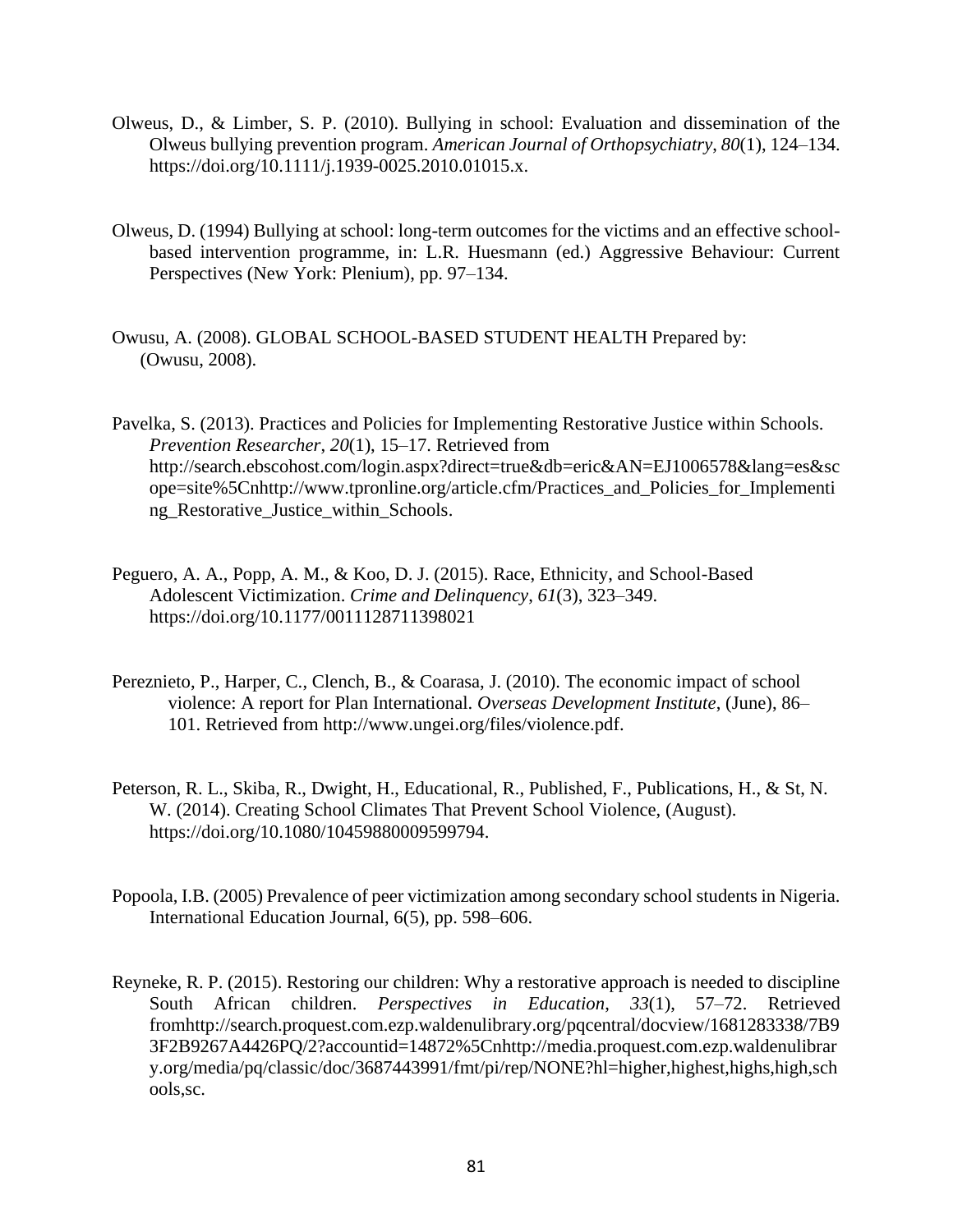- Rich, J. M. (1981). School Violence: Four Theories Explain Why It Happens. NASSP Bulletin, 65(448), 64–71. [https://doi.org/10.1177/019263658106544812.](https://doi.org/10.1177/019263658106544812)
- Sareen, H. (2001). *Reinforcing Positive Student Behavior To Prevent School* Enhancing the Role of School Safety Agents, (October).
- Schneider, S. K., Donnell, L. O., Stueve, A., & Coulter, R. W. S. (2012). Cyberbullying , School Bullying , and Psychological Distress : A Regional Census of High School Students, *102*(1), 171–178. https://doi.org/10.2105/AJPH.2011.300308.
- Savin-Baden, M. & Major, C.H. (2013). Qualitative research: the essential guide to theory and practice. New York: Routledge.
- Scott, D. & Usher, R. (2000). *Researching Education: Data, Methods and Theory in Educational Enquiry*: London, & NY.
- Suter, W. N. (2015). *Introduction to educational research: A critical thinking approach.* Los Angeles: Sage.
- UN (1994) Declaration on the Elimination of Violence against Women. Resolution No. A/RES/48/104 (New York: United Nations).
- UN (2005) World Report on Violence against Children: The United Nations Secretary General's Study of Violence against Children. Accessed at [http://www.violencestudy.org.](http://www.violencestudy.org/)
- UNICEF (n.d.) Child-Friendly Schools. Accessed at http://www.unicef.org/lifeskills/index\_7260.html.
- US Department of Education (2007) Crime, Violence, Discipline, and Safety in US Public Schools: Findings from the School Survey on Crime and Safety: 2005–2006. Accessed at http://nces.ed.gov/pubsearch/.
- US Department of Health and Social Services (2006) CSAPs Prevention Pathways. Accessed at http:// pathwayscourses.samhsa.gov/index.htm.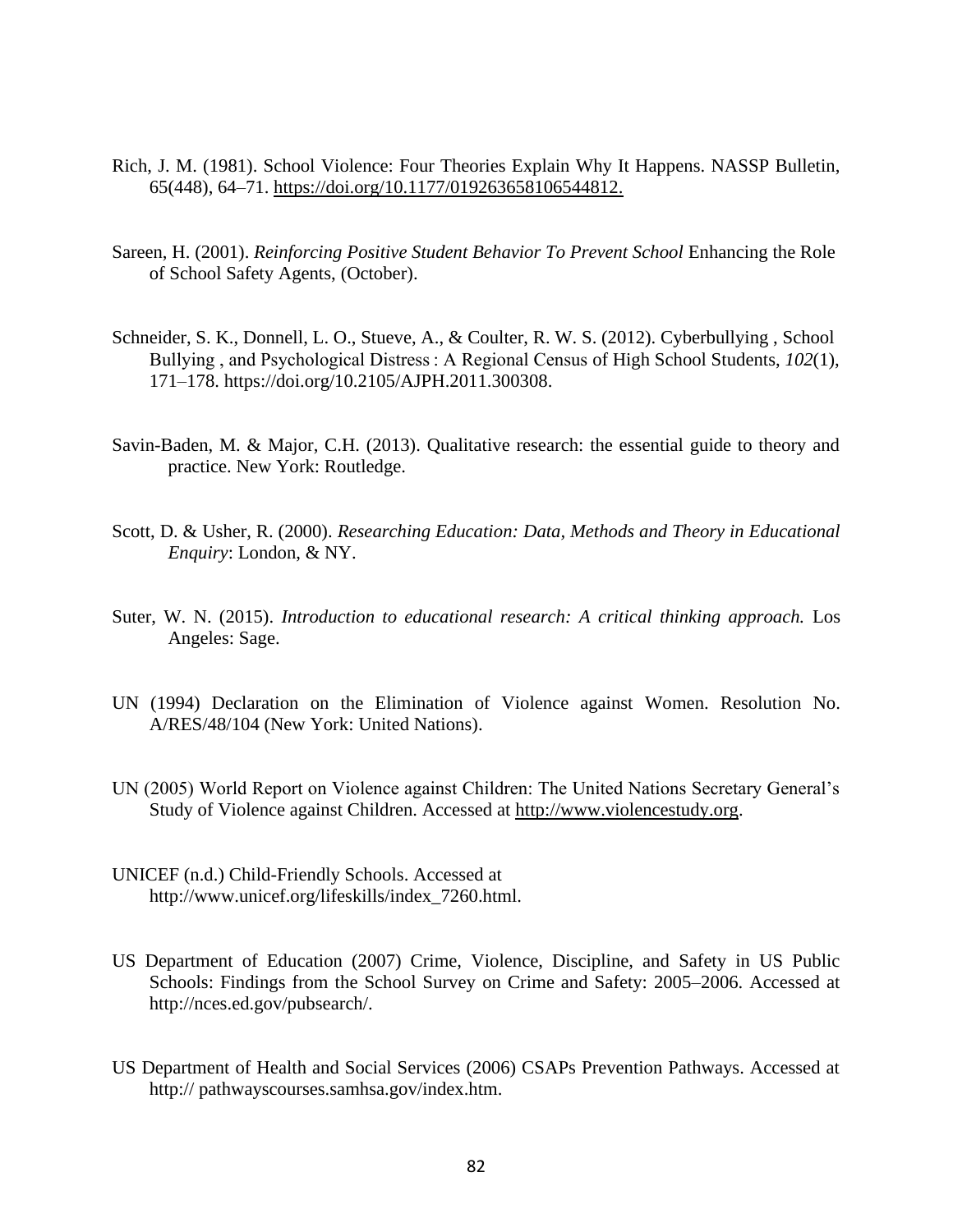- Uzunboylu, H., East, N., Kucuktamer, T., Kuimova, M. V., East, N., & Boulevard, N. E. (2017). Opinions Of School Counselors About Bullying In Turkish High Schools, *45*(6), 1043–1056.
- Vusi Mncube, A., Harber, C., Maphalala, M., & Kuzvinetsa Peter Mabunda Pinkie Madikizela-Madiya Nomanesi Manyike Tintswalo Maphalala Mncedisi Maseko Jabulani Solly Matlabe Sizakele Mohapi Soane Mudau Awelani Ramorola Ranko-Ramaili Masabatha Tabane Ramodungoane Taole Matshidiso, D. M. (2012). The Dynamics of Violence in South African schools: Report.
- Ncontsa, V., & Shumba, A.. (2013, August). The nature, causes, and effects of country. *Comparative Education and Education History.* South African Journal of Education , v.33 n. 3 Article 671.
- Vaandering, D. (2010). The Significance of Critical Theory for Restorative Justice in Education. Review of Education, Pedagogy, and Cultural Studies, 32, 145-176. https://doi.org/10.1080/10714411003799165.
- Vaandering, D. (2011). A faithful compass: rethinking the term justice to find clarity. Contemporary Justice Review, 14(3), 307–328. Van Manen, M. (2002). The tone of teaching: the language.
- Vaandering, D. (2014). Relational restorative justice pedagogy in educator professional development. Special Issue: Curriculum Inquiry 44:4. Editor: Kathy Bickmore.
- Van Jaarsveld, L. (2008). Violence in schools: a security problem?. *Acta Criminologica:*

 *Southern African Journal of Criminology*, *2008*(Special Edition 2), 175-188.

- White, G. (2014). The impact of individual and school characteristics on types and levels of bullying in Newfoundland and Labrador schools. Doctoral (PhD) dissertation. Memorial University of Newfoundland.
- Willis, J. (2007*). Foundations of qualitative research: Interpretations and critical approaches*: Sage Publication.

Wilson, E. (Ed). (2013). *School-based Research.* London: Sage Publications.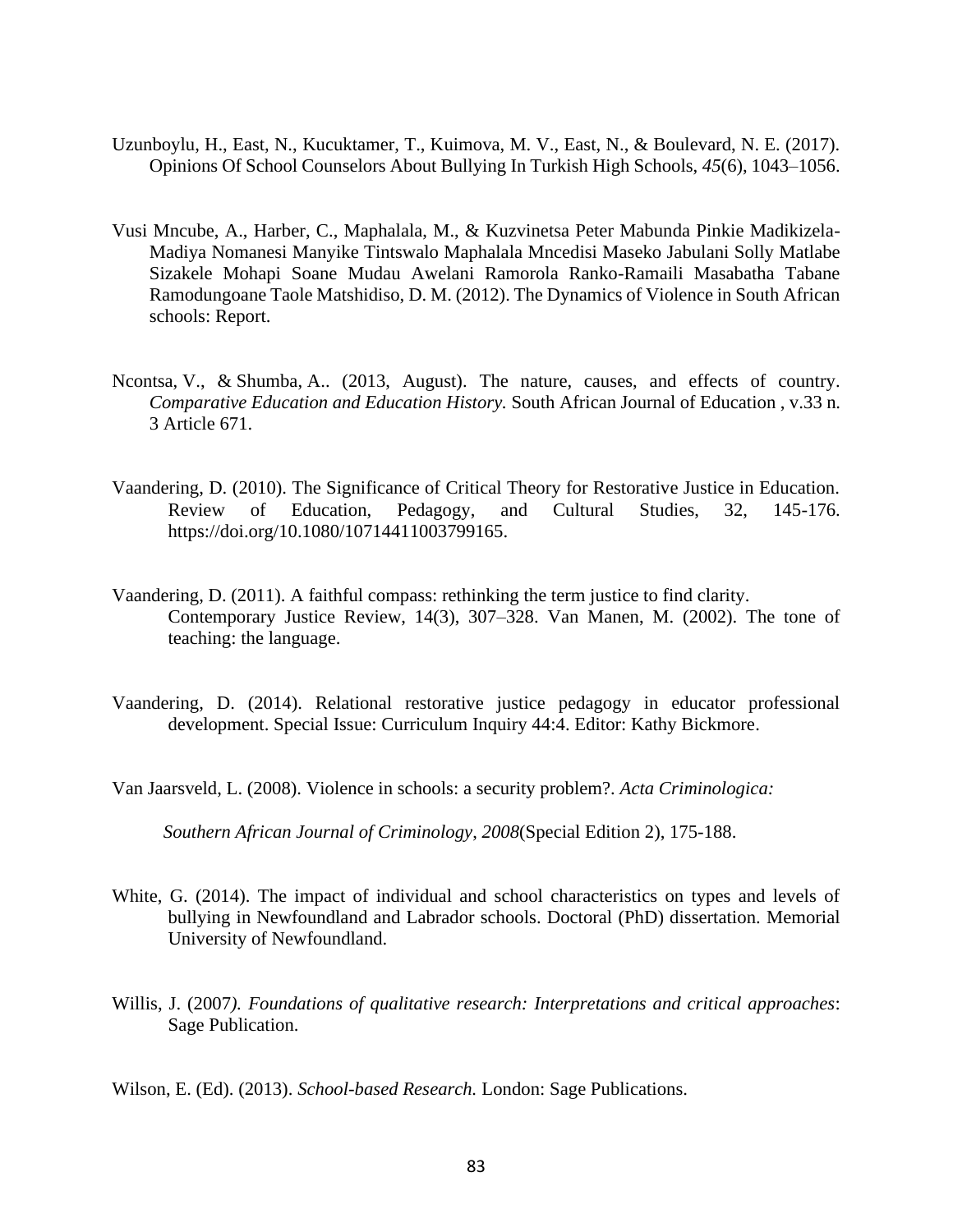# **Appendices**

- Appendix A: Research Recruitment Document
- Appendix B: Informed Consent Form
- Appendix C: Semi-structured Interview Question
- Appendix D: ICEHR Ethics Approval Letter
- Appendix E: CORE Certificate of Completion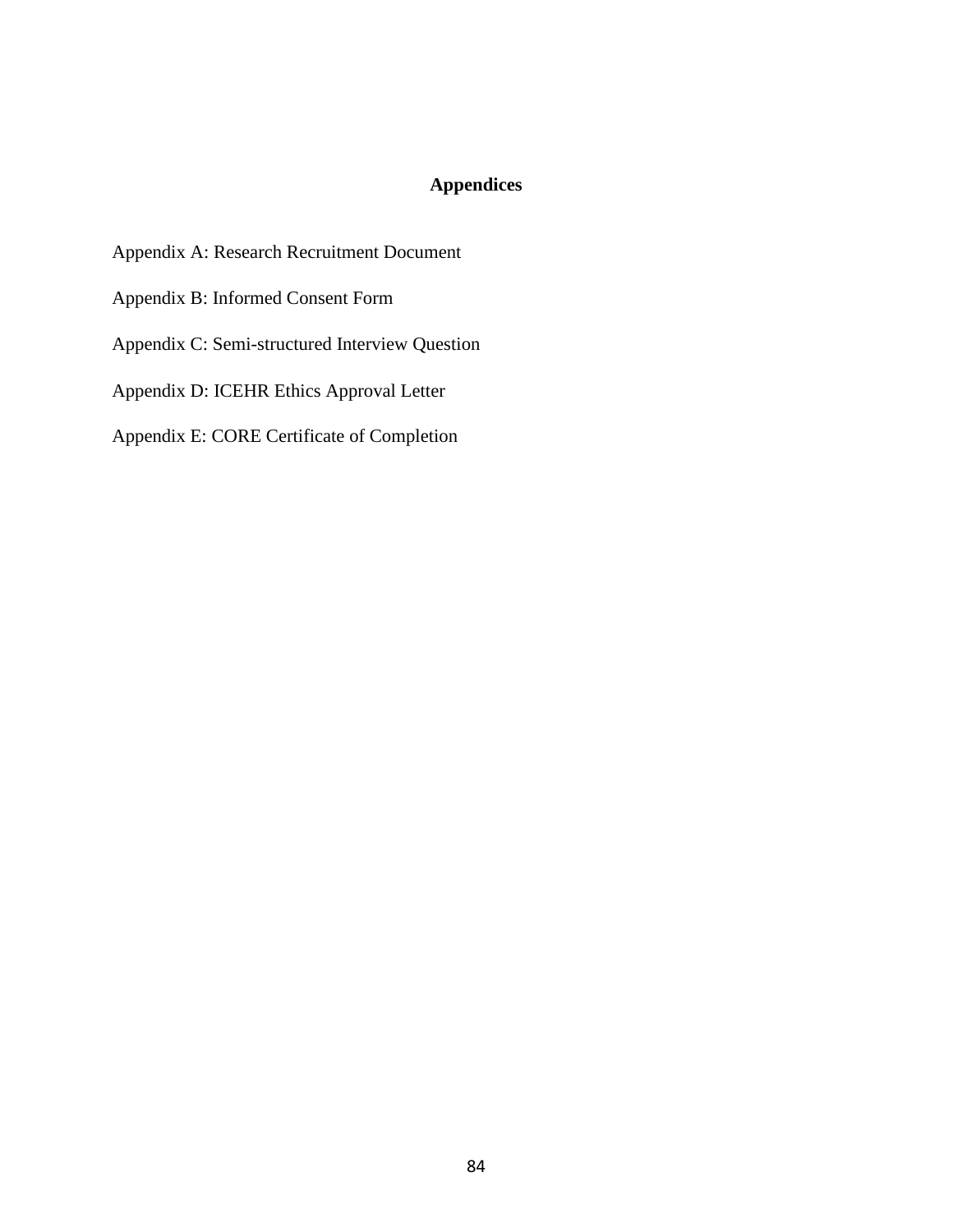## **Appendix A: Research Recruitment Document**



#### **Faculty of Education**

Graduate Programs St. John's, NL Canada A1B 2X9 Tel: 709 864 8553 Fax: 709 864 4379 www.mun.ca

January 3, 2018

To Whom It May Concern:

My name is Frederick Addae, and I am a student in the Faculty of Education at Memorial University of Newfoundland. I am conducting a research project called: *Perceptions of West African Teachers toward the Role of Principals in the Prevention of School Violence* for my master's degree under the supervision of Dr. Noel Hurley*.*

The purpose of this research is to explore teachers' perceptions towards the role that principals can use in the prevention of school violence without the use of punishment in Anglophone/English West African schools. The significance of my research for West African school principals will be the possible development of new approaches to prevent school violence without resorting to the use of punishment. As well, I hope to contribute to the educational policy and practice debate on approaches to discipline that aim to show that troubled learners need to be disciplined in psychologically healthier ways.

I am contacting you to invite you to participate in an interview in which you will be asked to answer open-ended questions on school violence prevention. Participation will require about 45 minutes to one hour of your time and will take place at Memorial University. Participants will include only teachers who are from English West Africa.

If you are interested in participating in this study, please contact me to arrange a meeting time and place.

If you have any questions about me or my project, please contact me by email at faddae@mun.ca or by phone at 709-770-6383*.*

If you know anyone who may be interested in participating in this study, please give them a copy of this information.

Thank you in advance for considering my request.

Frederick Addae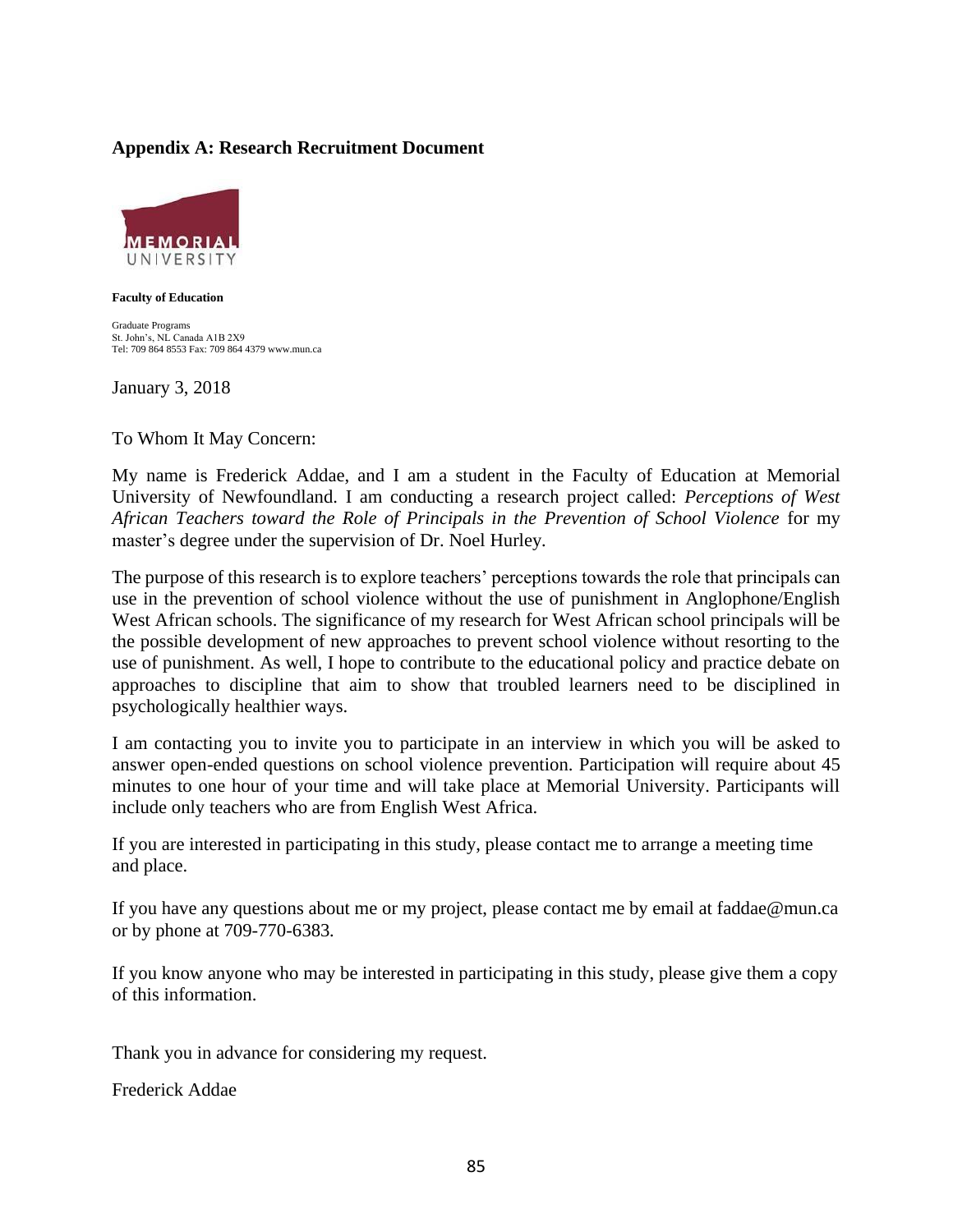The proposal for this research has been reviewed by the Interdisciplinary Committee on Ethics in Human Research and found to be in compliance with Memorial University's ethics policy. If you have ethical concerns about the research, such as your rights as a participant, you may contact the Chairperson of the ICEHR at icehr.chair@mun.ca or by telephone at 709-864-2861.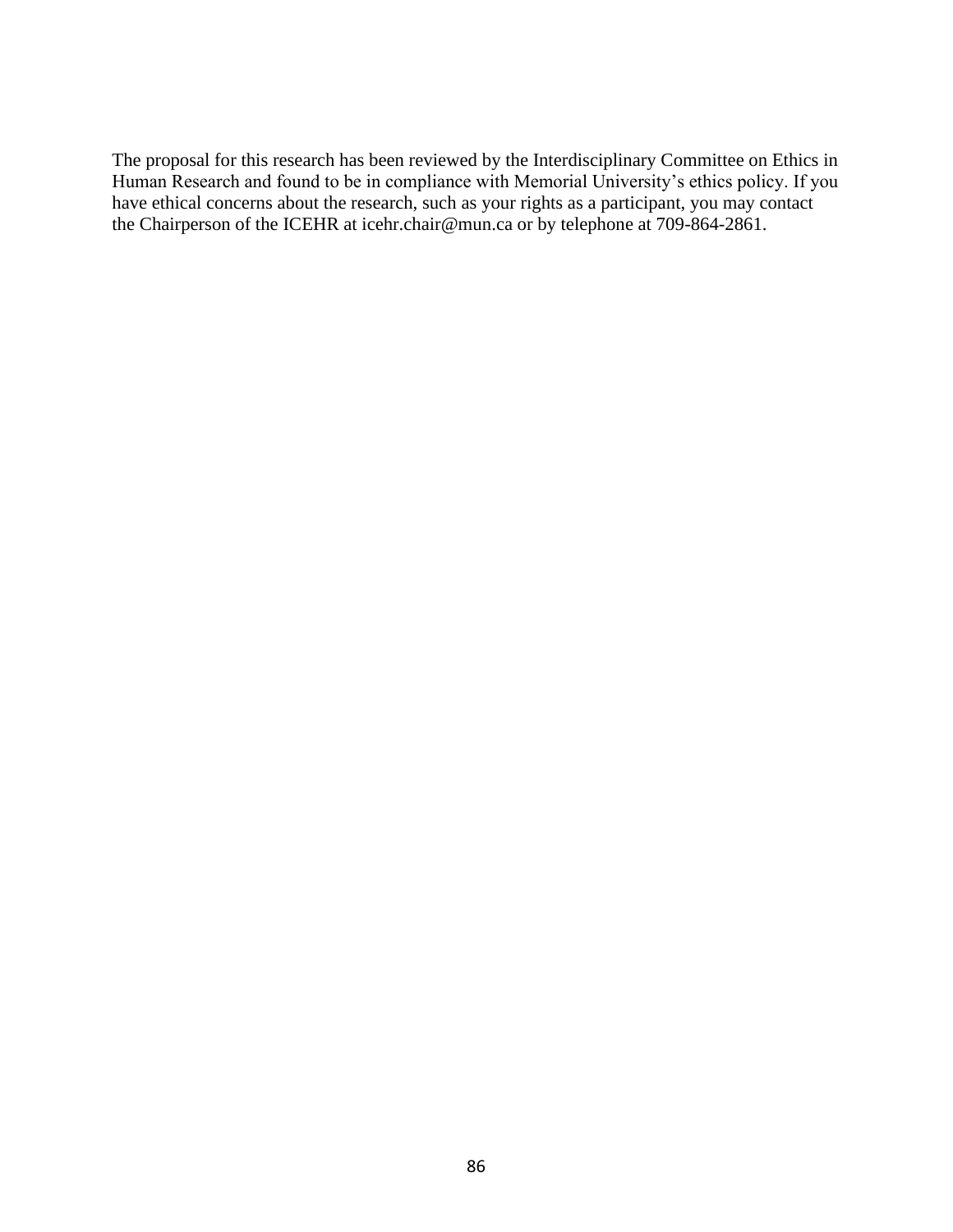### **Appendix B: Informed Consent Form**

Title: Perceptions of West African Teachers toward the Role of Principals in the Prevention of School Violence

| Researcher(s):    | <b>Frederick Addae</b>              |  |  |
|-------------------|-------------------------------------|--|--|
|                   | Memorial University of Newfoundland |  |  |
|                   | <b>Faculty of Education</b>         |  |  |
|                   | Email: faddae@mun.ca                |  |  |
|                   | Cell phone: 709-770-6383            |  |  |
| $Supervisor(s)$ : | Dr. Noel Hurley                     |  |  |
|                   | Memorial University of Newfoundland |  |  |
|                   | <b>Faculty of Education</b>         |  |  |
|                   | Email: nhurley@mun.ca               |  |  |
|                   | Tel: 709-864-7472                   |  |  |

You are invited to take part in a research project entitled *"*Perceptions of West African Teachers toward the Role of Principals in the Prevention of School Violence*."*

This form is part of the process of informed consent. It should give you a basic idea of what the research is about and what your participation will involve. It also describes your right to withdraw from the study. In order to decide whether you wish to participate in this research study, you should understand its risks and benefits to enable you to make an informed decision. This is the informed consent process. Take time to read this carefully and to understand the information given to you. Please contact the researcher, Frederick Addae, if you have any questions about the study or if you would like more information before you consent.

It is entirely up to you to decide whether not you take part in this research. If you choose not to take part in this research or if you decide to withdraw from the research once it has started, there will be no negative consequences for you, now or in the future.

## **Introduction:**

I am a master's student in the Faculty of Education at Memorial University. As part of my master's thesis, I am conducting this research under the supervision of Dr. Noel Hurley.

## **Purpose of Study:**

The purpose of this research is to explore teachers' perceptions towards the role that principals can use in the prevention of school violence without the use of punishment in Anglophone/English West African schools. The significance of my research for West African school principals will be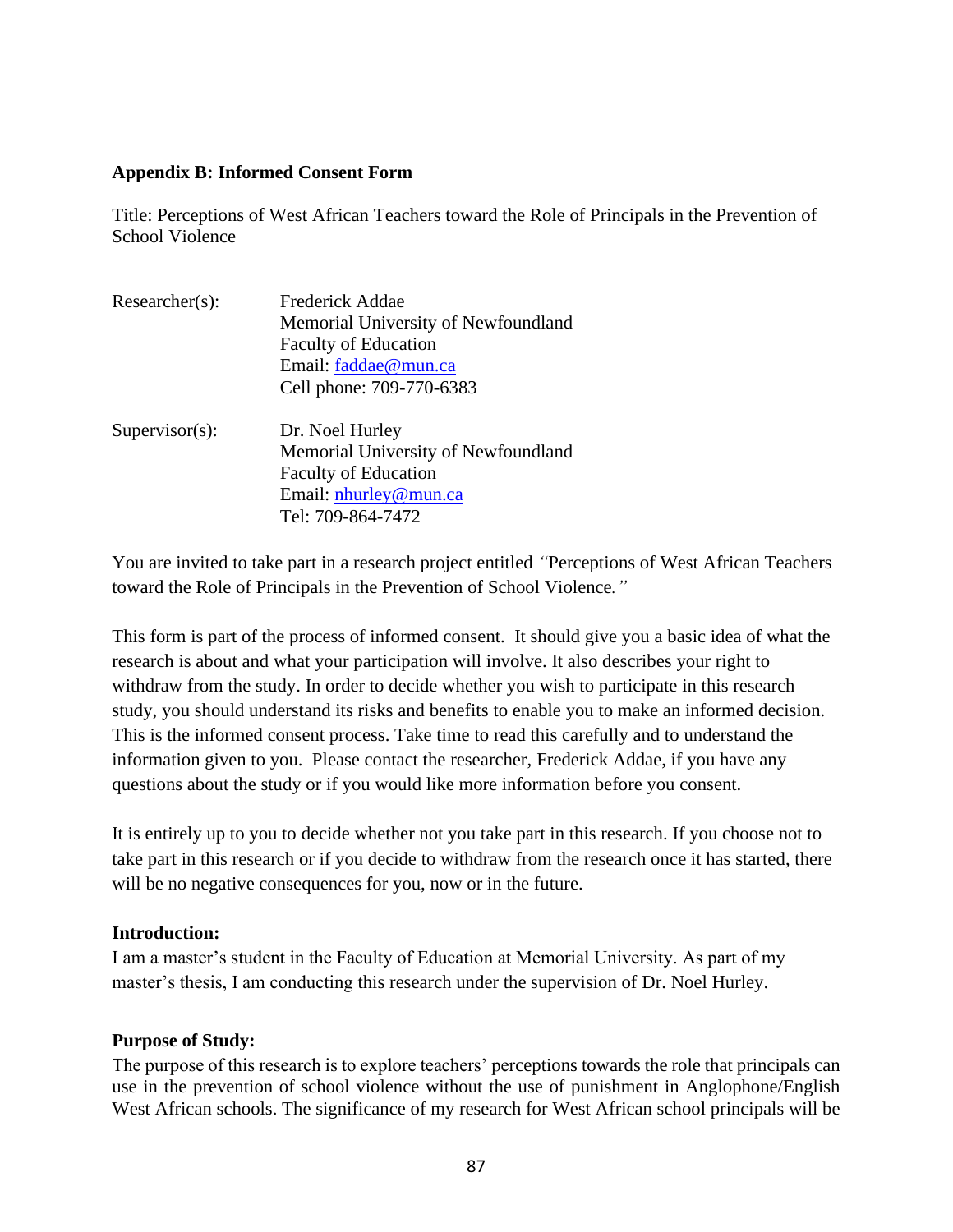the possible development of new approaches to prevent school violence without resorting to the use of punishment. As well, I hope to contribute to the educational policy and practice debate on approaches to discipline that aim to show that troubled learners need to be disciplined in psychologically healthier ways.

## **What You Will Do in this Study:**

If you decide to participate in this research study, you will be asked to sign this consent form after you have had all your questions answered and understand the possible effects of your participation. This study involves individual interviews. The interviews will address topics associated with nature of school violence, preventing school violence using corporal punishment, and applying restorative justice practices to prevent school violence. It is anticipated that 8-10 West African teachers studying at Memorial University will participate in the study.

## **Length of Time:**

The interview will last approximately 45 minutes to one hour.

## **Withdrawal from the Study:**

Your participation in this study is voluntary. If you choose to participate, you may withdraw from the study before you review the transcript of your interview. During the process of recruitment and the data collection period, participants can choose to withdraw from the study if they are no longer interested in participating.

Transcribing will commence soon after the completion of data collection. Participants can withdraw their data after they review their transcripts, but not after the transcripts have been approved.

Participants may also choose not to answer specific questions that are asked during the interview. All interview recordings and transcripts will be kept for five years as required by Memorial University's policy on Integrity in Scholarly Research*.*

## **Possible Benefits:**

- a) You may not get any direct benefit from this study, but the information learned from teachers from this study may help us find new ways of preventing school violence without using corporal punishment*.*
- b) The benefit to the scientific/scholarly community and/or society as a whole will be the advancement of knowledge on school violence prevention using restorative justice practices.

## **Possible Risks:**

It is anticipated that talking about issues related to school violence prevention may create some psychological, or emotional discomfort. Participants are encouraged not to talk about any subjects that they would prefer not to address, and participants can stop the interview if they feel distressed.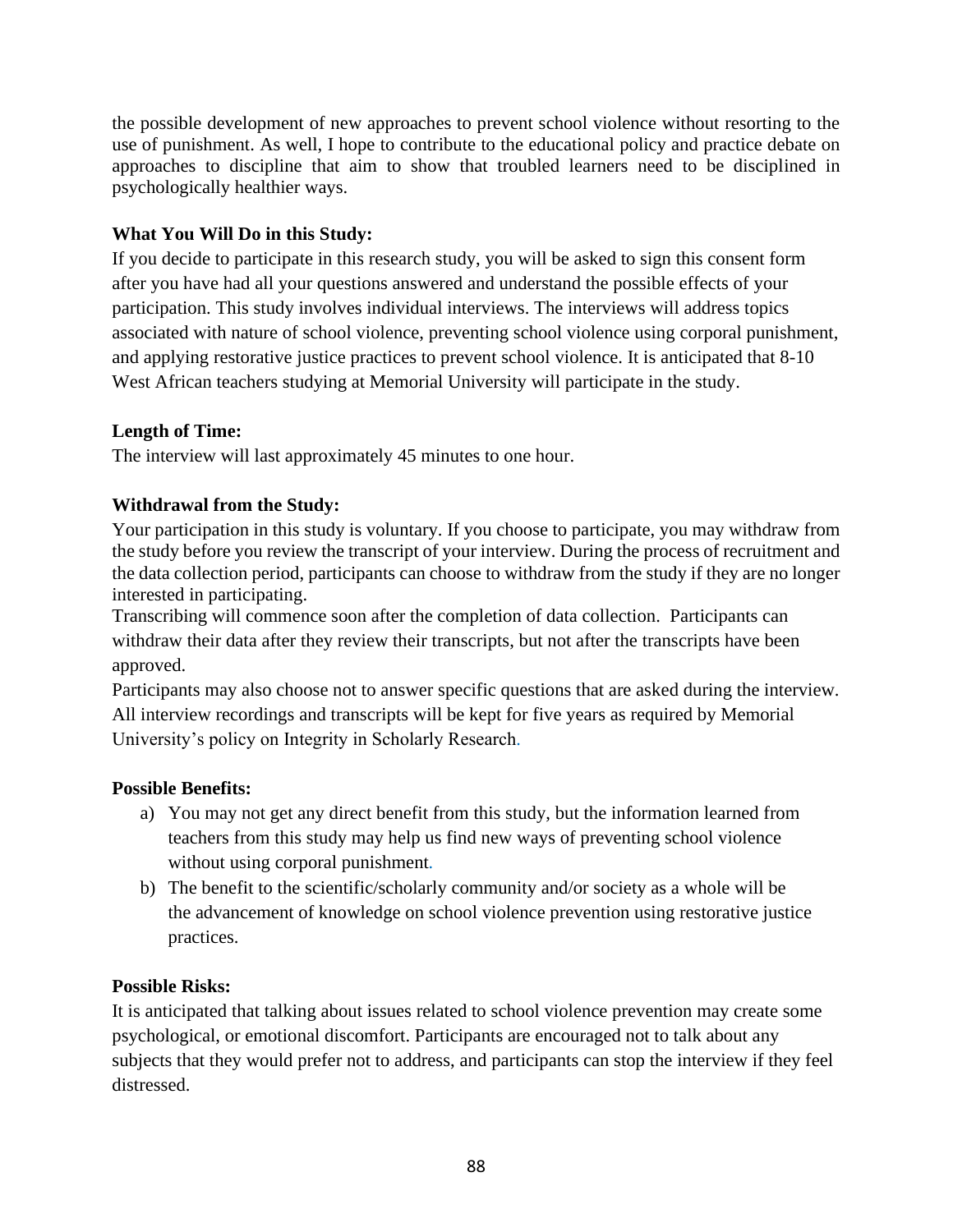I will be asking questions about your knowledge, perceptions, and understanding of incidents of school violence and I do recognize that some of the interview questions may trigger some emotional discomfort /stress. This may cause you to remember certain painful experiences and feel uncomfortable. However, to limit/mitigate this possible discomfort, I will be able to refer you to Memorial University's Student Wellness and Mental Health Crisis Line for your counselling needs, in case you require their services. If you become upset or distressed during the interview, please contact: Memorial University's Student Wellness and Counselling Centre (UC5000) -- (709) 864-8874.

General (NL): Mental Health Crisis Line, 24-hour Toll-Free -- 1-888-737-4668.

Further, you are free to skip/refuse to answer any question, as well you can end the interview at any time if you feel distressed or uncomfortable. To ensure accuracy, I will review with you the transcript of your interview to verify that it reflects your responses in the interview and that the information captured is what you want to convey.

## **Confidentiality:**

The ethical duty of confidentiality includes safeguarding participants' identities, personal information, and data from unauthorized access, use, or disclosure.

Your data will be identified by a unique code and not your actual name and will be stored separately from any contact information that was provided to schedule the interview session. All personal identifying information will be kept in password-protected files. Other records including the transcriptions and contact information will be kept in a locked file cabinet. Electronic files of the interviews will be kept for a period of 5 years as required by Memorial University's policy on Integrity in Scholarly Research. All interviews and transcriptions will be conducted by me, the principal investigator. In transcribing the interviews data, I will use a code for each participant instead of their actual names on the transcripts. A separate password protected file will link the names and contact numbers with those codes. The file with the transcripts and the file with the codes and names will be kept in separate password protected locations on my computer. The audio recordings will also be kept in password protected files on my computer. Only my supervisors and I will be allowed access to the audio recordings and other interview materials such as the typed interview transcripts, and informed consent forms.

I will not tell anyone about the information you provide. Further, your choice to participate will be kept strictly confidential; school principals and district personnel will not ever be informed of your participation.

What we will find from this study may be presented at meetings or published papers, but your name will never be used in these presentations or papers. The interview sessions will be audiotaped, but no names will be recorded. At the beginning of the interviews, you will be asked your first name only so that no full names are recorded. During the transcription process, your first name will be changed to a unique code. The tapes and notes will be stored in a locked file cabinet. After the information from the tape is typed, it will be kept for a period of 5 years as required by Memorial University's policy on Integrity in Scholarly Research.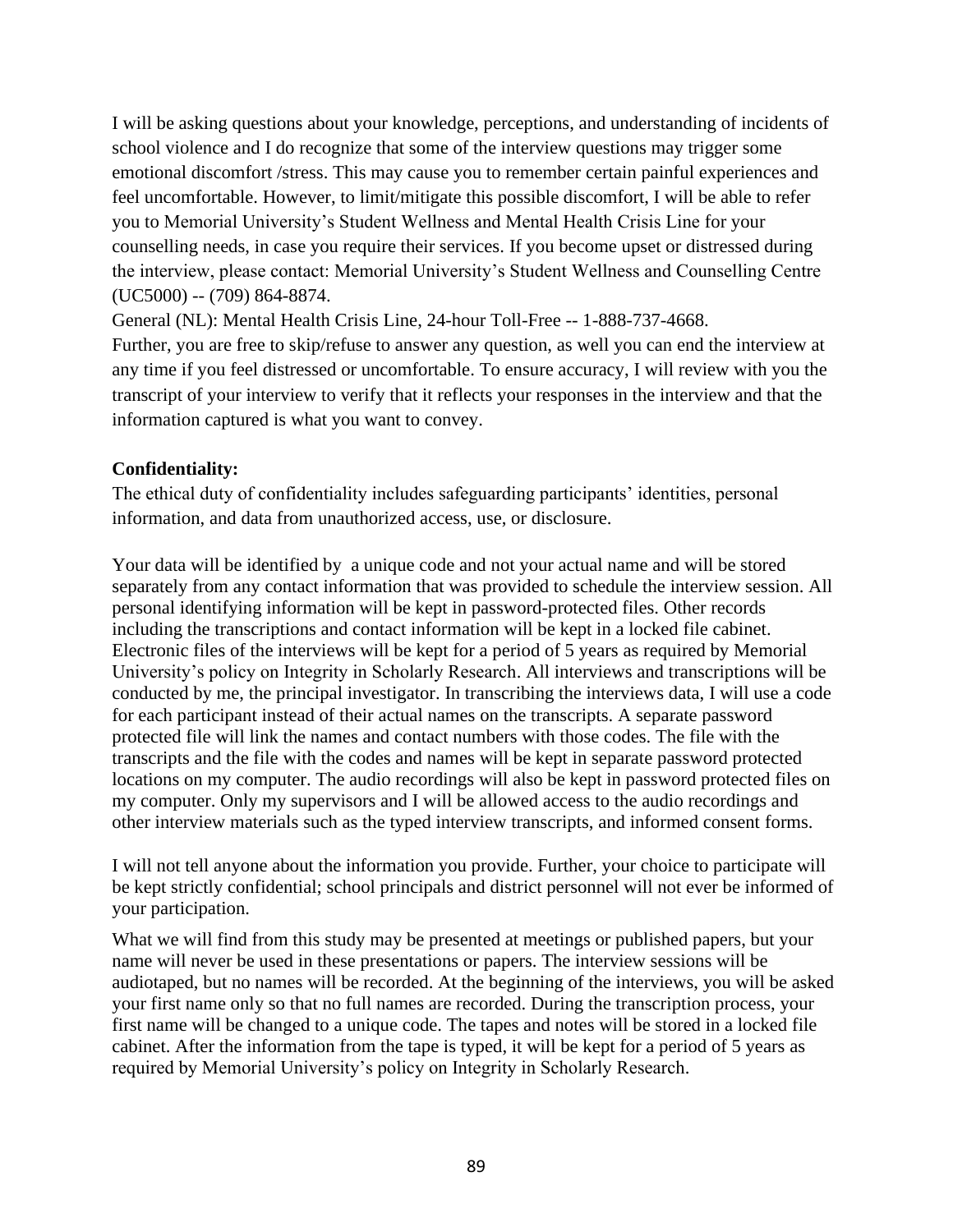## **Anonymity:**

I will do my best to protect and respect your anonymity. Every reasonable effort will be made to ensure your anonymity. You will not be identified in publications. Nevertheless, it is important that you are aware that absolute anonymity cannot be guaranteed. However, all reasonable measures will be taken to protect the anonymity of the data collected from you.

These measures include using unique codes for participants to make sure that the information they provide cannot be traced back to them in reports, presentations, and publication. This unique code will then be used in the participant interview guide, interview recording, and interview transcript. Likewise, your consent to participate includes your consent for me to include quotations from your interview recordings and transcripts in my final thesis, publications, and public/future presentations. Every reasonable effort will be made to ensure your anonymity. I will urge my participants to respect the anonymity of those they may recommend to participate in my study.

## **Recording of Data:**

Interview sessions will be audio recorded and later transcribed. The transcripts will be given to participants to ensure the accuracy of information.

## **Use, Access, Ownership, and Storage of Data:**

- Electronic data files will be password-protected and stored on password-protected and/or encrypted devices.
- Consent forms and contact information will be stored separately from the data. They will be stored at a secure location such as a locked filing cabinet.
- Only the researcher and supervisor will have access to the data.
- All electronic versions of interview materials (audio recordings, typed transcripts and field notes) will be stored in a secure, password protected file on my computer after each interview. Copies of audio recordings will be burnt onto compact discs (CDs) and these will be kept with other interview materials in a locked cabinet. All copies of audio recordings on CDs and other interview materials will be kept in a locked cabinet in my home which only I will have access to. Also, duplicates of these interview materials will be kept in locked cabinets in my supervisors' offices at Memorial University.
- All electronic documents related to data collection and analysis will be kept for a minimum of five years after the completion of my thesis. Likewise, hard copies of documents related to data collection and analysis will be kept for a minimum of five years after the completion of my thesis in a locked cabinet in my home. Data will be kept for a minimum of five years, as required by Memorial University's policy on Integrity in Scholarly Research*.*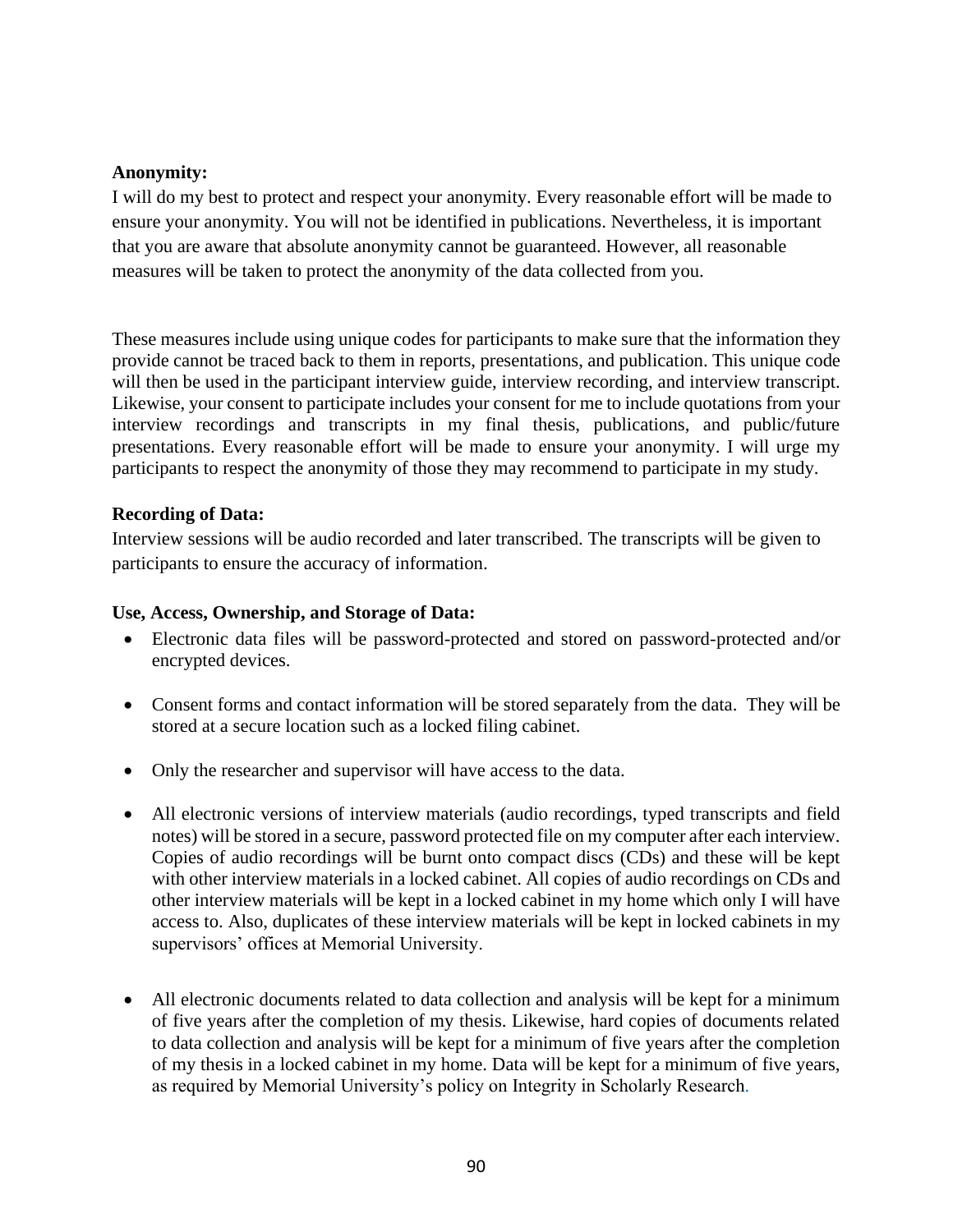## **Reporting of Results:**

Upon completion, my thesis will be available at Memorial University's Queen Elizabeth II library and can be accessed online at: http://collections.mun.ca/cdm/search/collection/theses.

Data will be reported using direct quotations, or personally identifying information (if participants give permission), or only in an aggregated and/or summarized form).

## **Sharing of Results with Participants:**

Information and/or feedback on the study will be available or provided to participants after the project is complete via report, poster presentation, pamphlet.

## **Questions:**

You are welcome to ask questions before, during, or after your participation in this research. If you would like more information about this study, please contact:

| $Researcher(s)$ : | Frederick Addae                     |  |  |
|-------------------|-------------------------------------|--|--|
|                   | Memorial University of Newfoundland |  |  |
|                   | <b>Faculty of Education</b>         |  |  |
|                   | Email: faddae@mun.ca                |  |  |
|                   | Cell phone: 709-770-6383            |  |  |
| $Supervisor(s)$ : | Dr. Noel Hurley                     |  |  |
|                   | Memorial University of Newfoundland |  |  |
|                   | <b>Faculty of Education</b>         |  |  |
|                   | Email: nhurley@mun.ca               |  |  |
|                   | Tel:709-683-7472                    |  |  |

The proposal for this research has been reviewed by the Interdisciplinary Committee on Ethics in Human Research and found to be in compliance with Memorial University's ethics policy. If you have ethical concerns about the research, such as the way you have been treated or your rights as a participant, you may contact the Chairperson of the ICEHR at [icehr@mun.ca](mailto:icehr@mun.ca) or by telephone at 709-864-2861.

## **Consent:**

Your signature on this form means that:

- You have read the information about the research.
- You have been able to ask questions about this study.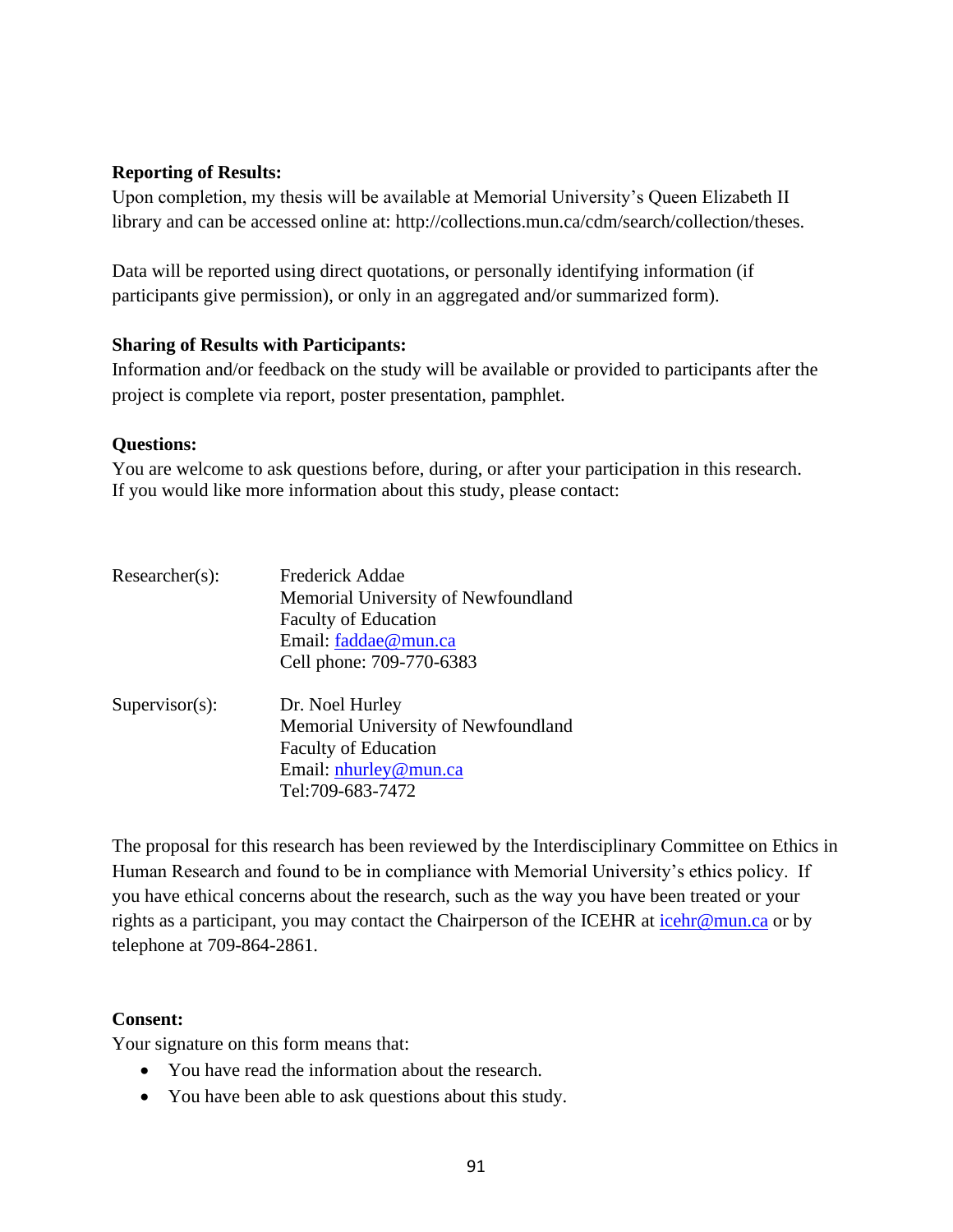- You are satisfied with the answers to all your questions.
- You understand what the study is about and what you will be doing.
- You understand that you are free to withdraw participation in the study without having to give a reason, and that doing so will not affect you now or in the future.
- You understand that if you choose to end participation **d**uring data collection, any data collected from you up to that point will be destroyed.
- You understand that your data cannot be removed after your transcript has been approved for accuracy by you.

| I agree to be audio-recorded            | Yes<br>N <sub>o</sub> |
|-----------------------------------------|-----------------------|
| I agree to the use of direct quotations | Yes<br>No             |

By signing this form, you do not give up your legal rights and do not release the researchers from their professional responsibilities.

## **Your Signature Confirms:**

- I have read what this study is about and understood the risks and benefits. I have had adequate time to think about this and had the opportunity to ask questions and my questions have been answered.
- $\Box$  I agree to participate in the research project understanding the risks and contributions of my participation, that my participation is voluntary, and that I may end my participation.

A copy of this Informed Consent Form has been given to me for my records.

Signature of Participant Date

\_\_\_\_\_\_\_\_\_\_\_\_\_\_\_\_\_\_\_\_\_\_\_\_\_\_\_\_\_ \_\_\_\_\_\_\_\_\_\_\_\_\_\_\_\_\_\_\_\_\_\_\_\_\_\_\_\_\_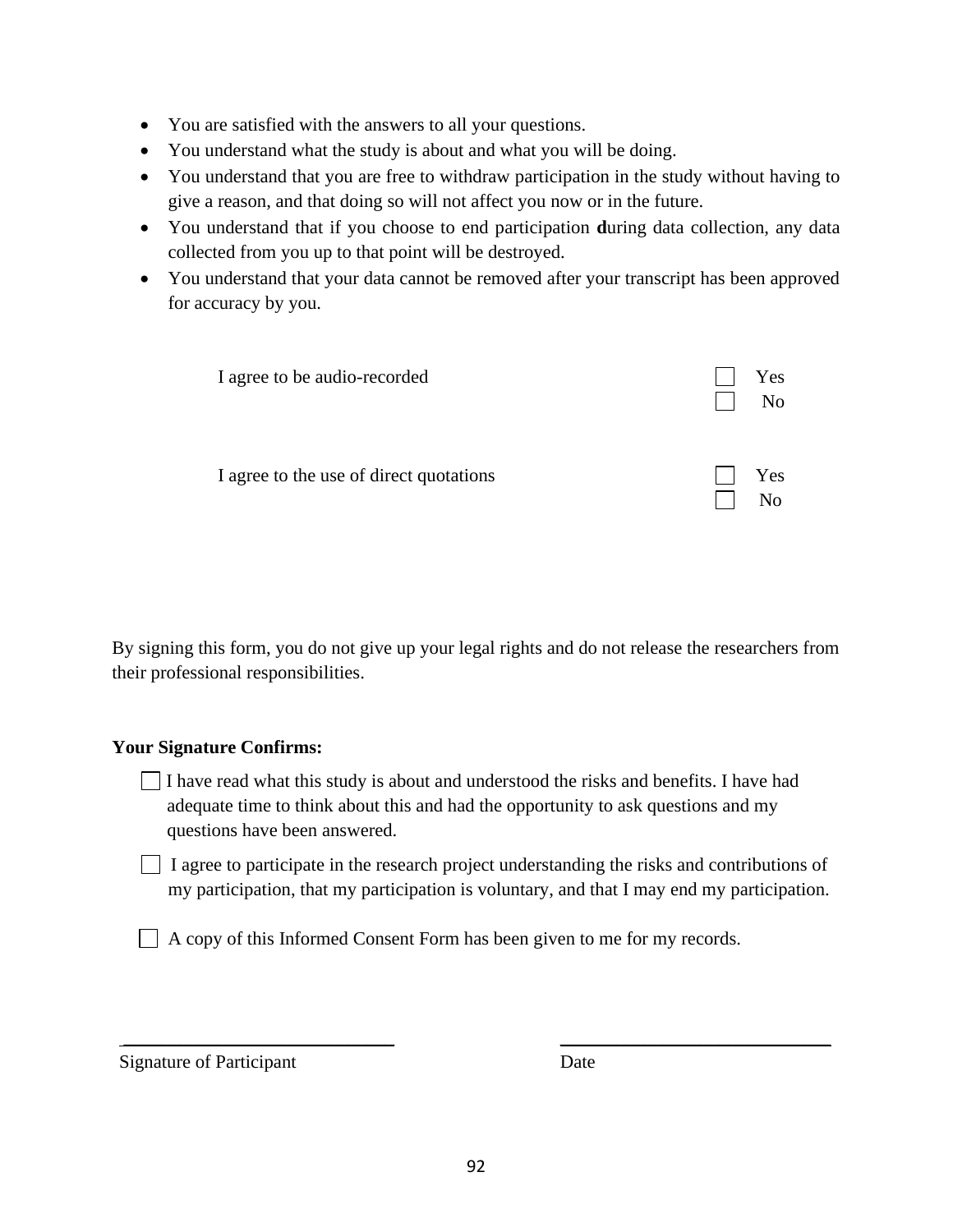## **Researcher's Signature:**

I have explained this study to the best of my ability. I invited questions and gave answers. I believe that the participant fully understands what is involved in being in the study, any potential risks of the study and that he or she has freely chosen to be in the study.

 $\overline{\phantom{a}}$  , and the contract of the contract of the contract of the contract of the contract of the contract of the contract of the contract of the contract of the contract of the contract of the contract of the contrac

Signature of Principal Investigator Date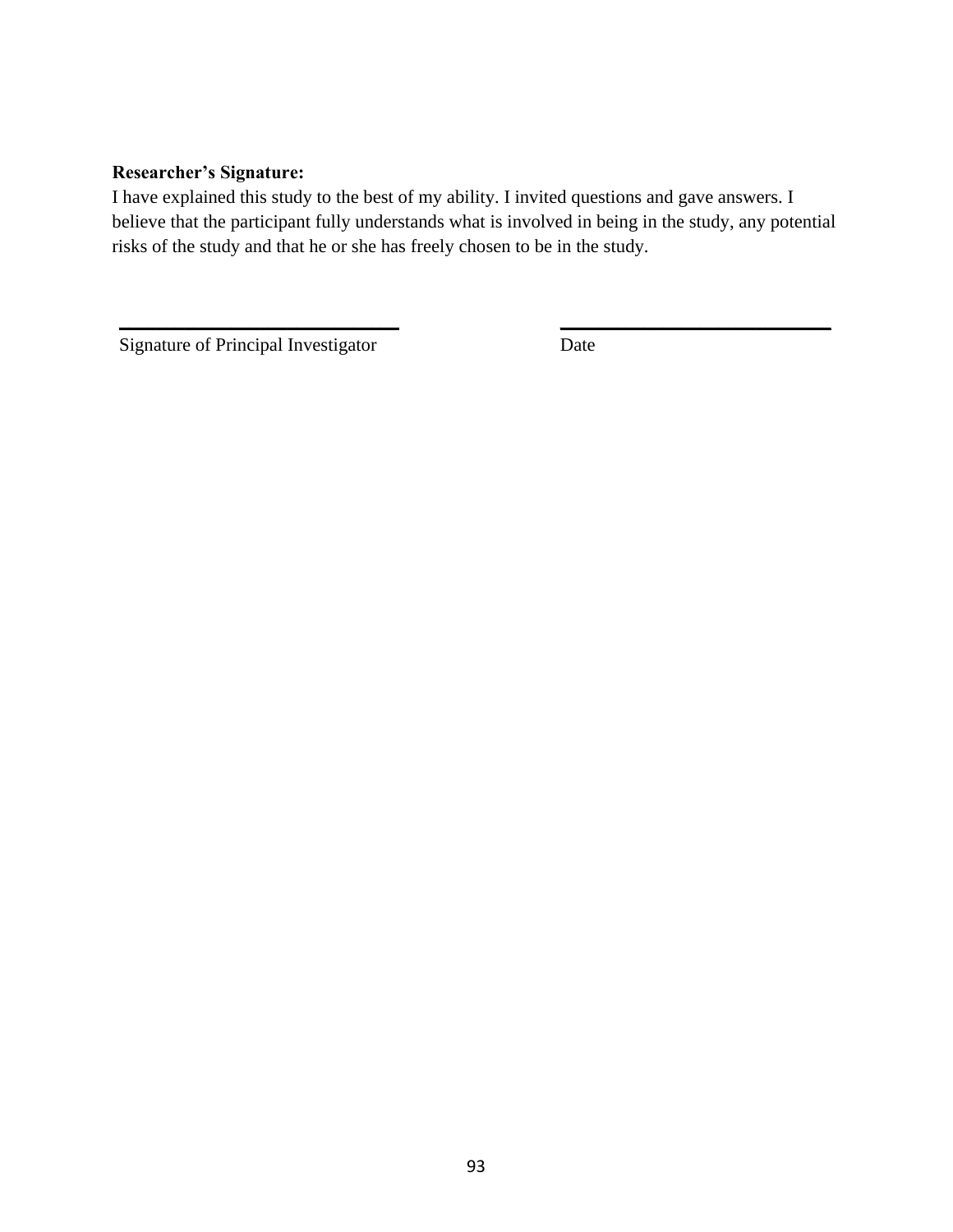### **Appendix C: Semi-structured Interview Question**

This research is aimed at exploring the perceptions of West African teachers toward the role of principals in the prevention of school violence. Please be as candid as possible in your responses.

### **Demographics and Socio-Economic Characteristics**

- 1. How old are you?
- 2. Where have you taught in West Africa?
- 3. How many years of teaching experience do you have?
- 4. Have you held a leadership position in a school? If yes what was the position? How long have you held the leadership position?
- 5. Do you aspire to become a school principal?

### **Nature of School Violence**

- 7. How do you define school violence?
- 8. What are some examples of school violence that you have encountered in your life as a teacher?
- 9. What are the frequent causes of school violence?
- 10. What are some of the types of school violence that you have encountered?
- 11. Why do you think students engage in school violence?
- 12. What are the effects or consequences of bullying?

### **Conventional ways of preventing school violence in West African schools**

- 13. What are some of the common ways used to prevent violence in your school?
- 14. What are the common forms of punishment used by teachers and principals to discipline students who engage in school violence?
- 15. How do students feel and behave when they are disciplined using corporal punishment?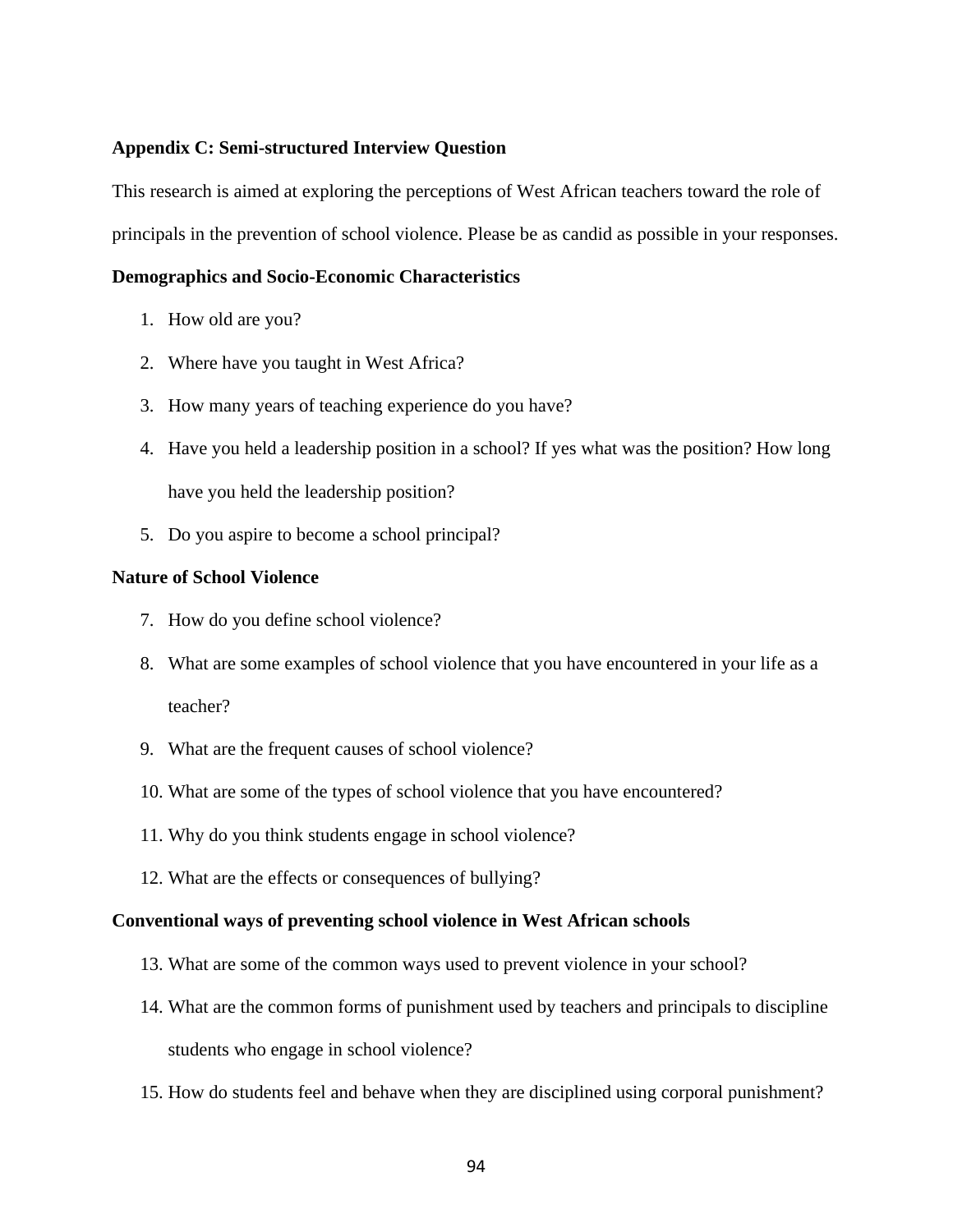- 16. Why corporal punishment should not be used as a way of preventing school violence?
- 17. Would you use corporal punishment or non-punitive ways to prevent school violence if you become a school principal?

### **Principals roles in school violence prevention without using corporal punishment**

- 19. What are your school's policies on school violence prevention?
- 20. What are some strategies principals in West African schools can use to prevent school violence without using corporal punishment?
- 21. Restorative justice practices seem to be the new paradigm shift in school violence prevention. What is your understanding of restorative justice practice?
- 24. Have you ever applied restorative justice practice to prevent school violence in your life as a teacher? If yes, can you share with me the results of it?
- 25. How can principals improve their role in school violence prevention by implementing restorative justice practices?
- 26. Do you think principals should implement restorative justice practice policies in school violence prevention rather than zero-tolerance policies? If yes, what do you think will be the impact of restorative justice policies on school violence prevention? If no, what other non-punitive policies can you suggest preventing school violence?

### **Conclusion**

27. Do you have any questions or comments to be addressed? Or any clarification on the issues discussed?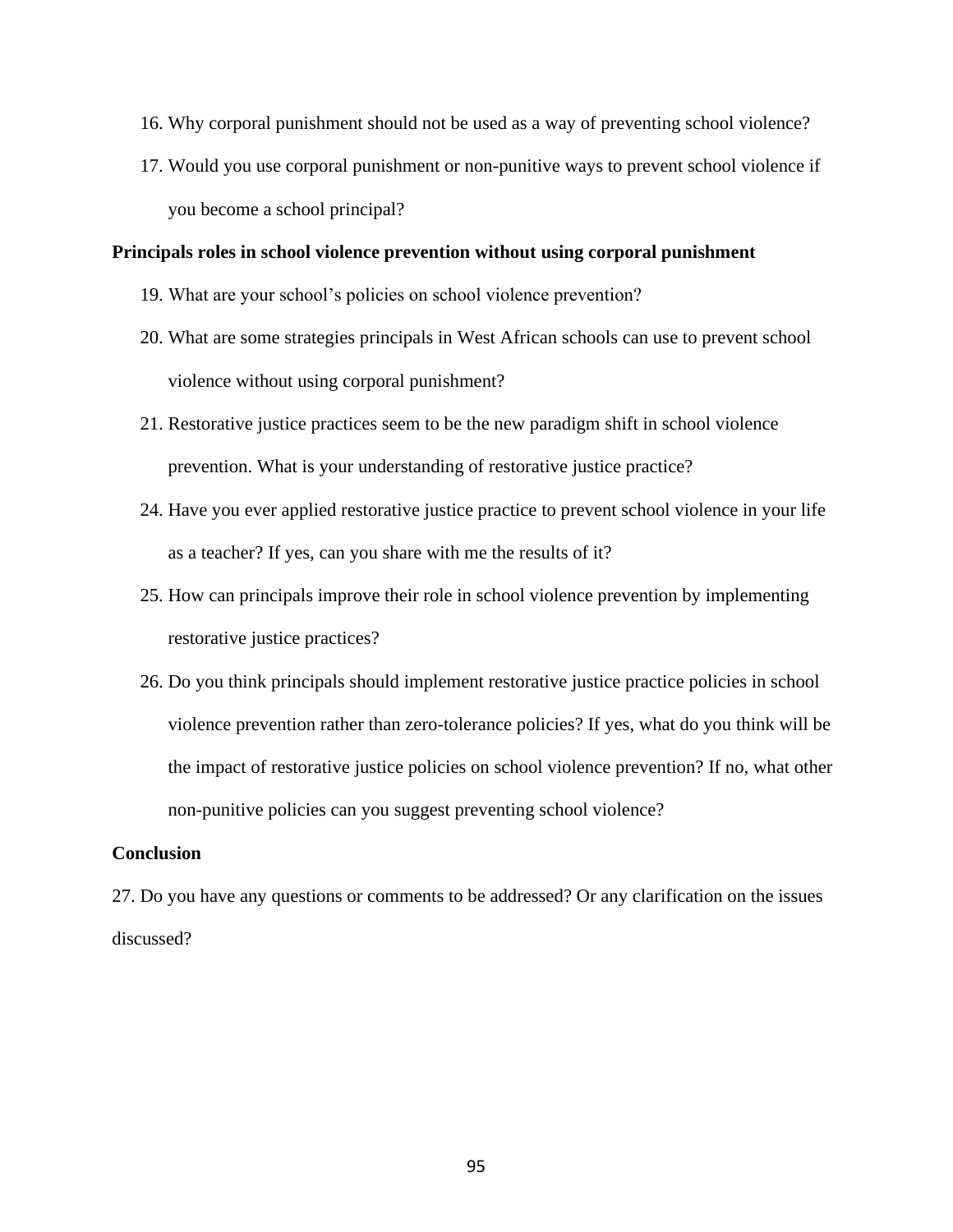# **Appendix D: ICEHR Ethics Approval Letter**



St. John's, NL Canada A1C 5S7<br>Tel: 709 864-2561 i**cehr@mun.ca**<br>www.mun.ca/research/ethics/humans/icehr

these changes for the Committee's consideration

 $\overline{a}$ 

 $\frac{1}{2}$